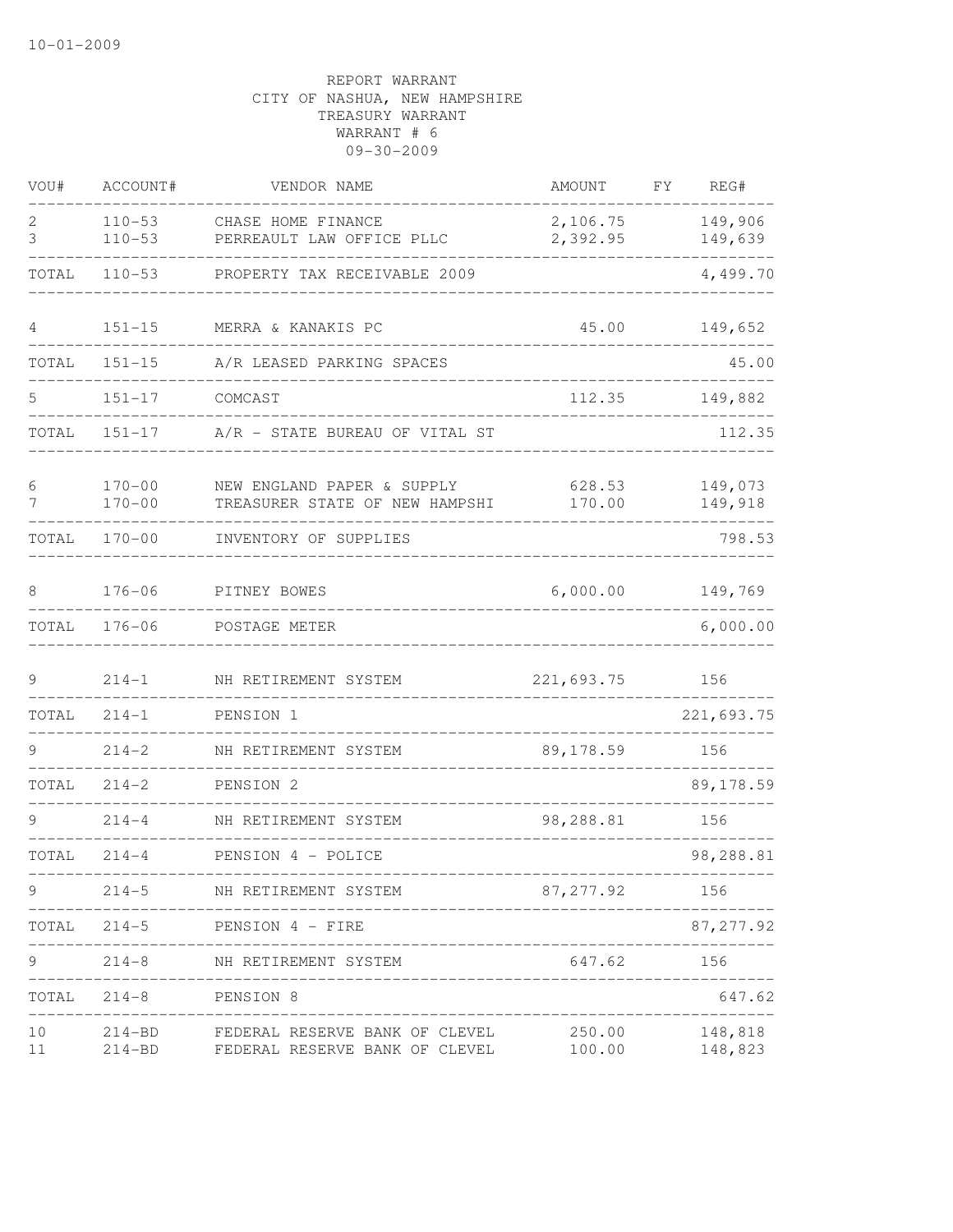|          |                          | VOU# ACCOUNT# VENDOR NAME                               | AMOUNT FY REG#         |                |
|----------|--------------------------|---------------------------------------------------------|------------------------|----------------|
|          |                          | 12 214-BD FEDERAL RESERVE BANK OF CLEVEL 500.00 148,827 |                        |                |
|          |                          | TOTAL 214-BD BONDS DEDUCTION                            |                        | 850.00         |
| 13       |                          | 214-DC ALLEN STACEY L                                   |                        | 192.31 149,297 |
| 14       |                          | 214-DC BARRETT LORI                                     | 769.28                 | 149,298        |
| 15       | $214 - DC$               | BAXTER KENDRA                                           | 336.00                 | 149,299        |
| 16       | $214-DC$                 | BUCACCI MICHELLE                                        | 544.44                 | 149,616        |
| 17       | $214-DC$                 | COSTANTINI SHELLEY                                      | 76.93                  | 148,890        |
| 18       | $214 - DC$               | COTE KEITH                                              |                        | 192.31 149,089 |
| 19       | $214 - DC$               | DAVIDSON PATRICIA                                       |                        | 180.00 149,134 |
| 20       | $214-DC$                 | DEHAYOS JERALYN M                                       | 600.00                 | 149,301        |
| 21       | $214-DC$                 | HAMILTON DENNIS L                                       | 96.16                  | 149,303        |
| 22       | $214-DC$                 | HAMILTON TINA                                           | 96.16                  | 149,304        |
| 23       | $214-DC$                 | HODGDON CYNTHIA                                         | 192.31                 | 149,090        |
| 24       | $214-DC$                 | MAILLOUX SHAWN<br>MANSFIELD WILLIAM R                   | 665.00                 | 149,135        |
| 25       | $214-DC$                 |                                                         | 3,360.00               | 148,842        |
| 26       | $214-DC$                 | MARSH CAROLINE                                          | 576.90                 | 149,614        |
| 27       |                          | 214-DC MENARD PAUL                                      |                        | 192.31 149,091 |
|          |                          | TOTAL 214-DC DEPENDENT CARE DEDUCTION                   |                        | 8,070.11       |
|          |                          | 28 214-FS BENEFIT STRATEGIES INC                        | 20, 252.00 161         |                |
| 29       |                          | 214-FS BENEFIT STRATEGIES INC                           | 12,534.01 171          |                |
|          |                          | TOTAL 214-FS FLEXIBLE SPENDING ACCOUNT -                |                        | 32,786.01      |
|          |                          |                                                         |                        |                |
| 30       |                          | 255-00 STATE OF NH-MV                                   | 25, 313.32 149         |                |
| 31       | $255 - 00$               | STATE OF NH-MV                                          | 35, 341.78 150         |                |
| 32<br>33 | $255 - 00$               | STATE OF NH-MV                                          | 29,482.55 153          |                |
| 34       | $255 - 00$<br>$255 - 00$ | STATE OF NH-MV<br>STATE OF NH-MV                        | 23,871.87<br>26,065.89 | 160            |
| 35       | $255 - 00$               | STATE OF NH-MV                                          | 27,058.12              | 165<br>166     |
| 36       | $255 - 00$               | STATE OF NH-MV                                          | 25,653.76              | 167            |
| 37       | $255 - 00$               | STATE OF NH-MV                                          | 27,978.38 168          |                |
| 38       | $255 - 00$               | STATE OF NH-MV                                          | 27,836.69 173          |                |
| 39       | $255 - 00$               | STATE OF NH-MV                                          | 22,507.76              | 174            |
| 40       | $255 - 00$               | STATE OF NH-MV                                          | 38, 471.26             | 176            |
| 41       | $255 - 00$               | STATE OF NH-MV                                          | 28, 159.60             | 177            |
| 42       | $255 - 00$               | STATE OF NH-MV                                          | 15,517.50              | 178            |
| 43       | $255 - 00$               | STATE OF NH-MV                                          | 22, 481.99             | 180            |
| 44       | $255 - 00$               | STATE OF NH-MV                                          | 43,081.45              | 185            |
| TOTAL    | $255 - 00$               | STATE MVR                                               |                        | 418,821.92     |
| 45       | $255 - 05$               | __________________________<br>CITY OF NASHUA            | 15.25                  | 149,770        |
| 46       | $255 - 05$               | STATE OF NH                                             | 19.25                  | 149,896        |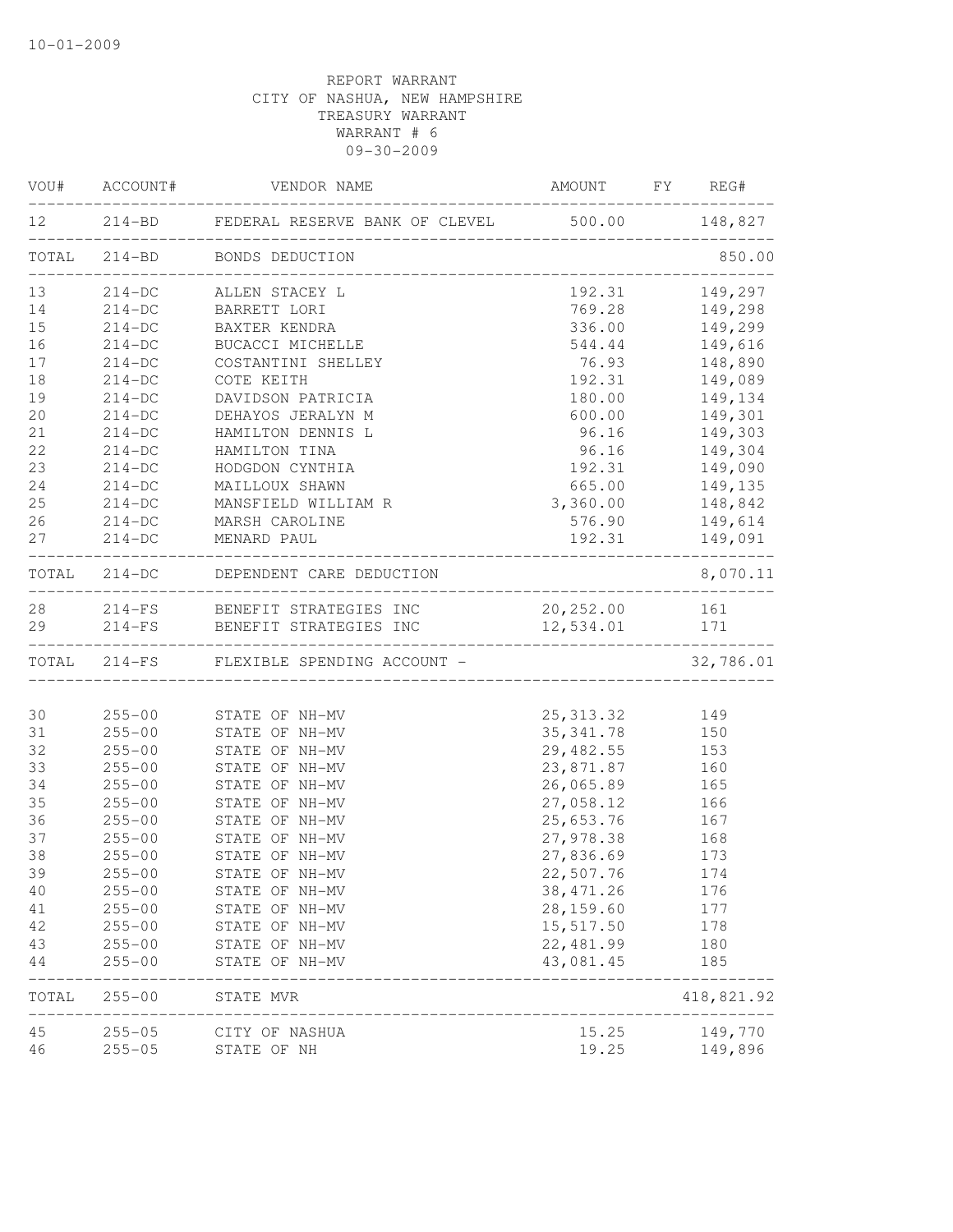| VOU#                       | ACCOUNT#                                                           | VENDOR NAME                                                                             | AMOUNT                                     | FY. | REG#                                                |
|----------------------------|--------------------------------------------------------------------|-----------------------------------------------------------------------------------------|--------------------------------------------|-----|-----------------------------------------------------|
| TOTAL                      |                                                                    | 255-05 STATE OF NH-FBI FINGERPRNT FEE                                                   |                                            |     | 34.50                                               |
| 47<br>48<br>49<br>50<br>51 | $257 - 00$<br>$257 - 00$<br>$257 - 00$<br>$257 - 00$<br>$257 - 00$ | AKHTAR LISA MARIE<br>CARMAX<br>KANG LANI S<br>OSTERMAN NICHOLAS<br>STRICKLAND CHEVROLET | 161.20<br>11.10<br>142.20<br>6.00<br>13.10 |     | 149,644<br>149,641<br>149,643<br>149,645<br>149,642 |
| TOTAL                      | $257 - 00$                                                         | MV REFUND PENDING                                                                       |                                            |     | 333.60                                              |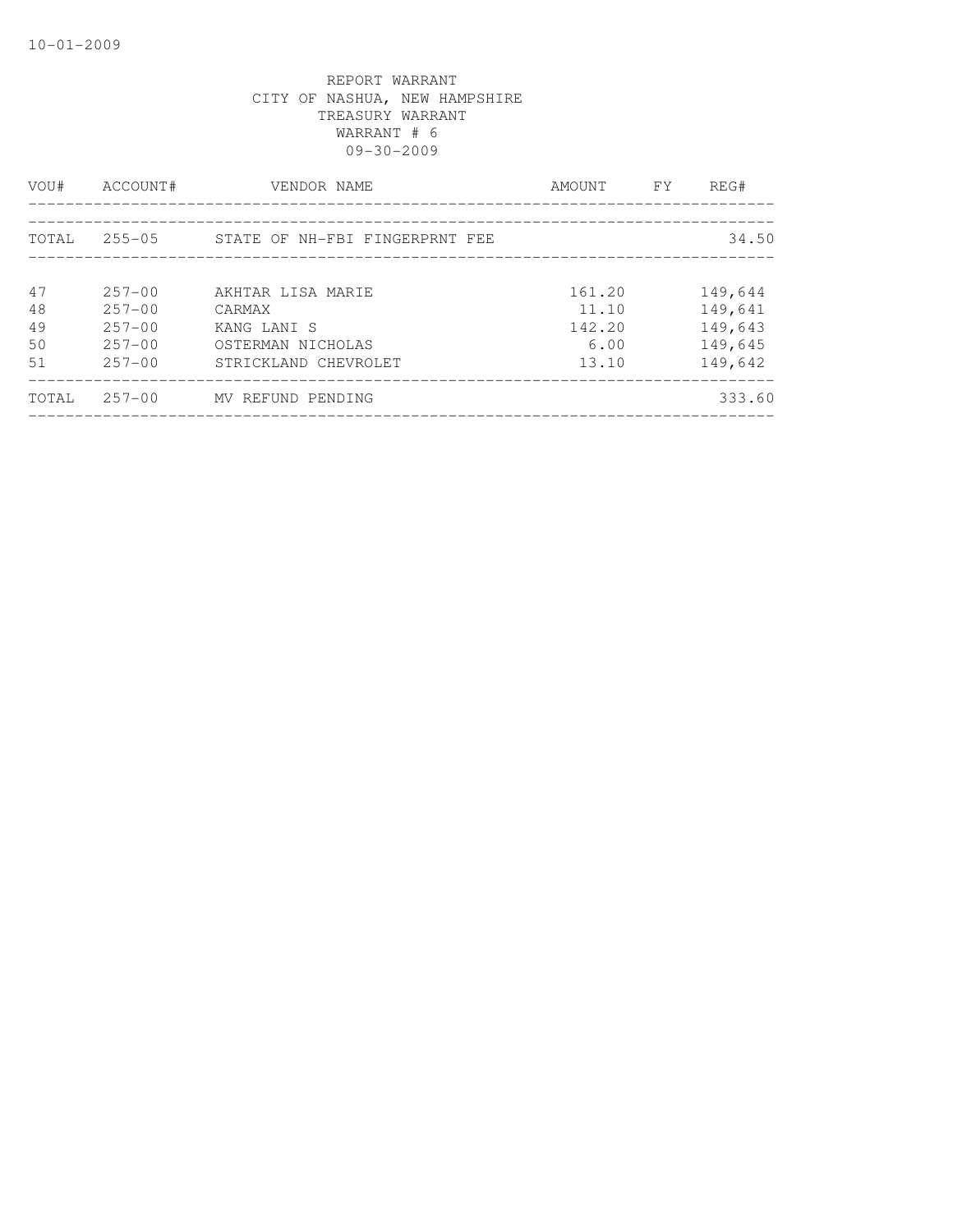|    |                | VOU# ACCOUNT# VENDOR NAME                                | AMOUNT FY REG#     |                                  |
|----|----------------|----------------------------------------------------------|--------------------|----------------------------------|
|    |                | 214,158 3044-49075 CHARLOTTE AVENUE SCHOOL 16.96 149,771 |                    |                                  |
|    |                | TOTAL 304 CHARLOTTE AVE ART IN RESIDENCE                 |                    | 16.96                            |
| 52 | 305-32005      | PUBLIC SERVICE OF NH                                     |                    |                                  |
| 53 | 305-33005      | PENNICHUCK WATER                                         |                    | 208.87 149,924<br>111.55 149,865 |
| 54 | 305-34015      | METROMEDIA ENERGY INC                                    | 1.74               | 149,895                          |
| 55 | 305-34015      | NATIONAL GRID                                            | 5.20               | 149,892                          |
| 56 | 305-41015      | COMPUTER HUT OF N E INC                                  | 315.00             | 149,752                          |
| 56 | 305-42010      | COMPUTER HUT OF N E INC                                  | 105.00 149,752     |                                  |
| 57 | 305-49075      | CITY OF NASHUA/PETTY CASH                                |                    | 41.66 148,824                    |
| 58 | 305-53030      | COMMUNICATIONS DESIGN ASSOCIAT 6,000.00 149,128          |                    |                                  |
| 59 | 305-59100      | ANDERSON CECIL                                           | 50.00              | 149,130                          |
| 60 | 305-59100      | COLLINS JOHN                                             | 50.00              | 149,143                          |
| 61 | 305-59100      | JEYNES MIKE                                              | 100.00             | 149,317                          |
| 62 | 305-59100      | KING TOM                                                 | 100.00             | 149,269                          |
| 63 | 305-59100      | MCLEAN JIM                                               | 312.50             | 149,101                          |
| 64 | 305-59100      | NEXTEL COMMUNICATIONS                                    | 38.43              | 149,856                          |
| 65 | 305-59100      | O'NEIL TIM                                               |                    | 262.50 149,105                   |
| 66 | 305-59100      | WALLENT FRANK J                                          |                    | 225.00 148,927                   |
| 67 | 305-91030      | JOHNSON PETER                                            | 236.50             | 149,772                          |
| 68 | 305-95010 VENA |                                                          | 50.00              | 149,908                          |
| 69 |                | 305-96900 J LAWRENCE HALL INC                            | 115.00             | 149,758                          |
|    |                | TOTAL 305 SRF - CIVIC & COMM ACTIVITIES                  |                    | 8,328.95                         |
|    |                |                                                          |                    |                                  |
| 70 |                | 308-40 HARVARD PILGRIM/FIRST SENIORIT 46,037.20 175      |                    |                                  |
| 71 |                | 308-40 SLATTERY JAMES                                    |                    | 197.00 149,629                   |
| 72 |                | 308-83010 ANTHEM BLUE CROSS BLUE SHIELD 34,889.98 157    |                    |                                  |
| 73 | 308-83010      | ANTHEM BLUE CROSS BLUE SHIELD                            | 40,187.31          | 169<br>157<br>169                |
| 74 | 308-83011      | ANTHEM BLUE CROSS BLUE SHIELD                            | 2,433.89<br>671.07 |                                  |
| 75 | 308-83011      | ANTHEM BLUE CROSS BLUE SHIELD                            | 286, 758.60 157    |                                  |
| 76 | 308-83012      | ANTHEM BLUE CROSS BLUE SHIELD                            |                    |                                  |
| 77 | 308-83012      | ANTHEM BLUE CROSS BLUE SHIELD                            | 182,813.27 169     |                                  |
| 78 | 308-83013      | ANTHEM BLUE CROSS BLUE SHIELD                            | 163,831.39 157     |                                  |
| 79 |                | 308-83013 ANTHEM BLUE CROSS BLUE SHIELD                  | 154, 214. 13       | 169                              |
| 80 | 308-83016      | HARVARD PILGRIM HEALTH CARE                              | 71,324.49          | 158                              |
| 81 | 308-83016      | HARVARD PILGRIM HEALTH CARE                              | 78,857.85          | 170                              |
| 82 | 308-83017      | HARVARD PILGRIM HEALTH CARE                              | 53,401.88          | 158                              |
| 83 | 308-83017      | HARVARD PILGRIM HEALTH CARE                              | 45,004.61          | 170                              |
| 84 | 308-83018      | ANTHEM BLUE CROSS BLUE SHIELD                            | 38,516.62          | 157                              |
| 85 | 308-83018      | ANTHEM BLUE CROSS BLUE SHIELD                            | 67,048.23          | 169                              |
| 86 | 308-83019      | ANTHEM BLUE CROSS BLUE SHIELD                            | 40,881.02          | 157                              |
| 87 | 308-83019      | ANTHEM BLUE CROSS BLUE SHIELD                            | 57,658.91          | 169                              |
| 88 | 308-83020      | NORTHEAST DELTA                                          | 12,821.87          | 162                              |
| 89 | 308-83020      | NORTHEAST DELTA                                          | 15,249.96          | 172                              |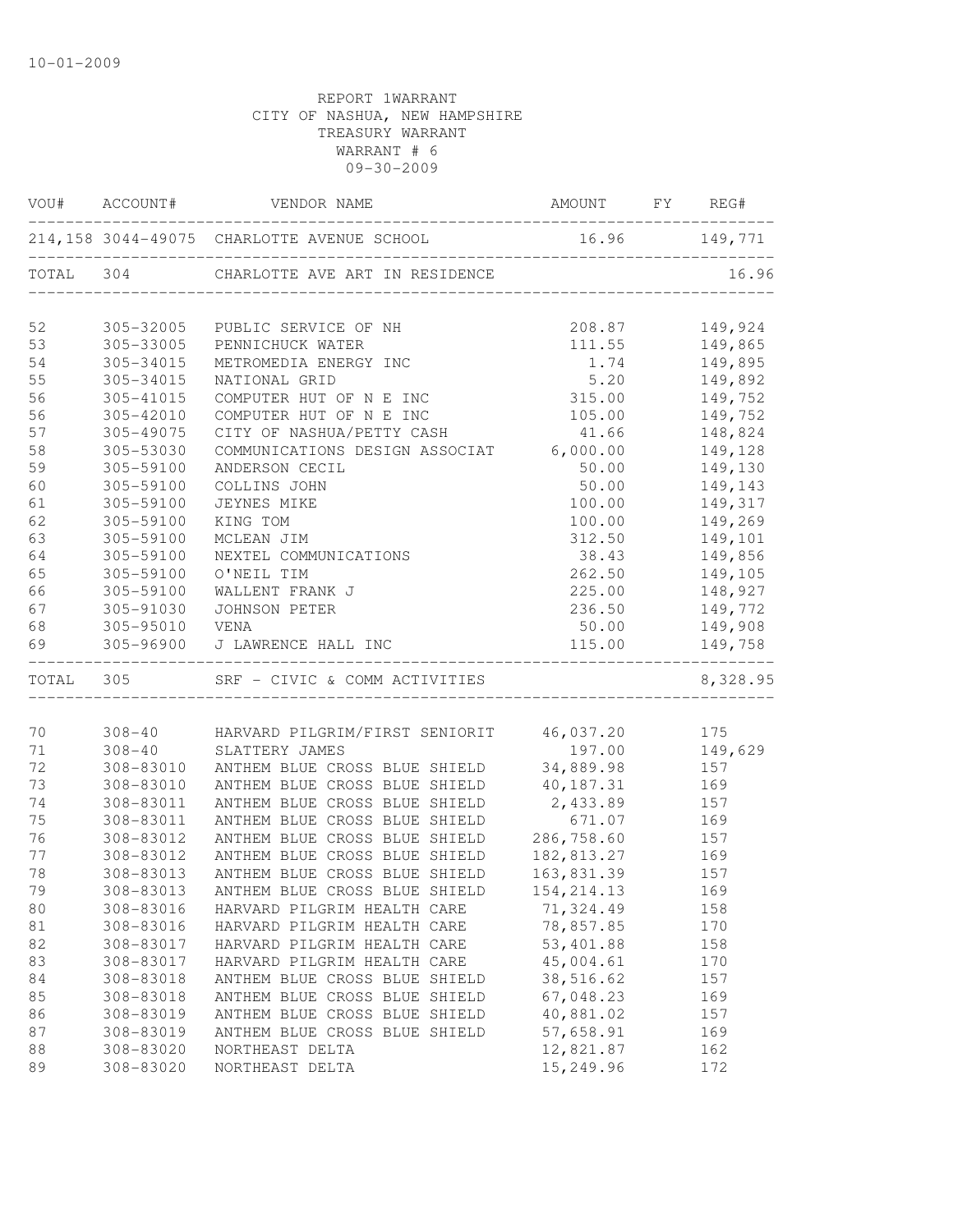| VOU# | ACCOUNT#               | VENDOR NAME                                        | AMOUNT          | FΥ | REG#    |
|------|------------------------|----------------------------------------------------|-----------------|----|---------|
| 90   | 308-83021              | NORTHEAST DELTA                                    | 4,573.69        |    | 162     |
| 91   | 308-83021              | NORTHEAST DELTA                                    | 7,387.49        |    | 172     |
| 92   | 308-83025              | FRED C CHURCH INSURANCE                            | 12,126.00       |    | 154     |
| 93   | 308-83040              | CONNECTICUT UNDERWRITERS INC                       | 369.00          |    | 149,888 |
| 94   | 308-83051              | SO NH REGIONAL MEDICAL CENTER                      | 139.51          |    | 149,147 |
| 95   | 308-83053              | APPLE SERVICES NASHUA                              | 27,948.00       |    | 148,911 |
| 96   | 308-83053              | ASSOCIATED RADIOLOGISTS PA<br>W/                   | 31.00           |    | 149,145 |
| 97   | 308-83053              | DARTMOUTH-HITCHCOCK CLINIC                         | 100.00          |    | 149,219 |
| 98   | 308-83053              | FOUR SEASONS ORTHOPAEDIC CTR                       | 2,542.00        |    | 149,191 |
| 99   | 308-83053              | GREATER NASHUA EMERGENCY PHYS                      | 206.00          |    | 149,167 |
| 100  | 308-83053              | INJURED WORKERS PHARMACY LLC                       | 93.85           |    | 149,618 |
| 101  | 308-83053              | NASHUA RADIOLOGY PA                                | 438.00          |    | 149,146 |
| 102  | 308-83053              | OCCUPATIONAL HEALTH CTRS SOUTH                     | 131.89          |    | 149,014 |
| 103  | 308-83053              | PHILLIP P FICHERA MD                               | 230.00          |    | 149,235 |
| 104  | 308-83053              | RS MEDICAL                                         | 80.00           |    | 148,844 |
| 105  | 308-83053              | SEACOAST ORTHO & SPORTS MEDICI                     | 1,798.00        |    | 148,943 |
| 106  | 308-83053              | SJ PHYSICIAN SERVICES                              | 65.00           |    | 148,837 |
| 107  | 308-83053              | SO NH REGIONAL MEDICAL CENTER                      | 1,675.84        |    | 149,147 |
| 108  | 308-83053              | SOUTHERN NH RADIOLOGY CONSULTA                     | 241.00          |    | 148,990 |
| 109  | 308-83053              | ST JOSEPH BUSINESS & HEALTH                        | 124.35          |    | 148,998 |
| 110  | 308-83053              | ST JOSEPH'S HOSPITAL                               | 7,940.95        |    | 148,903 |
| 111  | 308-83053              | WINGATES PHARMACY INC                              | 782.40          |    | 149,082 |
| 112  | 308-83054              | APPLE SERVICES NASHUA                              | 1,016.00        |    | 148,911 |
| 113  | 308-83054              | BIGELOW CHIROPRACTIC CTR PLLC                      | 45.00           |    | 149,598 |
| 114  | 308-83054              | DARTMOUTH-HITCHCOCK CLINIC                         | 569.00          |    | 149,219 |
| 115  | 308-83054              | DERRY SPORTS & REHAB LLC                           | 1,272.00        |    | 149,617 |
| 116  | 308-83054              | DH FAMILY MEDICINE NASHUA INC                      | 1,146.08        |    | 149,142 |
| 117  | 308-83054              | ELLIOT PROFESSIONAL SERVICES                       | 176.79          |    | 149,640 |
| 118  | 308-83054              | FOUNDATION MEDICAL PARTNERS                        | 31.00           |    | 149,179 |
| 119  | 308-83054              | FOUR SEASONS ORTHOPAEDIC CTR                       | 1,148.00        |    | 149,191 |
| 120  | 308-83054              | MERRIMACK VALLEY PT LLC                            | 987.00          |    | 148,944 |
| 121  |                        |                                                    |                 |    |         |
| 122  | 308-83054<br>308-83054 | NH CARDIOLOGY CONSULTANTS<br>SJ PHYSICIAN SERVICES | 30.00<br>300.00 |    | 149,619 |
|      |                        |                                                    |                 |    | 148,837 |
| 123  | 308-83054              | SO NH REGIONAL MEDICAL CENTER                      | 584.42          |    | 149,147 |
| 124  | 308-83054              | ST JOSEPH BUSINESS & HEALTH                        | 96.15           |    | 148,998 |
| 125  | 308-83054              | ST JOSEPH'S HOSPITAL                               | 6,081.15        |    | 148,903 |
| 126  | 308-83054              | STONERIVER PHARMACY SOLUTIONS                      | 649.44          |    | 149,173 |
| 127  | 308-83054              | TORTORELLO NARISA                                  | 177.65          |    | 149,136 |
| 128  | 308-83055              | DEVINE MILLIMET & BRANCH PA                        | 629.44          |    | 149,150 |
| 129  | 308-83055              | DOWNEAST INVESTIGATIONS INC                        | 1, 114.50       |    | 149,223 |
| 130  | 308-83055              | JORDAN PATRICK                                     | 66.00           |    | 149,016 |
| 131  | 308-83055              | SOARES ROBERT F                                    | 244.20          |    | 149,310 |
| 132  | 308-83055              | ST JOSEPH'S HOSPITAL                               | 15.87           |    | 148,903 |
| 133  | 308-83056              | OCCUPATIONAL DRUG TESTING LLC                      | 260.00          |    | 149,137 |
| 134  | 308-83056              | STANLEY CONVERGENT SECURITY SO                     | 159.78          |    | 149,899 |
| 135  | 308-83056              | STANLEY ELEVATOR CO INC                            | 3,736.37        |    | 149,103 |
| 136  | 308-83057              | NHAA                                               | 750.00          |    | 148,820 |
| 137  | 308-83063              | MARVELL PLATE GLASS INC                            | 1,315.00        |    | 149,181 |
|      |                        |                                                    |                 |    |         |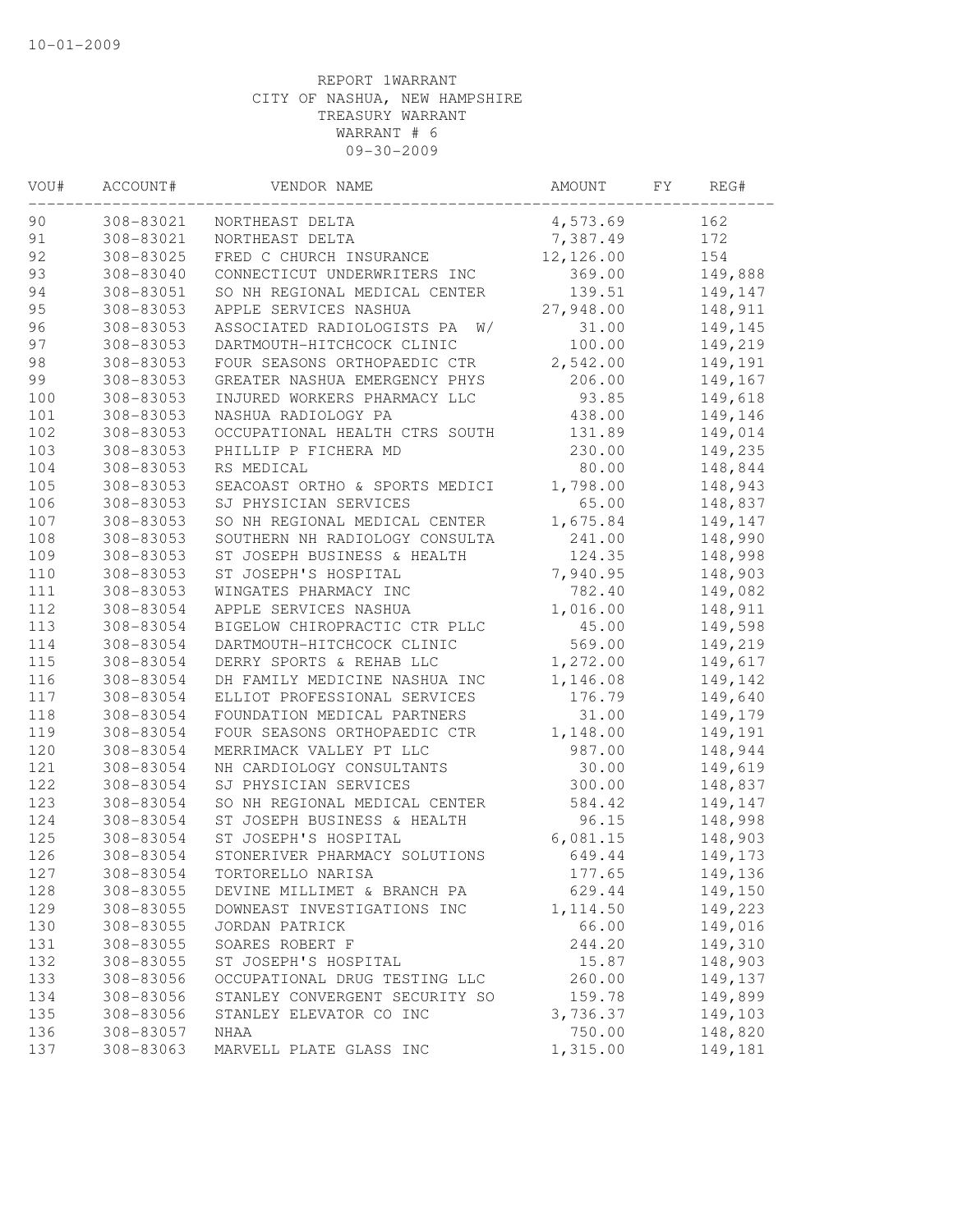| VOU#  | ACCOUNT#            | VENDOR NAME                    | <b>AMOUNT</b> | FY | REG#         |
|-------|---------------------|--------------------------------|---------------|----|--------------|
| 138   | 308-83063           | NASHUA GLASS W/C               | 220.00        |    | 149,149      |
| 139   | 308-83063           | NASHUA WALLPAPER & PAINT CO    | 275.83        |    | 149,050      |
| 140   | 308-83064           | BAILEY'S TOWING & AUTOBODY     | 2,217.56      |    | 149,154      |
| 141   | 308-83064           | MAC MULKIN CHEVROLET INC       | 7,285.04      |    | 149,690      |
| 142   | 308-83064           | MARBUCCO CORP                  | 500.00        |    | 149,627      |
| 143   | 308-83064           | MEISH INVESTMENTS INC          | 4,422.91      |    | 149,620      |
| 144   | 308-83064           | SIMONDS DOUGLAS                | 1,292.00      |    | 149,670      |
| 145   | 308-83070           | TREASURER STATE OF NH          | 1,100.00      |    | 149,925      |
| 146   | 308-83076           | FRED C CHURCH INSURANCE        | 2,857.00      |    | 163          |
| 147   | 308-83077           | AMERICAN STOP LOSS             | 69,248.04     |    | 159          |
| TOTAL | 308                 | SRF - INSURANCE                |               |    | 1,573,842.47 |
|       | 214,159 3086-49050  | ST GERMAIN IRENE               | 14.65         |    | 149,356      |
|       | 214,160 3086-53100  | BRIGHTON CATHERINE             | 5,387.50      |    | 149,559      |
|       | 214,161 3086-53100  | CALLAHAN CAROLYN               | 9,212.70      |    | 149,531      |
|       | 214,162 3086-53100  | MOON TONYA R                   | 6,300.72      |    | 149,520      |
|       |                     |                                |               |    |              |
| TOTAL | 308                 | JAVITS GRANT PROGRAM           |               |    | 20,915.57    |
|       | 214, 163 3097-41015 | DONOVAN BEVERLY                | 35.99         |    | 149,332      |
|       | 214,164 3097-41015  | STAPLES BUSINESS ADVANTAGE     | 702.92        |    | 149,232      |
|       | 214,165 3097-44005  | ACE PRINTING COMPANY           | 455.00        |    | 149,180      |
|       | 214,166 3097-49075  | CLEAN SOURCE                   | 1,891.30      |    | 149,543      |
|       | 214,167 3097-49075  | MANSFIELD PAPER CO INC         | 11,318.24     |    | 149,695      |
|       | 214,167 3097-49075  | MANSFIELD PAPER CO INC         | 8,662.45      |    | 149,696      |
|       | 214,168 3097-49085  | ALL RIGHT PROVISIONS, INC.     | 560.50        |    | 149,537      |
|       | 214,169 3097-49085  | BERNARD FOOD INDUSTRIES INC    | 971.84        |    | 149,382      |
|       | 214,170 3097-49085  | BIMBO FOODS BAKERIES INC       | 4,466.21      |    | 149,693      |
|       | 214,170 3097-49085  | BIMBO FOODS BAKERIES INC       | 2,750.71      |    | 149,694      |
|       | 214, 171 3097-49085 | COSTA FRUIT & PRODUCE CO INC   | 25,377.66     |    | 149,762      |
|       | 214, 171 3097-49085 | COSTA FRUIT & PRODUCE CO INC   | 701.72        |    | 149,763      |
|       | 214, 171 3097-49085 | COSTA FRUIT & PRODUCE CO INC   | 55,665.19     |    | 149,764      |
|       | 214, 172 3097-49085 | GARELICK FARMS-LYNN            | 17,766.76     |    | 149,133      |
|       | 214,173 3097-49085  | GILL'S PIZZA CO.               | 12,805.00     |    | 149,434      |
|       | 214,174 3097-49085  | M SAUNDERS INC                 | 6,100.00      |    | 149, 412     |
|       | 214, 174 3097-49085 | M SAUNDERS INC                 | 6,320.53      |    | 149, 413     |
|       | 214, 175 3097-49085 |                                | 9,875.75      |    |              |
|       |                     | MANCHESTER COCA-COLA           |               |    | 149,357      |
|       | 214,176 3097-49085  | MCKEE FOODS CORP               | 1,389.12      |    | 149,021      |
|       | 214, 177 3097-49085 | NARDONE BROS. BAKING CO. INC   | 2,347.88      |    | 149,556      |
|       | 214,178 3097-49085  | NEW ENGLAND ICE CREAM          | 2,076.41      |    | 149,456      |
|       | 214,179 3097-49085  | ORIGINAL CRISPY PIZZA CRUST CO | 315.10        |    | 149,067      |
|       | 214,180 3097-49085  | OTIS SPUNKMEYER INC            | 2,573.28      |    | 149,347      |
|       | 214,181 3097-49085  | SURPLUS DISTRIBUTION SECTION   | 2,442.00      |    | 149,111      |
|       | 214,182 3097-64335  | NORTHEAST FOOD SVC EQUIPMENT & | 131.10        |    | 148,889      |
|       | 214,183 3097-707    | D'AGOSTINO MELISSA             | 47.50         |    | 149,713      |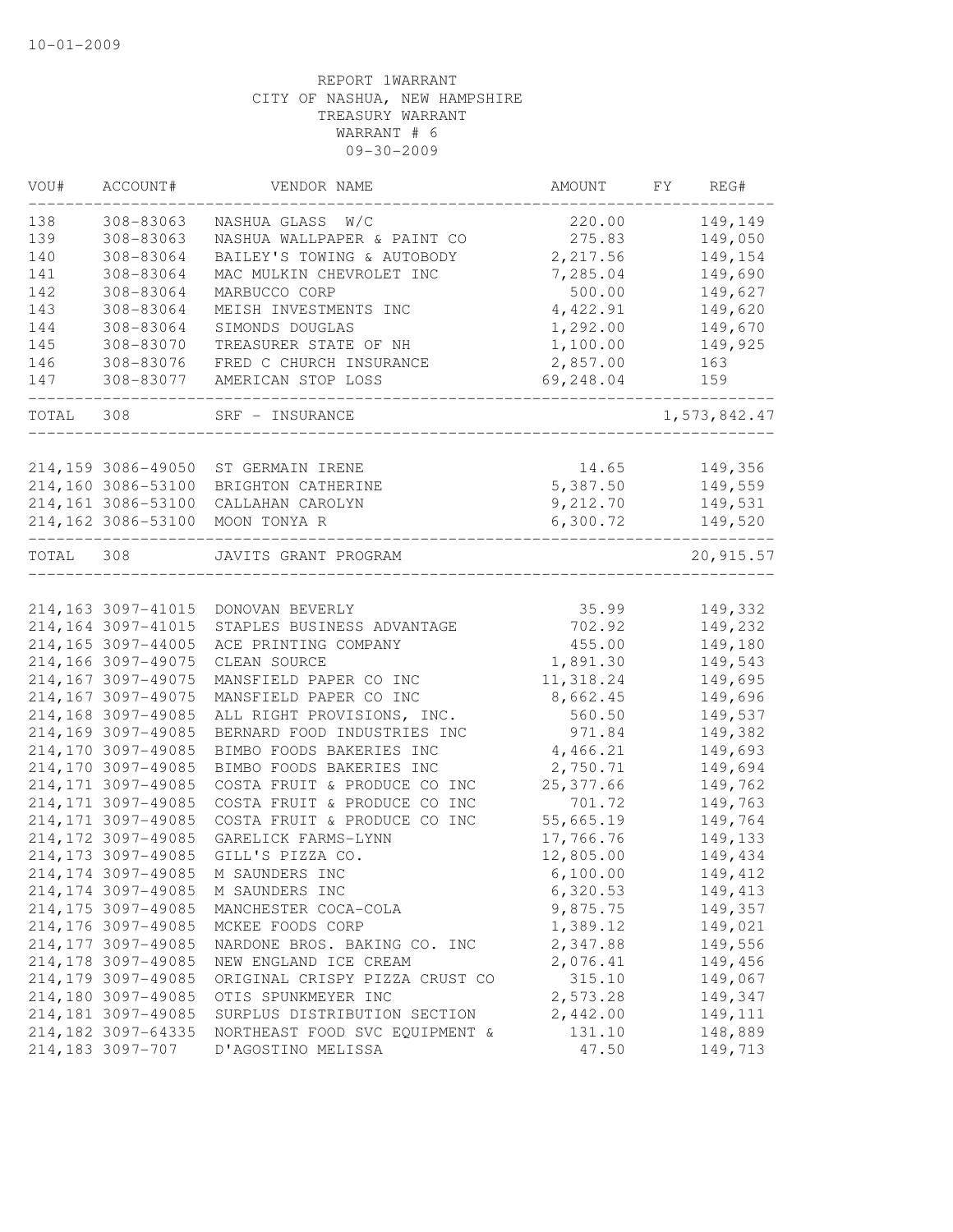| VOU#       | ACCOUNT#                   | VENDOR NAME                                           | AMOUNT          | FY | REG#               |
|------------|----------------------------|-------------------------------------------------------|-----------------|----|--------------------|
|            | 214,184 3097-707           | PELLETIER LISA                                        | 27.00           |    | 149,702            |
|            | 214,185 3097-707           | SHEPERD MICKELINE                                     | 77.65           |    | 149,703            |
|            | 214,186 3097-74092         | AFFILIATED HVAC SERVICES LLC                          | 1,230.14        |    | 149,386            |
|            | 214,187 3097-74092         | GOOD MORNING SALES INC                                | 110.00          |    | 149,273            |
|            | 214,188 3097-74092         | HOBART SERVICE                                        | 537.53          |    | 148,873            |
|            | 3097-82025                 | NH RETIREMENT SYSTEM                                  | 2,304.01        |    | 156                |
|            | 214,189 3097-83004         | VISION SERVICE PLAN-NH                                | 136.16          |    | 149,958            |
|            | 214,190 3097-91005         | <b>GUSTIN KAREN</b>                                   | 100.38          |    | 149,406            |
|            | 214,191 3097-91005         | RALPH PAULE                                           | 22.14           |    | 149,331            |
|            | 214,192 3097-91005         | SLOSEK ODETTE                                         | 59.26           |    | 149,346            |
|            | 214,193 3097-91005         | THERIAULT MICHAEL                                     | 6.60            |    | 149,728            |
| TOTAL      | 309                        | SRF - FOOD SERVICES                                   |                 |    | 182, 361.03        |
|            | 214,194 3098-49075         | MANSFIELD PAPER CO INC                                | 278.37          |    | 149,696            |
|            | 214,195 3098-49085         | M SAUNDERS INC                                        | 1,377.34        |    | 149, 413           |
|            |                            | 214,195 3098-49085 M SAUNDERS INC                     | 2,580.03        |    |                    |
|            | __________________________ |                                                       |                 |    | 149, 414           |
| TOTAL 309  |                            | FRESH FRUIT & VEGETABLE GRANT                         |                 |    | 4,235.74           |
|            | 214,196 3117-66005 LVR INC |                                                       | 105.40          |    | 149,350            |
|            |                            | 214,197 3117-78007 SAFETY INDUSTRIES INC              | 112.28          |    | 149,083            |
| TOTAL 311  |                            | DRIVER'S EDUCATION                                    |                 |    | 217.68             |
|            |                            |                                                       |                 |    |                    |
| 149        | 312-41010<br>312-41010     | ANCO SIGNS & STAMPS INC<br>STAPLES BUSINESS ADVANTAGE | 25.95           |    | 149,161<br>149,276 |
| 150<br>152 | 312-43005                  | PRINTGRAPHICS OF MAINE                                | 17.77<br>830.00 |    | 151                |
| 151        | 312-43005                  | PRINTGRAPHICS OF MAINE                                | 152.84          |    | 148,938            |
| 153        | $312 - 705$                | D & R TOWING INC                                      | 75.00           |    | 149,687            |
| 154        | $312 - 705$                | DECELLES AUTO CLINIC INC                              | 170.00          |    | 149,209            |
| 155        | $312 - 705$                | FRANCIS LAURIE                                        | 210.00          |    | 149,624            |
| 156        | $312 - 705$                | LASCAZK JONATHAN                                      | 200.00          |    | 149,625            |
| 157        | $312 - 705$                | TILDEN AUTOMOTIVE & TRUCK CTRS                        | 340.00          |    | 149,119            |
| 158        | 312-74092                  | MERRIMACK VALLEY BUSINESS MACH                        | 106.00          |    | 149,740            |
| 159        |                            | 312-78007 CARPARTS OF NASHUA                          | 36.04           |    | 148,852            |
| TOTAL      | 312                        | SRF - FINANCIAL SERVICES                              |                 |    | 2,163.60           |
|            |                            |                                                       |                 |    |                    |
|            | 214,198 3122-49050         | KEATING BAYRD STEPHANIE                               | 57.28           |    | 149,459            |
|            | 214,199 3122-49050         | STAPLES BUSINESS ADVANTAGE                            | 77.03           |    | 149,171            |
|            | 214,200 3122-49075         | WALMART COMMUNITY                                     | 208.88          |    | 149,286            |
|            | 214, 201 3122-54009        | TELEGRAPH PUBLISHING COMPANY                          | 1,250.00        |    | 149,742            |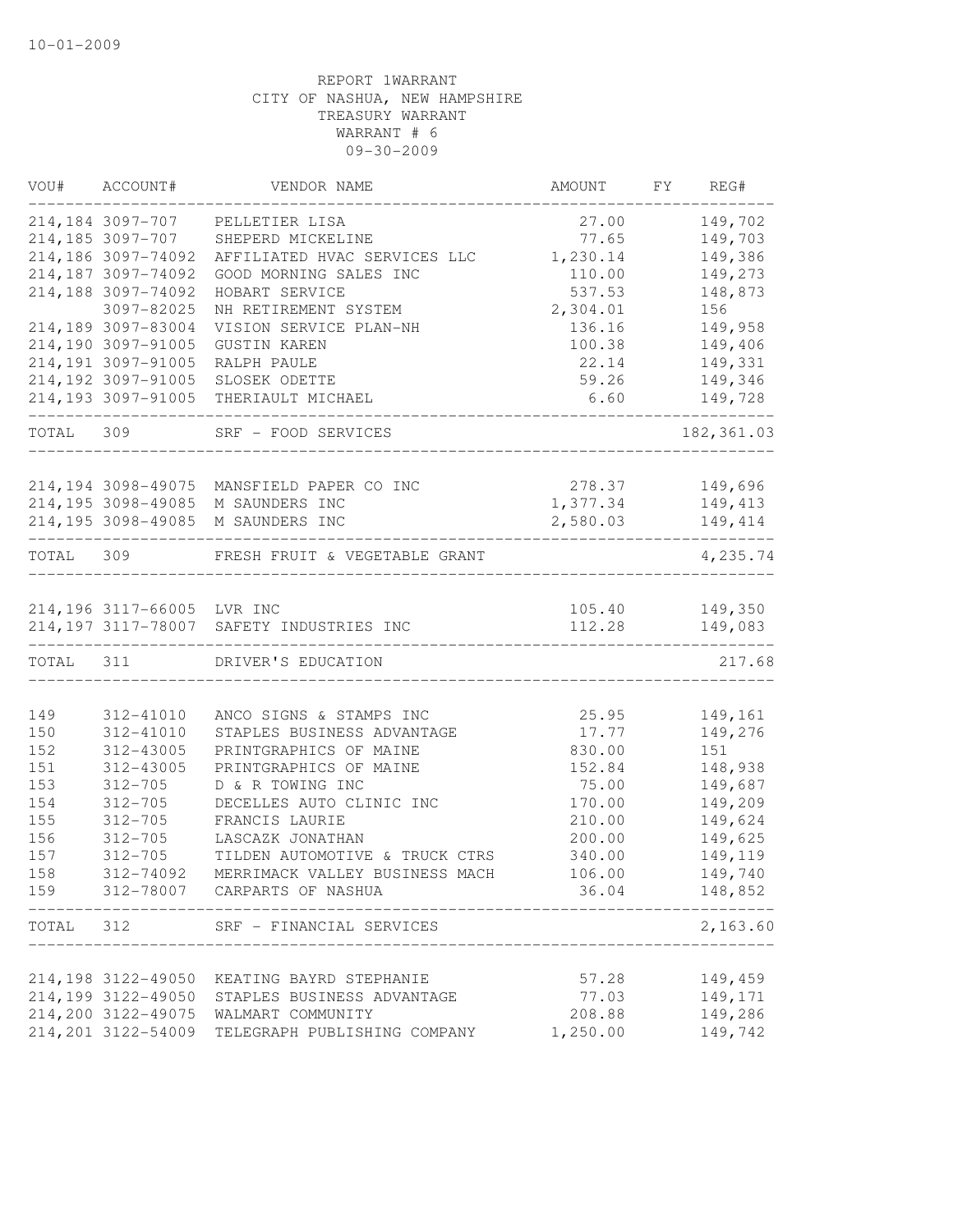| VOU#                            | ACCOUNT#                                                                                                                   | VENDOR NAME                                                                                                                   | AMOUNT                                                 | FY<br>REG#                                                     |
|---------------------------------|----------------------------------------------------------------------------------------------------------------------------|-------------------------------------------------------------------------------------------------------------------------------|--------------------------------------------------------|----------------------------------------------------------------|
|                                 |                                                                                                                            | TOTAL 312 ADULT ED/CONTINUING ED                                                                                              | ----------------------------                           | 1,593.19                                                       |
|                                 |                                                                                                                            | 3245-82025 NH RETIREMENT SYSTEM                                                                                               | 251.55                                                 | 156                                                            |
| TOTAL 324                       |                                                                                                                            | YOUTH SAFE HAVEN-PAL                                                                                                          |                                                        | 251.55                                                         |
|                                 |                                                                                                                            | 3260-82025 NH RETIREMENT SYSTEM<br>214,202 3260-91040 COTE MARIE                                                              | 143.44                                                 | 156<br>644.82 149,393                                          |
| TOTAL 326                       |                                                                                                                            | NH ALTERNATE ASSESS COACH                                                                                                     |                                                        | 788.26                                                         |
|                                 | 214,204 3289-49075<br>214,205 3289-53103<br>214,206 3289-91040<br>214,207 3289-91040                                       | 214, 203 3289-49075 BERROCALES ROSALYN<br>STAPLES BUSINESS ADVANTAGE<br>ICAT RESOURCES LLC<br>CIOPPA ROBERT<br>CLARKE CYNTHIA | 316.18<br>407.48<br>28,000.00<br>113.04<br>156.83      | 149,553<br>149,171<br>149,606<br>149,436<br>149,538            |
|                                 | 214,208 3289-91040<br>214,209 3289-91040<br>3289-91040<br>214,210 3289-91040<br>214, 211 3289-91040<br>214, 212 3289-91040 | COCHRANE DONALD<br>JEAN KATHY<br>LUTERAN JULIA<br>PAPANICOLAOU PAULA<br>QUIGLEY JANE<br>SHEAFF ALTHEA                         | 257.80<br>115.52<br>720.21<br>57.65<br>88.32<br>124.42 | 149,557<br>149,460<br>149,396<br>149,363<br>149,358<br>149,430 |
|                                 | 214, 213 3289-91040                                                                                                        | VALADE COLETTE<br>214, 214 3289-91040 VIENNEAU DIANE                                                                          | 910.42<br>73.68                                        | 149,378<br>149,345                                             |
| TOTAL 328                       |                                                                                                                            | TITLE IIA CORRECTIVE ACTION                                                                                                   |                                                        | 31, 341.55                                                     |
|                                 | 214,216 3290-53102 SERESC                                                                                                  | 214, 215 3290-53102 ICAT RESOURCES LLC<br>214, 217 3290-64040 UNIVERSITY OF OREGON                                            | 7,552.56<br>11,220.00<br>500.00                        | 149,606<br>149,568<br>149,462                                  |
| TOTAL 329                       |                                                                                                                            | TITLE IIA REDISTRIBUTION                                                                                                      |                                                        | 19,272.56                                                      |
| 162<br>163<br>164<br>165<br>166 | 331-31050<br>331-31050<br>331-59166<br>331-64030<br>331-64192                                                              | USA MOBILITY WIRELESS INC<br>VERIZON WIRELESS<br>HEMP CHARLES C<br>TOWN OF HUDSON<br><b>NECS</b>                              | 5.93<br>363.23<br>4,700.00<br>23,688.00<br>420.00      | 149,891<br>149,894<br>149,777<br>149,911<br>148,851            |
| 167<br>168<br>169<br>170        | 331-78007<br>331-78007<br>331-78007<br>331-82030                                                                           | MAYNARD & LESIEUR INCORPORATED<br>PETERS AUTO CENTER<br>PETTY CASH<br>NH RETIREMENT SYSTEM                                    | 166.00<br>102.73<br>27.23<br>6,372.81                  | 149,734<br>149,204<br>149,776<br>156                           |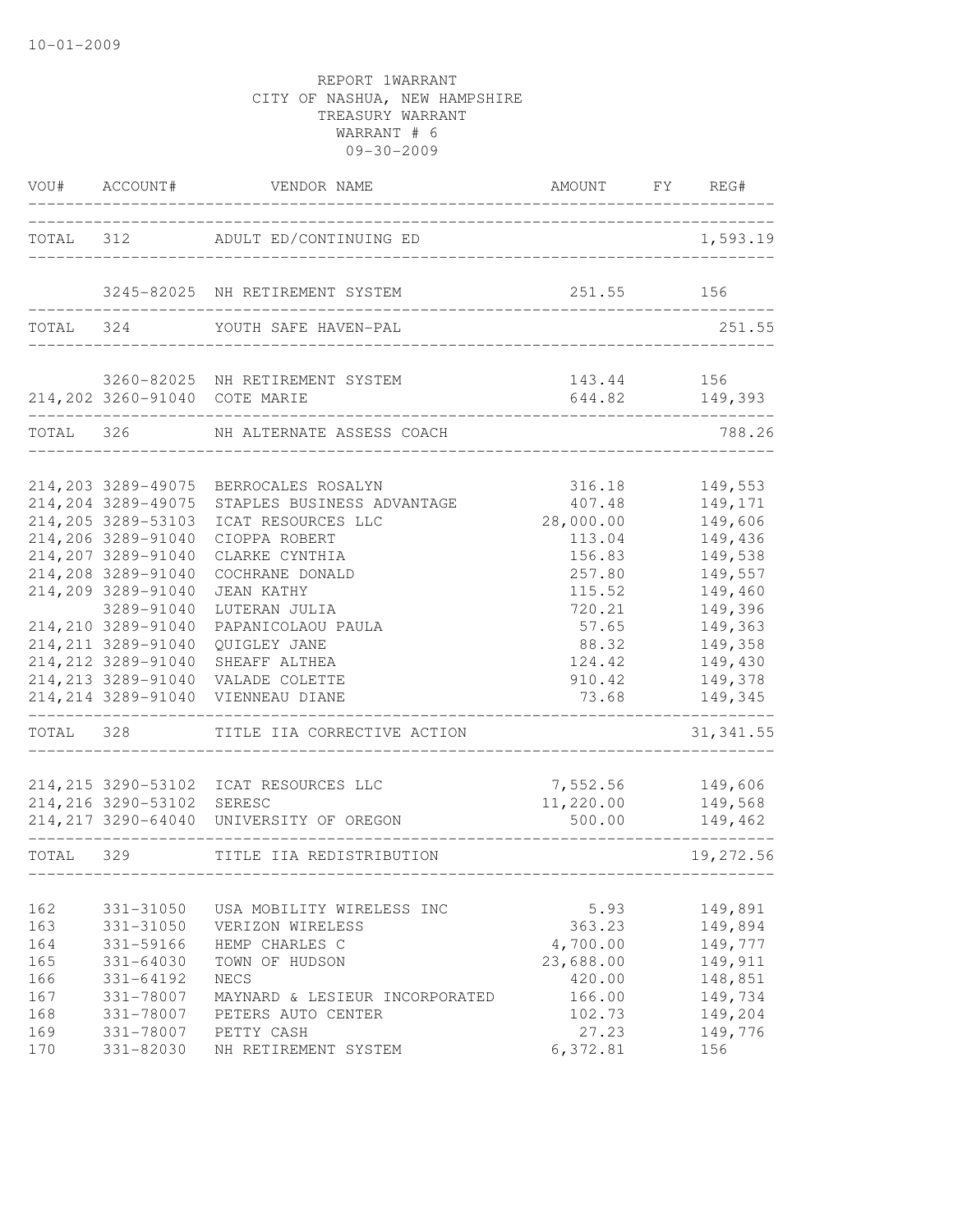| VOU#      | ACCOUNT#            | VENDOR NAME                                              | AMOUNT    | FY REG#         |
|-----------|---------------------|----------------------------------------------------------|-----------|-----------------|
| 171       | 331-94005           | CITIZENS BANK                                            | 489.79    | 182             |
| 172       | 331-94005           | MEDEROS DANIEL                                           | 350.00    | 149,774         |
| 173       | 331-94005           | PAGE ROBERT                                              | 175.00    | 149,773         |
| 174       | 331-94005           | PHELPS LAKEISHA                                          | 350.00    | 149,775         |
| TOTAL     | 331                 | SRF - POLICE DEPARTMENT                                  |           | 37, 210.72      |
| 175       | 332-64192           | FIRE TECH & SAFETY OF NEW ENGL                           | 1,955.00  | 149,214         |
| 176       |                     | 332-64192 FIREMATIC SUPPLY CO INC                        | 305.34    | 149,053         |
| 177       | 332-64192           | WISE EL SANTO CO, INC                                    | 200.19    | 149,601         |
|           | TOTAL 332           | SRF - FIRE DEPARTMENT                                    |           | 2,460.53        |
|           |                     | 214, 218 3329-49075 SCHOOL SPECIALTY                     |           | $-9.01$ 149,351 |
| TOTAL 332 |                     | TITLE I SCHL IMPRV LEDGE ST                              |           | $-9.01$         |
|           |                     | 214, 219 3339-49050 SONOMA COUNTY OFFICE OF EDUCAT 55.00 |           | 149,589         |
| TOTAL     | 333                 | TITLE I SCHL IMPRV MT PLEASANT                           |           | 55.00           |
|           |                     |                                                          |           |                 |
|           | 214, 220 3350-49035 | TINTLE MARY-FRANCES                                      | 494.40    | 149,573         |
|           | 214, 221 3350-49075 | SCHOOL SPECIALTY                                         | 3, 479.45 | 149,351         |
|           | 214, 222 3350-91040 | CASTER TIM                                               | 40.72     | 149,597         |
|           | 3350-91040          | CITIZENS BANK                                            | 895.08    | 182             |
|           | 214, 223 3350-91040 | GEER BRUCE                                               | 277.04    | 149,334         |
|           | 214, 224 3350-91040 | SOLUTION TREE INC                                        | 1,198.00  | 149,679         |
| TOTAL     | 335                 | TITLE IIA TQ RESTRUCTURING GRT                           |           | 6,384.69        |
|           |                     | 214, 225 3359-49050 HM RECEIVABLES CO LLC                | 219.78    | 149,588         |
| TOTAL 335 |                     | TITLE IB READ 1ST MT PLEASANT                            |           | 219.78          |
|           |                     | 214, 226 3380-53103 YOUTH COUNCIL (THE)                  | 6,500.00  | 149,402         |
| TOTAL 338 |                     | TITLE IV SDF YOUTH COUNCIL                               |           | 6,500.00        |
|           |                     |                                                          |           |                 |
| 179       | 341-01364           | GREATER NASHUA MEDICAL RESERVE                           | 249.00    | 149,903         |
| 180       | 341-01962           | HARBOR HOMES INC                                         | 2,677.00  | 149,066         |
| 181       | 341-01963           | SOUTHERN NH HIV/AIDS TASK FORC                           | 8,081.00  | 149,113         |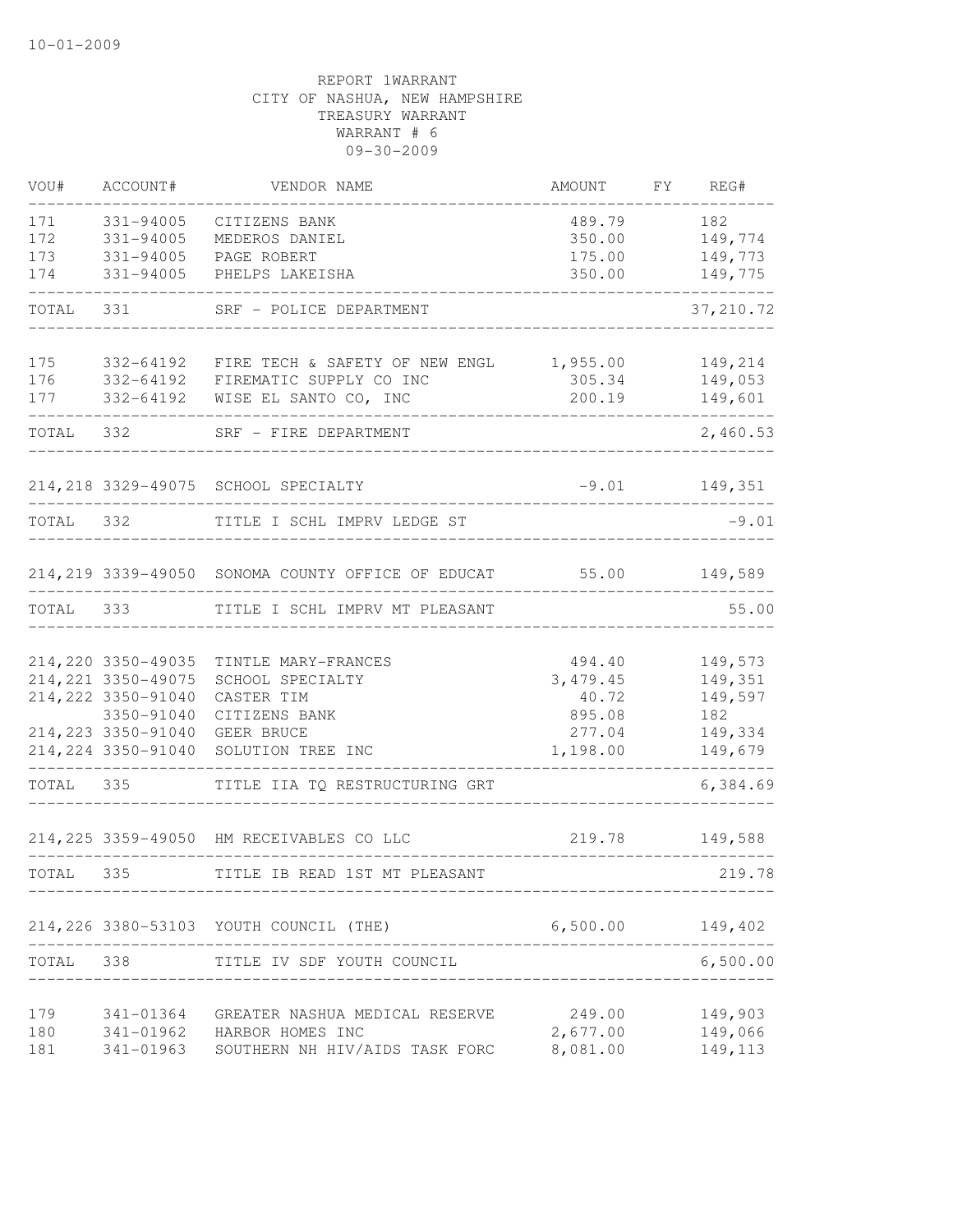| VOU#      | ACCOUNT#                                   | VENDOR NAME                                      | AMOUNT           | FY REG#            |
|-----------|--------------------------------------------|--------------------------------------------------|------------------|--------------------|
| 182       | 341-01966                                  | COMMUNITY COUNCIL OF NASHUA NH 5,541.66          |                  | 149,241            |
| 183       | $341 - 01968$                              | HARBOR HOMES INC                                 | 23,578.00        | 149,066            |
| 183       | 341-01969                                  | HARBOR HOMES INC                                 | 1,837.85         | 149,066            |
| 184       | 341-01969                                  | SOUTHERN NH HIV/AIDS TASK FORC                   | 566.00           | 149,113            |
| 185       | 341-31045                                  | NEXTEL COMMUNICATIONS                            | 210.26           | 149,856            |
| 186       | 341-41015                                  | GREATER NASHUA MEDICAL RESERVE                   | 433.91           | 149,903            |
| 187       | 341-54035                                  | COPY SHOP                                        | 627.50           | 148,984            |
| 188       | 341-54035                                  | GREATER NASHUA MEDICAL RESERVE                   | 334.95           | 149,903            |
| 189       | 341-54035                                  | SOUSA SIGNS LLC                                  | 600.00           | 149,672            |
| 190       | 341-91025                                  | CONLEY ASHLEY                                    | 123.75           | 149,285            |
| 191       | 341-94025                                  | FUND FOR PUBLIC HEALTH IN NEW                    | 250.00           | 149,910            |
| TOTAL 341 |                                            | SRF - COMMUNITY SERVICES                         |                  | 45, 110.88         |
|           |                                            |                                                  |                  |                    |
| 192       | 342-31045                                  | NEXTEL COMMUNICATIONS                            | 31.93            | 149,856            |
| 193       | 342-41015                                  | STAPLES BUSINESS ADVANTAGE                       | 75.78            | 149,276            |
| 194       | 342-59133                                  | STERICYCLE INC                                   | 43.36            | 148,836            |
| 195       | 342-64030                                  | DELL MARKETING LP                                | 1,350.20         | 148,957            |
| 196       | 342-91025                                  | CARON CHRISTINE                                  | 46.10            | 149,002            |
| 197       | 342-91025                                  | PORRES LUIS                                      | 12.65            | 149,059            |
| TOTAL 342 |                                            | SRF - COMMUNITY HEALTH                           |                  | 1,560.02           |
|           | 214, 227 3440-31005                        | NEXTEL COMMUNICATIONS                            | 356.50           | 149,850            |
|           | 214, 228 3440-49075                        | AC MOORE INC                                     | 93.49            | 149,399            |
|           | 214, 229 3440-49075                        | ALL RIGHT PROVISIONS, INC.                       | 668.15           | 149,537            |
|           | 214,230 3440-49075                         | ALMEIDA SUSAN                                    | 23.93            | 149,397            |
|           | 214, 231 3440-49075                        |                                                  |                  |                    |
|           | 214, 232 3440-49075                        | FIRE MOUNTAIN GEMS & BEADS INC                   | 124.57<br>23.63  | 149,721            |
|           |                                            | GARELICK FARMS-LYNN                              |                  | 149,133            |
|           | 214, 233 3440-49075<br>214, 234 3440-49075 | MARKET BASKET<br>MINDWARE                        | 377.67<br>525.05 | 149,051<br>149,305 |
|           | 214, 235 3440-49075                        | PLUSTIME NH                                      | 300.00           | 149,514            |
|           | 214, 236 3440-49075                        | SAM'S CLUB                                       | 62.30            |                    |
|           |                                            |                                                  |                  | 149,943            |
|           | 214, 237 3440-49075                        | STAPLES BUSINESS ADVANTAGE                       | 270.00           | 149,171            |
|           | 214, 238 3440-49075                        | WALMART COMMUNITY                                | 97.51            | 149,286            |
|           | 214,239 3440-53103                         | LACONIA SCHOOL DISTRICT                          | 2,500.00         | 149,447            |
|           |                                            | 214,240 3440-55020 FIRST STUDENT INC             | 3,837.13         | 149,391            |
|           |                                            | 214, 241 3440-705 BOYS & GIRLS CLUB OF GREATER N | 740.00           | 148,894            |
| TOTAL 344 |                                            | AFTER SCHOOL PROGRAM                             |                  | 9,999.93           |
|           |                                            | 3450-82025 NH RETIREMENT SYSTEM                  | 1,585.18         | 156                |
|           |                                            | 214, 242 3450-83004 VISION SERVICE PLAN-NH       | 17.02            | 149,958            |
|           |                                            | 214, 243 3450-91040 BOSTEELS DIANE               | 88.70            | 149,464            |
|           |                                            |                                                  |                  |                    |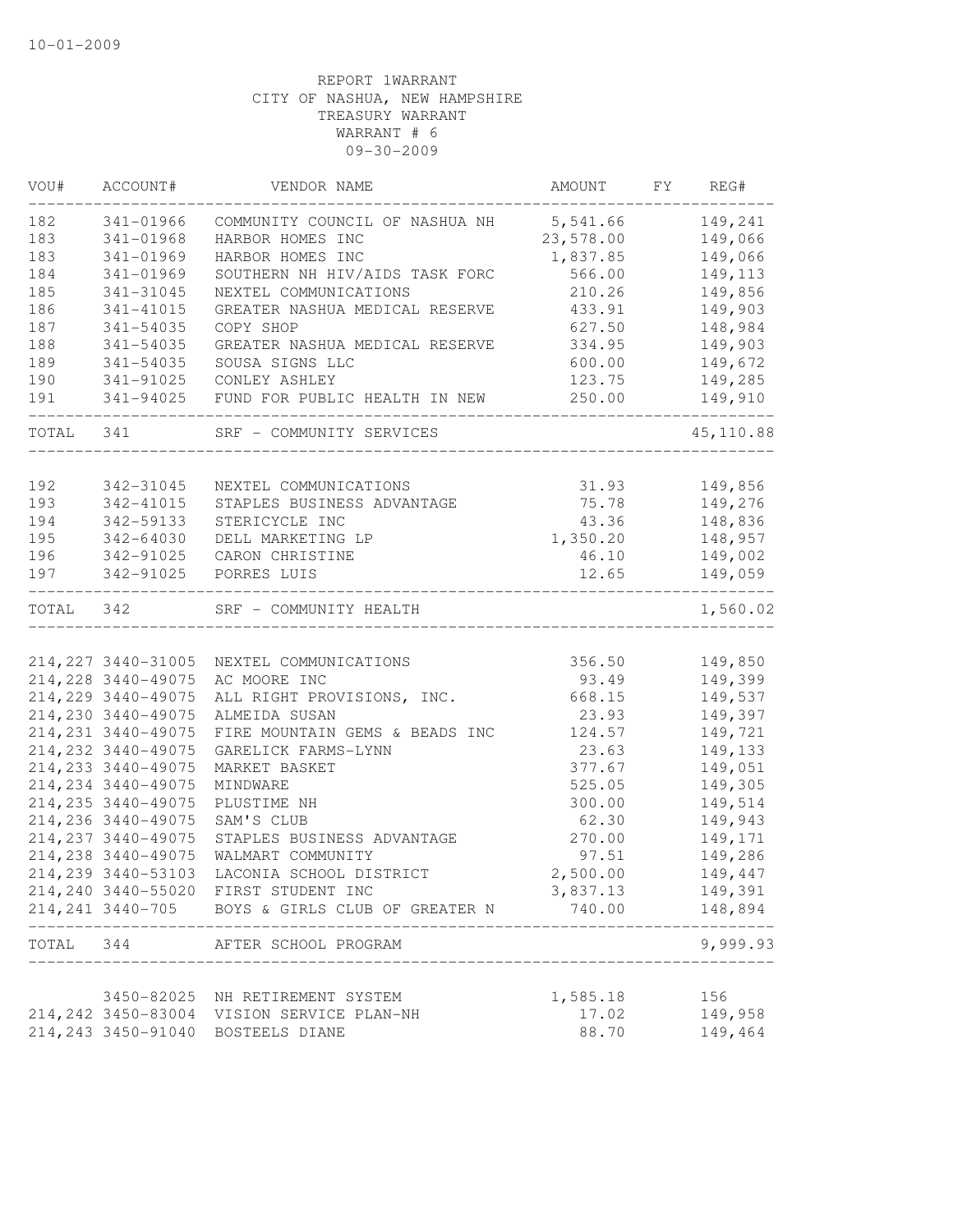|       | VOU# ACCOUNT#             | VENDOR NAME                                                      | AMOUNT<br>_________________________ | FY REG#   |
|-------|---------------------------|------------------------------------------------------------------|-------------------------------------|-----------|
|       |                           | TOTAL 345 21 ST CENTURY ELEM. AFTER SCHL                         |                                     | 1,690.90  |
|       |                           | 214, 244 3460-49075 AC MOORE INC                                 | 12.87                               | 149,399   |
|       |                           | 214,245 3460-49075 ALL RIGHT PROVISIONS, INC.                    | 423.60                              | 149,537   |
|       | 214, 246 3460-49075       | ALMEIDA SUSAN                                                    | 374.88                              | 149,397   |
|       | 214, 247 3460-49075       | COSTCO WHOLESALE #307                                            | 322.03                              | 149,944   |
|       | 214, 248 3460-49075       | MARKET BASKET                                                    | 29.45                               | 149,051   |
|       | 214, 249 3460-49075       | SAM'S CLUB                                                       | 889.03                              | 149,943   |
|       |                           | 214, 250 3460-49075 WALMART COMMUNITY                            | 568.26                              | 149,286   |
|       |                           | 214, 251 3460-53103 LACONIA SCHOOL DISTRICT                      | 1,500.00                            | 149,447   |
|       |                           | TOTAL 346 21 ST CENTURY AFTER SCH MIDDLE                         |                                     | 4,120.12  |
|       |                           | 214, 252 3468-49075 FIRST STUDENT INC                            | $-228.31$                           | 149,391   |
|       | 214, 253 3468-49075       | RICHARD KEITH                                                    | 136.92                              | 149,395   |
|       | 3468-82025                | NH RETIREMENT SYSTEM                                             | 655.51                              | 156 1     |
|       |                           | 214, 254 3468-83004 VISION SERVICE PLAN-NH                       | 17.02                               | 149,958   |
|       | 214,255 3468-91040 SACNAS |                                                                  | 1,830.00 149,960                    |           |
|       |                           | TOTAL 346 SMALLER LEARNING COMMUNITY                             |                                     | 2, 411.14 |
|       |                           | 214,256 3509-49075 PROGRESSIVE BUSINESS AUDIO CON 199.00 149,729 |                                     |           |
|       |                           | 3509-82025 NH RETIREMENT SYSTEM                                  | 2,070.40                            | 156       |
|       | -----------------         | TOTAL 350 TITLE 11A TEACHER QUALITY                              |                                     | 2,269.40  |
| 199   | 352-59050                 | FARRELL KAYLEIGH                                                 | 465.00                              | 148,870   |
| 200   | 352-59050                 | RHEAULT MIKE                                                     | 400.00                              | 148,822   |
| 201   | 352-59050                 | RICE CHRIS                                                       | 400.00                              | 148,821   |
| 202   | $352 - 705$               | BEAULIEU ROGER                                                   | 110.00                              | 149,634   |
| 203   |                           | 352-705 DAIGLE SONYA                                             | 55.00                               | 149,635   |
| 204   |                           | 352-705 LAJOIE FRED                                              | 110.00                              | 149,633   |
| 205   | $352 - 705$               | LASTOWKA JULIANA                                                 | 110.00                              | 149,428   |
| 206   | $352 - 705$               | LONGENBERGER JERRY                                               | 110.00                              | 149,632   |
| 207   | $352 - 705$               | MCCARTHY JOHN                                                    | 250.00                              | 149,668   |
| 208   | $352 - 705$               | PREVEL JIM                                                       | 110.00                              | 149,631   |
| 209   | $352 - 705$               | SWIDERSKI HANNAH                                                 | 55.00                               | 149,636   |
| TOTAL | 352                       | SRF - PARKS AND RECREATION                                       |                                     | 2,175.00  |
|       |                           | 214, 257 3559-91040 SCHNEIDER DIANNE                             | 82.97                               | 149,388   |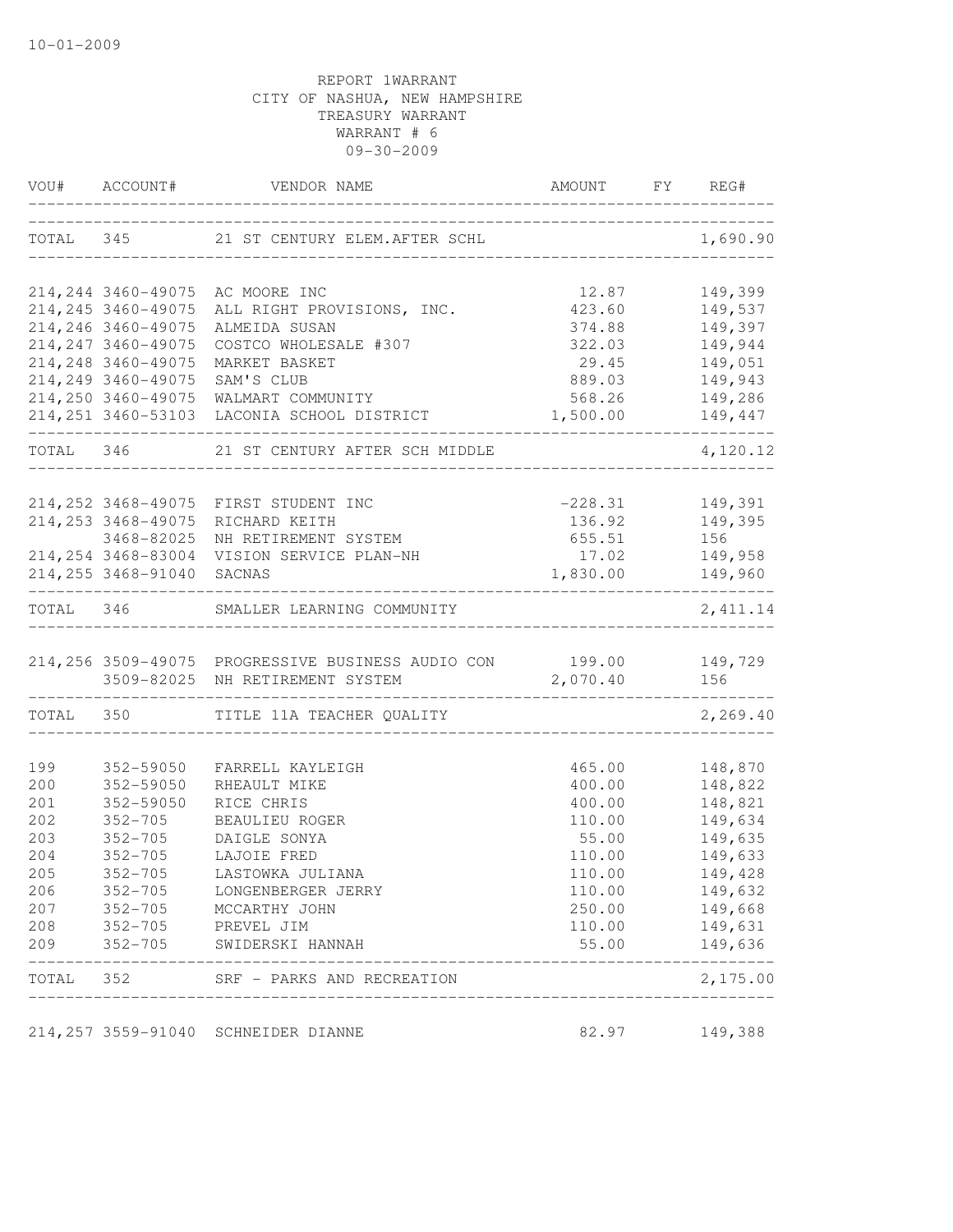|            | VOU# ACCOUNT#                     | VENDOR NAME                                              | AMOUNT FY REG#                  |                    |
|------------|-----------------------------------|----------------------------------------------------------|---------------------------------|--------------------|
|            | TOTAL 355                         | TITLE IB READING 1ST FES                                 |                                 | 82.97              |
| 210        |                                   | 372-01045 SOCIETY FOR THE PROTECTION OF 2,338.70 149,054 |                                 |                    |
|            | TOTAL 372                         | SRF - PLANNING & BUILDING DEPT                           |                                 | 2,338.70           |
| 211        | $373 - 03$                        | NH BAR FOUNDATION                                        | 50,000.00                       | 164                |
| 212<br>213 | 373-53112                         | 373-53025 LOAN PACKAGING LLC<br>JORDAN INSTITUTE INC     | 1,040.00<br>13,000.00           | 149,118<br>149,768 |
|            | ____________________<br>TOTAL 373 | SRF - ECONOMIC DEVELOPMENT                               | . _ _ _ _ _ _ _ _ _ _ _ _ _ _ _ | 64,040.00          |
| 214        | 374-07030                         | CHASE HAROLD AND M & L HOME IM                           | 450.00                          | 149,784            |
| 215        | 374-07030                         | SOUCY AIMEE B & LEO W AND ABAP                           | 4,200.00                        | 149,787            |
| 216        | 374-07030                         | SOUCY LEO AND M & L HOME IMPRO                           | 1,750.00                        | 149,785            |
| 217        | 374-07090                         | NASHUA SOUP KITCHEN & SHELTER                            | 5,250.00                        | 148,991            |
| 218        | 374-07135                         | NASHUA YOUTH COUNCIL & UNIWIZ                            | 2,450.00                        | 149,783            |
| 219        | 374-07296                         | GATE CITY FENCE CO INC                                   | 395.00                          | 148,996            |
| 220        | 374-07340                         | NEXTEL COMMUNICATIONS                                    | 37.50                           | 149,856            |
| 221        | 374-07340                         | RICE ROBERT                                              | 200.00                          | 148,875            |
| 222        | 374-07435                         | CITY OF NASHUA/PETTY CASH                                | 29.90                           | 148,824            |
| 223        | 374-07600                         | 28-34 RAILROAD SQ LLC AND ABAP                           | 10,000.00                       | 149,782            |
| 224        | 374-07600                         | 56 VINE STREET LLC AND DAD'S A                           | 10,000.00                       | 149,781            |
| 225        | 374-07600                         | DADS ABATEMENT LLC                                       | 260.00                          | 149,673            |
| 226        | 374-07600                         | GRAUSLYS RICHARD P AND DAD'S A                           | 12,500.00                       | 149,786            |
| 227        | 374-07600                         | INSTITUTE FOR ENVIRONMENTAL ED                           | 195.00                          | 149,246            |
| 228        | 374-07600                         | PSADELAKIS WILLIAM & SUSAN AND                           | 10,009.00                       | 149,788            |
| 229        | 374-07600                         | RIOUX KEVIN AND DAD'S ABATEMEN                           | 12,000.00                       | 149,780            |
| 230        | 374-07600                         | SOUCY AIMEE B & LEO W AND ABAP                           | 1,000.00                        | 149,787            |
| 231        | 374-07620                         | CAMERALAND                                               | 1.45                            | 149,248            |
| 232        | 374-08034                         | NORTHERN BUS SALES INC                                   | 993,008.00                      | 149,009            |
| 233        | 374-09031                         | ADP INC                                                  | 10.52                           | 149,284            |
| 234        | 374-09031                         | OCCUPATIONAL DRUG TESTING LLC                            | 112.00                          | 149,137            |
| 235        | 374-09061                         | ARAMARK UNIFORM SERVICES                                 | 116.20                          | 148,974            |
| 236        | 374-09061                         | D & R                                                    | 340.00                          | 149,074            |
| 237        | 374-09061                         | KINNEY TOWING & TRANSPORTATION                           | 150.00                          | 149,058            |
| 238        | 374-09061                         | NEXTEL COMMUNICATIONS                                    | 545.78                          | 149,856            |
| 239        | 374-09071                         | CITY OF NASHUA/TAX COLLECTOR'S                           | 103.95                          | 149,779            |
| 240        | 374-09081                         | MAYNARD & LESIEUR INCORPORATED                           | 212.00                          | 149,734            |
| 241        | 374-09081                         | MICHELIN NORTH AMERICA INC                               | 250.27                          | 148,880            |
| 242        | 374-09091                         | BALDWIN FILTERS                                          | 368.52                          | 148,956            |
| 243        | 374-09091                         | BEST FORD/BEST CYCLE                                     | 25.06                           | 148,853            |
| 244        | 374-09091                         | CENTRAL PAPER PRODUCTS CO                                | 158.71                          | 149,260            |
| 245        | 374-09091                         | D & R                                                    | 203.00                          | 149,074            |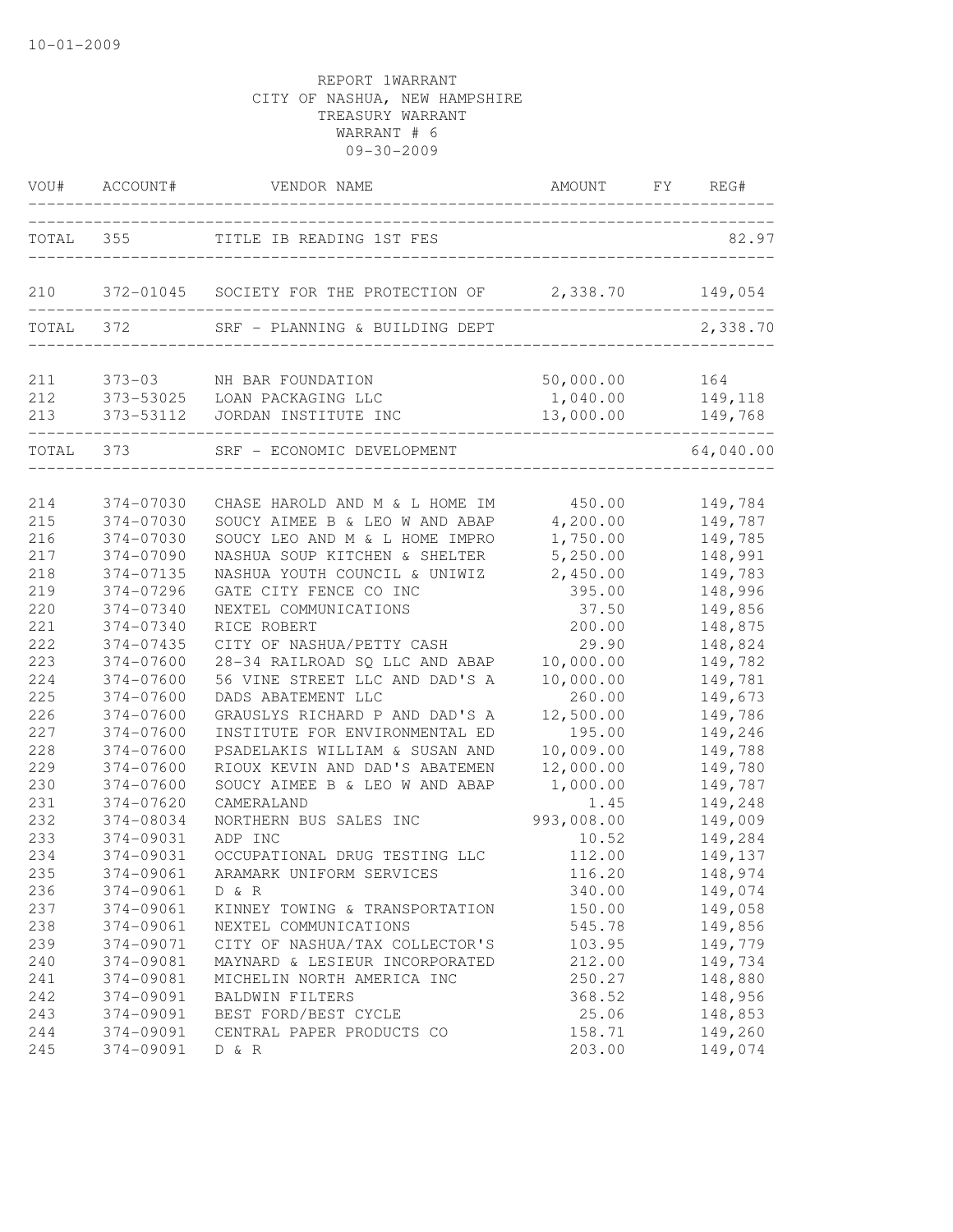| VOU#      | ACCOUNT#    | VENDOR NAME                    | AMOUNT     | FY | REG#         |
|-----------|-------------|--------------------------------|------------|----|--------------|
| 246       | 374-09091   | FASTENAL CO                    | 106.07     |    | 148,877      |
| 247       | 374-09091   | GILLIG LLC                     | 4,034.53   |    | 149,153      |
| 248       | 374-09091   | GRAINGER                       | 46.09      |    | 148,960      |
| 249       | 374-09091   | HOME DEPOT CREDIT SERVICES     | 77.94      |    | 149,861      |
| 250       | 374-09091   | NAPA AUTO PARTS                | 313.53     |    | 149,193      |
| 251       | 374-09091   | RYDER FLEET PRODUCTS.COM INC   | 97.18      |    | 149,196      |
| 252       | 374-09091   | SANEL AUTO PARTS CO            | 43.21      |    | 149,043      |
| 253       | 374-09091   | STAPLES BUSINESS ADVANTAGE     | 777.53     |    | 149,276      |
| 254       | 374-09091   | SUBURBAN AUTO & TRUCK PARTS IN | 114.00     |    | 149,737      |
| 255       | 374-09101   | PSNH                           | 1,409.23   |    | 149,919      |
| 256       | 374-09102   | PUBLIC SERVICE OF NH           | 772.82     |    | 149,924      |
| 257       | 374-09104   | PSNH                           | 341.82     |    | 149,919      |
| 258       | 374-09112   | METROMEDIA ENERGY INC          | 6.43       |    | 149,895      |
| 259       | 374-09112   | NATIONAL GRID                  | 19.23      |    | 149,892      |
| 259       | 374-09114   | NATIONAL GRID                  | 33.91      |    | 149,892      |
| 260       | 374-09115   | METROMEDIA ENERGY INC          | 17.38      |    | 149,895      |
| 261       | 374-09115   | NATIONAL GRID                  | 40.91      |    | 149,892      |
| 262       | 374-09120   | PENNICHUCK WATER               | 271.30     |    | 149,865      |
| 262       | 374-09124   | PENNICHUCK WATER               | 99.46      |    | 149,865      |
| 263       | 374-09133   | FAIRPOINT COMMUNICATIONS       | 153.10     |    | 149,905      |
| 264       | 374-09133   | NEXTEL COMMUNICATIONS          | 195.29     |    | 149,856      |
| 265       | 374-09230   | FIRST TRANSIT INC              | 105,614.28 |    | 149,855      |
| 266       | 374-09241   | CITIZENS BANK                  | 274.68     |    | 182          |
| 267       | 374-09241   | GILLETTE GREGORY               | 65.00      |    | 149,401      |
| 268       | 374-09241   | GILLETTE KRISTI                | 34.57      |    | 149,013      |
| 269       | 374-09241   | SOUSA MARK                     | 110.00     |    | 149,778      |
| 270       | 374-45230   | NEXTEL COMMUNICATIONS          | 49.99      |    | 149,856      |
| 271       | 374-45230   | STAPLES BUSINESS ADVANTAGE     | 678.52     |    | 149,276      |
| 272       | 374-59188   | ATC ASSOCIATES INC             | 400.00     |    | 149,052      |
| 273       | 374-59188   | INSTITUTE FOR ENVIRONMENTAL ED | 3,120.00   |    | 149,246      |
| 274       | 374-78120   | FLEETWAY HEAVY DUTY PARTS INC  | 123.43     |    | 148,928      |
| 275       | 374-78120   | GILLIG LLC                     | 3,478.86   |    | 149,153      |
| 276       | 374-78120   | KINNEY TOWING & TRANSPORTATION | 300.00     |    | 149,058      |
| 277       | 374-78120   | NORTHERN BUS SALES INC         | 1,030.49   |    | 149,008      |
| TOTAL 374 |             | SRF - URBAN PROGRAMS           |            |    | 1,190,582.64 |
| 278       | 375-45050   | UNIQUE MANAGEMENT SERVICES INC | 384.85     |    | 148,968      |
| 279       | 375-45050   | UNIVERSITY OF WYOMING LIBRARIE | 20.00      |    | 149,909      |
| 280       | 375-45085   | RANDOM HOUSE INC               | 6.00       |    | 149,288      |
| 281       | 375-45220   | SEQUERA LILIBETH               | 140.00     |    | 149,567      |
| 282       | 375-59100   | TENNANT/WALLACE ARCHITECTS AIA | 76.20      |    | 149,244      |
| 283       | $375 - 705$ | COLVIN OSCAR                   | 54.95      |    | 149,671      |
|           |             |                                |            |    |              |
| TOTAL     | 375         | SRF - PUBLIC LIBRARIES         |            |    | 682.00       |
|           |             |                                |            |    |              |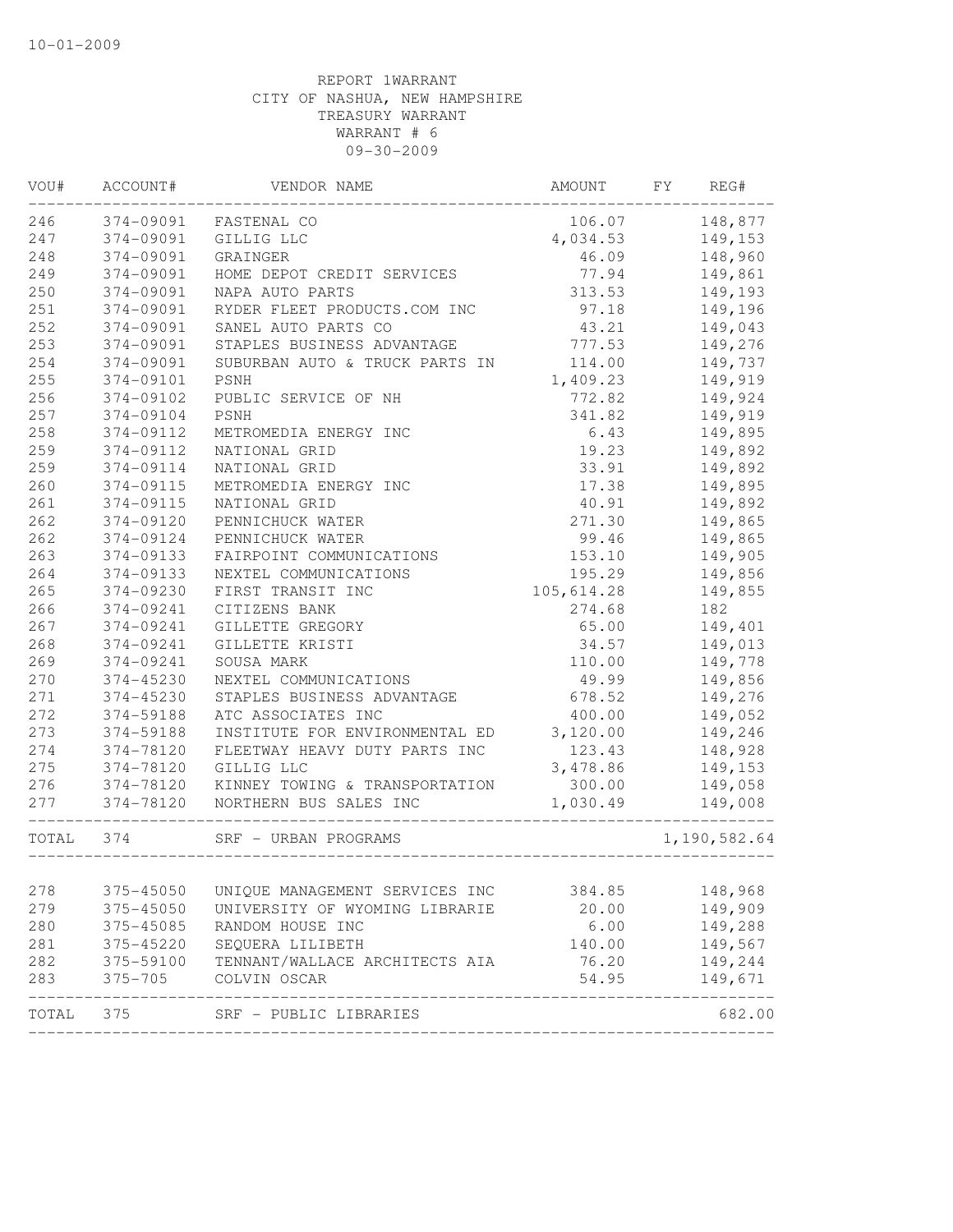| VOU#      | ACCOUNT#            | VENDOR NAME                                                        | AMOUNT    | FY REG#   |
|-----------|---------------------|--------------------------------------------------------------------|-----------|-----------|
|           |                     | 214,258 3750-64045 EDUCATORS PUBLISHING SERVICE I 3,326.95 148,855 |           |           |
| TOTAL     | 375                 | TITLE ARRA GRANT                                                   |           | 3,326.95  |
|           | 214,259 3760-49035  | CRYSTAL SPRINGS BOOKS                                              | 151.47    | 149,383   |
|           | 214,260 3760-49050  | SCHOOL SPECIALTY                                                   | 138.00    | 149,351   |
|           | 214,261 3760-49050  | WB MASON COMPANY INC                                               | 105.00    | 148,886   |
|           | 214, 262 3760-49075 | SCHOOL SPECIALTY                                                   | 587.13    | 149,351   |
|           | 214,263 3760-53101  | CROWDER LUCIE L                                                    | 430.98    | 149,307   |
|           | 214,264 3760-53101  | LAUGHTERS JACQUELYN                                                | 2,250.00  | 149,585   |
|           | 214,265 3760-56020  | FIRST CHURCH                                                       | 3,455.00  | 148,950   |
|           | 3760-82025          | NH RETIREMENT SYSTEM                                               | 604.47    | 156       |
|           | 214,266 3760-83004  | VISION SERVICE PLAN-NH                                             | 17.02     | 149,958   |
| TOTAL     | 376                 | TITLE I                                                            |           | 7,739.07  |
|           |                     |                                                                    |           |           |
|           | 3769-31005          | FAIRPOINT COMMUNICATIONS                                           | 154.33    | 149,902   |
|           | 214,267 3769-31005  | ONE COMMUNICATIONS                                                 | 10.10     | 149,927   |
|           | 214,268 3769-49050  | ICAT RESOURCES LLC                                                 | 1,626.40  | 149,606   |
|           | 214,269 3769-49050  | STAPLES BUSINESS ADVANTAGE                                         | 101.94    | 149,171   |
|           | 214,269 3769-49075  | STAPLES BUSINESS ADVANTAGE                                         | 273.22    | 149,171   |
|           | 3769-94030          | CITIZENS BANK                                                      | $-157.10$ | 182       |
| TOTAL 376 |                     | TITLE I ESEA                                                       |           | 2,008.89  |
|           |                     |                                                                    |           |           |
|           |                     | 214,270 3779-55020 FIRST STUDENT INC                               | 182.10    | 149,391   |
| TOTAL     | 377                 | TITLE III ENHANCE ENG LANGUAGE                                     |           | 182.10    |
|           |                     |                                                                    |           |           |
|           |                     | 214, 271 3900-83004 VISION SERVICE PLAN-NH                         | 17.02     | 149,958   |
|           |                     | 214, 272 3900-95005 TEC-NH REGION 14ATC                            | 10,608.03 | 149,550   |
| TOTAL 390 |                     | VOC ED SECONDARY PERKINS                                           |           | 10,625.05 |
|           |                     |                                                                    |           |           |
|           | 214, 273 3909-53102 | SHORTALL JAMES                                                     | 3,500.00  | 149,716   |
|           | 3909-82025          | NH RETIREMENT SYSTEM                                               | 577.66    | 156       |
|           | 214, 274 3909-91040 | CONMY KRISTINE                                                     | 356.40    | 149,558   |
|           | 214, 275 3909-91040 | DERRY MARSHALL                                                     | 712.60    | 148,916   |
|           | 214,276 3909-91040  | GRAHAM JAMES                                                       | 264.00    | 149,707   |
|           | 214, 277 3909-91040 | KLAWES KEITH                                                       | 264.00    | 149,390   |
|           | 214,278 3909-91040  | PLYMOUTH STATE COLLEGE                                             | 895.00    | 149,342   |
|           | 214,279 3909-91040  | QUIMBY DAVID                                                       | 105.60    | 149,604   |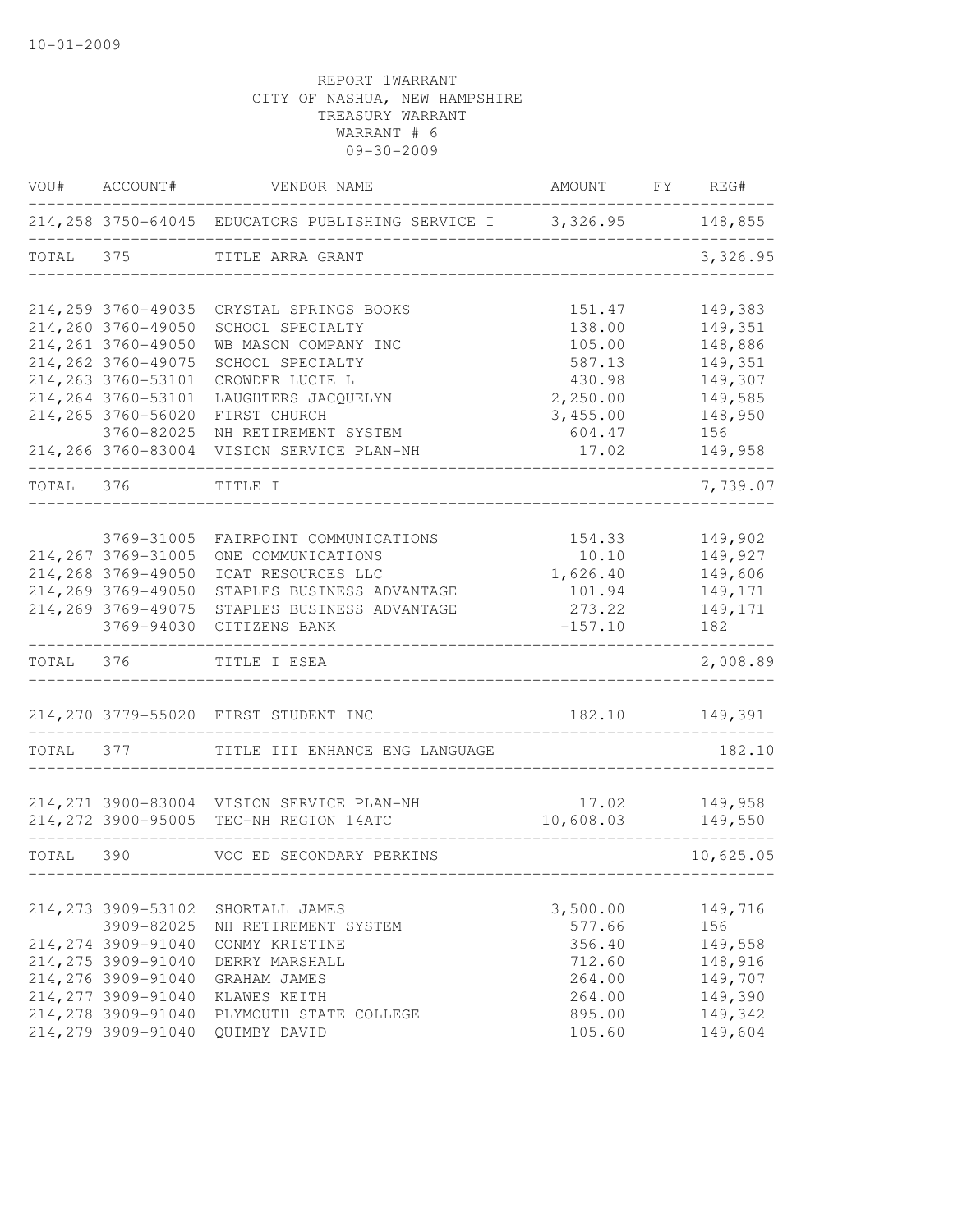| VOU#  | ACCOUNT#                                                                                                                                                                                                                              | VENDOR NAME                                                                                                                                                                                                                                                                      | AMOUNT                                                                                                                 | FY<br>REG#                                                                                                                 |
|-------|---------------------------------------------------------------------------------------------------------------------------------------------------------------------------------------------------------------------------------------|----------------------------------------------------------------------------------------------------------------------------------------------------------------------------------------------------------------------------------------------------------------------------------|------------------------------------------------------------------------------------------------------------------------|----------------------------------------------------------------------------------------------------------------------------|
| TOTAL | 390                                                                                                                                                                                                                                   | VOC ED SECONDARY PERKINS                                                                                                                                                                                                                                                         |                                                                                                                        | 6,675.26                                                                                                                   |
|       |                                                                                                                                                                                                                                       | 214,280 3927-49050 NORTHCENTER FOODSERVICE                                                                                                                                                                                                                                       | 2,049.41                                                                                                               | 149,387                                                                                                                    |
| TOTAL | 392                                                                                                                                                                                                                                   | CULINARY ARTS                                                                                                                                                                                                                                                                    |                                                                                                                        | 2,049.41                                                                                                                   |
|       |                                                                                                                                                                                                                                       | 3937-82025 NH RETIREMENT SYSTEM<br>214,281 3937-83004 VISION SERVICE PLAN-NH                                                                                                                                                                                                     | 149.69<br>17.02                                                                                                        | 156<br>149,958                                                                                                             |
| TOTAL | 393                                                                                                                                                                                                                                   | DAY CARE                                                                                                                                                                                                                                                                         |                                                                                                                        | 166.71                                                                                                                     |
| TOTAL | 214,282 3950-49075<br>214,283 3950-49075<br>214,284 3950-49075<br>214,285 3950-49075<br>214,286 3950-53109<br>214,287 3950-53109<br>214,288 3950-53109<br>3950-82025<br>214,289 3950-91040<br>214,290 3950-91040<br>395<br>3959-82025 | ABILITATIONS<br>NEWS-2-YOU INC.<br>PHONAK, INC<br>WILSON LANGUAGE TRAINING CORP<br>BOLICK TERESA DBA BOLICK TERES<br>CARROLL CENTER FOR THE BLIND (<br>INTERIM HEALTH CARE<br>NH RETIREMENT SYSTEM<br>LAMB MARISSA<br>NHASEA<br>IDEA B SPECIAL EDUCATION<br>NH RETIREMENT SYSTEM | 80.72<br>767.00<br>3, 163.22<br>1,507.00<br>2,850.00<br>391.44<br>545.00<br>3,748.69<br>225.00<br>1,060.00<br>2,355.27 | 149,321<br>149,424<br>149,429<br>149,432<br>149,326<br>149,455<br>148,861<br>156<br>149,732<br>149,442<br>14,338.07<br>156 |
| TOTAL | 395                                                                                                                                                                                                                                   | IDEA BASIC SPEC ED                                                                                                                                                                                                                                                               |                                                                                                                        | 2,355.27                                                                                                                   |
| TOTAL | 3969-82025<br>396                                                                                                                                                                                                                     | NH RETIREMENT SYSTEM<br>IDEA PRESCHOOL SPEC ED                                                                                                                                                                                                                                   | 384.54                                                                                                                 | 156<br>384.54                                                                                                              |
|       |                                                                                                                                                                                                                                       |                                                                                                                                                                                                                                                                                  |                                                                                                                        |                                                                                                                            |
| TOTAL | 214,291 3977-55020<br>397                                                                                                                                                                                                             | FIRST STUDENT INC<br>SPECIAL ED LOCAL                                                                                                                                                                                                                                            | 1,280.30                                                                                                               | 149,391<br>1,280.30                                                                                                        |
|       |                                                                                                                                                                                                                                       |                                                                                                                                                                                                                                                                                  |                                                                                                                        |                                                                                                                            |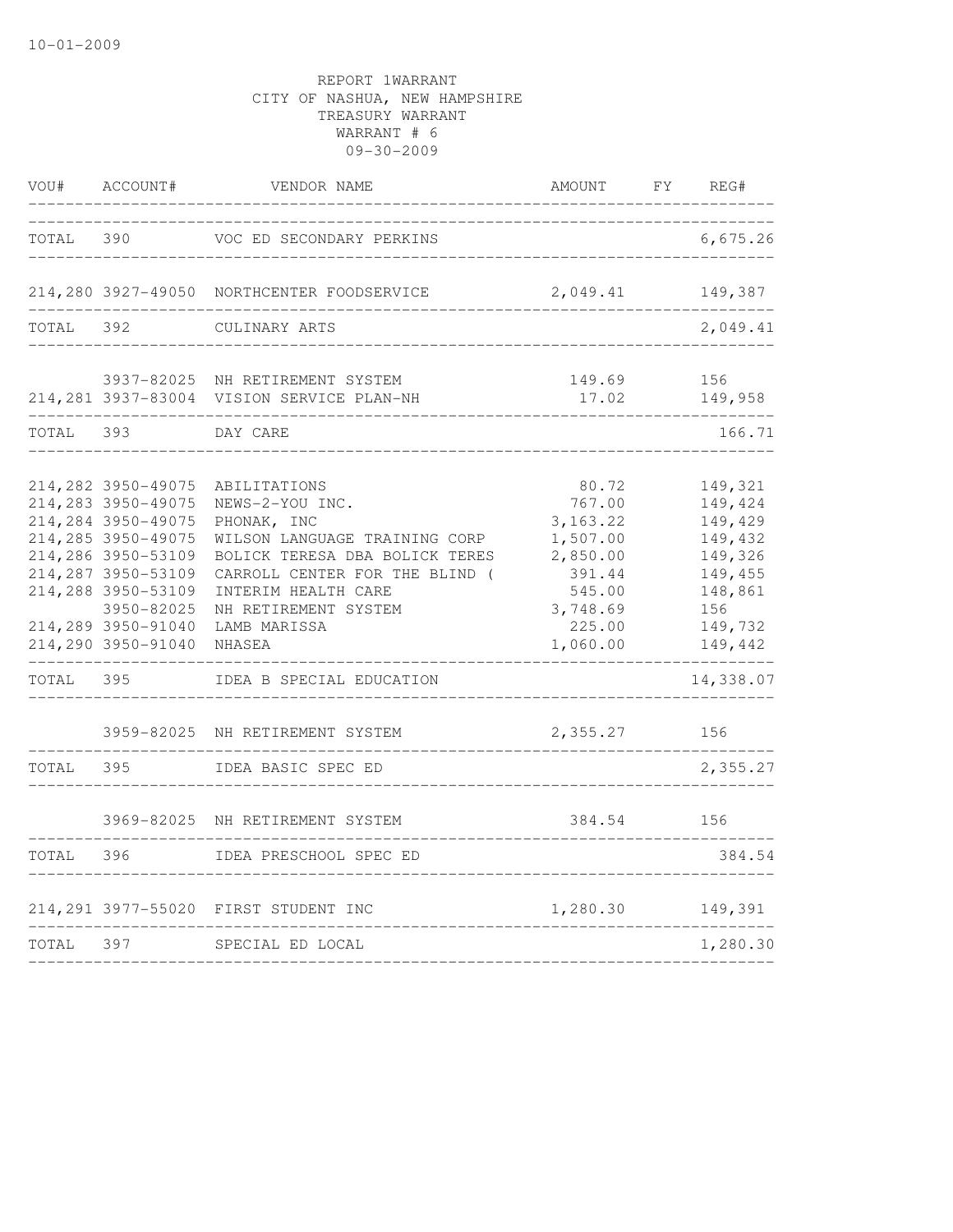| VOU#         | ACCOUNT#                   | VENDOR NAME                                                            | AMOUNT           | FY | REG#               |
|--------------|----------------------------|------------------------------------------------------------------------|------------------|----|--------------------|
| 288          | $412 - 180$                | ANDREWS HEATHER L                                                      | 68.00            |    | 149,648            |
| 289          | $412 - 180$                | FARRELL RONALD A                                                       | 29.00            |    | 149,650            |
| 290          | $412 - 180$                | KESAPRAGADA SURESH S                                                   | 128.30           |    | 149,646            |
| 291<br>292   | $412 - 180$<br>$412 - 180$ | LEMBREE ASHLYN J<br>MITCHELL CECILE D                                  | 67.00<br>56.00   |    | 149,651<br>149,649 |
| 293          | $412 - 180$                | ROLFE JOHN B                                                           | 40.00            |    | 149,647            |
| TOTAL 412-18 |                            | FINANCIAL SERVICES<br>AUTO PERMITS                                     |                  |    | 388.30             |
| 294          | 413-203                    | TREASURER STATE OF NH                                                  | 3,648.00         |    | 149,877            |
|              | TOTAL 413-20               | CITY CLERK'S OFFICE<br>MARRIAGE LICENSES                               |                  |    | 3,648.00           |
|              |                            | 294 413-303 TREASURER STATE OF NH                                      | 8,276.00 149,877 |    |                    |
|              |                            | TOTAL 413-30 CITY CLERK'S OFFICE<br>CERTIFIED COPIES                   |                  |    | 8,276.00           |
| 295          |                            | 431-314 CITY OF NASHUA                                                 | 14.81            |    | 149,789            |
|              | TOTAL 431-31               | POLICE DEPARTMENT<br>SALE OF PHOTOCOPIES                               |                  |    | 14.81              |
| 296          |                            | 451-178 CAMBRAY'S EXCAVATION LLC                                       | 250.00 149,621   |    |                    |
|              |                            | TOTAL 451-17 PUBLIC WORKS DIV & ENGINEERING<br>DRAINLAYER LICENSE FEES |                  |    | 250.00             |
|              |                            | 214,292 481-624 ESTRADA MARIA                                          | 65.00            |    | 149,457            |
|              | TOTAL 481-62               | SCHOOL DEPARTMENT REVENUE<br>BUS TRANSPORTATION                        |                  |    | 65.00              |
|              |                            |                                                                        |                  |    |                    |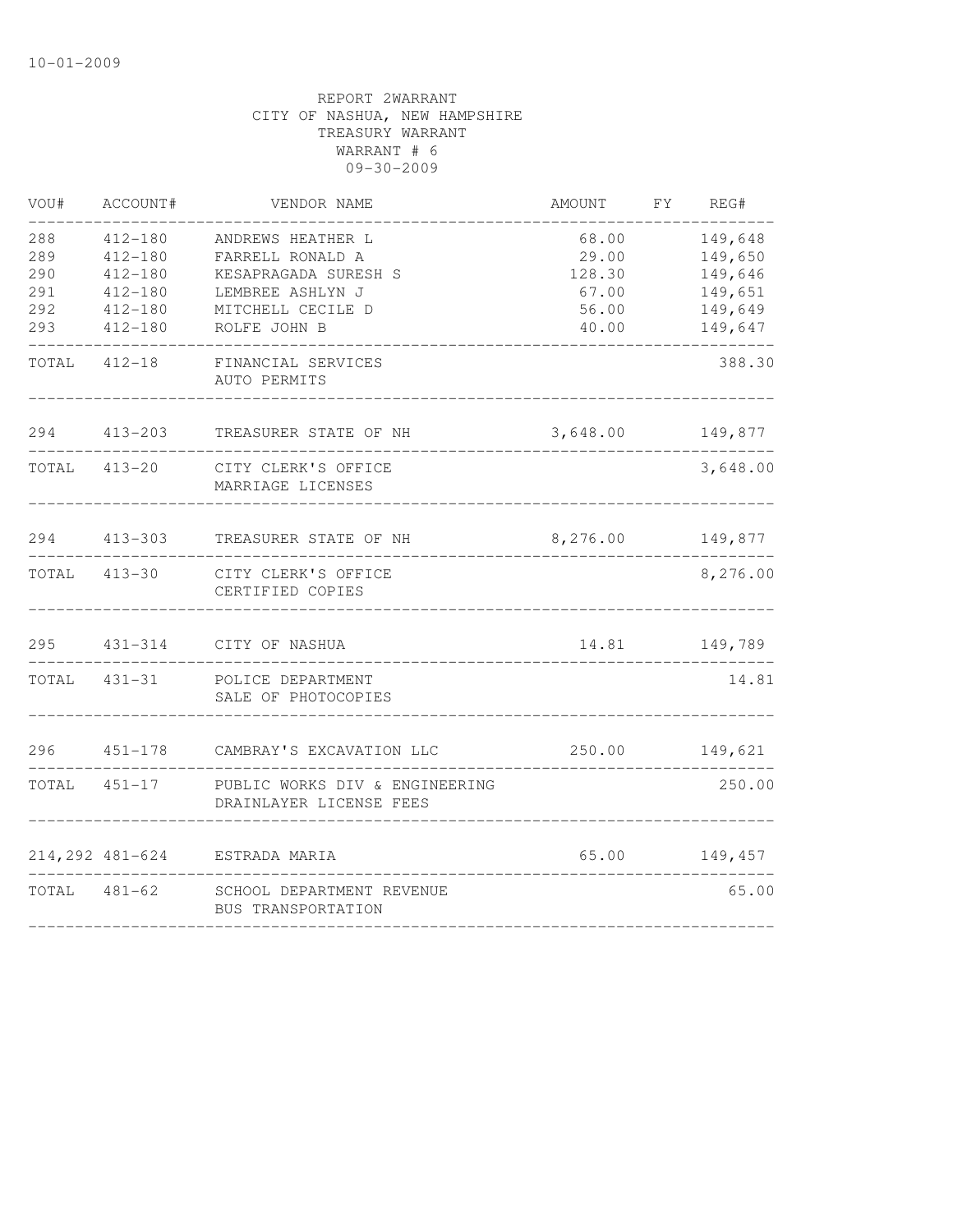| VOU#  | ACCOUNT#  | VENDOR NAME                    | AMOUNT      | FY | REG#       |
|-------|-----------|--------------------------------|-------------|----|------------|
| 297   | 501-98029 | CITY OF NASHUA/PETTY CASH      | 15.03       |    | 148,824    |
| 298   | 501-98029 | SAM'S CLUB DIRECT              | 64.17       |    | 149,874    |
| 299   | 501-41015 | STAPLES BUSINESS ADVANTAGE     | 197.01      |    | 149,276    |
| TOTAL | 501       | MAYOR'S OFFICE                 |             |    | 276.21     |
| 300   | 502-41005 | CONWAY OFFICE PRODUCTS LLC     | 60.27       |    | 148,988    |
| 301   | 502-49025 | MATTHEW BENDER & CO INC        | 218.17      |    | 149,934    |
| TOTAL | 502       | LEGAL DEPARTMENT               |             |    | 278.44     |
| 302   | 505-81005 | ADULT LEARNING CENTER          | 3,696.25    |    | 149,231    |
| 303   | 505-81013 | BIG BROTHERS BIG SISTERS       | 3,500.00    |    | 149,018    |
| 304   | 505-81135 | CITY YEAR NEW HAMPSHIRE        | 2,392.50    |    | 149,853    |
| 305   | 505-81025 | GIRLS INCORPORATED OF NH       | 696.25      |    | 149,057    |
| 306   | 505-81022 | GREATER NASHUA DENTAL CONNECTI | 6, 250.00   |    | 149,229    |
| 307   | 505-81018 | NASHUA CHILDREN'S HOME         | 12,500.00   |    | 149,361    |
| 308   | 505-81061 | NASHUA REGIONAL PLANNING COMMI | 15,563.00   |    | 149,756    |
| 309   | 505-81116 | SALVATION ARMY                 | 3,750.00    |    | 148,860    |
| 310   | 505-81078 | ST JOSEPH COMMUNITY SERVICES I | 2,406.48    |    | 149,739    |
| 311   | 505-81014 | THE CAREGIVERS INC             | 1,500.00    |    | 149,185    |
| TOTAL | 505       | CIVIC & COMM. ACTIVITIES       |             |    | 52, 254.48 |
|       |           |                                |             |    |            |
| 312   | 506-31005 | ADVANTAGE OPTICS INC           | 465.00      |    | 149,250    |
| 313   | 506-31005 | BAYRING COMMUNICATIONS         | 2,168.33    |    | 149,897    |
| 314   | 506-31005 | FAIRPOINT COMMUNICATIONS       | 707.58      |    | 149,902    |
| 315   | 506-31005 | FAIRPOINT COMMUNICATIONS       | 503.50      |    | 149,905    |
| 316   | 506-31005 | LOVERING SUE                   | 33.00       |    | 149,790    |
| 317   | 506-31005 | PAETEC COMMUNICATIONS INC      | 5,197.68    |    | 149,851    |
| TOTAL | 506       | TELECOMMUNICATIONS             |             |    | 9,075.09   |
| 318   | 507-82020 | NH RETIREMENT SYSTEM           | 162,167.50  |    | 156        |
| 318   | 507-82025 | NH RETIREMENT SYSTEM           | 90,625.21   |    | 156        |
| 318   | 507-82030 | NH RETIREMENT SYSTEM           | 137,995.66  |    | 156        |
| 318   | 507-82035 | NH RETIREMENT SYSTEM           | 322, 171.00 |    | 156        |
| 318   | 507-82040 | NH RETIREMENT SYSTEM           | 67,945.35   |    | 156        |
| TOTAL | 507       | PENSIONS                       |             |    | 780,904.72 |
| 319   | 511-98060 | ANDRUSKEVICH PHOTOGRAPHY/JOSEP | 116.67      |    | 149,254    |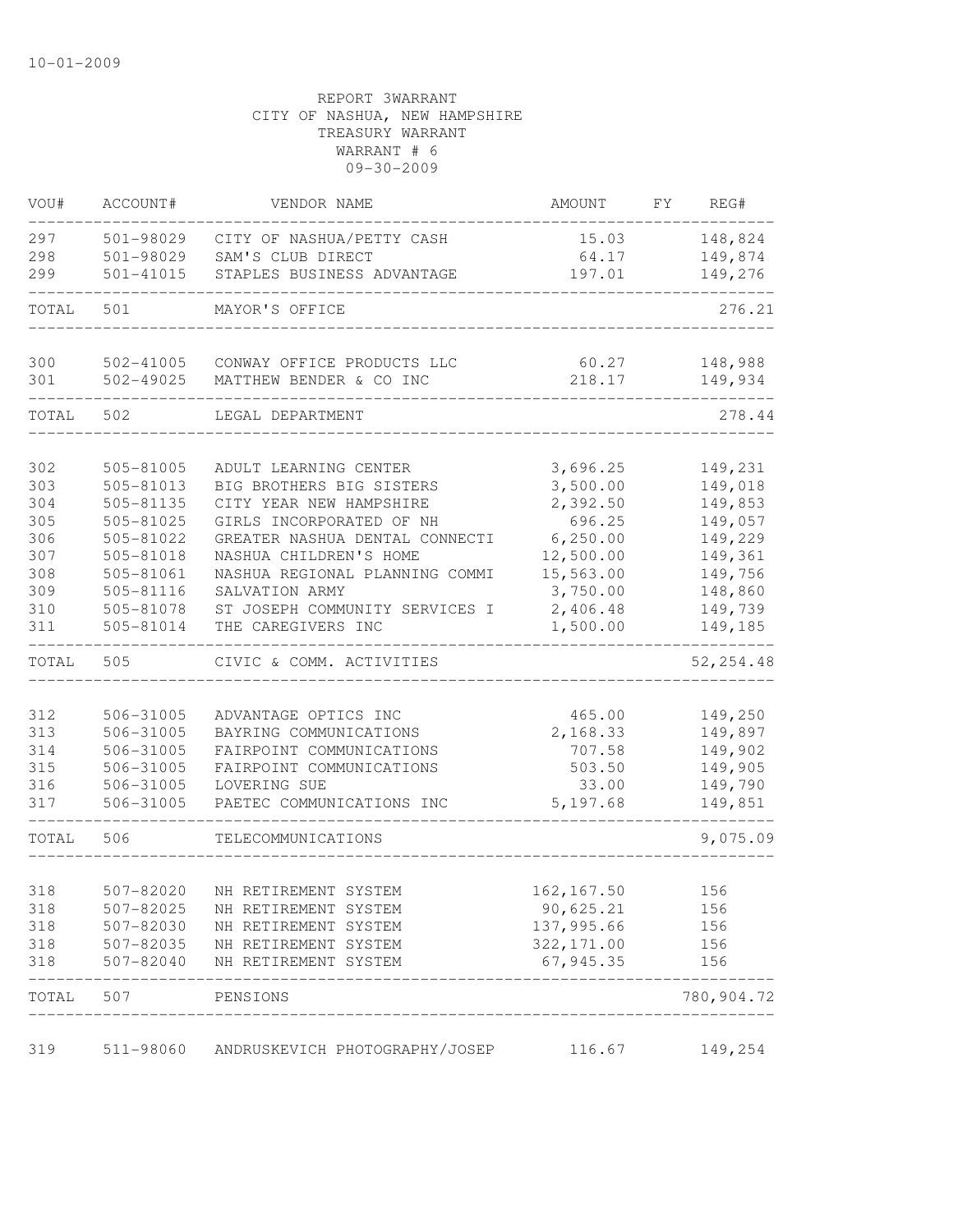| VOU#       | ACCOUNT#               | VENDOR NAME                                    | AMOUNT           | FY. | REG#               |
|------------|------------------------|------------------------------------------------|------------------|-----|--------------------|
| TOTAL      | 511                    | CITI-STAT (FORMERLY ADMIN SVS)                 |                  |     | 116.67             |
| 320        | 512-59095              | ANACOMP INC                                    | 319.47           |     | 148,901            |
| 321        | 512-94005              | CITIZENS BANK                                  | 549.70           |     | 182                |
| 322        | 512-43005              | POSTMASTER                                     | 200.00           |     | 148,828            |
| 323        | 512-43005              | PRINTGRAPHICS OF MAINE                         | 830.00           |     | 151                |
| 324        | 512-59182              | PRINTGRAPHICS OF MAINE                         | 866.09           |     | 148,938            |
| 325        | 512-41005              | STAPLES BUSINESS ADVANTAGE                     | 664.75           |     | 149,276            |
| 325        | 512-41010              | STAPLES BUSINESS ADVANTAGE                     | 107.67           |     | 149,276            |
| 325        | 512-41015              | STAPLES BUSINESS ADVANTAGE                     | 192.09           |     | 149,276            |
| 325        | 512-41055              | STAPLES BUSINESS ADVANTAGE                     | 525.00           |     | 149,276            |
| TOTAL      | 512                    | FINANCIAL SERVICES                             |                  |     | 4,254.77           |
|            |                        |                                                |                  |     |                    |
| 326<br>327 | 513-91005              | BERGERON PAUL<br>OCCUPATIONAL DRUG TESTING LLC | 248.60           |     | 149,791<br>149,137 |
| 328        | 513-59100<br>513-41005 | STAPLES BUSINESS ADVANTAGE                     | 845.00<br>398.04 |     | 149,276            |
| 328        | 513-41015              | STAPLES BUSINESS ADVANTAGE                     | 722.46           |     | 149,276            |
| TOTAL      | 513                    | CITY CLERK'S OFFICE                            |                  |     | 2,214.10           |
| 328        | 514-41015              | STAPLES BUSINESS ADVANTAGE                     | 119.03           |     | 149,276            |
| TOTAL      | 514                    | INSURANCE-PROPERTY & CASUALTY                  |                  |     | 119.03             |
| 328        | 515-41015              | STAPLES BUSINESS ADVANTAGE                     | 61.51            |     | 149,276            |
| TOTAL      | 515                    | HUMAN RESOURCES                                |                  |     | 61.51              |
| 329        |                        | 516-45240 MCINTIRE BUSINESS PRODUCTS INC       | 443.05           |     | 149,759            |
| TOTAL      | 516                    | PURCHASING DEPARTMENT                          |                  |     | 443.05             |
|            |                        |                                                |                  |     |                    |
| 330        | 517-59135              | BAIN PEST CONTROL SERVICE INC                  | 225.00           |     | 149,749            |
| 331        | 517-42005              | CITY OF NASHUA/PETTY CASH                      | 20.94            |     | 148,824            |
| 331        | 517-75901              | CITY OF NASHUA/PETTY CASH                      | 18.50            |     | 148,824            |
| 332        | 517-75023              | HOME DEPOT CREDIT SERVICES                     | 289.66           |     | 149,861            |
| 333        | 517-75105              | HUFF & GAUTHIER INC                            | 323.90           |     | 149,253            |
| 334        | 517-75015              | J LAWRENCE HALL INC                            | 837.50           |     | 149,758            |
| 334        | 517-75130              | J LAWRENCE HALL INC                            | 2,121.89         |     | 149,758            |
| 335        | 517-75105              | M & M ELECTRICAL SUPPLY CO INC                 | 84.66            |     | 149,680            |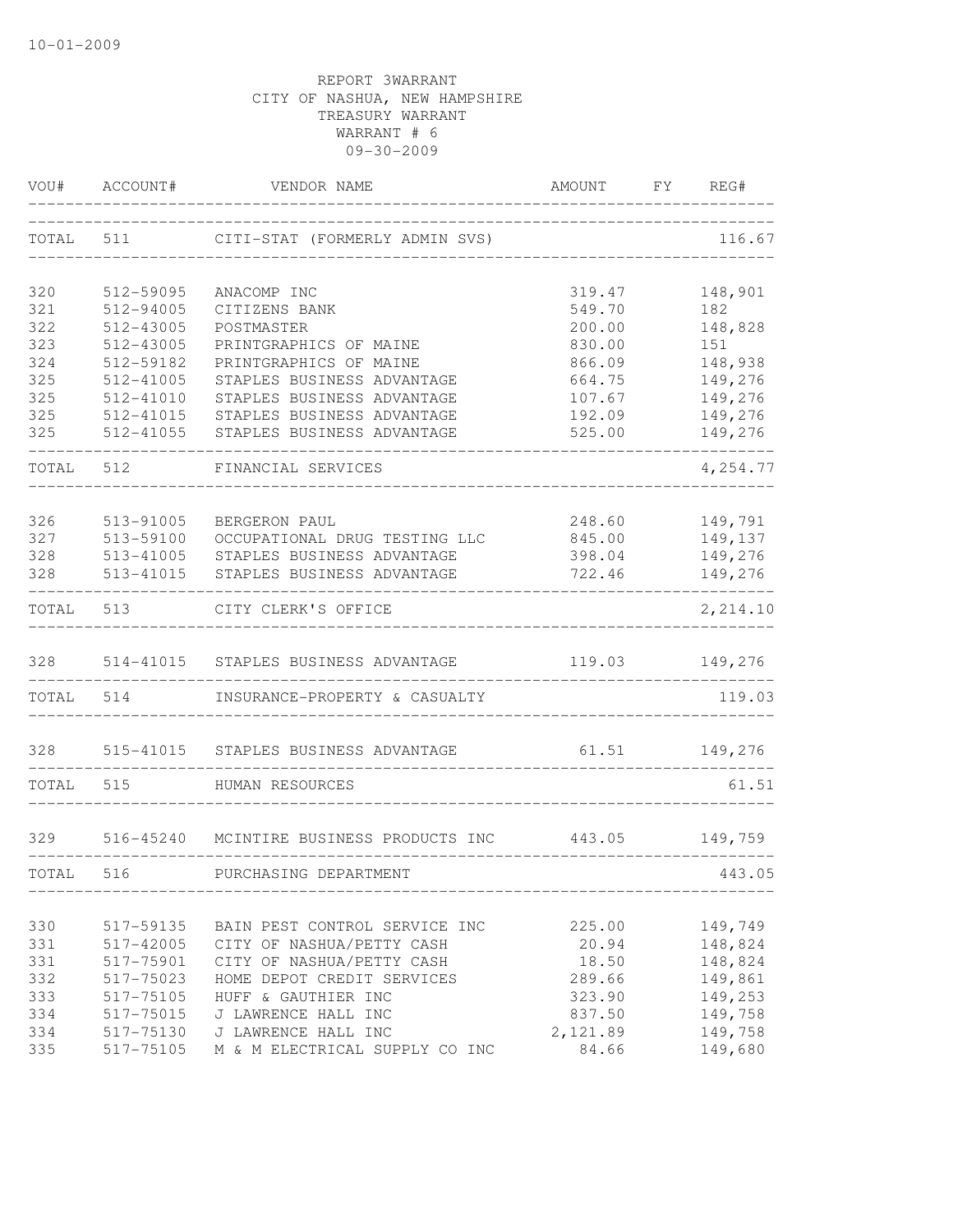| VOU#       | ACCOUNT#               | VENDOR NAME                    | <b>AMOUNT</b>    | FY | REG#                  |
|------------|------------------------|--------------------------------|------------------|----|-----------------------|
| 336        | 517-34015              | METROMEDIA ENERGY INC          | 60.32            |    | 149,895               |
| 337        | 517-34015              | NATIONAL GRID                  | 226.77           |    | 149,892               |
| 338        | 517-31050              | NEXTEL COMMUNICATIONS          | 72.05            |    | 149,856               |
| 339        | 517-33005              | PENNICHUCK WATER               | 881.21           |    | 149,865               |
| 340        | 517-32005              | <b>PSNH</b>                    | 2,466.71         |    | 149,919               |
| 341        | 517-32005              | PUBLIC SERVICE OF NH           | 7,927.63         |    | 149,924               |
| 342        | 517-79030              | SIMPLEXGRINNELL                | 618.25           |    | 148,849               |
| 343        | 517-75023              | W E AUBUCHON COMPANY INC       | 12.13            |    | 148,863               |
| TOTAL      | 517                    | BUILDING MAINT - CITY ADMIN    |                  |    | 16, 187. 12           |
| 344        | 519-41010              | CITY OF NASHUA/PETTY CASH      | 47.59            |    | 148,824               |
| 345        | 519-94005              | MARINO ANGELO                  | 264.20           |    | 149,144               |
| 346        | 519-94005              | MBREA                          | 245.00           |    | 149,913               |
| 347        | 519-41010              | STAPLES BUSINESS ADVANTAGE     | 14.92            |    | 149,276               |
| 347        | 519-41015              | STAPLES BUSINESS ADVANTAGE     | 82.92            |    | 149,276               |
| TOTAL      | 519                    | ASSESSORS                      |                  |    | 654.63                |
|            |                        |                                |                  |    |                       |
| 348        | 520-59100              | ERICKSON CLEANING SERVICES LLC | 133.00           |    | 148,997               |
| 349        | 520-34015              | NATIONAL GRID                  | 33.91            |    | 149,892               |
| 350        | 520-32005              | PENNICHUCK WATER               | 369.83           |    | 149,865               |
| 351<br>352 | 520-32005<br>520-59100 | PSNH<br>SIMPLEXGRINNELL        | 198.55<br>136.05 |    | 149,919<br>148,849    |
|            |                        |                                |                  |    |                       |
| TOTAL      | 520                    | HUNT BUILDING                  |                  |    | 871.34                |
| 353        | 522-94040              | CDW GOVERNMENT INC             | 4,490.00         |    | 149,348               |
| 354        | 522-94045              | CITIZENS BANK                  | 155.56           |    | 182                   |
| 355        | 522-74035              | COMPUTER HUT OF N E INC        | 4,791.50         |    | 149,752               |
| 356        | 522-74030              | CONWAY OFFICE PRODUCTS LLC     | 1,962.76         |    | 148,988               |
| 357        | 522-31050              | NEXTEL COMMUNICATIONS          | 241.50           |    | 149,856               |
| TOTAL      | 522                    | INFORMATION TECHNOLOGY         |                  |    | 11,641.32<br>$------$ |
|            |                        |                                |                  |    |                       |
| 358        | 523-94005              | ANDRUSKEVICH PAMELA            | 275.00           |    | 148,887               |
| 359<br>360 | 523-94005<br>523-94005 | MARINO ANGELO<br>NEARC         | 275.00<br>200.00 |    | 149,144<br>149,938    |
|            |                        |                                |                  |    |                       |
| TOTAL      | 523                    | GIS                            |                  |    | 750.00                |
| 361        | 524-64045              | CDW GOVERNMENT INC             | 461.00           |    | 149,348               |
| 362        | 524-64045              | CITIZENS BANK                  | 79.95            |    | 182                   |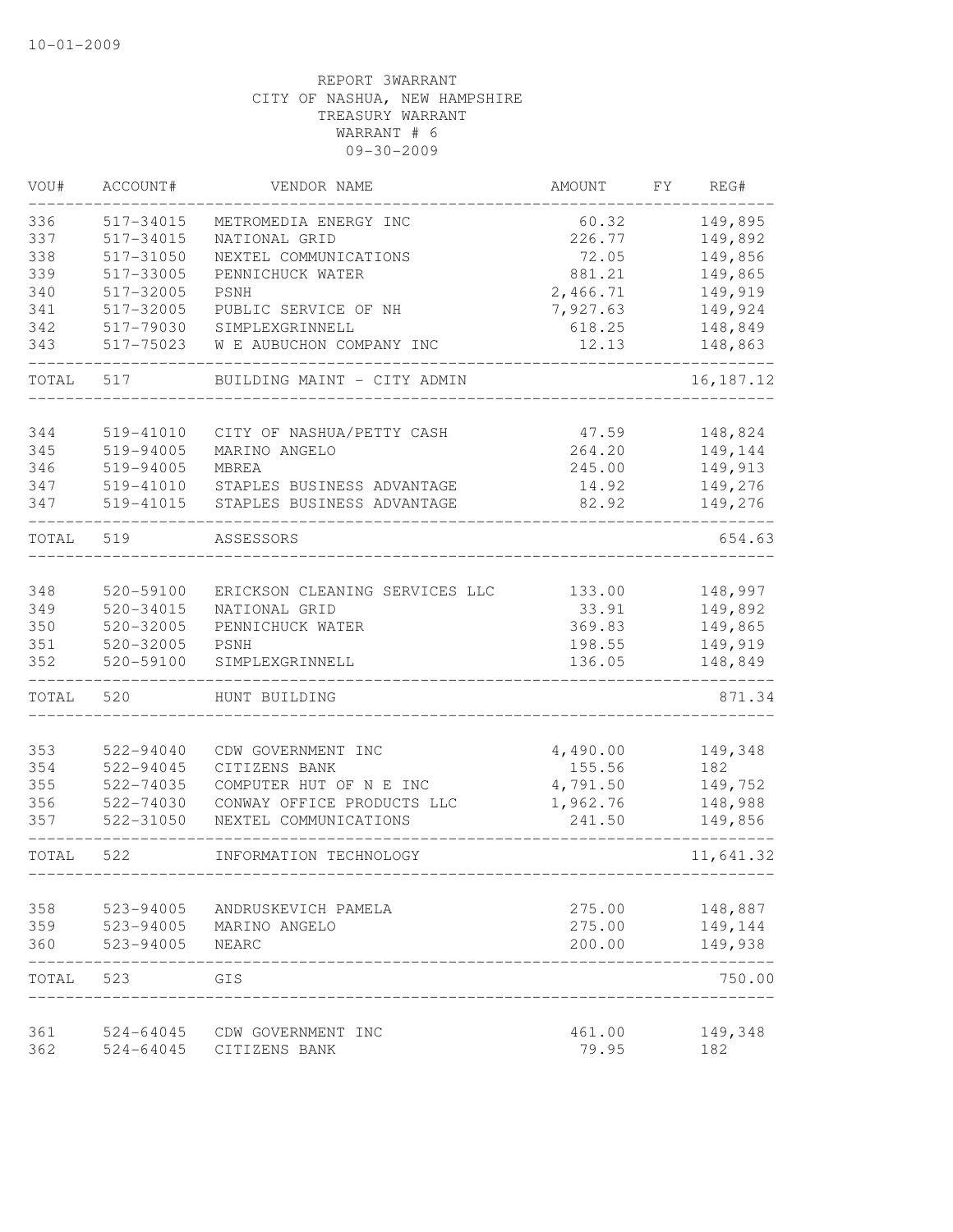|           | VOU# ACCOUNT# | VENDOR NAME                       | AMOUNT           | FY | REG#    |
|-----------|---------------|-----------------------------------|------------------|----|---------|
|           |               | 363 524-64045 DELL MARKETING LP   | 26.13 148,957    |    |         |
| TOTAL 524 |               | COMPUTERS - CITYWIDE              |                  |    | 567.08  |
| 364       |               | 531-78007 ADAMSON INDUSTRIES CORP | 538.90           |    | 149,092 |
| 365       |               | 531-46040 ALEC'S SHOE STORE INC   | 2,160.80         |    | 149,017 |
| 365       | $531 - 46045$ | ALEC'S SHOE STORE INC             | 94.95            |    | 149,017 |
| 366       | $531 - 46040$ | ALL SPORTS HEROES UNIFORMS,       | 537.93           |    | 148,972 |
| 367       | 531-91070     | ALLARD CRAIG                      | 1,351.96 149,793 |    |         |
| 368       | 531-53070     | ANIMAL HOSPITAL OF NASHUA INC     | 3,084.97 149,170 |    |         |
| 369       | 531-75023     | B & S LOCKSMITH INC               | 58.00            |    | 149,112 |
| 369       | 531-78007     | B & S LOCKSMITH INC               | 117.00           |    | 149,112 |
| 370       | 531-59100     | BAER ALEXANDRA                    | 80.00            |    | 149,068 |
| 371       | $531 - 46040$ | BAILEY DAVID                      | 89.96            |    | 149,794 |
| 372       | $531 - 75023$ | BELLETETES INC                    | 552.49           |    | 149,034 |
| 372       | 531-78007     | BELLETETES INC                    | 17.08            |    | 149,034 |
| 373       | 531-46040     | BEN'S UNIFORMS                    | 2,523.97         |    | 149,754 |
| 373       | 531-46045     | BEN'S UNIFORMS                    | 205.00           |    | 149,754 |
| 374       | 531-78007     | BEST FORD/BEST CYCLE              | 616.94           |    | 148,853 |
| 375       | 531-47010     | BOUND TREE MEDICAL LLC            | 37.17            |    | 149,100 |
| 376       | 531-45005     | BROWNELLS INC                     | 340.85           |    | 149,172 |
| 377       | 531-46040     | CAMACHO CARLOS                    | 307.80           |    | 149,800 |
| 378       | 531-45920     | CAMERALAND                        | 36.00            |    | 149,248 |
| 379       | $531 - 46040$ | CARON CHRISTOPHER                 | 691.97           |    | 149,319 |
| 380       | 531-78007     | CARPARTS OF NASHUA                | 471.37           |    | 148,852 |
| 381       | 531-91025     | CITIZENS BANK                     | 470.95           |    | 182     |
| 382       | 531-53125     | COLLINS KEVIN                     | 200.00           |    | 149,792 |
| 383       | 531-31025     | COMCAST                           | 1,284.00 149,912 |    |         |
| 384       | $531 - 94005$ | CROSSHAIRS INC                    | 600.00           |    | 149,929 |
| 385       | 531-64045     | DELL MARKETING LP                 | 2,064.80         |    | 148,957 |
| 386       | 531-91025     | DESMET ROSS                       | 44.00            |    | 149,807 |
| 387       | 531-41015     | EMPLOYEE DATA FORMS               | 90.75            |    | 149,198 |
| 388       | 531-42000     | F W WEBB COMPANY                  | 59.86            |    | 148,941 |
| 389       | 531-31020     | FAIRPOINT COMMUNICATIONS          | 202.44           |    | 149,902 |
| 390       | 531-31025     | FAIRPOINT COMMUNICATIONS          | 2,453.65         |    | 149,905 |
| 391       | 531-48015     | FLEET SERVICES                    | 913.54           |    | 149,093 |
| 392       | 531-66025     | GE CAPITAL INC                    | 1, 113.28        |    | 149,238 |
| 393       | $531 - 46040$ | GEORGE'S APPAREL                  | 499.00           |    | 148,924 |
| 394       | 531-91025     | GILBERT CALEB                     | 88.00            |    | 149,806 |
| 395       | 531-98035     | GOOD MORNING SALES INC            | 76.00            |    | 149,273 |
| 396       | 531-75023     | GRANITE STATE CONCRETE CO INC     | 428.00           |    | 149,245 |
| 397       | 531-78007     | GRAPPONE AUTOMOTIVE GROUP         | 25.07            |    | 149,262 |
| 398       | 531-64045     | HARRY W WELLS & SON INC           | 9,700.00         |    | 149,405 |
| 398       | 531-75130     | HARRY W WELLS & SON INC           | 840.55           |    | 149,405 |
| 399       | 531-42000     | HOME DEPOT CREDIT SERVICES        | 192.76           |    | 149,883 |
| 399       | 531-75023     | HOME DEPOT CREDIT SERVICES        | 341.53           |    | 149,883 |
| 399       | 531-78007     | HOME DEPOT CREDIT SERVICES        | 168.91           |    | 149,883 |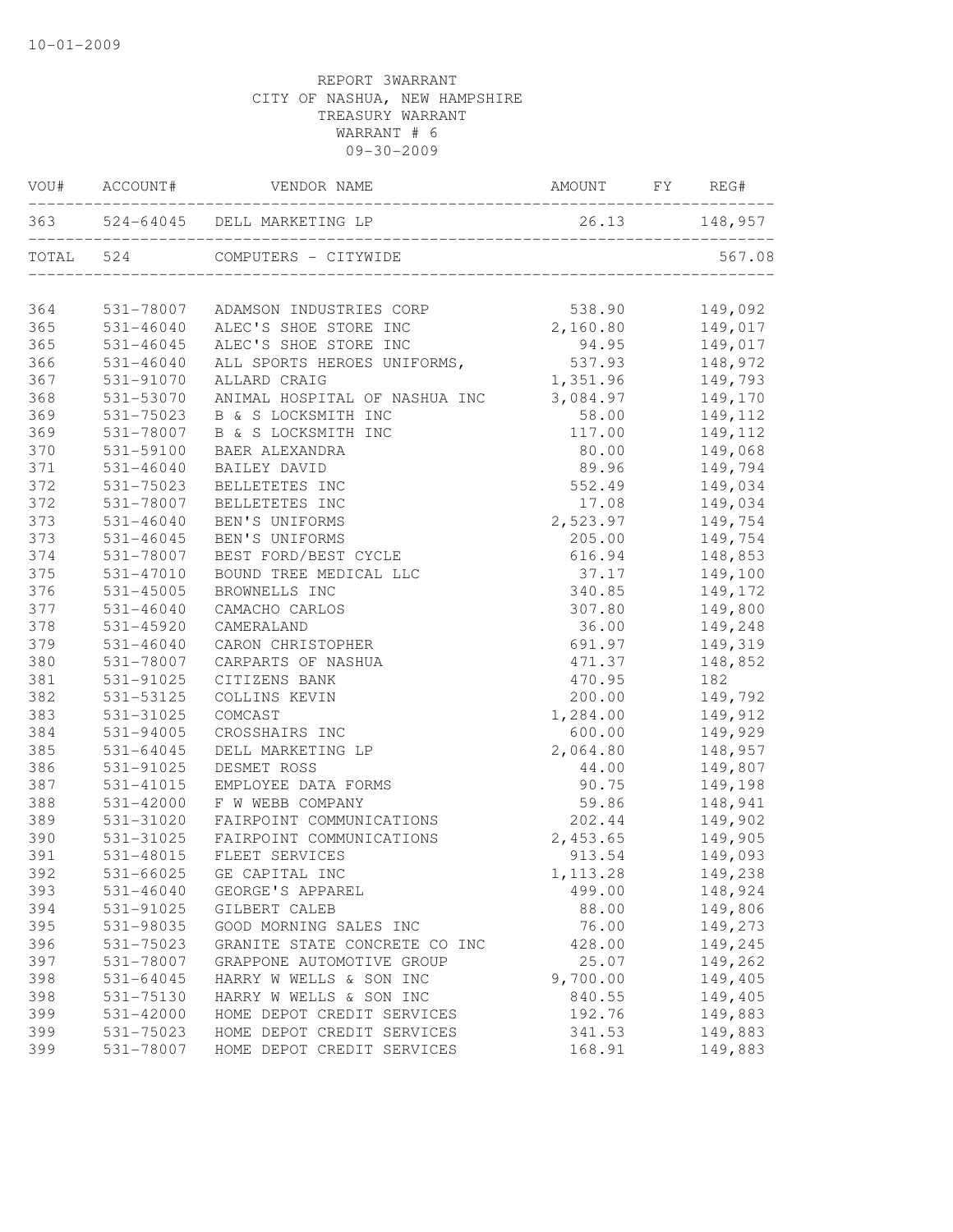| VOU# | ACCOUNT#      | VENDOR NAME                    | AMOUNT    | FY | REG#    |
|------|---------------|--------------------------------|-----------|----|---------|
| 400  | 531-46040     | HOWE SCOTT                     | 55.99     |    | 149,809 |
| 401  | 531-53125     | HUDON SCOTT                    | 200.00    |    | 149,815 |
| 402  | 531-74035     | INFORMATION MANAGEMENT CORP    | 1,200.00  |    | 148,975 |
| 403  | 531-75130     | J LAWRENCE HALL INC            | 867.50    |    | 149,758 |
| 404  | 531-98025     | JACK'S PIZZA                   | 40.00     |    | 149,220 |
| 405  | 531-94005     | JOHNSON KIM                    | 44.00     |    | 149,805 |
| 406  | 531-46040     | KENNEY BRIAN                   | 302.08    |    | 149,795 |
| 407  | 531-74145     | KUSTOM SIGNALS INC             | 218.00    |    | 149,151 |
| 408  | 531-46040     | LAVOIE ANDREW                  | 99.95     |    | 149,812 |
| 409  | 531-78007     | LOWE'S                         | 115.82    |    | 149,885 |
| 410  | 531-78007     | MAC MULKIN CHEVROLET INC       | 483.24    |    | 149,690 |
| 410  | 531-78075     | MAC MULKIN CHEVROLET INC       | 970.98    |    | 149,690 |
| 411  | 531-94005     | MACGREGOR CHARLES              | 750.00    |    | 149,797 |
| 412  | 531-53125     | MAHER JEFFREY                  | 250.00    |    | 149,799 |
| 413  | 531-78065     | MAYNARD & LESIEUR INCORPORATED | 50.00     |    | 149,734 |
| 414  | 531-34015     | METROMEDIA ENERGY INC          | 1,232.01  |    | 149,895 |
| 415  | 531-45005     | MGM-MIKE GIBSON MFG            | 450.24    |    | 149,282 |
| 416  | 531-78007     | MHQ MUNICIPAL VEHICLES         | 1,472.90  |    | 149,107 |
| 417  | $531 - 46040$ | MOLINARI JOSEPH                | 194.99    |    | 149,814 |
| 418  | 531-46040     | MOUSHEGIAN MICHAEL             | 12.99     |    | 149,804 |
| 419  | 531-46030     | NASHUA HARLEY DAVIDSON         | 117.00    |    | 148,913 |
| 419  | 531-78007     | NASHUA HARLEY DAVIDSON         | 3.60      |    | 148,913 |
| 420  | 531-75023     | NASHUA WALLPAPER & PAINT CO    | 110.95    |    | 149,050 |
| 421  | 531-34015     | NATIONAL GRID                  | 1,159.47  |    | 149,892 |
| 422  | 531-95000     | NEDIAI                         | 100.00    |    | 149,890 |
| 423  | 531-78007     | NEW G.H. BERLIN OIL COMPANY    | 1,200.76  |    | 149,080 |
| 424  | 531-46040     | NEWELL JOHN T                  | 141.50    |    | 149,813 |
| 425  | 531-75023     | NORMAN E DAY INC               | 364.41    |    | 148,834 |
| 426  | 531-78007     | NORTHERN FOREIGN CAR PARTS INC | 731.45    |    | 149,765 |
| 427  | 531-78007     | NYTECH SUPPLY CO               | 75.41     |    | 148,882 |
| 428  | 531-46040     | O'BRIEN KEVIN                  | 125.80    |    | 149,798 |
| 429  | 531-31025     | PAETEC COMMUNICATIONS INC      | 640.84    |    | 149,851 |
| 429  | 531-31040     | PAETEC COMMUNICATIONS INC      | 291.68    |    | 149,851 |
| 430  | 531-64040     | PC MALL GOV INC                | 2,349.00  |    | 149,364 |
| 430  | 531-64045     | PC MALL GOV INC                | 704.00    |    | 149,364 |
| 431  | 531-94010     | PEACH CHRISTOPHER              | 508.50    |    | 149,811 |
| 432  | 531-33005     | PENNICHUCK WATER               | 1, 114.11 |    | 149,865 |
| 433  | 531-78007     | PERMA-LINE CORP OF NEW ENGLAND | 70.65     |    | 148,869 |
| 434  | 531-41015     | PETTY CASH                     | 7.49      |    | 149,801 |
| 434  | 531-53065     | PETTY CASH                     | 55.60     |    | 149,801 |
| 435  | 531-48015     | PETTY CASH                     | 36.88     |    | 149,802 |
| 435  | 531-59100     | PETTY CASH                     | 9.95      |    | 149,802 |
| 435  | 531-98035     | PETTY CASH                     | 6.31      |    | 149,802 |
| 436  | 531-41015     | PETTY CASH                     | 44.69     |    | 149,803 |
| 436  | 531-43005     | PETTY CASH                     | 10.44     |    | 149,803 |
| 436  | 531-53065     | PETTY CASH                     | 70.00     |    | 149,803 |
| 436  | 531-74092     | PETTY CASH                     | 50.00     |    | 149,803 |
| 436  | 531-91070     | PETTY CASH                     | 70.00     |    | 149,803 |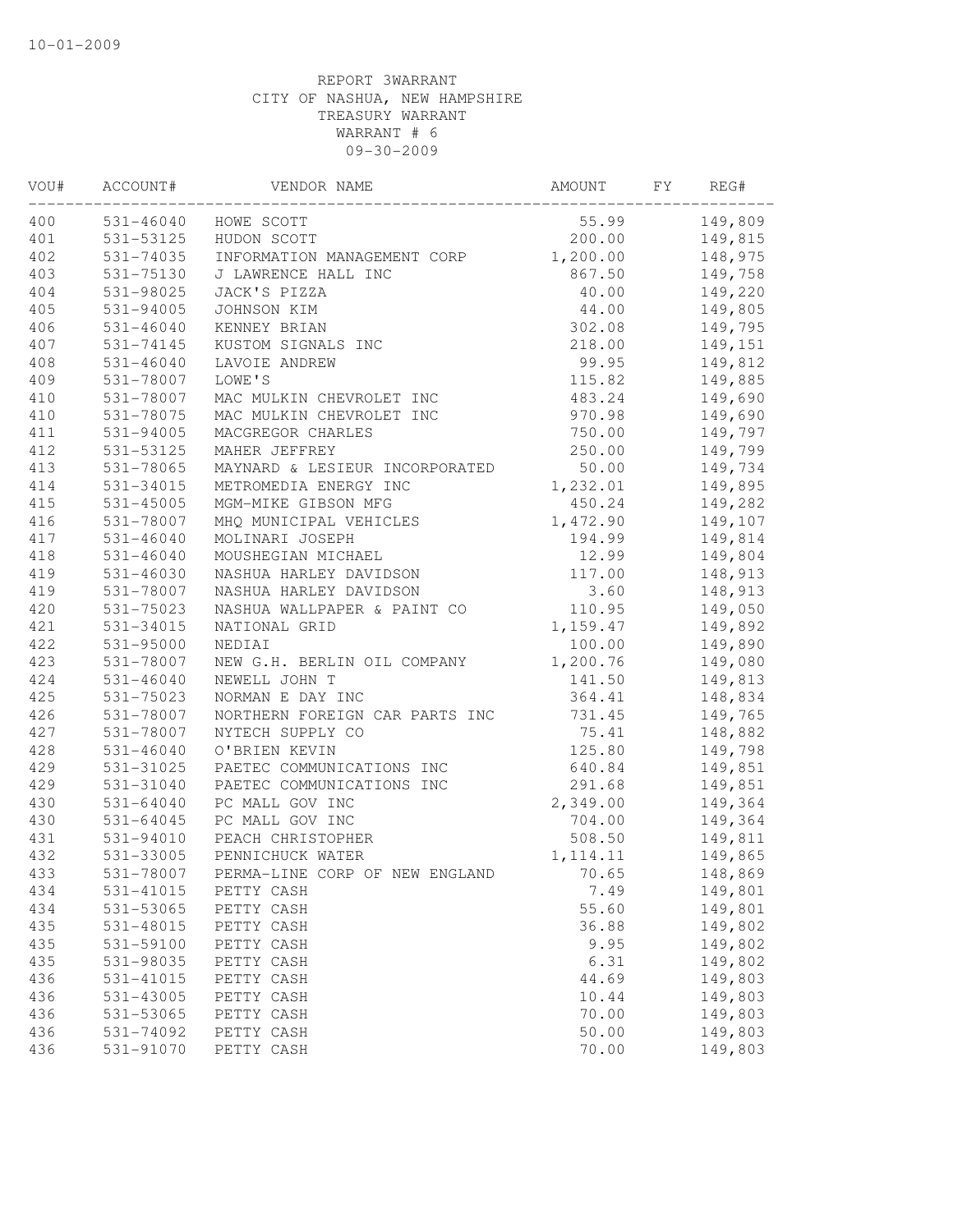| VOU#       | ACCOUNT#               | VENDOR NAME                                  | AMOUNT           | FY | REG#               |
|------------|------------------------|----------------------------------------------|------------------|----|--------------------|
| 436        |                        | 531-94005 PETTY CASH                         | 21.00            |    | 149,803            |
| 437        | 531-66030              | PITNEY BOWES INC                             | 372.00           |    | 149,275            |
| 438        | 531-41015              | PITNEY BOWES INCORPORATED                    | 142.76           |    | 149,751            |
| 439        | 531-32035              | PSNH                                         | 607.34           |    | 149,919            |
| 440        | 531-32005              | PUBLIC SERVICE OF NH                         | 18,705.55        |    | 149,924            |
| 440        | 531-32035              | PUBLIC SERVICE OF NH                         | 355.08           |    | 149,924            |
| 441        | 531-46040              | RILEY'S SPORT SHOP INC                       | 122.75           |    | 148,848            |
| 442        | 531-78007              | ROBBINS AUTO PARTS                           | 257.61           |    | 149,577            |
| 443        | 531-91025              | ROY ANDREW                                   | 44.00            |    | 149,808            |
| 444        | 531-74035              | SALIENT STILLS, INC                          | 2,400.00         |    | 149,266            |
| 445        | 531-42000              | SAM'S CLUB DIRECT                            | 19.68            |    | 149,874            |
| 445        | 531-78007              | SAM'S CLUB DIRECT                            | 97.32            |    | 149,874            |
| 445        | 531-98025              | SAM'S CLUB DIRECT                            | 282.60           |    | 149,874            |
| 446        | 531-94005              | SHEEHAN PHINNEY BASS & GREEN P               | 170.00           |    | 149,928            |
| 447        | $531 - 44005$          | SOURCE 4 INC                                 | 424.17           |    | 148,978            |
| 448        | 531-41005              | STAPLES BUSINESS ADVANTAGE                   | 651.58           |    | 149,277            |
| 448        | 531-41015              | STAPLES BUSINESS ADVANTAGE                   | 2,910.34         |    | 149,276            |
| 448        | 531-41015              | STAPLES BUSINESS ADVANTAGE                   | 1,816.69         |    | 149,277            |
| 448        | $531 - 45125$          | STAPLES BUSINESS ADVANTAGE                   | 119.97           |    | 149,277            |
| 449        | 531-46030              | STAR PACKER BADGES                           | 229.25           |    | 148,939            |
| 450        | 531-31035              | STATE OF NEW HAMPSHIRE                       | 1,125.00         |    | 149,858            |
| 451        | 531-78075              | STATEWIDE COLLISION LLC                      | 702.50           |    | 149,003            |
| 452        | 531-41015              | STATIONERS INC                               | 132.70           |    | 149,182            |
| 453        | $531 - 45005$          | SUREFIRE LLC                                 | 510.95           |    | 149,072            |
| 454        | 531-94005              | SWEENEY STEPHEN                              | 285.00           |    | 149,796            |
| 455        | 531-47010              | TACTICAL MEDICAL SOLUTIONS                   | 107.50           |    | 149,261            |
| 456        | 531-42000              | THE DURKIN CO INC                            | 3,695.25         |    | 149,078            |
| 457        | $531 - 75130$          | THE METRO GROUP INC                          | 276.00           |    | 149,124            |
| 458        | $531 - 46040$          | THERIAULT PETER J                            | 116.70           |    | 149,810            |
| 459        | 531-78007              | TOWERS MOTOR PARTS CORP                      | 84.49            |    | 149,205            |
| 460        | 531-74145              | TREASURER STATE OF NH                        | 60.00            |    | 148,973            |
| 461        | 531-43005              | UNITED STATES POSTAL SERVICE                 | 1,000.00         |    | 152                |
| 462        | 531-31050              | USA MOBILITY WIRELESS INC                    | 65.87            |    | 149,891            |
| 463        | 531-78007              | USP OF NEW ENGLAND                           | 442.98           |    | 149,184            |
| 464        | 531-31025              | VERIZON WIRELESS                             | 86.02            |    | 149,894            |
| 464        | 531-31040              | VERIZON WIRELESS                             | 874.44           |    | 149,894            |
| 465        | 531-74035              | WEST GROUP PAYMENT CENTER                    | 238.20           |    | 148,915            |
| TOTAL      | 531                    | POLICE DEPARTMENT                            |                  |    | 94,506.67          |
| 466        | 532-75130              | AE MECHANICAL INC                            | 420.00           |    | 149,578            |
| 467        | 532-75023              | AIR CLEANING SPECIALISTS OF NE               | 2,252.00         |    | 149,216            |
| 468        | 532-75901              | B & S LOCKSMITH INC                          | 52.10            |    | 149,112            |
|            |                        |                                              |                  |    |                    |
| 469<br>470 | 532-78075<br>532-79040 | BAILEY'S TOWING & AUTOBODY<br>BATTERIES PLUS | 136.85<br>450.00 |    | 149,154<br>149,240 |
| 471        | 532-75023              | BELLETETES INC                               | 43.81            |    | 149,034            |
| 471        | 532-78100              | BELLETETES INC                               | 9.19             |    | 149,034            |
|            |                        |                                              |                  |    |                    |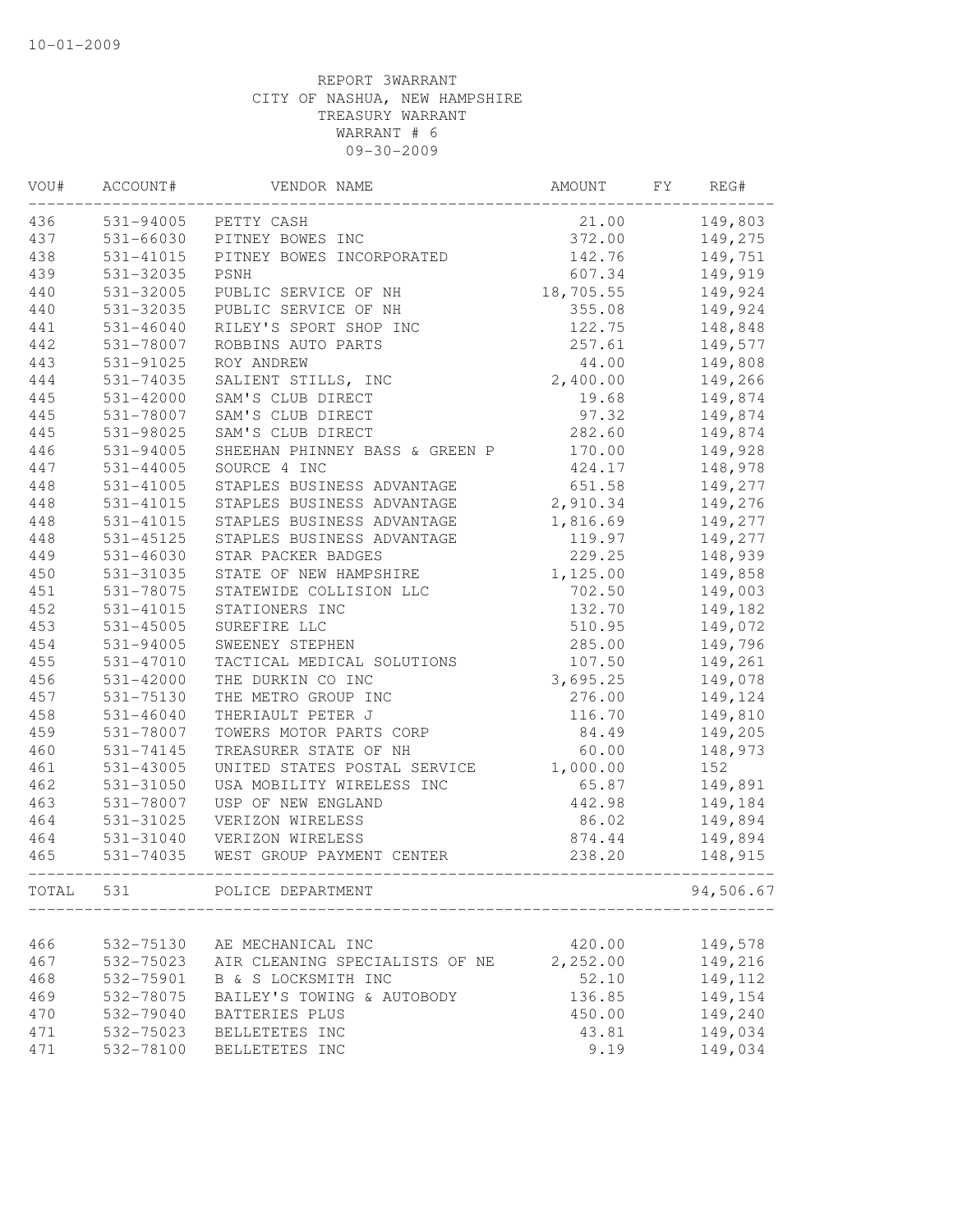| VOU# | ACCOUNT#  | VENDOR NAME                             | AMOUNT   | FY | REG#    |
|------|-----------|-----------------------------------------|----------|----|---------|
| 472  | 532-95005 | BORDER AREA MUTUAL AID ASSOCIA 25.00    |          |    | 149,876 |
| 473  | 532-98005 | CAMERALAND                              | 84.00    |    | 149,248 |
| 474  | 532-64215 | CITIZENS BANK                           | 263.97   |    | 182     |
| 475  | 532-59100 | DAVE'S SEPTIC SERVICE INC               | 103.84   |    | 148,920 |
| 476  | 532-78100 | DUNN BATTERY                            | 235.00   |    | 148,966 |
| 477  | 532-78095 | F W WEBB COMPANY                        | 306.95   |    | 148,941 |
| 478  | 532-78100 | FASTENAL COMPANY                        | 94.94    |    | 149,126 |
| 479  | 532-49025 | FIRE PROTECTION PUBLICATIONS            | 549.53   |    | 149,031 |
| 480  | 532-53055 | FIRE SERVICE TESTING CO INC             | 440.00   |    | 149,062 |
| 481  | 532-94005 | GALIPEAU STEVEN                         | 762.75   |    | 149,178 |
| 482  | 532-78020 | GRAPPONE AUTOMOTIVE GROUP               | 69.29    |    | 149,262 |
| 483  | 532-59195 | GREATER NASHUA CHAMBER OF COMM          | 1,000.00 |    | 149,218 |
| 484  | 532-75023 | HOME DEPOT CREDIT SERVICES              | 95.03    |    | 149,861 |
| 485  | 532-64080 | INDUSTRIAL PROTECTION SERVICES          | 2,210.99 |    | 148,912 |
| 486  | 532-75160 | J LAWRENCE HALL INC                     | 120.00   |    | 149,758 |
| 487  | 532-59135 | J P PEST SERVICES                       | 235.00   |    | 149,099 |
| 488  | 532-78007 | JACK YOUNG COMPANY, INC                 | 481.10   |    | 149,251 |
| 489  | 532-75023 | JUST ASK JOE YARD MAINTENANCE           | 475.00   |    | 149,313 |
| 490  | 532-78020 | LIBERTY INTN'L TRUCKS OF NH LL          | 107.01   |    | 149,730 |
| 491  | 532-79020 | LW BILLS/ALARM ENGINEERING              | 831.85   |    | 149,061 |
| 492  | 532-75105 | M & M ELECTRICAL SUPPLY CO INC          | 12.79    |    | 149,680 |
| 493  | 532-78065 | MAYNARD & LESIEUR INCORPORATED 1,612.14 |          |    | 149,734 |
| 494  | 532-34015 | METROMEDIA ENERGY INC                   | 527.53   |    | 149,895 |
| 495  | 532-78100 | MINUTEMAN TRUCKS INC                    | 525.01   |    | 149,097 |
| 496  | 532-75903 | NASHUA WALLPAPER & PAINT CO             | 388.67   |    | 149,050 |
| 497  | 532-34015 | NATIONAL GRID                           | 773.92   |    | 149,892 |
| 498  | 532-95005 | NEAFM                                   | 225.00   |    | 149,878 |
| 499  | 532-42005 | NEW ENGLAND PAPER & SUPPLY              | 199.78   |    | 149,073 |
| 499  | 532-42010 | NEW ENGLAND PAPER & SUPPLY              | 141.13   |    | 149,073 |
| 499  | 532-42020 | NEW ENGLAND PAPER & SUPPLY              | 203.38   |    | 149,073 |
| 500  | 532-31040 | NEXTEL COMMUNICATIONS                   | 330.86   |    | 149,856 |
| 501  | 532-95005 | NFPA                                    | 150.00   |    | 149,848 |
| 502  | 532-94005 | NHBOA                                   | 35.00    |    | 149,884 |
| 503  | 532-31040 | PAETEC COMMUNICATIONS INC               | 23.09    |    | 149,851 |
| 504  | 532-46045 | PARZYCH MATTHEW                         | 477.99   |    | 149,817 |
| 505  | 532-94005 | PEARSON VUE                             | 180.00   |    | 149,900 |
| 506  | 532-33005 | PENNICHUCK WATER                        | 1,915.39 |    | 149,865 |
| 507  | 532-75023 | PERAULT THOMAS                          | 765.00   |    | 149,818 |
| 508  | 532-43005 | PETTY CASH                              | 38.32    |    | 149,816 |
| 508  | 532-75023 | PETTY CASH                              | 5.27     |    | 149,816 |
| 508  | 532-78100 | PETTY CASH                              | 20.19    |    | 149,816 |
| 508  | 532-98029 | PETTY CASH                              | 12.76    |    | 149,816 |
| 509  | 532-75023 | PHILLIPS STEVEN A                       | 400.00   |    | 149,256 |
| 510  | 532-79005 | POWER & TEL                             | 3,879.86 |    | 149,665 |
| 511  | 532-78100 | POWERARC, INC                           | 505.06   |    | 149,263 |
| 512  | 532-64165 | PRO CONTROLS INC                        | 719.56   |    | 149,131 |
| 513  | 532-79025 | PROGRESSIVE ALARM SERVICES              | 2,641.00 |    | 149,444 |
| 514  | 532-32005 | PSNH                                    | 4,011.69 |    | 149,919 |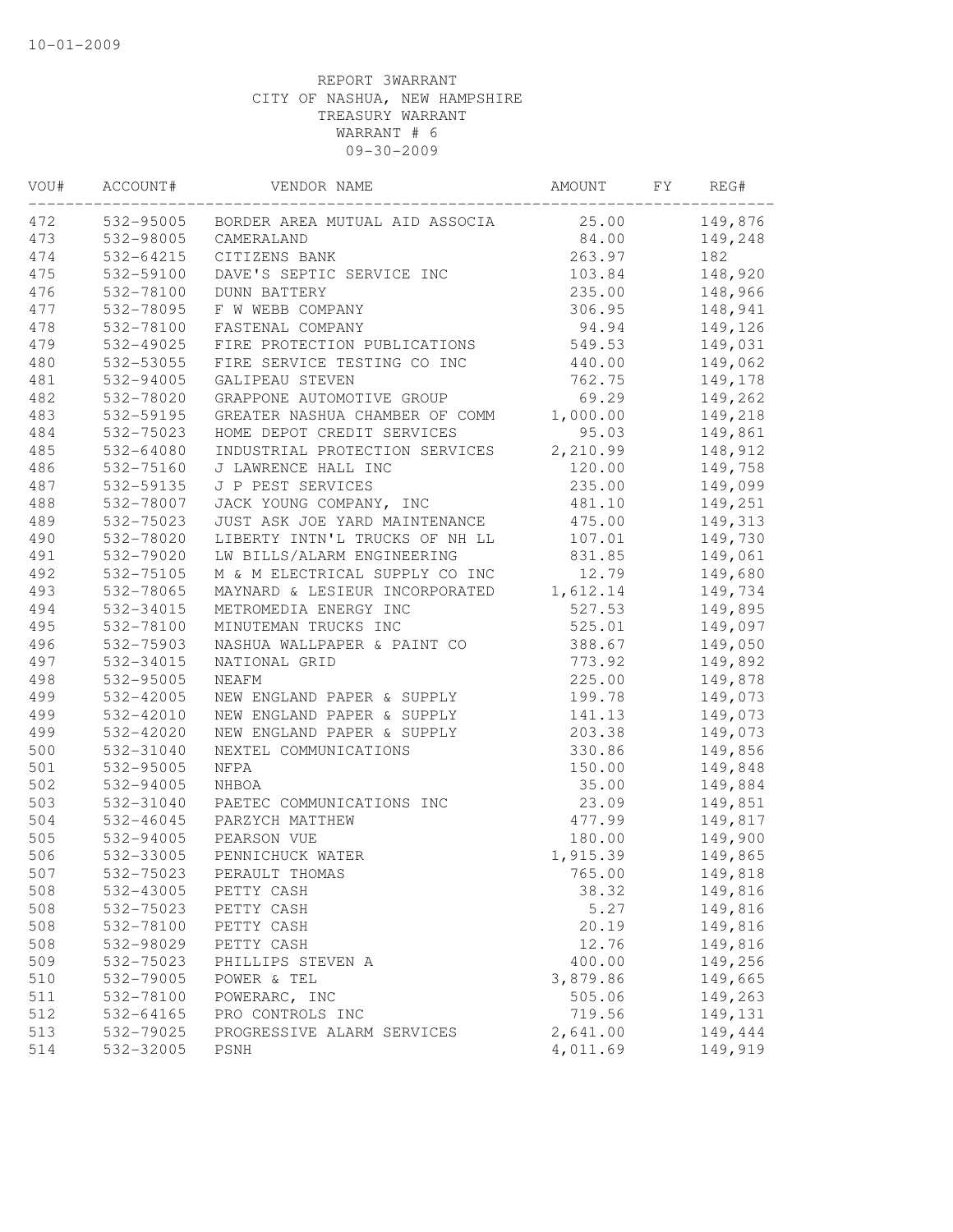| VOU#       | ACCOUNT#               | VENDOR NAME                                     | AMOUNT           | FY | REG#               |
|------------|------------------------|-------------------------------------------------|------------------|----|--------------------|
| 514        | 532-33005              | PSNH                                            | 3,110.35         |    | 149,919            |
| 515        | 532-74038              | REV LIMIT AUTO                                  | 629.00           |    | 149,612            |
| 516        | 532-78007              | SANEL AUTO PARTS CO                             | 322.35           |    | 149,043            |
| 516        | 532-78100              | SANEL AUTO PARTS CO                             | 938.38           |    | 149,043            |
| 517        | 532-44005              | SIGNS & PRINTS                                  | 35.00            |    | 149,102            |
| 518        | 532-69035              | SNAP ON TOOLS                                   | 54.95            |    | 148,896            |
| 519        | 532-41005              | STAPLES BUSINESS ADVANTAGE                      | 322.82           |    | 149,277            |
| 519        | 532-41015              | STAPLES BUSINESS ADVANTAGE                      | 1,010.63         |    | 149,277            |
| 519        | 532-64192              | STAPLES BUSINESS ADVANTAGE                      | 319.96           |    | 149,277            |
| 519        | 532-64215              | STAPLES BUSINESS ADVANTAGE                      | 79.99            |    | 149,277            |
| 520        | 532-78100              | TOWNSEND FORD                                   | 38.18            |    | 149,109            |
| 521        | 532-59100              | TRUE BLUE CLEANERS                              | 197.25           |    | 149,095            |
| 522        | 532-78095              | TST EQUIPMENT INC                               | 235.10           |    | 148,995            |
| 523        | 532-64192              | W S DARLEY & CO                                 | 163.92           |    | 149,202            |
| 524        | 532-98020              | WAL-MART COMMUNITY                              | 67.04            |    | 149,873            |
| 525        | 532-64192              | WISE EL SANTO CO, INC                           | 255.57           |    | 149,601            |
| 526        | 532-78020              | YANKEE TRUCKS                                   | 192.00           |    | 148,872            |
| TOTAL      | 532                    | FIRE DEPARTMENT                                 |                  |    | 40,548.08          |
|            |                        |                                                 |                  |    |                    |
| 527        |                        | 533-33010 PENNICHUCK WATER                      | 178,551.03       |    | 149,865            |
| TOTAL      | 533                    | WATER SUPPLY (PUBLIC HYDRANTS)                  |                  |    | 178,551.03         |
| 528        | 534-32020              | PSNH                                            | 270.54           |    | 149,919            |
| TOTAL      | 534                    | STREET LIGHTING                                 |                  |    | 270.54             |
|            |                        | 529 535-31050 NEXTEL COMMUNICATIONS             | 179.57           |    | 149,856            |
| TOTAL      | 535                    | EMERGENCY MANAGEMENT                            |                  |    | 179.57             |
| 530        | 536-64255              | CLIENT COMMUNICATION SOLUTIONS                  | 3,703.00         |    | 149,443            |
| 531        | 536-49075 MOTOROLA     | 207.00                                          |                  |    | 148,958            |
|            |                        |                                                 |                  |    |                    |
| 532<br>533 | 536-32035              | PSNH                                            | 1,377.43         |    | 149,919            |
|            | 536-78007              | QUIRK GM PARTS DEPOT                            | 12.28            |    | 149,129            |
| 534<br>535 | 536-64255<br>536-31050 | TESSCO INC<br>VERIZON WIRELESS                  | 263.12<br>131.02 |    | 149,600<br>149,894 |
|            |                        |                                                 |                  |    |                    |
| TOTAL 536  |                        | CITYWIDE COMMUNICATIONS<br>____________________ |                  |    | 5,693.85           |
| 536        | 541-53165              | LANGUAGE LINE SERVICES                          | 93.04            |    | 148,942            |
| 537        | 541-33005              | PENNICHUCK WATER                                | 298.56           |    | 149,865            |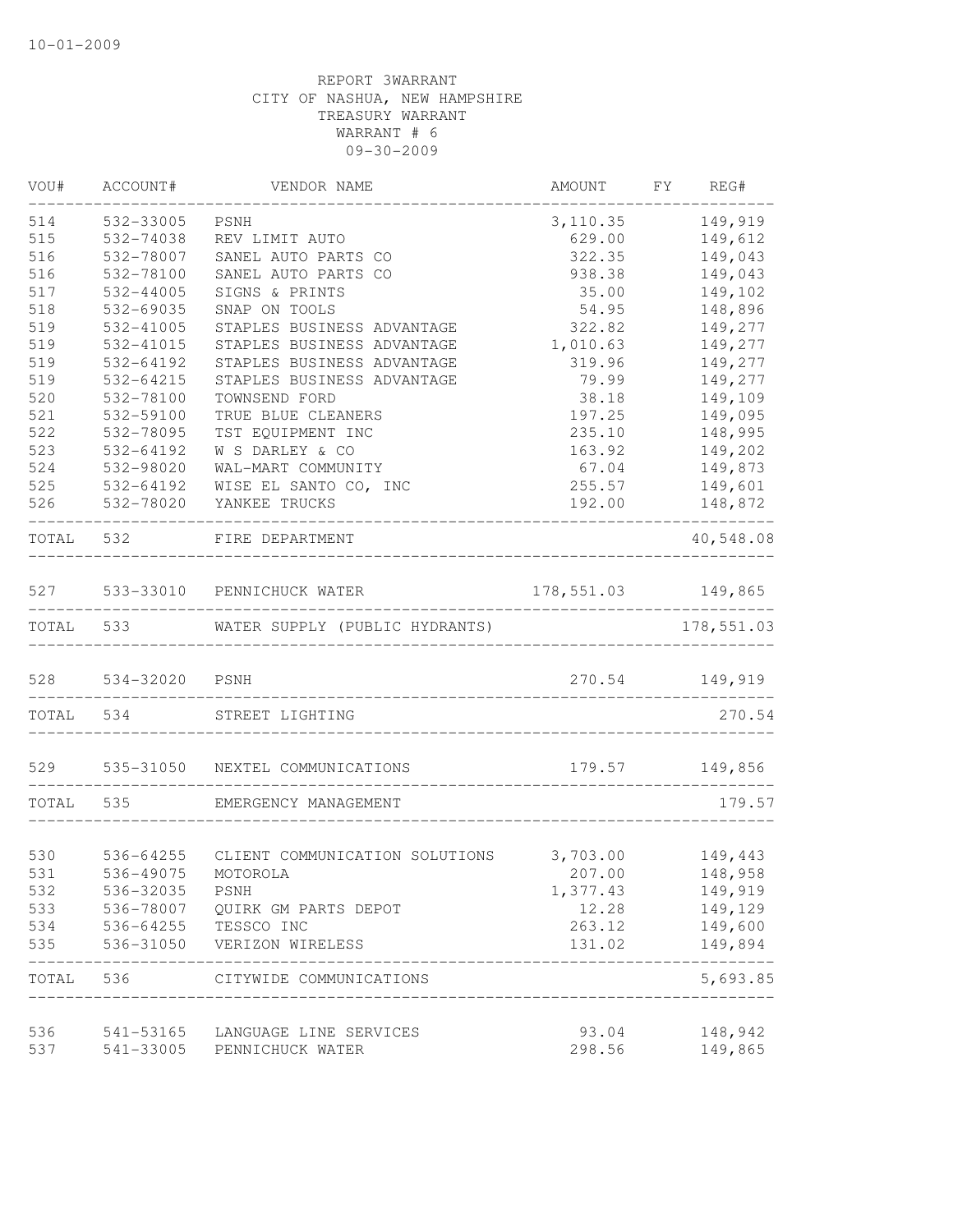|       | VOU# ACCOUNT# | VENDOR NAME                     | AMOUNT FY REG#   |          |
|-------|---------------|---------------------------------|------------------|----------|
| 538   |               | 541-32005 PUBLIC SERVICE OF NH  | 1,347.81 149,924 |          |
| TOTAL | 541           | COMMUNITY SERVICES DIVISION     |                  | 1,739.41 |
| 539   |               | 542-31050 NEXTEL COMMUNICATIONS | 102.85           | 149,856  |
| TOTAL | 542           | COMMUNITY HEALTH                |                  | 102.85   |
| 540   | 543-53073     | DRAGON MOSQUITO CONTROL INC     | 2,000.00         | 149,139  |
| 540   | 543-53074     | DRAGON MOSQUITO CONTROL INC     | 2,400.00         | 149,139  |
| 541   | 543-91005     | LYONS MEREDITH                  | 100.10           | 149,243  |
| 542   | 543-31050     | NEXTEL COMMUNICATIONS           | 62.81            | 149,856  |
|       | TOTAL 543     | ENVIRONMENTAL HEALTH DEPT.      |                  | 4,562.91 |
| 542   |               | 544-31050 NEXTEL COMMUNICATIONS | 70.92            | 149,856  |
|       | TOTAL 544     | WELFARE ADMINISTRATION          |                  | 70.92    |
|       |               |                                 |                  |          |
| 543   | 545-97020     | 13 MASON ST LLC                 | 860.68           | 148,825  |
| 544   | 545-97020     | 188 CONCORD ST LLC DBA LILLIAN  | 1,631.00         | 149,141  |
| 545   | 545-97020     | 23-25 TEMPLE ST REALTY LLC      | 732.60           | 149,152  |
| 546   | 545-97020     | 28-34 RR SQUARE LLC             | 550.00           | 148,879  |
| 547   | 545-97020     | 46-48 WORCESTER STREET LLC      | 675.42           | 149,819  |
| 548   | 545-97020     | AMHERST PARK APARTMENTS LLC     | 46.46            | 149,024  |
| 549   | 545-97020     | AMHERST ST ASSOCIATES           | 539.40           | 149,001  |
| 550   | 545-97020     | ANDREWS IAN                     | 700.00           | 149,294  |
| 551   | 545-97020     | BC-AD PROPERTIES                | 233.86           | 149,039  |
| 552   | 545-97020     | BISHOP PROPERTY MANAGEMENT INC  | 1,339.66         | 149,157  |
| 553   | 545-97020     | BISHOP REAL ESTATE MGMT INC     | 1,500.00         | 149,019  |
| 554   | 545-97020     | BLANCHARD BLDG INVESTS/KENNETH  | 1,674.63         | 148,940  |
| 555   | 545-97020     | BONNETTE STEPHEN                | 600.00           | 148,963  |
| 556   | 545-97020     | BRODEUR PRISCILLA               | 1,111.00         | 149,290  |
| 557   | 545-97020     | BRUSOVANKIN ZINA                | 431.00           | 149,289  |
| 558   | 545-97020     | BUENO INOCENCIO                 | 680.00           | 149,820  |
| 559   | 545-97020     | BUJA DONALD                     | 660.00           | 149,012  |
| 560   | 545-97020     | CAYMAN REALTY LLC               | 950.00           | 148,953  |
| 561   | 545-97020     | CENTRAL REALTY                  | 1,500.00         | 149,069  |
| 562   | 545-97020     | CONSTANT FAMILY LLC II          | 446.86           | 149,060  |
| 563   | 545-97020     | CORRIVEAU THERESA               | 220.00           | 148,910  |
| 564   | 545-97020     | COTE JOSEPH                     | 550.00           | 149,258  |
| 565   | 545-97020     | COUNTRY BARN MOTEL              | 1,092.00         | 149,038  |
| 566   | 545-97020     | DAVIS FUNERAL HOME              | 750.00           | 148,876  |
| 567   | 545-97015     | DEMOULAS SUPERMARKETS INC       | 2,641.84         | 149,849  |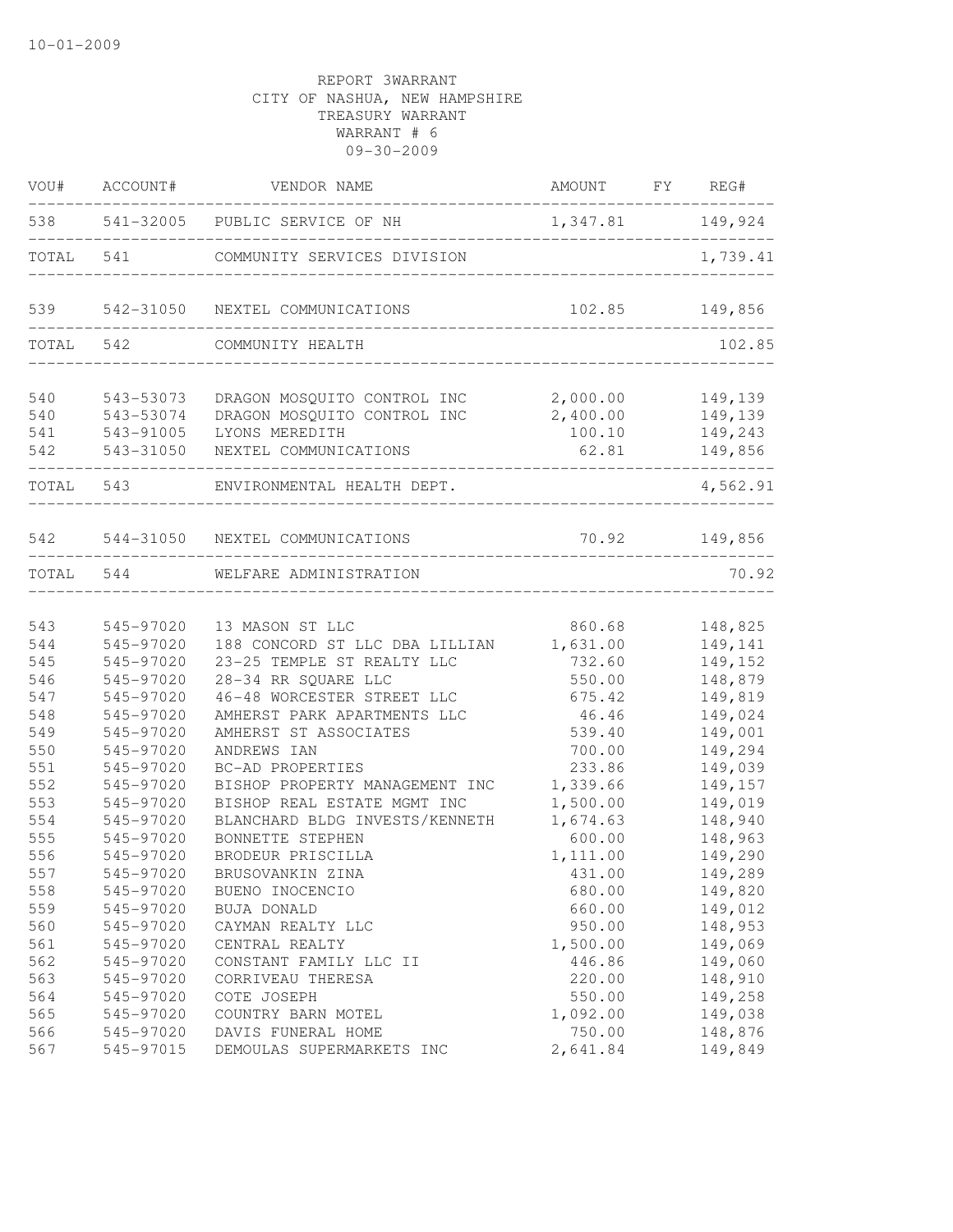| VOU# | ACCOUNT#  | VENDOR NAME                    | AMOUNT   | FY | REG#    |
|------|-----------|--------------------------------|----------|----|---------|
| 568  | 545-97020 | DICHARD DOUGLAS J              | 337.43   |    | 148,864 |
| 569  | 545-97020 | DOLLOFF VALLIER PROPERTIES     | 871.00   |    | 149,037 |
| 570  | 545-97020 | DOWNTOWNER NELSON/DAVID A GREG | 690.00   |    | 148,868 |
| 571  | 545-97020 | DRURY DANA                     | 365.00   |    | 149,114 |
| 572  | 545-97020 | DUCHARME DIANE                 | 525.00   |    | 148,850 |
| 573  | 545-97020 | FISCHER MARJORIE               | 587.25   |    | 149,065 |
| 574  | 545-97020 | FLAGLER PROPERTIES             | 514.43   |    | 149,234 |
| 575  | 545-97015 | FRED FULLER OIL CO             | 219.90   |    | 149,868 |
| 576  | 545-97020 | FREEDOM APARTMENTS LLC         | 500.00   |    | 149,025 |
| 577  | 545-97020 | GAUTHIER REALTY/CONNIE GAUTHIE | 2,765.03 |    | 149,257 |
| 578  | 545-97020 | GEORGAKOPOULOS COSTAS          | 416.75   |    | 149,821 |
| 579  | 545-97020 | GERLACH THERESA                | 615.82   |    | 149,239 |
| 580  | 545-97020 | KIRKMAN RODNEY                 | 1,111.00 |    | 148,909 |
| 581  | 545-97020 | LACASSE RAOUL                  | 203.41   |    | 149,140 |
| 582  | 545-97020 | LAMERAND ENTERPRISES/KYLE LAME | 74.86    |    | 149,195 |
| 583  | 545-97020 | LEITH ROBERT W                 | 763.63   |    | 149,177 |
| 584  | 545-97020 | LIGHT PARTNERS                 | 1,095.00 |    | 149,138 |
| 585  | 545-97020 | LSB ASSOCIATES I LTD PRC       | 539.41   |    | 148,936 |
| 586  | 545-97020 | MACDONALD CHARLES              | 1,004.32 |    | 149,115 |
| 587  | 545-97020 | MIGNEAULT THOMAS               | 1,111.00 |    | 149,293 |
| 588  | 545-97020 | MOTEL 6                        | 4,943.68 |    | 149,200 |
| 589  | 545-97020 | NASHUA HOUSING AUTHORITY       | 871.25   |    | 149,211 |
| 590  | 545-97015 | NATIONAL GRID                  | 1,077.20 |    | 149,937 |
| 591  | 545-97020 | NEIGHBORHOOD HOUSING SERVICES  | 440.00   |    | 148,925 |
| 592  | 545-97020 | NICASTRO RICHARD V             | 1,025.52 |    | 148,839 |
| 593  | 545-97020 | OAKWOOD PROPERTIES LLC         | 750.00   |    | 148,946 |
| 595  | 545-97020 | OUELLET MARCEL                 | 593.03   |    | 148,826 |
| 594  | 545-97020 | OUELLET MARCEL                 | 595.00   |    | 149,291 |
| 596  | 545-97015 | PENNICHUCK WATER WORKS INC     | 97.54    |    | 149,863 |
| 597  | 545-97020 | PRA PROPERTIES LTD DBA/PHEASAN | 800.00   |    | 149,224 |
| 598  | 545-97020 | PSALEDAKIS WILLIAM             | 825.00   |    | 148,881 |
| 599  | 545-97015 | PSNH                           | 3,753.91 |    | 149,923 |
| 600  | 545-97020 | REGENT PARK ASSOCIATES         | 2,985.00 |    | 148,971 |
| 601  | 545-97020 | RJ REAL ESTATE                 | 450.00   |    | 149,011 |
| 602  | 545-97020 | RYAN FRANCINE                  | 325.00   |    | 149,010 |
| 603  | 545-97020 | SALVI ENTERPRISES LLC          | 737.00   |    | 149,070 |
| 604  | 545-97020 | SEYMOUR MARY                   | 744.86   |    | 149,265 |
| 605  | 545-97020 | SILVA MARIA L                  | 906.46   |    | 149,116 |
| 606  | 545-97020 | TLD PROPERTIES LLC             | 560.00   |    | 149,086 |
| 607  | 545-97020 | TSOUKARIS PETER M              | 680.00   |    | 149,295 |
| 608  | 545-97020 | VICENTE MARGARET               | 365.00   |    | 149,287 |
| 609  | 545-97020 | VIGEANT FAMILY PROPERTY/LEONAR | 2,024.76 |    | 149,267 |
| 610  | 545-97020 | WOODBURY PHILIP A              | 809.00   |    | 149,228 |
| 611  | 545-97020 | WOOLBRIGHT RUSSELL             | 850.00   |    | 149,292 |
| 612  | 545-97020 | WRN REAL ESTATE LLC            | 781.13   |    | 149,166 |
| 613  | 545-97020 | ZIS SWEENEY FUNERAL HOME INC   | 750.00   |    | 149,227 |
|      |           |                                |          |    |         |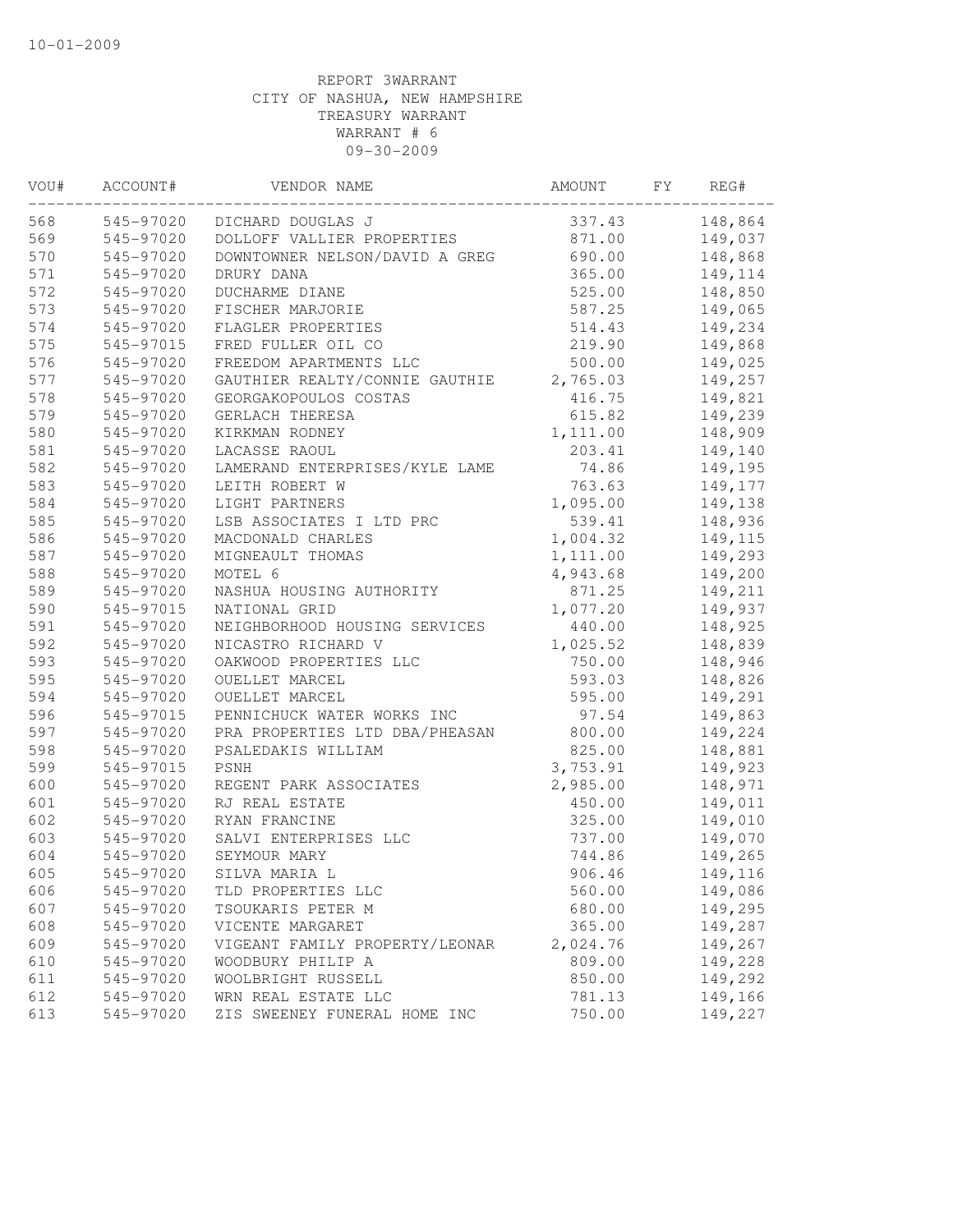| VOU# | ACCOUNT#  | VENDOR NAME                                     | AMOUNT   | FY | REG#      |
|------|-----------|-------------------------------------------------|----------|----|-----------|
|      | TOTAL 545 | WELFARE COSTS                                   |          |    | 65,166.99 |
| 614  | 551-59100 | ANDRUSKEVICH PHOTOGRAPHY/JOSEP                  | 116.67   |    | 149,254   |
| 615  | 551-41015 | DOOKRAN STEPHEN                                 | 37.95    |    | 149,197   |
| 616  | 551-34015 | METROMEDIA ENERGY INC                           | 6.26     |    | 149,895   |
| 617  | 551-34015 | NATIONAL GRID                                   | 18.71    |    | 149,892   |
| 618  | 551-31050 | NEXTEL COMMUNICATIONS                           | 340.40   |    | 149,856   |
| 619  | 551-31040 | PAETEC COMMUNICATIONS INC                       | 6.26     |    | 149,851   |
| 620  | 551-33005 | PENNICHUCK WATER                                | 114.93   |    | 149,865   |
| 621  |           | 551-32005 PUBLIC SERVICE OF NH                  | 751.93   |    | 149,924   |
| 622  |           | 551-41015 STAPLES BUSINESS ADVANTAGE            | 199.40   |    | 149,277   |
|      | TOTAL 551 | PUBLIC WORKS DIV & ENGINEERING                  |          |    | 1,592.51  |
|      |           |                                                 |          |    |           |
| 623  |           | 552-75040 ASAP FIRE & SAFETY CORPORATION 448.20 |          |    | 148,977   |
| 624  | 552-75022 | B & S LOCKSMITH INC                             | 53.59    |    | 149,112   |
| 624  | 552-75040 | B & S LOCKSMITH INC                             | 16.00    |    | 149,112   |
| 625  | 552-69024 | BECKER RADIO GROUP                              | 250.00   |    | 149,371   |
| 626  | 552-75021 | BELLETETES INC                                  | 80.08    |    | 149,034   |
| 626  | 552-75135 | BELLETETES INC                                  | 76.43    |    | 149,034   |
| 627  | 552-69024 | BLUEWATER WIRELESS                              | 257.25   |    | 149,104   |
| 628  | 552-31050 | CITY OF NASHUA PETTY CASH                       | 19.99    |    | 149,823   |
| 628  | 552-41015 | CITY OF NASHUA PETTY CASH                       | 5.99     |    | 149,823   |
| 628  | 552-42010 | CITY OF NASHUA PETTY CASH                       | 4.95     |    | 149,823   |
| 628  | 552-59020 | CITY OF NASHUA PETTY CASH                       | 19.99    |    | 149,823   |
| 629  | 552-78100 | CREATIVE SIGNS LLC                              | 340.00   |    | 149,158   |
| 630  | 552-78100 | D & R TOWING INC                                | 95.00    |    | 149,687   |
| 631  | 552-48015 | DENNIS K BURKE INC                              | 1,418.62 |    | 149,936   |
| 632  | 552-78100 | DONOVAN EQUIPMENT CO INC                        | 481.00   |    | 148,891   |
| 633  | 552-78100 | DONOVAN SPRING COMPANY INC                      | 391.78   |    | 148,895   |
| 634  | 552-45290 | DUNLOP SPORTS GROUP                             | 150.07   |    | 149,637   |
| 635  | 552-75021 | EDWARD C WHITNEY & SON INC                      | 1,250.00 |    | 149,281   |
| 636  | 552-75022 | FIMBEL PAUNET CORP                              | 100.00   |    | 149,222   |
| 637  | 552-46045 | GAGNE RUSTY                                     | 64.50    |    | 149,822   |
| 638  | 552-75021 | GATE CITY FENCE CO INC                          | 585.00   |    | 148,996   |
| 639  | 552-75021 | GRANITE STATE PRESSURE WASHING                  | 450.00   |    | 148,865   |
| 639  | 552-75135 | GRANITE STATE PRESSURE WASHING                  | 1,985.00 |    | 148,865   |
| 640  | 552-75040 | HAMPDEN ENGINEERING CORP                        | 1,052.14 |    | 149,398   |
| 641  | 552-66000 | HANDY HOUSE INC                                 | 1,595.00 |    | 149,879   |
| 641  | 552-75021 | HANDY HOUSE INC                                 | 56.31    |    | 149,879   |
| 642  | 552-75021 | HIGHLAND PRODUCTS GROUP LLC                     | 872.81   |    | 149,638   |
| 643  | 552-69035 | HOME DEPOT CREDIT SERVICES                      | 6.54     |    | 149,861   |
| 643  | 552-75021 | HOME DEPOT CREDIT SERVICES                      | 403.80   |    | 149,861   |
| 643  | 552-75022 | HOME DEPOT CREDIT SERVICES                      | 24.87    |    | 149,861   |
| 643  | 552-75040 | HOME DEPOT CREDIT SERVICES                      | 115.04   |    | 149,861   |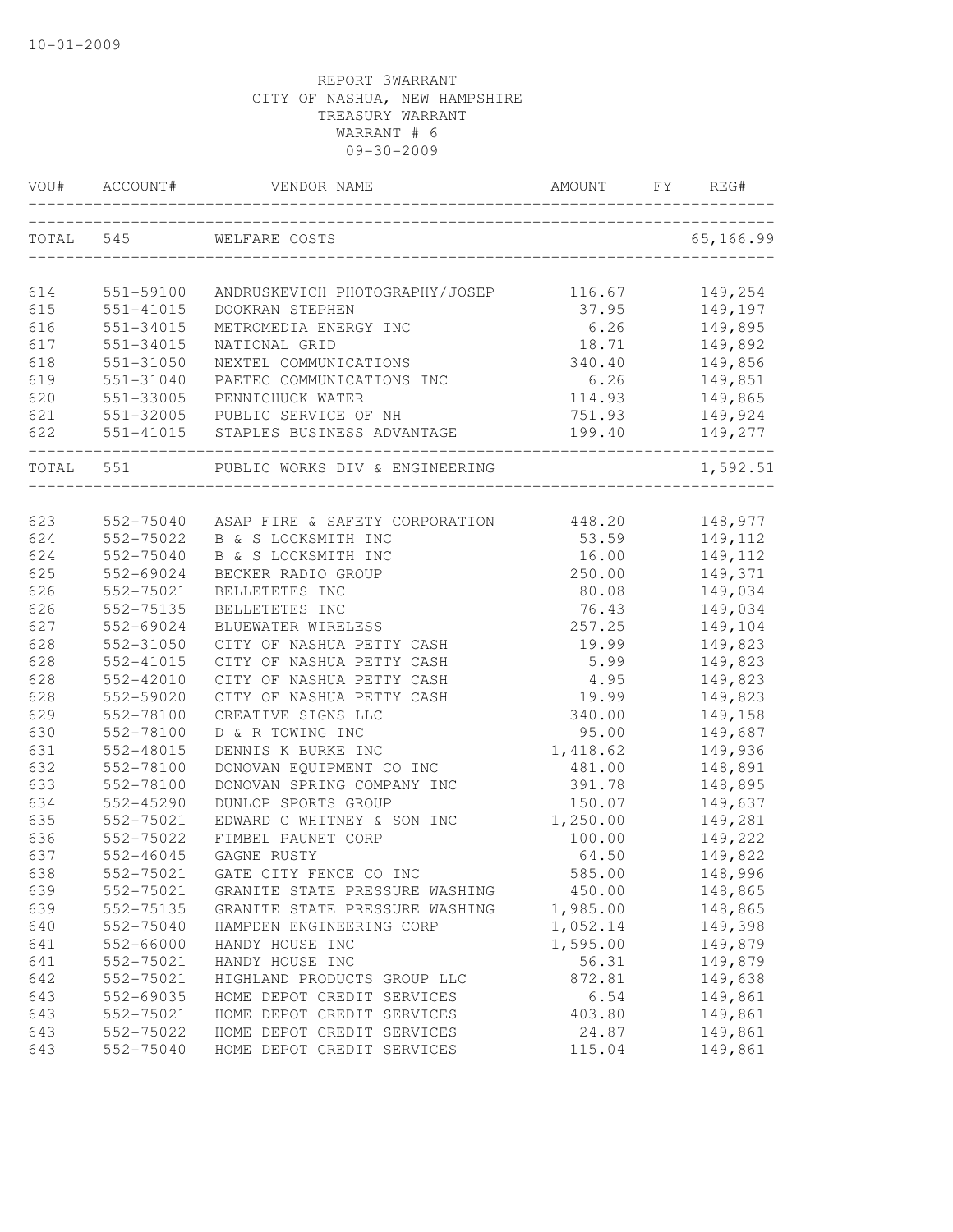| VOU# | ACCOUNT#  | VENDOR NAME                                             | AMOUNT          | FY | REG#      |
|------|-----------|---------------------------------------------------------|-----------------|----|-----------|
| 643  |           | 552-75135 HOME DEPOT CREDIT SERVICES                    | 26.88           |    | 149,861   |
| 644  | 552-74085 | HUDSON SMALL ENGINE                                     | 60.00           |    | 149,020   |
| 645  | 552-75021 | JOHN DEERE LANDSCAPES/LESCO                             | 217.81          |    | 149,375   |
| 646  | 552-75021 | JOHNSON'S ELECTRIC INC                                  | 202.08          |    | 148,945   |
| 646  | 552-75170 | JOHNSON'S ELECTRIC INC                                  | 293.17          |    | 148,945   |
| 646  | 552-75175 | JOHNSON'S ELECTRIC INC                                  | 100.00          |    | 148,945   |
| 647  | 552-53075 | KOHL GLENN                                              | 680.00          |    | 148,917   |
| 648  | 552-75021 | M & M ELECTRICAL SUPPLY CO INC                          | 20.10           |    | 149,680   |
| 649  | 552-45290 | M & N SPORTS LLC                                        | 1,278.30        |    | 149,042   |
| 650  | 552-78007 | MAC MULKIN CHEVROLET INC                                | 120.79          |    | 149,690   |
| 651  | 552-45285 | MARSHALL SIGNS INC                                      | 88.00           |    | 149,755   |
| 652  | 552-78065 | MAYNARD & LESIEUR INCORPORATED                          | 147.85          |    | 149,734   |
| 653  | 552-45200 | MCDOUGALD SCOTT                                         | 175.00          |    | 148,962   |
| 654  | 552-34015 | METROMEDIA ENERGY INC                                   | 31.84           |    | 149,895   |
| 654  | 552-34045 | METROMEDIA ENERGY INC                                   | 240.64          |    | 149,895   |
| 655  | 552-78007 | NAPA AUTO PARTS                                         | 985.46          |    | 149,193   |
| 656  | 552-78007 | NASHUA OUTDOOR POWER EQUIP                              | 1,742.02        |    | 149,049   |
| 657  | 552-75022 | NASHUA WALLPAPER & PAINT CO                             | 327.92          |    | 149,050   |
| 658  | 552-34015 | NATIONAL GRID                                           | 110.31          |    | 149,892   |
| 658  | 552-34045 | NATIONAL GRID                                           | 64.89           |    | 149,892   |
| 659  | 552-31050 | NEXTEL COMMUNICATIONS                                   | 221.18          |    | 149,856   |
| 659  | 552-59178 | NEXTEL COMMUNICATIONS                                   | 492.81          |    | 149,856   |
| 660  | 552-95005 | NHRPA                                                   | 195.00          |    | 149,893   |
| 661  | 552-31040 | PAETEC COMMUNICATIONS INC                               | 21.49           |    | 149,851   |
| 662  | 552-33005 | PENNICHUCK WATER                                        | 3,975.90        |    | 149,865   |
| 662  | 552-33005 | PENNICHUCK WATER                                        | 5,439.64        |    | 149,866   |
| 662  | 552-33040 | PENNICHUCK WATER                                        | 317.31          |    | 149,866   |
| 662  | 552-33045 | PENNICHUCK WATER                                        | 2,522.16        |    | 149,866   |
| 662  | 552-33050 | PENNICHUCK WATER                                        | 187.13          |    | 149,866   |
| 663  | 552-78007 | PINE MOTOR PARTS                                        | 69.25           |    | 149,735   |
| 664  | 552-59180 | PIONEER TREE SERVICE                                    | 576.00          |    | 149,373   |
| 665  | 552-32005 | PSNH                                                    | 1,043.48        |    | 149,919   |
| 665  | 552-32005 | PSNH                                                    | 7,299.74        |    | 149,920   |
| 666  | 552-32040 | PUBLIC SERVICE OF NH                                    | 4,099.56        |    | 149,924   |
| 667  | 552-78100 | S V MOFFETT CO<br><b>INC</b>                            | 225.29          |    | 149,056   |
| 668  | 552-78007 | SANEL AUTO PARTS CO                                     | 472.06          |    | 149,043   |
| 669  | 552-75040 | SEBAGO TECHNICS INC                                     | 950.00          |    | 149,122   |
| 670  | 552-59015 | SHANNACHIE/ PAT HEFFERNAN                               | 250.00          |    | 149,283   |
| 671  | 552-74092 | SIMPLEX GRINNELL                                        | 425.00          |    | 149,869   |
| 672  | 552-94005 | TREASURER STATE OF NH                                   | 60.00           |    | 149,871   |
| 673  | 552-46045 | UNIFIRST CORPORATION                                    | 76.52           |    | 149,230   |
| 674  | 552-75021 | UNITED SUPPLY COMPANY INC                               | 80.50           |    | 149,743   |
|      |           | TOTAL 552 PARKS AND RECREATION                          |                 |    | 48,583.03 |
| 675  |           |                                                         |                 |    |           |
| 676  | 553-45175 | 553-78075 AMERICAN AUTO SEAT COVER INC<br>ARCSOURCE INC | 95.00<br>746.65 |    | 148,847   |
|      |           |                                                         |                 |    | 149,045   |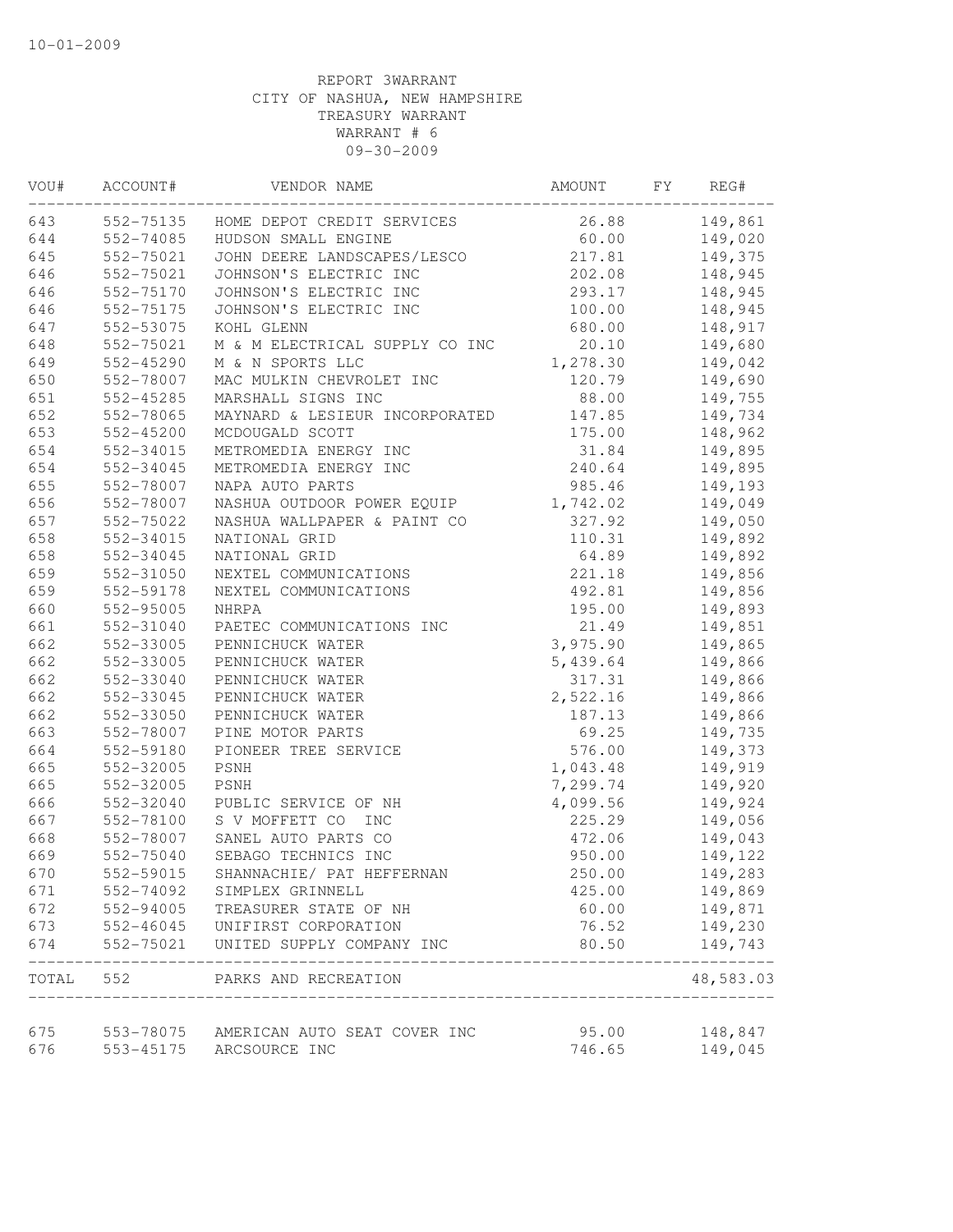| WOU# | ACCOUNT#      | VENDOR NAME                    | AMOUNT    | FY | REG#    |
|------|---------------|--------------------------------|-----------|----|---------|
| 676  | 553-49075     | ARCSOURCE INC                  | 6.30      |    | 149,045 |
| 676  | 553-59100     | ARCSOURCE INC                  | 144.00    |    | 149,045 |
| 676  | 553-69025     | ARCSOURCE INC                  | 73.72     |    | 149,045 |
| 677  | 553-78100     | B-B CHAIN                      | 156.50    |    | 148,885 |
| 678  | 553-42010     | BANNER SYSTEMS                 | 139.20    |    | 149,268 |
| 679  | 553-47010     | BASS FIRST AID SERVICE COMPANY | 262.90    |    | 148,937 |
| 680  | 553-59150     | BCM CONTROLS CORPORATION       | 1,213.58  |    | 149,098 |
| 681  | 553-78100     | BEARINGS SPECIALTY CO INC      | 36.25     |    | 149,237 |
| 682  | 553-69024     | BECKER RADIO GROUP             | 400.00    |    | 149,371 |
| 683  | $553 - 45060$ | BELLETETES INC                 | 148.98    |    | 149,034 |
| 683  | 553-69025     | BELLETETES INC                 | 80.96     |    | 149,034 |
| 684  | 553-69024     | BLUEWATER WIRELESS             | 411.75    |    | 149,104 |
| 685  | 553-45015     | BROX INDUSTRIES INC            | 3,297.52  |    | 148,897 |
| 685  | 553-45025     | BROX INDUSTRIES INC            | 135.00    |    | 148,897 |
| 685  | 553-45190     | BROX INDUSTRIES INC            | 803.12    |    | 148,897 |
| 686  | 553-78100     | CASEY EQUIPMENT & RENTAL CORP  | 443.89    |    | 149,212 |
| 687  | 553-78100     | CHAPPELL TRACTOR SALES INC     | 72.62     |    | 148,899 |
| 688  | 553-45060     | CITY OF NASHUA/PETTY CASH      | 2.03      |    | 148,824 |
| 688  | 553-49075     | CITY OF NASHUA/PETTY CASH      | 12.00     |    | 148,824 |
| 688  | 553-69025     | CITY OF NASHUA/PETTY CASH      | 24.88     |    | 148,824 |
| 689  | $553 - 45015$ | CONTINENTAL PAVING INC         | 701.67    |    | 149,744 |
| 689  | 553-45190     | CONTINENTAL PAVING INC         | 399.84    |    | 149,744 |
| 690  | 553-45060     | CORRIVEAU ROUTHIER INC         | 449.20    |    | 149,686 |
| 691  | 553-46045     | COUTURIER PHIL                 | 78.74     |    | 149,825 |
| 692  | 553-78075     | CREATIVE SIGNS LLC             | 340.00    |    | 149,158 |
| 693  | 553-59100     | D & R TOWING INC               | 140.00    |    | 149,687 |
| 694  | 553-48015     | DENNIS K BURKE INC             | 10,611.39 |    | 149,936 |
| 695  | 553-78100     | DONOVAN EQUIPMENT CO INC       | 216.23    |    | 148,891 |
| 696  | 553-78100     | EAST COAST TERMINALS           | 418.30    |    | 149,120 |
| 697  | 553-78100     | FASTENAL COMPANY               | 14.98     |    | 149,126 |
| 698  | 553-78100     | FREIGHTLINER OF NH INC         | 293.34    |    | 149,226 |
| 699  | 553-59187     | HEALTH STOP INC                | 79.00     |    | 149,015 |
| 700  | 553-46045     | HODGDON KELLY                  | 82.00     |    | 149,824 |
| 701  | 553-45190     | HOLLIS CONSTRUCTION INC        | 1,600.00  |    | 148,970 |
| 702  | 553-59135     | J P PEST SERVICES              | 65.00     |    | 149,099 |
| 703  | 553-69025     | KIMBALL MIDWEST                | 124.11    |    | 148,846 |
| 704  | 553-45060     | LEBLANC TIM                    | 59.99     |    | 149,628 |
| 705  | $553 - 46045$ | LEHIGH OUTFITTERS              | 462.45    |    | 149,004 |
| 706  | 553-59100     | LEMELIN ENVIRONMENTAL SERVICES | 305.00    |    | 149,599 |
| 707  | 553-78100     | LIBERTY INTN'L TRUCKS OF NH LL | 3,063.06  |    | 149,730 |
| 708  | 553-78100     | MAC MULKIN CHEVROLET INC       | 1,230.97  |    | 149,690 |
| 709  | 553-59100     | MASS CRANE & HOIST SERVICE INC | 342.20    |    | 148,918 |
| 710  | 553-69025     | MATCO TOOLS                    | 15.80     |    | 148,843 |
| 711  | 553-69025     | MAYNARD & LESIEUR INCORPORATED | 245.00    |    | 149,734 |
| 711  | 553-78065     | MAYNARD & LESIEUR INCORPORATED | 2,312.14  |    | 149,734 |
| 712  | 553-78100     | MCDEVITT TRUCKS INC            | 552.77    |    | 149,242 |
| 713  | 553-78100     | MILL METALS CORP               | 1,875.09  |    | 149,164 |
| 714  | 553-49075     | NAPA AUTO PARTS                | 42.33     |    | 149,193 |
|      |               |                                |           |    |         |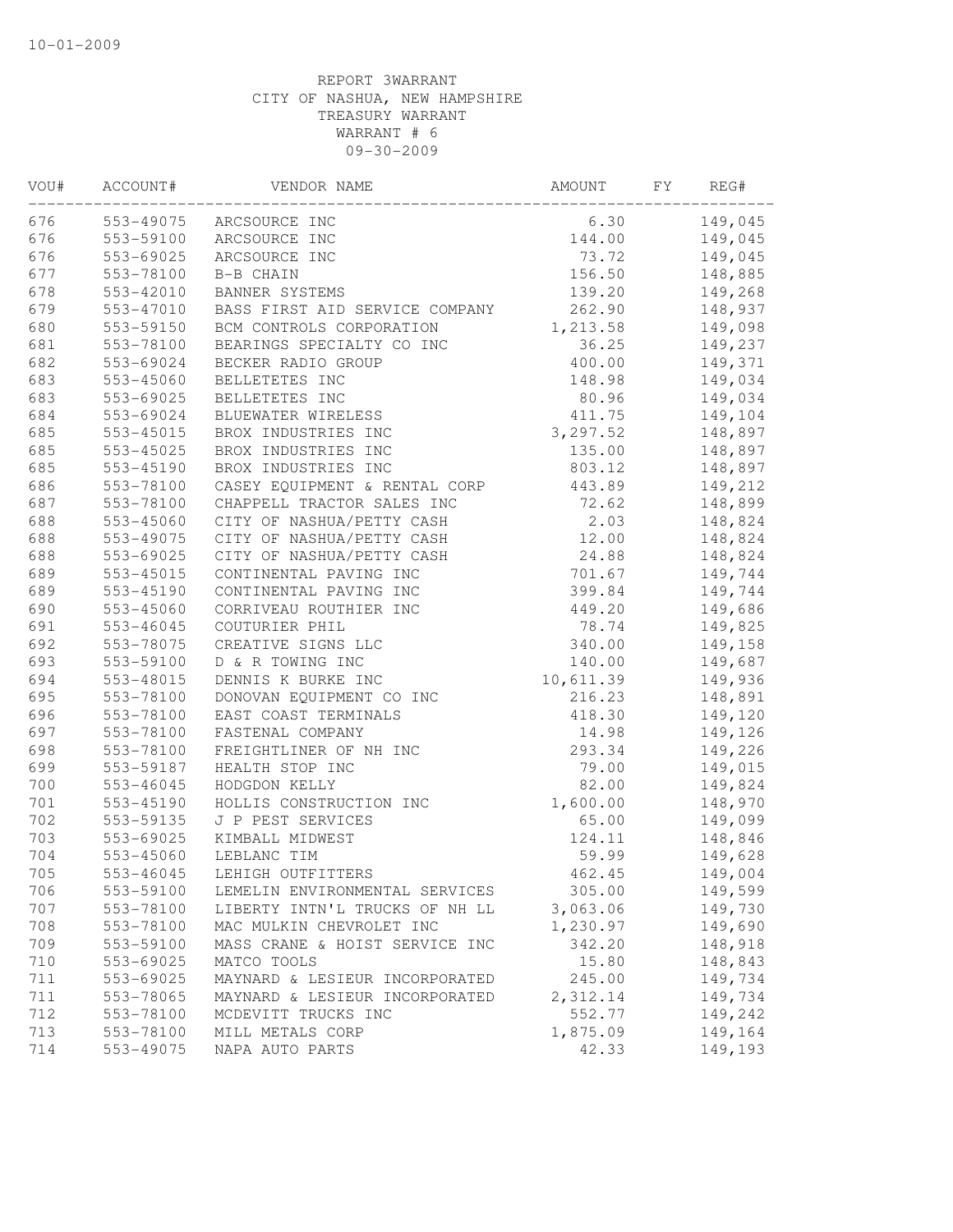| <b>WOU#</b> | ACCOUNT#      | VENDOR NAME                    | AMOUNT    | FY | REG#      |
|-------------|---------------|--------------------------------|-----------|----|-----------|
| 714         | 553-49075     | NAPA AUTO PARTS                | 205.62    |    | 149,194   |
| 714         | 553-69025     | NAPA AUTO PARTS                | 8.76      |    | 149,194   |
| 714         | 553-78100     | NAPA AUTO PARTS                | 1,304.81  |    | 149,193   |
| 714         | 553-78100     | NAPA AUTO PARTS                | 710.69    |    | 149,194   |
| 715         | 553-45060     | NASHUA FARMERS EXCHANGE INC    | 69.60     |    | 149,750   |
| 716         | 553-34015     | NATIONAL GRID                  | 106.92    |    | 149,892   |
| 717         | 553-46045     | NEW ENGLAND EQUIPMENT RENTALS  | 77.76     |    | 149,055   |
| 718         | 553-45060     | NEW ENGLAND POSITIONING SYSTEM | 1,106.00  |    | 149,026   |
| 719         | 553-78035     | NEW G.H. BERLIN OIL COMPANY    | 398.20    |    | 149,080   |
| 720         | 553-31050     | NEXTEL COMMUNICATIONS          | 165.54    |    | 149,856   |
| 720         | 553-59178     | NEXTEL COMMUNICATIONS          | 650.59    |    | 149,856   |
| 721         | 553-31040     | PAETEC COMMUNICATIONS INC      | 19.31     |    | 149,851   |
| 722         | 553-33005     | PENNICHUCK WATER               | 375.18    |    | 149,866   |
| 723         | 553-45190     | PIKE INDUSTRIES INC            | 1,236.90  |    | 149,187   |
| 724         | 553-49075     | PINE MOTOR PARTS               | 32.60     |    | 149,735   |
| 725         | 553-32005     | PUBLIC SERVICE OF NH           | 3,095.78  |    | 149,924   |
| 726         | 553-69025     | R WHITE EQUIPMENT CENTER INC   | 5.00      |    | 149,736   |
| 727         | 553-69025     | RO-BRAND PRODUCTS INC          | 175.51    |    | 149,213   |
| 728         | 553-49075     | ROBBINS AUTO PARTS             | 44.81     |    | 149,577   |
| 728         | 553-69025     | ROBBINS AUTO PARTS             | 17.09     |    | 149,577   |
| 728         | 553-78100     | ROBBINS AUTO PARTS             | 266.20    |    | 149,577   |
| 729         | 553-59100     | SAFETY-KLEEN SYSTEMS INC       | 200.22    |    | 148,892   |
| 730         | 553-49075     | SANEL AUTO PARTS CO            | 177.04    |    | 149,043   |
| 730         | 553-49075     | SANEL AUTO PARTS CO            | 59.92     |    | 149,044   |
| 730         | 553-78100     | SANEL AUTO PARTS CO            | 338.02    |    | 149,043   |
| 730         | 553-78100     | SANEL AUTO PARTS CO            | 345.96    |    | 149,044   |
| 731         | 553-48005     | SHATTUCK MALONE OIL CO         | 13,863.47 |    | 149,847   |
| 732         | 553-69025     | SNAP ON TOOLS                  | 79.96     |    | 148,896   |
| 732         | 553-69030     | SNAP ON TOOLS                  | 122.40    |    | 148,896   |
| 733         | 553-69025     | SUNBELT RENTALS                | 2,394.00  |    | 149,085   |
| 734         | 553-78100     | TENNANT SALES & SERVICE COMPAN | 56.45     |    | 148,914   |
| 735         | 553-59187     | THE TELEGRAPH                  | 182.00    |    | 149,886   |
| 736         | 553-94005     | UNH TECHNOLOGY TRANSFER CENTER | 300.00    |    | 149,826   |
| 737         | $553 - 46045$ | UNIFIRST CORPORATION           | 1,483.83  |    | 149,230   |
| 738         | 553-69025     | USP OF NEW ENGLAND             | 64.99     |    | 149,184   |
| TOTAL       | 553           | STREET DEPARTMENT              |           |    | 64,568.58 |
|             |               | ______________                 |           |    |           |
| 739         | 555-69024     | BECKER RADIO GROUP             | 50.00     |    | 149,371   |
| 740         | 555-69024     | BLUEWATER WIRELESS             | 51.50     |    | 149,104   |
| 741         | 555-78140     | DICK RAYMOND INC               | 74.95     |    | 149,741   |
| 742         | 555-59181     | ELECTRIC LIGHT COMPANY         | 1,830.00  |    | 149,860   |
| 743         | 555-49075     | F W WEBB COMPANY               | 66.80     |    | 148,941   |
| 743         | 555-75023     | F W WEBB COMPANY               | 66.80     |    | 148,941   |
| 744         | 555-75023     | GRAINGER                       | 85.70     |    | 149,007   |
| 745         | 555-49075     | HOME DEPOT CREDIT SERVICES     | 93.35     |    | 149,861   |
| 746         | 555-46045     | LAMBERT MARK                   | 79.95     |    | 149,827   |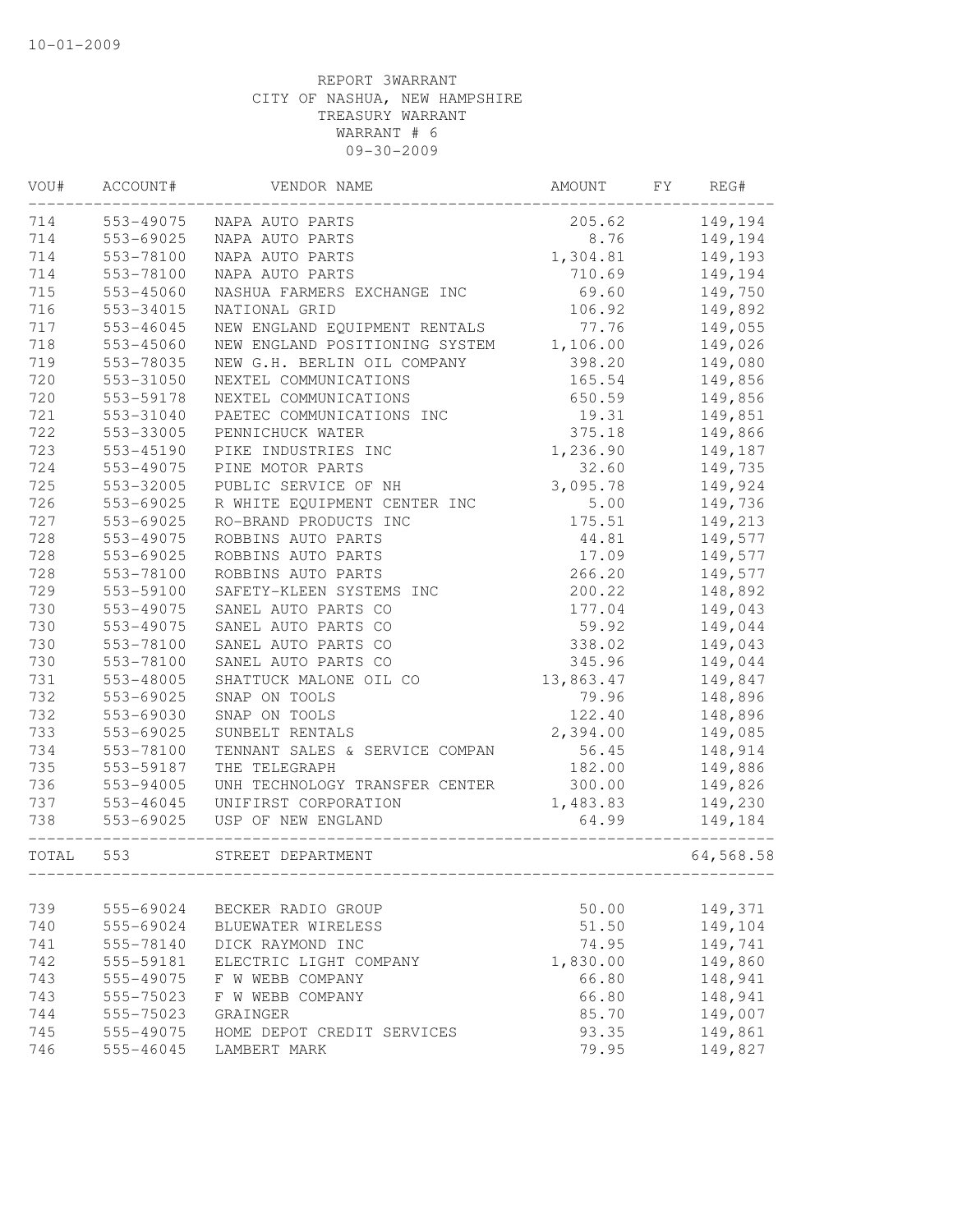| VOU#  | ACCOUNT#      | VENDOR NAME                    | AMOUNT    | FY | REG#      |
|-------|---------------|--------------------------------|-----------|----|-----------|
| 747   | 555-64192     | M & M ELECTRICAL SUPPLY CO INC | 417.45    |    | 149,680   |
| 748   | 555-78140     | MAC MULKIN CHEVROLET INC       | 43.67     |    | 149,690   |
| 749   | 555-59170     | MARKINGS INC                   | 11,878.15 |    | 149,278   |
| 750   | 555-78140     | NAPA AUTO PARTS                | 10.72     |    | 149,194   |
| 751   | 555-31050     | NEXTEL COMMUNICATIONS          | 322.96    |    | 149,856   |
| 752   | 555-31040     | PAETEC COMMUNICATIONS INC      | 19.32     |    | 149,851   |
| 753   | 555-45285     | PERMA-LINE CORP OF NEW ENGLAND | 457.58    |    | 148,869   |
| 754   | 555-32025     | PSNH                           | 539.34    |    | 149,920   |
| 754   | 555-32025     | PSNH                           | 1,909.90  |    | 149,921   |
| 754   | 555-32025     | PSNH                           | 759.64    |    | 149,922   |
| 755   | 555-94005     | UNH TECHNOLOGY TRANSFER CTR    | 160.00    |    | 149,857   |
| 756   | 555-46045     | UNIFIRST CORPORATION           | 336.77    |    | 149,230   |
| 757   | 555-45285     | WORK SAFE                      | 227.00    |    | 149,156   |
| TOTAL | 555           | TRAFFIC DEPARTMENT             |           |    | 19,481.55 |
| 758   | 557-69024     | BECKER RADIO GROUP             | 50.00     |    | 149,371   |
| 759   | 557-69024     | BLUEWATER WIRELESS             | 51.50     |    | 149,104   |
| 760   | 557-59105     | HANDY HOUSE INC                | 55.00     |    | 149,879   |
| 761   | 557-75023     | M & M ELECTRICAL SUPPLY CO INC | 61.46     |    | 149,680   |
| 762   | 557-31040     | PAETEC COMMUNICATIONS INC      | 2.83      |    | 149,851   |
| 763   | 557-33005     | PENNICHUCK WATER               | 66.11     |    | 149,866   |
| 764   | 557-75023     | POWERS GENERATOR SERVICE LLC   | 287.62    |    | 149,439   |
| 765   | 557-32005     | <b>PSNH</b>                    | 1,135.23  |    | 149,922   |
| 766   | 557-32005     | PUBLIC SERVICE OF NH           | 4,020.97  |    | 149,924   |
| 767   | 557-41015     | STAPLES BUSINESS ADVANTAGE     | 73.56     |    | 149,277   |
|       |               |                                |           |    |           |
| TOTAL | 557           | PARKING LOTS                   |           |    | 5,804.28  |
| 768   | 561-78007     | CARPARTS OF NASHUA             | 215.30    |    | 148,852   |
| 769   | $561 - 75023$ | CITY OF NASHUA/PETTY CASH      | 4.30      |    | 148,824   |
| 770   | $561 - 45195$ | GRIFFIN GREENHOUSE SUPPLIES IN | 592.53    |    | 149,163   |
| 771   | 561-59100     | HEALTH STOP INC                | 79.00     |    | 149,015   |
| 772   | 561-75023     | HOME DEPOT CREDIT SERVICES     | 138.60    |    | 149,861   |
| 773   | 561-78100     | MAFFEE'S GARAGE INC            | 91.80     |    | 149,682   |
| 774   | $561 - 74085$ | NASHUA OUTDOOR POWER EQUIP     | 69.83     |    | 149,049   |
| 775   | 561-94005     | NHCA                           | 50.00     |    | 149,872   |
| 776   | 561-33005     | PENNICHUCK WATER               | 111.10    |    | 149,866   |
| 777   | 561-59100     | PIONEER TREE SERVICE           | 650.00    |    | 149,373   |
| 778   | 561-95010     | TREASURER STATE OF NH          | 22.00     |    | 149,862   |
| TOTAL | 561           | EDGEWOOD CEMETERY              |           |    | 2,024.46  |
| 779   | 562-33005     | PENNICHUCK WATER               | 88.53     |    | 149,866   |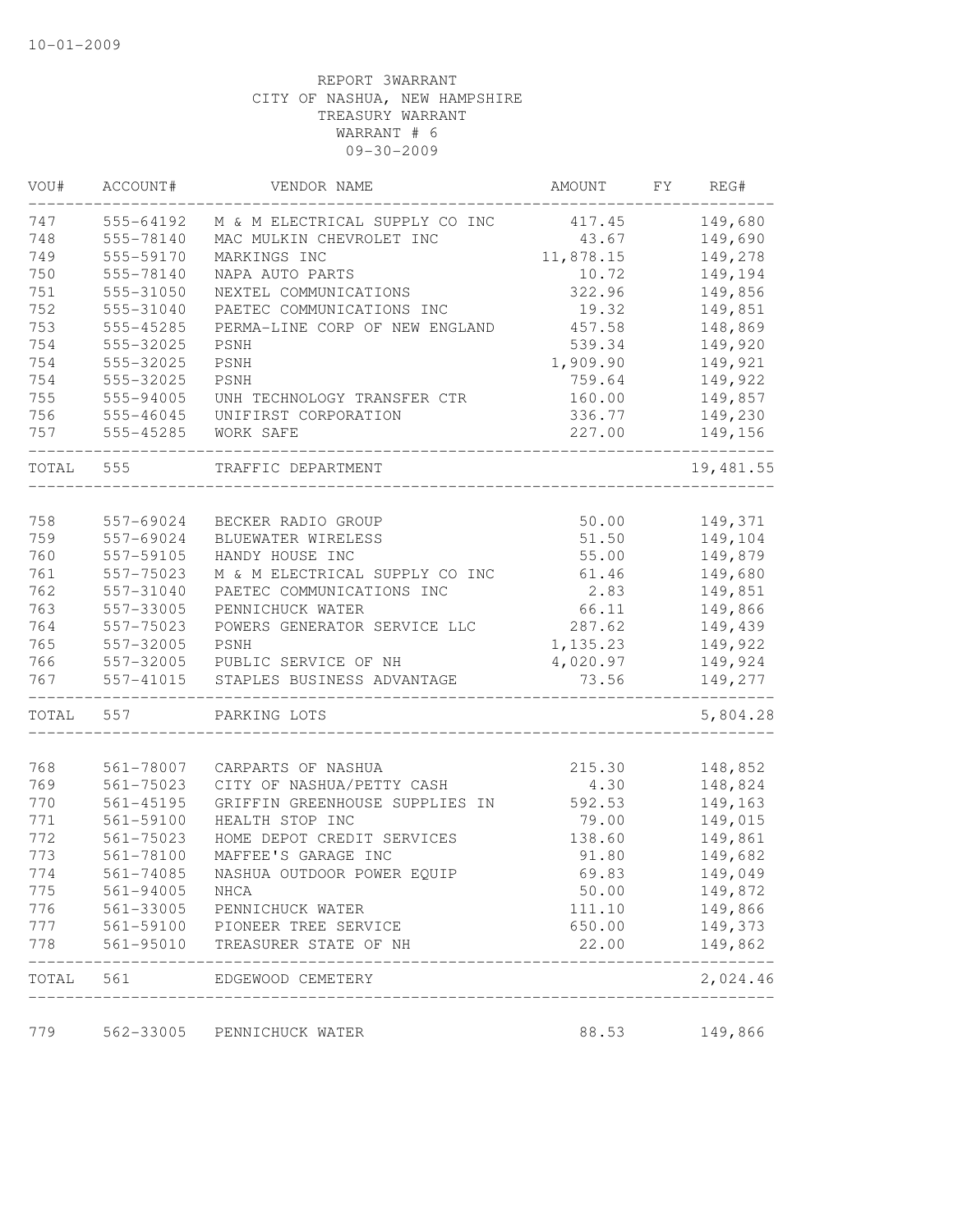| VOU#       | ACCOUNT#               | VENDOR NAME                          | AMOUNT          | FY. | REG#               |
|------------|------------------------|--------------------------------------|-----------------|-----|--------------------|
| TOTAL      | 562                    | SUBURBAN CEMETERIES                  |                 |     | 88.53              |
| 780        | 563-43005              | CITY OF NASHUA/PETTY CASH            | 1.60            |     | 148,824            |
| 780        | 563-48015              | CITY OF NASHUA/PETTY CASH            | 25.00           |     | 148,824            |
| 780        | 563-74085              | CITY OF NASHUA/PETTY CASH            | 14.50           |     | 148,824            |
| 781        | 563-75023              | HOME DEPOT CREDIT SERVICES           | 60.13           |     | 149,861            |
| 782        | 563-74085              | NASHUA OUTDOOR POWER EQUIP           | 59.87           |     | 149,049            |
| 783        | 563-31040              | PAETEC COMMUNICATIONS INC            | 11.14           |     | 149,851            |
| 784        | 563-32005              | PSNH                                 | 244.10          |     | 149,922            |
| TOTAL      | 563                    | WOODLAWN CEMETERY                    |                 |     | 416.34             |
| 785        |                        | 571-41015 STAPLES BUSINESS ADVANTAGE | 120.89          |     | 149,277            |
| TOTAL      | 571                    | COMMUNITY DEVELOPMENT                |                 |     | 120.89             |
|            |                        |                                      |                 |     |                    |
| 786        | 572-91005              | CITY OF NASHUA/PETTY CASH            | 45.65           |     | 148,824            |
| 786        | 572-98029              | CITY OF NASHUA/PETTY CASH            | 28.99           |     | 148,824            |
| 787        | 572-91005              | FALK CARTER                          | 100.10          |     | 149,828            |
| 788        | 572-31050              | NEXTEL COMMUNICATIONS                | 12.24           |     | 149,856            |
| 789<br>790 | 572-44010<br>572-91005 | SPILLER'S<br>SULLIVAN CHRISTOPHER    | 274.20<br>86.35 |     | 149,189<br>149,829 |
|            |                        |                                      |                 |     |                    |
| TOTAL      | 572                    | PLANNING DEPARTMENT                  |                 |     | 547.53             |
| 791        | 573-98029              | CITY OF NASHUA/PETTY CASH            | 30.58           |     | 148,824            |
| TOTAL      | 573                    | ECONOMIC DEVELOPMENT                 |                 |     | 30.58              |
| 792        | 575-45050              | ACTRACE                              | 660.00          |     | 148,959            |
| 793        | 575-45050              | AMAZON                               | 61.90           |     | 149,933            |
| 794        | 575-41015              | ANCO SIGNS & STAMPS INC              | 8.50            |     | 149,161            |
| 795        | 575-45050              | BAKER & TAYLOR                       | 3,320.64        |     | 148,930            |
| 795        | 575-45050              | BAKER & TAYLOR                       | 1,081.24        |     | 148,931            |
| 795        | 575-45050              | BAKER & TAYLOR                       | 2,673.69        |     | 148,932            |
| 795        | 575-45050              | BAKER & TAYLOR                       | 1,548.88        |     | 148,933            |
| 795        | 575-45050              | BAKER & TAYLOR                       | 562.63          |     | 148,934            |
| 796        | 575-45085              | BAKER & TAYLOR ENTERTAINMENT         | 367.47          |     | 148,921            |
| 796        | 575-45315              | BAKER & TAYLOR ENTERTAINMENT         | 1,666.66        |     | 148,921            |
| 797        | 575-45085              | BBC AUDIOBOOKS AMERICA               | 81.16           |     | 149,006            |
| 798        | 575-45904              | BOOK PAGE                            | 270.00          |     | 149,932            |
| 799        | 575-45085              | BRILLIANCE AUDIO INC                 | 207.90          |     | 149,609            |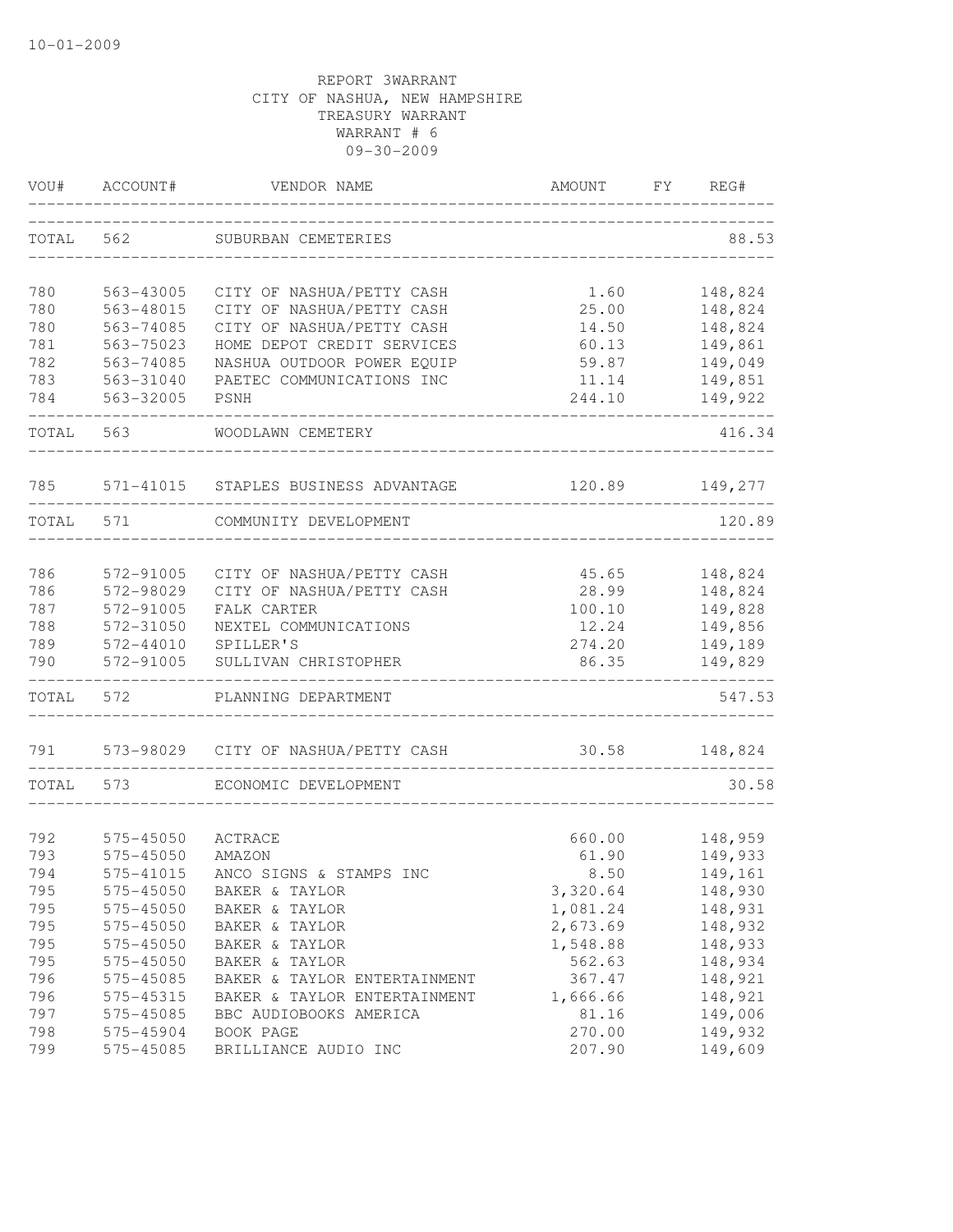| VOU#       | ACCOUNT#  | VENDOR NAME                                                           | AMOUNT         | FY | REG#               |
|------------|-----------|-----------------------------------------------------------------------|----------------|----|--------------------|
| 800        |           | 575-45050 CENTER POINT LARGE PRINT                                    | 496.00         |    | 148,906            |
| 801        |           | 575-57010 CENTURION TECHNOLOGIES INC                                  | 27.60          |    | 149,875            |
| 802        | 575-72060 | COCCI COMPUTER SERVICES INC                                           | 957.00         |    | 149,041            |
| 803        | 575-45050 | COTTER LORI                                                           | 40.00          |    | 149,917            |
| 804        | 575-91005 | EYMAN CAROL                                                           | 2.75           |    | 148,884            |
| 804        | 575-91015 | EYMAN CAROL                                                           | 57.20          |    | 148,884            |
| 805        | 575-43005 | FEDEX                                                                 | 29.28          |    | 149,852            |
| 806        | 575-45050 | GALE                                                                  | 254.84         |    | 149,207            |
| 807        | 575-45220 | GAYLORD BROS INC                                                      | 113.12         |    | 149,746            |
| 808        | 575-45215 | HERITAGE MICROFILM                                                    | 2,729.16       |    | 148,952            |
| 809        | 575-75901 | HOME DEPOT CREDIT SERVICES                                            | 149.15         |    | 149,861            |
| 810        | 575-45050 | INGRAM LIBRARY SERVICES                                               | 2,178.94       |    | 149,259            |
| 811        | 575-75023 | JP PEST SERVICES                                                      | 125.00         |    | 149,028            |
| 812        | 575-45085 | MICROMARKETING LLC                                                    | 332.32         |    | 149,030            |
| 813        | 575-45050 | MULTICULTURAL BOOKS & VIDEOS                                          | 107.75         |    | 149,063            |
| 814        | 575-45085 | NASHUA CHAMBER ORCHESTRA                                              | 10.00          |    | 149,898            |
| 815        | 575-43005 | NASHUA PUBLIC LIBRARY                                                 | 22.10          |    | 149,830            |
| 815        | 575-45090 | NASHUA PUBLIC LIBRARY                                                 | 16.43          |    | 149,830            |
| 815        | 575-45150 | NASHUA PUBLIC LIBRARY                                                 | 28.59          |    | 149,830            |
| 815        | 575-45220 | NASHUA PUBLIC LIBRARY                                                 | 18.00          |    | 149,830            |
| 815        | 575-91005 | NASHUA PUBLIC LIBRARY                                                 | 43.70          |    | 149,830            |
| 816        | 575-34015 | NATIONAL GRID                                                         | 96.89          |    | 149,892            |
| 817        | 575-45215 | NEW ENGLAND MICROGRAPHICS INC                                         | 75.25          |    | 149,168            |
| 818        | 575-64045 | NEW HAMPSHIRE MAGAZINE                                                | 29.94          |    | 149,870            |
| 819        | 575-31040 | NEXTEL COMMUNICATIONS                                                 | 87.84          |    | 149,856            |
| 820        | 575-31040 | PAETEC COMMUNICATIONS INC                                             | 10.53          |    | 149,851            |
| 821        | 575-59100 | PAULEY GREGG                                                          | 500.00         |    | 149,916            |
| 822        | 575-33005 | PENNICHUCK WATER                                                      | 355.59         |    | 149,866            |
| 823        | 575-45050 | PETERSON'S NELNET LLC                                                 | 32.43          |    | 149,117            |
| 824        | 575-45085 | RANDOM HOUSE INC                                                      | 90.00          |    | 149,288            |
| 825        | 575-94005 | <b>READS</b>                                                          | 25.00          |    | 149,915            |
| 826        | 575-45085 | RECORDED BOOKS LLC                                                    | 304.94         |    | 149,233            |
| 827        | 575-42015 | REXEL CLS                                                             | 160.84         |    | 149,521            |
| 828        | 575-45050 | SCHOLASTIC LIBRARY PUBLISHING                                         | 240.50         |    | 149,410            |
| 829        | 575-45050 | SIMON & SCHUSTER                                                      | 60.28          |    | 148,922            |
| 830        | 575-74010 | SIRSIDYNIX                                                            | 23,687.24      |    | 149,914            |
| 831        | 575-73015 | SMITH BRADLEY J                                                       | 555.00         |    | 149,165            |
| 832        | 575-41005 | STAPLES BUSINESS ADVANTAGE                                            | 333.85         |    | 149,277            |
| 832        | 575-41015 | STAPLES BUSINESS ADVANTAGE                                            | 384.95         |    | 149,277            |
| 832        | 575-45220 | STAPLES BUSINESS ADVANTAGE                                            | 464.82         |    | 149,277            |
| 832        | 575-73015 | STAPLES BUSINESS ADVANTAGE                                            | $-219.00$      |    | 149,277            |
| 833        | 575-45050 | WEST PAYMENT CENTER                                                   | 163.00         |    | 148,947            |
| TOTAL      |           | 575 PUBLIC LIBRARIES                                                  |                |    | 47,689.49          |
|            |           |                                                                       |                |    |                    |
| 834<br>835 | 576-94005 | 576-91005 CITY OF NASHUA/PETTY CASH<br>INTERNATIONAL CODE COUNCIL, IN | 46.35<br>59.00 |    | 148,824<br>149,255 |
|            |           |                                                                       |                |    |                    |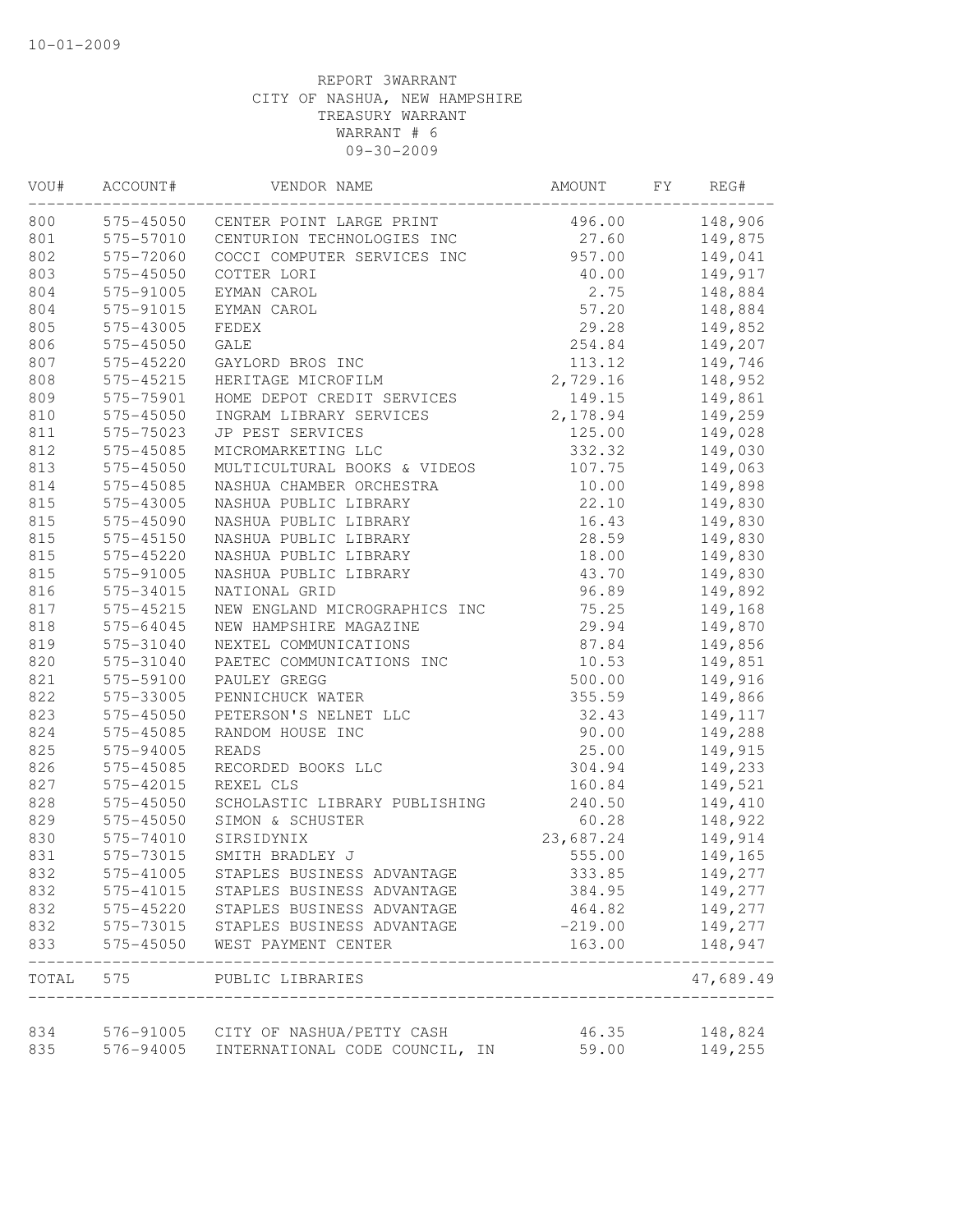|           | VOU# ACCOUNT#      | VENDOR NAME                         | AMOUNT FY REG# |         |
|-----------|--------------------|-------------------------------------|----------------|---------|
|           |                    | 836 576-31065 NEXTEL COMMUNICATIONS | 296.56 149,856 |         |
| TOTAL 576 |                    | BUILDING DEPARTMENT                 |                | 401.91  |
| 836       |                    | 577-31050 NEXTEL COMMUNICATIONS     | 43.67          | 149,856 |
| 836       |                    | 577-31065 NEXTEL COMMUNICATIONS     | 75.00          | 149,856 |
|           |                    | TOTAL 577 CODE ENFORCEMENT          |                | 118.67  |
|           | 214,293 581-49050  | ABILITATIONS                        | 310.63         | 149,321 |
|           | 214,294 581-49050  | AC MOORE INC                        | 76.26          | 148,976 |
|           | 214, 295 581-44005 | ACE PRINTING COMPANY                | 2,912.36       | 149,180 |
|           | 214,296 581-74092  | ACE SERVICE COMPANY INC             | 502.25         | 149,761 |
|           | 214,297 581-59130  | ACOSTA GERARDO                      | 92.00          | 149,545 |
|           | 214,298 581-49050  | ADVANCED PRESENTATIONS SYSTEMS      | 1,200.00       | 149,416 |
|           | 214,299 581-49050  | ADVANTAGE GASES & TOOLS             | 230.26         | 149,540 |
|           | 214,300 581-53100  | ALL STATE FIRE EQUIPMENT            | 6,385.75       | 149,466 |
|           | 214,301 581-59130  | ALPERIN ROBERT                      | 60.00          | 149,583 |
|           | 214,302 581-44005  | ALPHAGRAPHICS                       | 177.00         | 149,046 |
|           | 214,303 581-31005  | ALTERNATIVE COMMUNICATIONS SER      | 100.00         | 149,190 |
|           | 214,304 581-42010  | AMERICAN ALARM                      | 375.00         | 149,458 |
|           | 214,305 581-42110  | AMERICAN SECURITY & FIRE PROTE      | 985.00         | 148,840 |
|           | 214,305 581-53100  | AMERICAN SECURITY & FIRE PROTE      | 8,460.00       | 148,840 |
|           | 837 581-53100      | ANACOMP INC                         | 52.04          | 148,901 |
|           | 214,306 581-59130  | ANDREWS WAYNE                       | 140.00         | 149,701 |
|           | 214,307 581-59130  | ANDRUS WILLIAM                      | 120.00         | 149,711 |
|           | 214,308 581-59130  | ANDRUSKEVICH GREGORY                | 140.00         | 149,493 |
| 838       | 581-53100          | ANDRUSKEVICH PHOTOGRAPHY/JOSEP      | 116.66         | 149,254 |
|           | 214,309 581-94010  | ANTON LESLIE                        | 5,250.00       | 149,562 |
|           | 214,310 581-49050  | APPLEBEE'S                          | 150.00         | 149,843 |
|           | 214, 311 581-91005 | ARCARO JANICE                       | 269.65         | 149,335 |
|           | 214,312 581-42130  | ARCSOURCE INC                       | 108.00         | 149,045 |
|           | 214,313 581-59130  | AREL ANDRE                          | 80.00          | 149,174 |
|           | 214, 314 581-31005 | AT&T                                | 31.86          | 149,945 |
|           | 214,315 581-49075  | B & S LOCKSMITH INC                 | 1,000.75       | 149,112 |
|           | 214,316 581-49035  | BARNES & NOBLE INC                  | 37.78          | 148,832 |
|           | 214,316 581-49050  | BARNES & NOBLE INC                  | 12.00          | 148,832 |
|           | 214, 317 581-42110 | BATTERY SPECIALISTS OF NH LLC       | 306.62         | 149,554 |
|           | 214,318 581-31005  | BAYRING COMMUNICATIONS              | 2,364.54       | 149,957 |
|           | 214,319 581-59130  | BEAN SHAWN                          | 160.00         | 149,201 |
|           | 214,320 581-42120  | BEARINGS SPECIALTY CO INC           | 201.05         | 149,237 |
|           | 214,321 581-49050  | BELLETETES INC                      | 284.92         | 149,034 |
|           | 214,321 581-49075  | BELLETETES INC                      | 648.30         | 149,034 |
|           | 214,322 581-63085  | BELTRONICS INCORPORATED             | 412.00         | 149,691 |
|           | 214,323 581-59130  | BESSER MICHAEL                      | 60.00          | 149,697 |
|           | 214,324 581-49050  | BINGHAM LUMBER INC                  | 1,306.80       | 148,874 |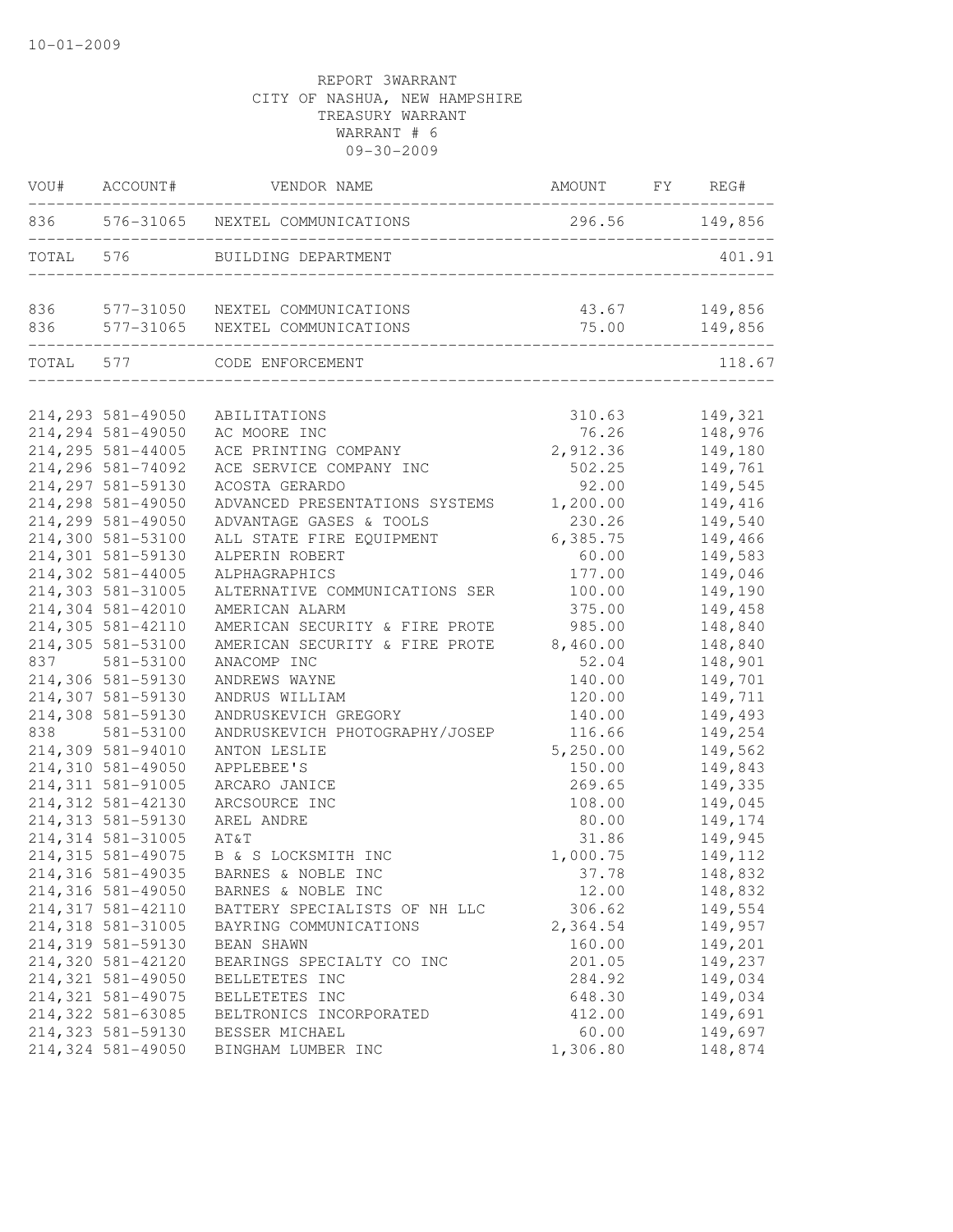| VOU# | ACCOUNT#          | VENDOR NAME                    | AMOUNT    | FY | REG#    |
|------|-------------------|--------------------------------|-----------|----|---------|
|      | 214,325 581-59130 | BLAZE MIKE                     | 160.00    |    | 148,878 |
|      | 214,326 581-49050 | BLICK ART MATERIALS            | 2,503.27  |    | 149,519 |
|      | 214,327 581-53100 | BOB'S FLOOR SVC OF NH INC      | 1,395.00  |    | 149,199 |
|      | 214,328 581-59130 | BOURASSA DANA                  | 140.00    |    | 149,489 |
|      | 214,329 581-59130 | BOWEN DAVID                    | 80.00     |    | 149,593 |
|      | 214,330 581-94010 | BREEN CARA                     | 1,041.60  |    | 149,724 |
|      | 214,331 581-49910 | BRENTWOOD DISTRIBUTION LLC     | 1,850.00  |    | 149,722 |
|      | 214,332 581-95010 | BRIDGES TRANSITIONS CO         | 4,975.00  |    | 149,449 |
|      | 214,333 581-94010 | BRITENRIKER DEBORAH            | 1,063.20  |    | 149,511 |
|      | 214,334 581-49050 | BRODART COMPANY                | 106.86    |    | 149,714 |
|      | 214,335 581-49910 | BROX INDUSTRIES INC            | 269.95    |    | 148,897 |
|      | 214,336 581-59130 | CALEY JONATHAN                 | 140.00    |    | 149,496 |
|      | 214,337 581-49050 | CALHOUN RANDY                  | 117.54    |    | 149,336 |
|      | 214,338 581-49050 | CAMBIUM LEARNING INC           | 67.73     |    | 149,451 |
|      | 214,339 581-59130 | CAMPBELL DOUGLAS               | 120.00    |    | 149,581 |
|      | 214,340 581-59130 | CAMPBELL-KELLEY KATHLEEN       | 280.00    |    | 149,472 |
|      | 214,341 581-55015 | CANFIELD BRAD                  | 990.00    |    | 149,409 |
|      | 214,342 581-55015 | CANTARA DEBORAH                | 247.50    |    | 148,964 |
|      | 214,343 581-42130 | CAPP INC                       | 923.00    |    | 149,302 |
|      | 214,344 581-53100 | CARD TECH INC                  | 1,200.00  |    | 149,121 |
|      | 214,345 581-55018 | CARING HANDS TRANSPORTATION LL | 12,390.00 |    | 149,527 |
|      | 214,346 581-41040 | CARTRIDGE WORLD                | 356.94    |    | 149,499 |
|      | 214,346 581-49050 | CARTRIDGE WORLD                | 1,025.89  |    | 149,499 |
|      | 214,347 581-49050 | CDW GOVERNMENT INC             | 938.00    |    | 149,348 |
|      | 214,348 581-42110 | CED                            | 570.00    |    | 148,923 |
|      | 214,349 581-49035 | CENGAGE LEARNING               | 1,058.76  |    | 149,565 |
|      | 214,349 581-49050 | CENGAGE LEARNING               | 1,596.92  |    | 149,565 |
|      | 214,350 581-42010 | CENTRAL PAPER PRODUCTS CO      | 5,506.18  |    | 149,747 |
|      | 214,351 581-78007 | CHAPPELL TRACTOR SALES INC     | 303.35    |    | 148,899 |
|      | 214,352 581-91040 | CHAPUT GLENYS                  | 42.46     |    | 149,425 |
|      | 214,353 581-59130 | CHERBONNEAU MARK               | 80.00     |    | 149,032 |
|      | 214,354 581-59130 | CHESTNUTT DAVE                 | 80.00     |    | 148,904 |
|      | 214,355 581-53100 | CHG MEDICAL STAFFING           | 2,212.50  |    | 149,576 |
|      | 214,356 581-49050 | CHILDCRAFT                     | 331.96    |    | 149,330 |
|      | 214,357 581-78007 | CHUCK'S AUTO REPAIR INC        | 363.43    |    | 149,407 |
| 839  | 581-49050         | CITIZENS BANK                  | 4, 413.50 |    | 182     |
|      | 214,358 581-53103 | CLARK ASSOCIATES/DEBBIE CLARK  | 21,008.00 |    | 148,907 |
|      | 214,359 581-91005 | CLARKE CYNTHIA                 | 62.84     |    | 149,538 |
|      | 214,360 581-49050 | CLASSROOMDIRECT                | 97.43     |    | 149,564 |
|      | 214,361 581-49050 | CLAYSCAPES POTTERY INC         | 2,863.43  |    | 149,452 |
|      | 214,362 581-49050 | CLEAR CREEK TRADING            | 58.00     |    | 149,705 |
|      | 214,363 581-59130 | CLEMONS MERIDITH               | 280.00    |    | 149,706 |
|      | 214,364 581-43005 | CMRS-POC                       | 2,000.00  |    | 149,946 |
|      | 214,365 581-49075 | COFFEE PAUSE                   | 80.00     |    | 149,602 |
|      | 214,366 581-56030 | COMMUNITY COUNCIL OF NASHUA    | 9,583.40  |    | 149,279 |
|      | 214,367 581-53103 | COMPASSIONATE STAFFING LLC     | 292.50    |    | 149,064 |
|      | 214,368 581-64040 | COMPUTER HUT OF N E INC        | 80.97     |    | 149,752 |
|      | 214,368 581-64045 | COMPUTER HUT OF N E INC        | 479.75    |    | 149,752 |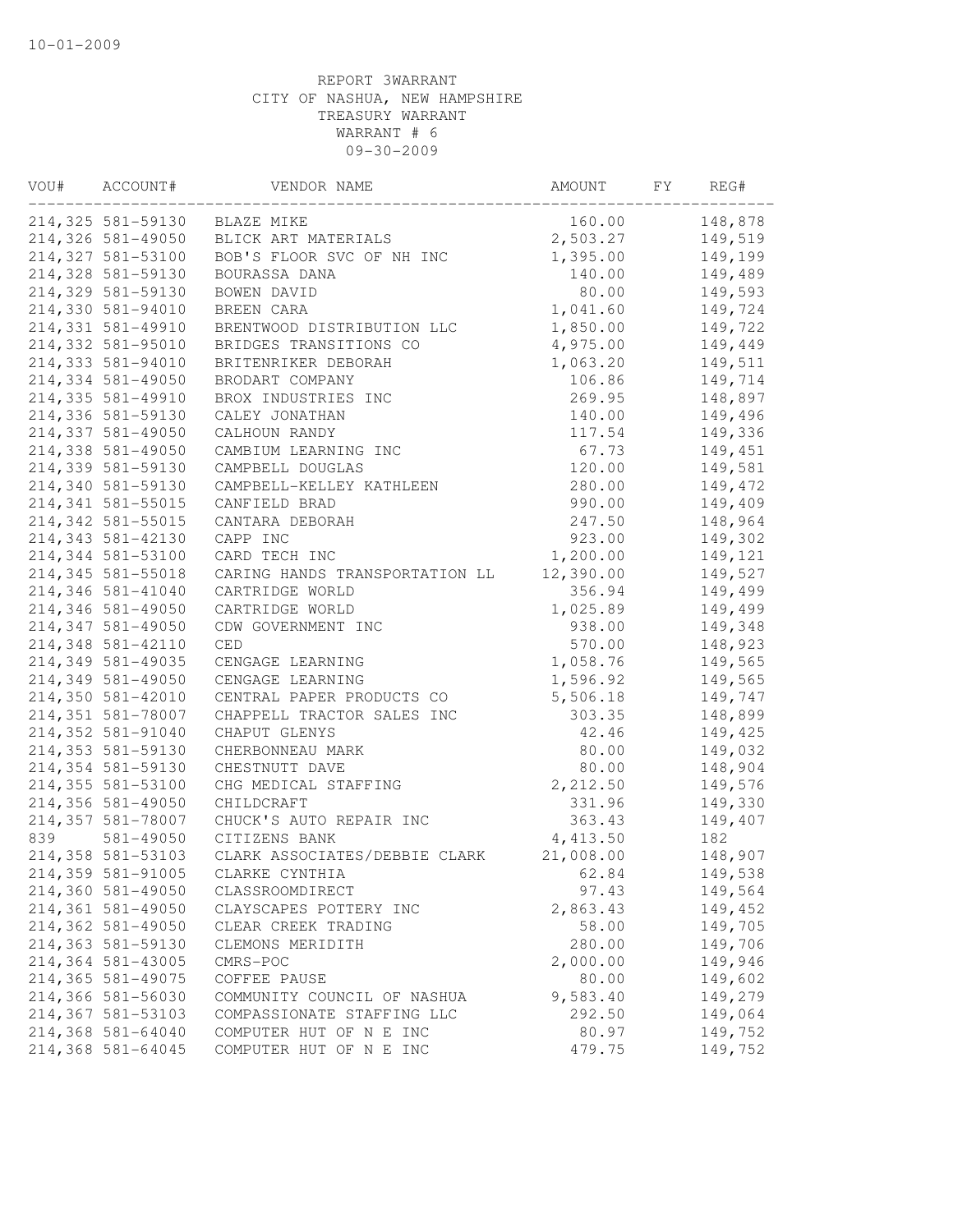| VOU# | ACCOUNT#           | VENDOR NAME                    | AMOUNT   | FY | REG#    |
|------|--------------------|--------------------------------|----------|----|---------|
|      | 214,368 581-74092  | COMPUTER HUT OF N E INC        | 3,262.25 |    | 149,752 |
|      | 214,369 581-49050  | CONNECTICUT VALLEY BIOLOGICAL  | 266.44   |    | 149,718 |
|      | 214,370 581-91005  | CONRAD MARK                    | 138.85   |    | 149,339 |
|      | 214,371 581-42130  | CONTROL TECHNOLOGIES INC       | 726.87   |    | 149,306 |
|      | 214,372 581-41040  | CONWAY OFFICE PRODUCTS LLC     | 131.61   |    | 148,988 |
|      | 214,373 581-44005  | COPY SHOP                      | 2,931.35 |    | 148,984 |
|      | 214,374 581-59130  | CROSBY MICHAEL                 | 80.00    |    | 149,506 |
|      | 214,375 581-49050  | CRYSTAL ROCK BOTTLED WATER     | 28.39    |    | 149,534 |
|      | 214,376 581-74092  | CUES INC                       | 40.00    |    | 149,188 |
|      | 214,377 581-53100  | CUSTOM COMPUTER SPECIALIST INC | 2,840.00 |    | 149,252 |
|      | 214,377 581-64040  | CUSTOM COMPUTER SPECIALIST INC | 210.74   |    | 149,252 |
|      | 214,377 581-74092  | CUSTOM COMPUTER SPECIALIST INC | 979.00   |    | 149,252 |
|      | 214,378 581-49050  | D&H DISTRIBUTING CO            | 2,021.80 |    | 149,308 |
|      | 214,379 581-59130  | DANEAU MICHAEL                 | 60.00    |    | 149,700 |
|      | 214,380 581-94010  | DARROW DANA                    | 1,041.60 |    | 149,385 |
|      | 214,381 581-59130  | DEL GENIO LEONARD              | 60.00    |    | 149,501 |
|      | 214,382 581-49050  | DELTA EDUCATION                | 77.12    |    | 149,379 |
|      | 214,383 581-59130  | DEPINTO FRANK                  | 140.00   |    | 149,574 |
|      | 214,384 581-49050  | DONOHUE BRUCE                  | 13.35    |    | 149,546 |
|      | 214,385 581-59130  | DOWLING DOUGLAS                | 120.00   |    | 149,580 |
|      | 214,386 581-59130  | DRUGAN COLLEEN                 | 140.00   |    | 149,591 |
|      | 214,387 581-49050  | DUBE AMANDA                    | 31.92    |    | 149,549 |
|      | 214,388 581-49050  | DUBOIS WILLIAM                 | 91.73    |    | 149,370 |
|      | 214,389 581-94010  | DUDLEY CYNTHIA                 | 2,125.20 |    | 149,403 |
|      | 214,390 581-59130  | DUPRAT STEPHEN                 | 80.00    |    | 149,192 |
|      | 214,391 581-91005  | DUSTIN MARIANNE                | 130.90   |    | 149,340 |
|      | 214,392 581-59130  | EAGLEHARDT ELAINE              | 60.00    |    | 149,504 |
|      | 214,393 581-45910  | EBSCO INFORMATION SERVICES     | 4,783.51 |    | 149,745 |
|      | 214,394 581-49050  | EDUCATIONAL INNOVATIONS INC    | 416.09   |    | 149,328 |
|      | 214,395 581-49050  | EGAN JESSICA                   | 107.53   |    | 149,572 |
|      | 214,396 581-59130  | EGAN JOHN                      | 80.00    |    | 149,175 |
|      | 214,397 581-45910  | ENCHANTED LEARNING LLC         | 125.00   |    | 149,535 |
|      | 214,398 581-77005  | ENVIROVANTAGE INC              | 5,100.00 |    | 149,542 |
|      | 214,399 581-49050  | ETA CUISENAIRE                 | 502.32   |    | 149,380 |
|      | 214,400 581-49050  | EVAN-MOOR                      | 19.99    |    | 148,979 |
|      | 214,401 581-42130  | F W WEBB COMPANY               | 667.83   |    | 148,941 |
|      | 214,402 581-31005  | FAIR POINT COMMUNICATIONS INC  | 52.28    |    | 149,950 |
| 840  | 581-31005          | FAIRPOINT COMMUNICATIONS       | 735.88   |    | 149,902 |
|      | 214,403 581-31005  | FAIRPOINT COMMUNICATIONS INC   | 28.51    |    | 149,948 |
|      | 214,404 581-31005  | FAIRPOINT COMMUNICATIONS INC   | 115.68   |    | 149,949 |
|      | 214,405 581-31005  | FAIRPOINT COMMUNICATIONS INC   | 47.20    |    | 149,951 |
|      | 214,406 581-31005  | FAIRPOINT COMMUNICATIONS INC   | 28.51    |    | 149,952 |
|      | 214,407 581-34015  | FAIRPOINT COMMUNICATIONS INC   | 31.11    |    | 149,953 |
|      | 214,408 581-34015  | FAIRPOINT COMMUNICATIONS INC   | 34.38    |    | 149,954 |
|      | 214,409 581-34015  | FAIRPOINT COMMUNICATIONS INC   | 31.11    |    | 149,955 |
|      | 214, 410 581-31005 | FAIRPOINT COMMUNICATIONS INC   | 28.51    |    | 149,956 |
|      | 214, 411 581-64040 | FARONICS TECHNOLOGIES USA INC  | 1,770.00 |    | 149,441 |
|      | 214, 412 581-49075 | FASTENAL COMPANY               | 141.05   |    | 149,126 |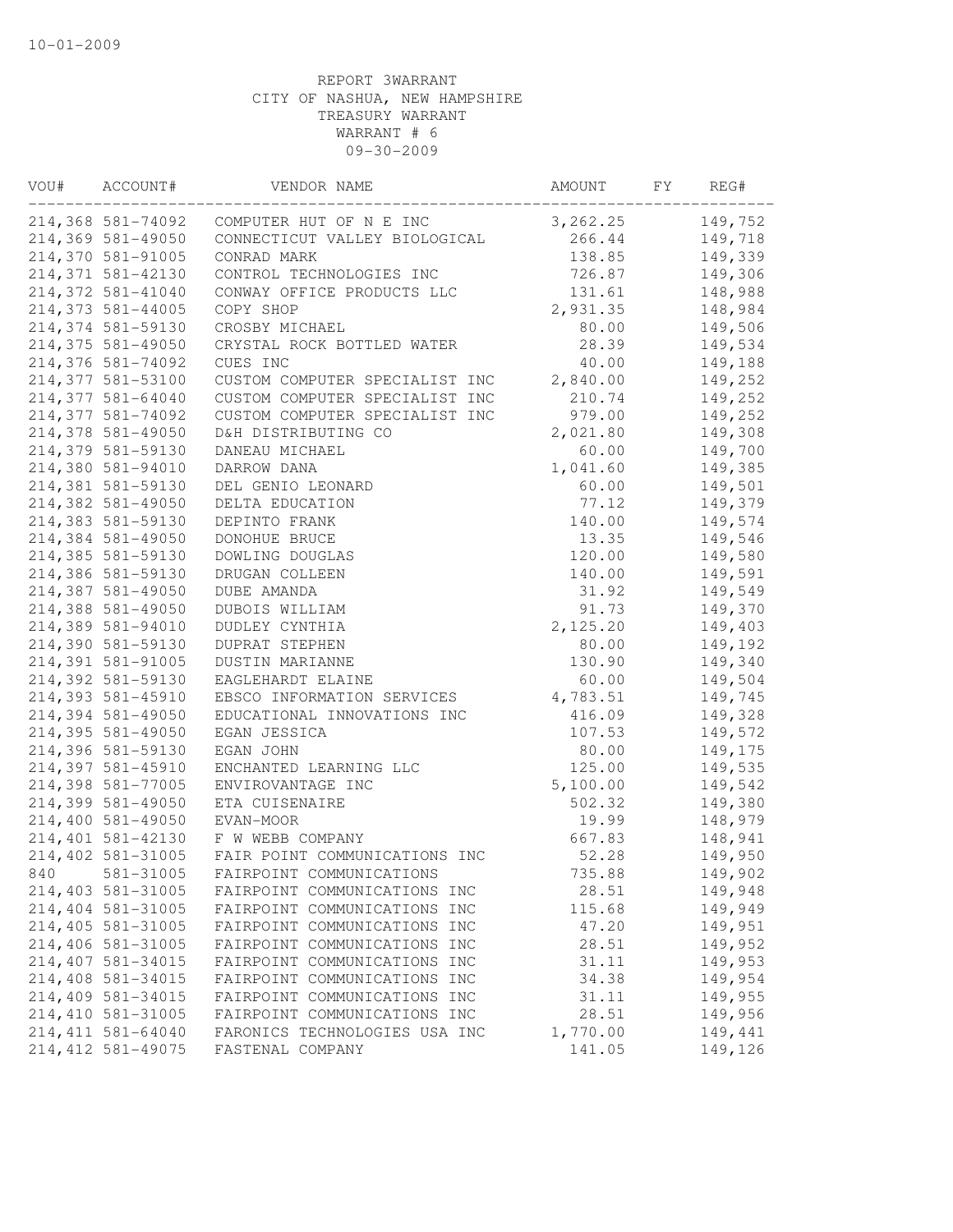| 214, 413 581-42010 FILTER SALES & SERVICE<br>5,473.47<br>149,344<br>214, 414 581-55005<br>FIRST STUDENT INC<br>2,592.72<br>149,391<br>214, 414 581-55005<br>FIRST STUDENT INC<br>842.43<br>149,392<br>581-55015<br>FIRST STUDENT INC<br>117,263.56<br>148,819<br>214, 414 581-55018<br>FIRST STUDENT INC<br>149,392<br>167.12<br>FIRST STUDENT INC<br>208,048.25<br>581-55025<br>148,819<br>214, 414 581-55035<br>149,391<br>FIRST STUDENT INC<br>306.39<br>214, 415 581-59130<br>80.00<br>149,488<br>FISCHER THOMAS<br>214, 416 581-94010<br>FISHER LEANNE<br>710.40<br>149,566<br>214, 417 581-49050<br>537.78<br>148,951<br>FLINN SCIENTIFIC INC<br>214,418 581-59130<br>149,563<br>FOLEY RONALD<br>140.00<br>214, 419 581-49035<br>FOLLETT EDUCATIONAL SERVICES<br>245.58<br>148,862<br>214,420 581-49030<br>FOLLETT LIBRARY RESOURCES<br>6,470.07<br>148,867<br>214, 421 581-45910<br>924.00<br>149,959<br>FRANCE-AMERIQUE<br>214, 422 581-59130<br>149,522<br>FRASER MARK<br>80.00<br>214, 423 581-49050<br>1,420.26<br>148,954<br>FREESTYLE PHOTOGRAPHIC SUPPLIE<br>214, 424 581-49050<br>586.09<br>148,985<br>FREY SCIENTIFIC<br>214, 425 581-59130<br>140.00<br>149,479<br>FULTON JOHN<br>214,426 581-59130<br>148,831<br>GADBOIS GERALD<br>120.00<br>214, 427 581-49030<br>GALE<br>1,300.00<br>149,207<br>214, 428 581-49050<br>149,592<br>GENERAL LINEN SERVICE INC<br>81.75<br>214,429 581-59130<br>240.00<br>149,476<br>GOMES MANNY<br>1,195.00<br>214,430 581-64040<br>GOOD STEWARD SOFTWARE<br>149,426<br>214, 431 581-94030<br>395.00<br>149,561<br>GOULET JULIE<br>3,076.94<br>214, 432 581-42130<br>148,960<br>GRAINGER<br>214,432 581-49050<br>148,960<br>35.28<br>GRAINGER<br>214, 433 581-42130<br>GRANITE GROUP (THE)<br>267.42<br>149,221<br>214, 434 581-49075<br>GREENFIELD INDUSTRIES INC<br>98.00<br>148,902<br>214, 435 581-59130<br>GRUCZKA JAN<br>80.00<br>149,503<br>113.65<br>214,436 581-49050<br>GUIDANCE GROUP INC (THE)<br>149,569<br>80.00<br>214, 437 581-59130<br>149,033<br>HAFTEL CHRISTOPHER<br>214,438 581-49050<br>195.00<br>149,155<br>HAL LEONARD CORP<br>214,439 581-74092<br>HARRIS EQUIPMENT REPAIR SERVIC<br>528.54<br>149,733<br>214,440 581-49050<br>48.77<br>149,594<br>HARRISON HERMAN<br>214, 441 581-49050<br>15.66<br>149,377<br>HEALEY CHARLES<br>214,442 581-84030<br>HEAR IN NEW HAMPSHIRE<br>41.16<br>149,438<br>214, 443 581-42130<br>HEATING SPECIALTIES OF NH INC<br>43.80<br>149,689<br>214, 444 581-49035<br>149,355<br>HEINEMANN<br>1,044.17<br>214, 445 581-59130<br>140.00<br>149,486<br>HELLER BARRY<br>214,446 581-47010<br>164.12<br>149,420<br>HENRY SCHEIN INC<br>214, 447 581-64045<br>1,500.00<br>148,961<br>HEWLETT PACKARD COMPANY<br>214,448 581-59130<br>140.00<br>149,699<br>HEYWOOD PATRICIA<br>214,449 581-49050<br>149,738<br>HIGHSMITH INC<br>379.35<br>214,450 581-49035<br>149,588<br>44.46<br>HM RECEIVABLES CO LLC<br>214,450 581-49050<br>149,588<br>180.40<br>HM RECEIVABLES CO LLC<br>214, 451 581-49075<br>149,368<br>HOME DEPOT CREDIT SERVICES<br>174.25<br>214, 452 581-49050<br>HOME DEPOT CREDIT SERVICES<br>149,400<br>543.58<br>214, 453 581-49050<br>314.16<br>149,162<br>HUDSON TRUE VALUE HARDWARE INC | VOU# | ACCOUNT# | VENDOR NAME | AMOUNT | FY | REG# |
|---------------------------------------------------------------------------------------------------------------------------------------------------------------------------------------------------------------------------------------------------------------------------------------------------------------------------------------------------------------------------------------------------------------------------------------------------------------------------------------------------------------------------------------------------------------------------------------------------------------------------------------------------------------------------------------------------------------------------------------------------------------------------------------------------------------------------------------------------------------------------------------------------------------------------------------------------------------------------------------------------------------------------------------------------------------------------------------------------------------------------------------------------------------------------------------------------------------------------------------------------------------------------------------------------------------------------------------------------------------------------------------------------------------------------------------------------------------------------------------------------------------------------------------------------------------------------------------------------------------------------------------------------------------------------------------------------------------------------------------------------------------------------------------------------------------------------------------------------------------------------------------------------------------------------------------------------------------------------------------------------------------------------------------------------------------------------------------------------------------------------------------------------------------------------------------------------------------------------------------------------------------------------------------------------------------------------------------------------------------------------------------------------------------------------------------------------------------------------------------------------------------------------------------------------------------------------------------------------------------------------------------------------------------------------------------------------------------------------------------------------------------------------------------------------------------------------------------------------------------------------------------------------------------------------------------------------------------------------------------------------------------------------------------------------------------------------------------------------------------------------------------------------------------------------------------------------------------|------|----------|-------------|--------|----|------|
|                                                                                                                                                                                                                                                                                                                                                                                                                                                                                                                                                                                                                                                                                                                                                                                                                                                                                                                                                                                                                                                                                                                                                                                                                                                                                                                                                                                                                                                                                                                                                                                                                                                                                                                                                                                                                                                                                                                                                                                                                                                                                                                                                                                                                                                                                                                                                                                                                                                                                                                                                                                                                                                                                                                                                                                                                                                                                                                                                                                                                                                                                                                                                                                                               |      |          |             |        |    |      |
|                                                                                                                                                                                                                                                                                                                                                                                                                                                                                                                                                                                                                                                                                                                                                                                                                                                                                                                                                                                                                                                                                                                                                                                                                                                                                                                                                                                                                                                                                                                                                                                                                                                                                                                                                                                                                                                                                                                                                                                                                                                                                                                                                                                                                                                                                                                                                                                                                                                                                                                                                                                                                                                                                                                                                                                                                                                                                                                                                                                                                                                                                                                                                                                                               |      |          |             |        |    |      |
|                                                                                                                                                                                                                                                                                                                                                                                                                                                                                                                                                                                                                                                                                                                                                                                                                                                                                                                                                                                                                                                                                                                                                                                                                                                                                                                                                                                                                                                                                                                                                                                                                                                                                                                                                                                                                                                                                                                                                                                                                                                                                                                                                                                                                                                                                                                                                                                                                                                                                                                                                                                                                                                                                                                                                                                                                                                                                                                                                                                                                                                                                                                                                                                                               |      |          |             |        |    |      |
|                                                                                                                                                                                                                                                                                                                                                                                                                                                                                                                                                                                                                                                                                                                                                                                                                                                                                                                                                                                                                                                                                                                                                                                                                                                                                                                                                                                                                                                                                                                                                                                                                                                                                                                                                                                                                                                                                                                                                                                                                                                                                                                                                                                                                                                                                                                                                                                                                                                                                                                                                                                                                                                                                                                                                                                                                                                                                                                                                                                                                                                                                                                                                                                                               | 841  |          |             |        |    |      |
|                                                                                                                                                                                                                                                                                                                                                                                                                                                                                                                                                                                                                                                                                                                                                                                                                                                                                                                                                                                                                                                                                                                                                                                                                                                                                                                                                                                                                                                                                                                                                                                                                                                                                                                                                                                                                                                                                                                                                                                                                                                                                                                                                                                                                                                                                                                                                                                                                                                                                                                                                                                                                                                                                                                                                                                                                                                                                                                                                                                                                                                                                                                                                                                                               |      |          |             |        |    |      |
|                                                                                                                                                                                                                                                                                                                                                                                                                                                                                                                                                                                                                                                                                                                                                                                                                                                                                                                                                                                                                                                                                                                                                                                                                                                                                                                                                                                                                                                                                                                                                                                                                                                                                                                                                                                                                                                                                                                                                                                                                                                                                                                                                                                                                                                                                                                                                                                                                                                                                                                                                                                                                                                                                                                                                                                                                                                                                                                                                                                                                                                                                                                                                                                                               | 841  |          |             |        |    |      |
|                                                                                                                                                                                                                                                                                                                                                                                                                                                                                                                                                                                                                                                                                                                                                                                                                                                                                                                                                                                                                                                                                                                                                                                                                                                                                                                                                                                                                                                                                                                                                                                                                                                                                                                                                                                                                                                                                                                                                                                                                                                                                                                                                                                                                                                                                                                                                                                                                                                                                                                                                                                                                                                                                                                                                                                                                                                                                                                                                                                                                                                                                                                                                                                                               |      |          |             |        |    |      |
|                                                                                                                                                                                                                                                                                                                                                                                                                                                                                                                                                                                                                                                                                                                                                                                                                                                                                                                                                                                                                                                                                                                                                                                                                                                                                                                                                                                                                                                                                                                                                                                                                                                                                                                                                                                                                                                                                                                                                                                                                                                                                                                                                                                                                                                                                                                                                                                                                                                                                                                                                                                                                                                                                                                                                                                                                                                                                                                                                                                                                                                                                                                                                                                                               |      |          |             |        |    |      |
|                                                                                                                                                                                                                                                                                                                                                                                                                                                                                                                                                                                                                                                                                                                                                                                                                                                                                                                                                                                                                                                                                                                                                                                                                                                                                                                                                                                                                                                                                                                                                                                                                                                                                                                                                                                                                                                                                                                                                                                                                                                                                                                                                                                                                                                                                                                                                                                                                                                                                                                                                                                                                                                                                                                                                                                                                                                                                                                                                                                                                                                                                                                                                                                                               |      |          |             |        |    |      |
|                                                                                                                                                                                                                                                                                                                                                                                                                                                                                                                                                                                                                                                                                                                                                                                                                                                                                                                                                                                                                                                                                                                                                                                                                                                                                                                                                                                                                                                                                                                                                                                                                                                                                                                                                                                                                                                                                                                                                                                                                                                                                                                                                                                                                                                                                                                                                                                                                                                                                                                                                                                                                                                                                                                                                                                                                                                                                                                                                                                                                                                                                                                                                                                                               |      |          |             |        |    |      |
|                                                                                                                                                                                                                                                                                                                                                                                                                                                                                                                                                                                                                                                                                                                                                                                                                                                                                                                                                                                                                                                                                                                                                                                                                                                                                                                                                                                                                                                                                                                                                                                                                                                                                                                                                                                                                                                                                                                                                                                                                                                                                                                                                                                                                                                                                                                                                                                                                                                                                                                                                                                                                                                                                                                                                                                                                                                                                                                                                                                                                                                                                                                                                                                                               |      |          |             |        |    |      |
|                                                                                                                                                                                                                                                                                                                                                                                                                                                                                                                                                                                                                                                                                                                                                                                                                                                                                                                                                                                                                                                                                                                                                                                                                                                                                                                                                                                                                                                                                                                                                                                                                                                                                                                                                                                                                                                                                                                                                                                                                                                                                                                                                                                                                                                                                                                                                                                                                                                                                                                                                                                                                                                                                                                                                                                                                                                                                                                                                                                                                                                                                                                                                                                                               |      |          |             |        |    |      |
|                                                                                                                                                                                                                                                                                                                                                                                                                                                                                                                                                                                                                                                                                                                                                                                                                                                                                                                                                                                                                                                                                                                                                                                                                                                                                                                                                                                                                                                                                                                                                                                                                                                                                                                                                                                                                                                                                                                                                                                                                                                                                                                                                                                                                                                                                                                                                                                                                                                                                                                                                                                                                                                                                                                                                                                                                                                                                                                                                                                                                                                                                                                                                                                                               |      |          |             |        |    |      |
|                                                                                                                                                                                                                                                                                                                                                                                                                                                                                                                                                                                                                                                                                                                                                                                                                                                                                                                                                                                                                                                                                                                                                                                                                                                                                                                                                                                                                                                                                                                                                                                                                                                                                                                                                                                                                                                                                                                                                                                                                                                                                                                                                                                                                                                                                                                                                                                                                                                                                                                                                                                                                                                                                                                                                                                                                                                                                                                                                                                                                                                                                                                                                                                                               |      |          |             |        |    |      |
|                                                                                                                                                                                                                                                                                                                                                                                                                                                                                                                                                                                                                                                                                                                                                                                                                                                                                                                                                                                                                                                                                                                                                                                                                                                                                                                                                                                                                                                                                                                                                                                                                                                                                                                                                                                                                                                                                                                                                                                                                                                                                                                                                                                                                                                                                                                                                                                                                                                                                                                                                                                                                                                                                                                                                                                                                                                                                                                                                                                                                                                                                                                                                                                                               |      |          |             |        |    |      |
|                                                                                                                                                                                                                                                                                                                                                                                                                                                                                                                                                                                                                                                                                                                                                                                                                                                                                                                                                                                                                                                                                                                                                                                                                                                                                                                                                                                                                                                                                                                                                                                                                                                                                                                                                                                                                                                                                                                                                                                                                                                                                                                                                                                                                                                                                                                                                                                                                                                                                                                                                                                                                                                                                                                                                                                                                                                                                                                                                                                                                                                                                                                                                                                                               |      |          |             |        |    |      |
|                                                                                                                                                                                                                                                                                                                                                                                                                                                                                                                                                                                                                                                                                                                                                                                                                                                                                                                                                                                                                                                                                                                                                                                                                                                                                                                                                                                                                                                                                                                                                                                                                                                                                                                                                                                                                                                                                                                                                                                                                                                                                                                                                                                                                                                                                                                                                                                                                                                                                                                                                                                                                                                                                                                                                                                                                                                                                                                                                                                                                                                                                                                                                                                                               |      |          |             |        |    |      |
|                                                                                                                                                                                                                                                                                                                                                                                                                                                                                                                                                                                                                                                                                                                                                                                                                                                                                                                                                                                                                                                                                                                                                                                                                                                                                                                                                                                                                                                                                                                                                                                                                                                                                                                                                                                                                                                                                                                                                                                                                                                                                                                                                                                                                                                                                                                                                                                                                                                                                                                                                                                                                                                                                                                                                                                                                                                                                                                                                                                                                                                                                                                                                                                                               |      |          |             |        |    |      |
|                                                                                                                                                                                                                                                                                                                                                                                                                                                                                                                                                                                                                                                                                                                                                                                                                                                                                                                                                                                                                                                                                                                                                                                                                                                                                                                                                                                                                                                                                                                                                                                                                                                                                                                                                                                                                                                                                                                                                                                                                                                                                                                                                                                                                                                                                                                                                                                                                                                                                                                                                                                                                                                                                                                                                                                                                                                                                                                                                                                                                                                                                                                                                                                                               |      |          |             |        |    |      |
|                                                                                                                                                                                                                                                                                                                                                                                                                                                                                                                                                                                                                                                                                                                                                                                                                                                                                                                                                                                                                                                                                                                                                                                                                                                                                                                                                                                                                                                                                                                                                                                                                                                                                                                                                                                                                                                                                                                                                                                                                                                                                                                                                                                                                                                                                                                                                                                                                                                                                                                                                                                                                                                                                                                                                                                                                                                                                                                                                                                                                                                                                                                                                                                                               |      |          |             |        |    |      |
|                                                                                                                                                                                                                                                                                                                                                                                                                                                                                                                                                                                                                                                                                                                                                                                                                                                                                                                                                                                                                                                                                                                                                                                                                                                                                                                                                                                                                                                                                                                                                                                                                                                                                                                                                                                                                                                                                                                                                                                                                                                                                                                                                                                                                                                                                                                                                                                                                                                                                                                                                                                                                                                                                                                                                                                                                                                                                                                                                                                                                                                                                                                                                                                                               |      |          |             |        |    |      |
|                                                                                                                                                                                                                                                                                                                                                                                                                                                                                                                                                                                                                                                                                                                                                                                                                                                                                                                                                                                                                                                                                                                                                                                                                                                                                                                                                                                                                                                                                                                                                                                                                                                                                                                                                                                                                                                                                                                                                                                                                                                                                                                                                                                                                                                                                                                                                                                                                                                                                                                                                                                                                                                                                                                                                                                                                                                                                                                                                                                                                                                                                                                                                                                                               |      |          |             |        |    |      |
|                                                                                                                                                                                                                                                                                                                                                                                                                                                                                                                                                                                                                                                                                                                                                                                                                                                                                                                                                                                                                                                                                                                                                                                                                                                                                                                                                                                                                                                                                                                                                                                                                                                                                                                                                                                                                                                                                                                                                                                                                                                                                                                                                                                                                                                                                                                                                                                                                                                                                                                                                                                                                                                                                                                                                                                                                                                                                                                                                                                                                                                                                                                                                                                                               |      |          |             |        |    |      |
|                                                                                                                                                                                                                                                                                                                                                                                                                                                                                                                                                                                                                                                                                                                                                                                                                                                                                                                                                                                                                                                                                                                                                                                                                                                                                                                                                                                                                                                                                                                                                                                                                                                                                                                                                                                                                                                                                                                                                                                                                                                                                                                                                                                                                                                                                                                                                                                                                                                                                                                                                                                                                                                                                                                                                                                                                                                                                                                                                                                                                                                                                                                                                                                                               |      |          |             |        |    |      |
|                                                                                                                                                                                                                                                                                                                                                                                                                                                                                                                                                                                                                                                                                                                                                                                                                                                                                                                                                                                                                                                                                                                                                                                                                                                                                                                                                                                                                                                                                                                                                                                                                                                                                                                                                                                                                                                                                                                                                                                                                                                                                                                                                                                                                                                                                                                                                                                                                                                                                                                                                                                                                                                                                                                                                                                                                                                                                                                                                                                                                                                                                                                                                                                                               |      |          |             |        |    |      |
|                                                                                                                                                                                                                                                                                                                                                                                                                                                                                                                                                                                                                                                                                                                                                                                                                                                                                                                                                                                                                                                                                                                                                                                                                                                                                                                                                                                                                                                                                                                                                                                                                                                                                                                                                                                                                                                                                                                                                                                                                                                                                                                                                                                                                                                                                                                                                                                                                                                                                                                                                                                                                                                                                                                                                                                                                                                                                                                                                                                                                                                                                                                                                                                                               |      |          |             |        |    |      |
|                                                                                                                                                                                                                                                                                                                                                                                                                                                                                                                                                                                                                                                                                                                                                                                                                                                                                                                                                                                                                                                                                                                                                                                                                                                                                                                                                                                                                                                                                                                                                                                                                                                                                                                                                                                                                                                                                                                                                                                                                                                                                                                                                                                                                                                                                                                                                                                                                                                                                                                                                                                                                                                                                                                                                                                                                                                                                                                                                                                                                                                                                                                                                                                                               |      |          |             |        |    |      |
|                                                                                                                                                                                                                                                                                                                                                                                                                                                                                                                                                                                                                                                                                                                                                                                                                                                                                                                                                                                                                                                                                                                                                                                                                                                                                                                                                                                                                                                                                                                                                                                                                                                                                                                                                                                                                                                                                                                                                                                                                                                                                                                                                                                                                                                                                                                                                                                                                                                                                                                                                                                                                                                                                                                                                                                                                                                                                                                                                                                                                                                                                                                                                                                                               |      |          |             |        |    |      |
|                                                                                                                                                                                                                                                                                                                                                                                                                                                                                                                                                                                                                                                                                                                                                                                                                                                                                                                                                                                                                                                                                                                                                                                                                                                                                                                                                                                                                                                                                                                                                                                                                                                                                                                                                                                                                                                                                                                                                                                                                                                                                                                                                                                                                                                                                                                                                                                                                                                                                                                                                                                                                                                                                                                                                                                                                                                                                                                                                                                                                                                                                                                                                                                                               |      |          |             |        |    |      |
|                                                                                                                                                                                                                                                                                                                                                                                                                                                                                                                                                                                                                                                                                                                                                                                                                                                                                                                                                                                                                                                                                                                                                                                                                                                                                                                                                                                                                                                                                                                                                                                                                                                                                                                                                                                                                                                                                                                                                                                                                                                                                                                                                                                                                                                                                                                                                                                                                                                                                                                                                                                                                                                                                                                                                                                                                                                                                                                                                                                                                                                                                                                                                                                                               |      |          |             |        |    |      |
|                                                                                                                                                                                                                                                                                                                                                                                                                                                                                                                                                                                                                                                                                                                                                                                                                                                                                                                                                                                                                                                                                                                                                                                                                                                                                                                                                                                                                                                                                                                                                                                                                                                                                                                                                                                                                                                                                                                                                                                                                                                                                                                                                                                                                                                                                                                                                                                                                                                                                                                                                                                                                                                                                                                                                                                                                                                                                                                                                                                                                                                                                                                                                                                                               |      |          |             |        |    |      |
|                                                                                                                                                                                                                                                                                                                                                                                                                                                                                                                                                                                                                                                                                                                                                                                                                                                                                                                                                                                                                                                                                                                                                                                                                                                                                                                                                                                                                                                                                                                                                                                                                                                                                                                                                                                                                                                                                                                                                                                                                                                                                                                                                                                                                                                                                                                                                                                                                                                                                                                                                                                                                                                                                                                                                                                                                                                                                                                                                                                                                                                                                                                                                                                                               |      |          |             |        |    |      |
|                                                                                                                                                                                                                                                                                                                                                                                                                                                                                                                                                                                                                                                                                                                                                                                                                                                                                                                                                                                                                                                                                                                                                                                                                                                                                                                                                                                                                                                                                                                                                                                                                                                                                                                                                                                                                                                                                                                                                                                                                                                                                                                                                                                                                                                                                                                                                                                                                                                                                                                                                                                                                                                                                                                                                                                                                                                                                                                                                                                                                                                                                                                                                                                                               |      |          |             |        |    |      |
|                                                                                                                                                                                                                                                                                                                                                                                                                                                                                                                                                                                                                                                                                                                                                                                                                                                                                                                                                                                                                                                                                                                                                                                                                                                                                                                                                                                                                                                                                                                                                                                                                                                                                                                                                                                                                                                                                                                                                                                                                                                                                                                                                                                                                                                                                                                                                                                                                                                                                                                                                                                                                                                                                                                                                                                                                                                                                                                                                                                                                                                                                                                                                                                                               |      |          |             |        |    |      |
|                                                                                                                                                                                                                                                                                                                                                                                                                                                                                                                                                                                                                                                                                                                                                                                                                                                                                                                                                                                                                                                                                                                                                                                                                                                                                                                                                                                                                                                                                                                                                                                                                                                                                                                                                                                                                                                                                                                                                                                                                                                                                                                                                                                                                                                                                                                                                                                                                                                                                                                                                                                                                                                                                                                                                                                                                                                                                                                                                                                                                                                                                                                                                                                                               |      |          |             |        |    |      |
|                                                                                                                                                                                                                                                                                                                                                                                                                                                                                                                                                                                                                                                                                                                                                                                                                                                                                                                                                                                                                                                                                                                                                                                                                                                                                                                                                                                                                                                                                                                                                                                                                                                                                                                                                                                                                                                                                                                                                                                                                                                                                                                                                                                                                                                                                                                                                                                                                                                                                                                                                                                                                                                                                                                                                                                                                                                                                                                                                                                                                                                                                                                                                                                                               |      |          |             |        |    |      |
|                                                                                                                                                                                                                                                                                                                                                                                                                                                                                                                                                                                                                                                                                                                                                                                                                                                                                                                                                                                                                                                                                                                                                                                                                                                                                                                                                                                                                                                                                                                                                                                                                                                                                                                                                                                                                                                                                                                                                                                                                                                                                                                                                                                                                                                                                                                                                                                                                                                                                                                                                                                                                                                                                                                                                                                                                                                                                                                                                                                                                                                                                                                                                                                                               |      |          |             |        |    |      |
|                                                                                                                                                                                                                                                                                                                                                                                                                                                                                                                                                                                                                                                                                                                                                                                                                                                                                                                                                                                                                                                                                                                                                                                                                                                                                                                                                                                                                                                                                                                                                                                                                                                                                                                                                                                                                                                                                                                                                                                                                                                                                                                                                                                                                                                                                                                                                                                                                                                                                                                                                                                                                                                                                                                                                                                                                                                                                                                                                                                                                                                                                                                                                                                                               |      |          |             |        |    |      |
|                                                                                                                                                                                                                                                                                                                                                                                                                                                                                                                                                                                                                                                                                                                                                                                                                                                                                                                                                                                                                                                                                                                                                                                                                                                                                                                                                                                                                                                                                                                                                                                                                                                                                                                                                                                                                                                                                                                                                                                                                                                                                                                                                                                                                                                                                                                                                                                                                                                                                                                                                                                                                                                                                                                                                                                                                                                                                                                                                                                                                                                                                                                                                                                                               |      |          |             |        |    |      |
|                                                                                                                                                                                                                                                                                                                                                                                                                                                                                                                                                                                                                                                                                                                                                                                                                                                                                                                                                                                                                                                                                                                                                                                                                                                                                                                                                                                                                                                                                                                                                                                                                                                                                                                                                                                                                                                                                                                                                                                                                                                                                                                                                                                                                                                                                                                                                                                                                                                                                                                                                                                                                                                                                                                                                                                                                                                                                                                                                                                                                                                                                                                                                                                                               |      |          |             |        |    |      |
|                                                                                                                                                                                                                                                                                                                                                                                                                                                                                                                                                                                                                                                                                                                                                                                                                                                                                                                                                                                                                                                                                                                                                                                                                                                                                                                                                                                                                                                                                                                                                                                                                                                                                                                                                                                                                                                                                                                                                                                                                                                                                                                                                                                                                                                                                                                                                                                                                                                                                                                                                                                                                                                                                                                                                                                                                                                                                                                                                                                                                                                                                                                                                                                                               |      |          |             |        |    |      |
|                                                                                                                                                                                                                                                                                                                                                                                                                                                                                                                                                                                                                                                                                                                                                                                                                                                                                                                                                                                                                                                                                                                                                                                                                                                                                                                                                                                                                                                                                                                                                                                                                                                                                                                                                                                                                                                                                                                                                                                                                                                                                                                                                                                                                                                                                                                                                                                                                                                                                                                                                                                                                                                                                                                                                                                                                                                                                                                                                                                                                                                                                                                                                                                                               |      |          |             |        |    |      |
|                                                                                                                                                                                                                                                                                                                                                                                                                                                                                                                                                                                                                                                                                                                                                                                                                                                                                                                                                                                                                                                                                                                                                                                                                                                                                                                                                                                                                                                                                                                                                                                                                                                                                                                                                                                                                                                                                                                                                                                                                                                                                                                                                                                                                                                                                                                                                                                                                                                                                                                                                                                                                                                                                                                                                                                                                                                                                                                                                                                                                                                                                                                                                                                                               |      |          |             |        |    |      |
|                                                                                                                                                                                                                                                                                                                                                                                                                                                                                                                                                                                                                                                                                                                                                                                                                                                                                                                                                                                                                                                                                                                                                                                                                                                                                                                                                                                                                                                                                                                                                                                                                                                                                                                                                                                                                                                                                                                                                                                                                                                                                                                                                                                                                                                                                                                                                                                                                                                                                                                                                                                                                                                                                                                                                                                                                                                                                                                                                                                                                                                                                                                                                                                                               |      |          |             |        |    |      |
|                                                                                                                                                                                                                                                                                                                                                                                                                                                                                                                                                                                                                                                                                                                                                                                                                                                                                                                                                                                                                                                                                                                                                                                                                                                                                                                                                                                                                                                                                                                                                                                                                                                                                                                                                                                                                                                                                                                                                                                                                                                                                                                                                                                                                                                                                                                                                                                                                                                                                                                                                                                                                                                                                                                                                                                                                                                                                                                                                                                                                                                                                                                                                                                                               |      |          |             |        |    |      |
|                                                                                                                                                                                                                                                                                                                                                                                                                                                                                                                                                                                                                                                                                                                                                                                                                                                                                                                                                                                                                                                                                                                                                                                                                                                                                                                                                                                                                                                                                                                                                                                                                                                                                                                                                                                                                                                                                                                                                                                                                                                                                                                                                                                                                                                                                                                                                                                                                                                                                                                                                                                                                                                                                                                                                                                                                                                                                                                                                                                                                                                                                                                                                                                                               |      |          |             |        |    |      |
|                                                                                                                                                                                                                                                                                                                                                                                                                                                                                                                                                                                                                                                                                                                                                                                                                                                                                                                                                                                                                                                                                                                                                                                                                                                                                                                                                                                                                                                                                                                                                                                                                                                                                                                                                                                                                                                                                                                                                                                                                                                                                                                                                                                                                                                                                                                                                                                                                                                                                                                                                                                                                                                                                                                                                                                                                                                                                                                                                                                                                                                                                                                                                                                                               |      |          |             |        |    |      |
|                                                                                                                                                                                                                                                                                                                                                                                                                                                                                                                                                                                                                                                                                                                                                                                                                                                                                                                                                                                                                                                                                                                                                                                                                                                                                                                                                                                                                                                                                                                                                                                                                                                                                                                                                                                                                                                                                                                                                                                                                                                                                                                                                                                                                                                                                                                                                                                                                                                                                                                                                                                                                                                                                                                                                                                                                                                                                                                                                                                                                                                                                                                                                                                                               |      |          |             |        |    |      |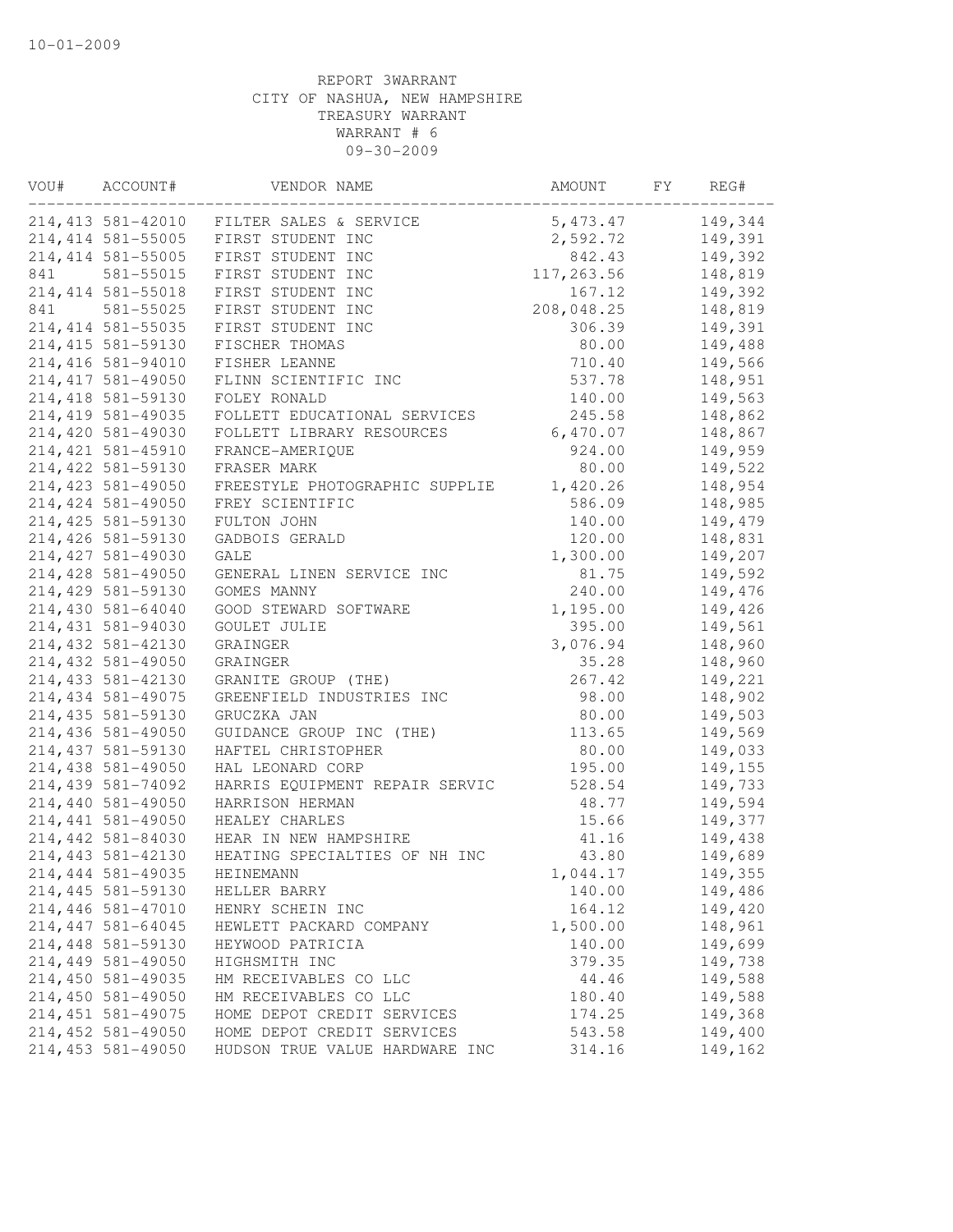| VOU# | ACCOUNT#           | VENDOR NAME                    | AMOUNT    | FY | REG#     |
|------|--------------------|--------------------------------|-----------|----|----------|
|      | 214, 454 581-91005 | HYNES STACY                    | 37.68     |    | 149,337  |
|      | 214, 455 581-84030 | INSTITUTE OF PROFESSIONAL PRAC | 3,061.36  |    | 149,512  |
|      | 214,456 581-53100  | INTERSECT INC                  | 2,000.00  |    | 149,435  |
|      | 214, 457 581-59130 | JACKSON ART                    | 160.00    |    | 149,475  |
|      | 214,458 581-94010  | JOHNSON JOANNE                 | 2,131.20  |    | 148,993  |
|      | 214,459 581-59130  | JONSON EDWARD                  | 120.00    |    | 149,474  |
|      | 214,460 581-49030  | JUNIOR LIBRARY GUILD           | 318.00    |    | 149,329  |
|      | 214,461 581-77005  | KEACH-NORDSTROM ASSOCS INC     | 11,923.31 |    | 149, 415 |
|      | 214,462 581-42110  | KEYSTONE BATTERY               | 971.68    |    | 149,367  |
|      | 214,463 581-49050  | KLOCKIT                        | 101.15    |    | 149,312  |
|      | 214,464 581-91005  | KOSOW CARMEN                   | 6.05      |    | 149,366  |
|      | 214,465 581-49050  | KRISAK JENNIFER                | 41.45     |    | 149,389  |
|      | 214,466 581-59130  | KUBA GARY                      | 220.00    |    | 149,513  |
|      | 214,467 581-59130  | KUKESH TERESA                  | 140.00    |    | 149,548  |
|      | 214,468 581-59130  | KURTA JOSEPH                   | 120.00    |    | 148,983  |
|      | 214,469 581-49050  | LAB-AIDS INC                   | 69.95     |    | 149,596  |
|      | 214,470 581-49050  | LABEL STORE                    | 169.95    |    | 149,440  |
|      | 214, 471 581-59130 | LAFOND MICHAEL                 | 80.00     |    | 149,484  |
|      | 214, 472 581-94010 | LARGY STEPHEN                  | 4,166.40  |    | 149,726  |
|      | 214, 473 581-59130 | LARMIE MERL                    | 60.00     |    | 149,544  |
|      | 214, 474 581-59130 | LAROCQUE MICHAEL               | 120.00    |    | 149,491  |
|      | 214, 475 581-59130 | LATHAM FREDERICK               | 140.00    |    | 149,480  |
|      | 214,476 581-49050  | LAURIA RICHARD                 | 150.39    |    | 149,349  |
|      | 214, 477 581-59130 | LEAFE TIMOTHY                  | 80.00     |    | 149,622  |
|      | 214, 478 581-59130 | LEAO WAGNER                    | 60.00     |    | 149,523  |
|      | 214,479 581-84030  | LEARNING CENTER FOR THE DEAF   | 6,714.36  |    | 149,533  |
|      | 214,480 581-49055  | LIBRARY VIDEO COMPANY          | 1,021.64  |    | 149,324  |
|      | 214,481 581-53100  | LIFE SAFETY FIRE PROTECTION IN | 8,945.00  |    | 149,717  |
|      | 214,482 581-49050  | LIPPINCOTT WILLIAMS & WILKINS  | 37.40     |    | 149,465  |
|      | 214,483 581-59130  | LISS MARK                      | 80.00     |    | 149,497  |
|      | 214,484 581-91005  | LUCAS MARK                     | 33.28     |    | 149,610  |
|      | 214,485 581-59130  | LUSIGNAU BRIAN                 | 140.00    |    | 149,468  |
|      | 214,486 581-42110  | M & M ELECTRICAL SUPPLY CO INC | 3,991.93  |    | 149,680  |
|      | 214,487 581-49050  | M E O'BRIEN & SONS INC         | 849.00    |    | 148,989  |
|      | 214,488 581-59130  | MACCINI ROBERT                 | 80.00     |    | 149,502  |
|      | 214,489 581-94010  | MACDONALD TARA                 | 2,080.00  |    | 149,595  |
|      | 214,490 581-49050  | MAINE OXY/SPEC AIR SPECIALTY G | 78.00     |    | 148,833  |
|      | 214,490 581-53100  | MAINE OXY/SPEC AIR SPECIALTY G | 78.00     |    | 148,833  |
|      | 214, 491 581-42110 | MAMMOTH FIRE ALARMS INC        | 487.73    |    | 149,159  |
|      | 214, 492 581-59130 | MANDRAVELIS NICK               | 60.00     |    | 149,492  |
|      | 214, 493 581-49050 | MARKET BASKET                  | 205.01    |    | 149,051  |
|      | 214, 494 581-59130 | MARTEL CHESTER                 | 140.00    |    | 149,490  |
|      | 214,495 581-53100  | MARTIN KYLE                    | 150.00    |    | 149,704  |
|      | 214,496 581-75090  | MARVELL PLATE GLASS INC        | 178.00    |    | 148,858  |
|      | 214, 497 581-59130 | MCCARTHY PHIL                  | 80.00     |    | 149,203  |
|      | 214,498 581-53103  | MCCARTNEY AMY                  | 5,359.50  |    | 149,536  |
|      | 214,499 581-59130  | MCCORD GREGORY                 | 140.00    |    | 149,507  |
|      | 214,500 581-49050  | MCGILL'S INC                   | 1,625.39  |    | 149,753  |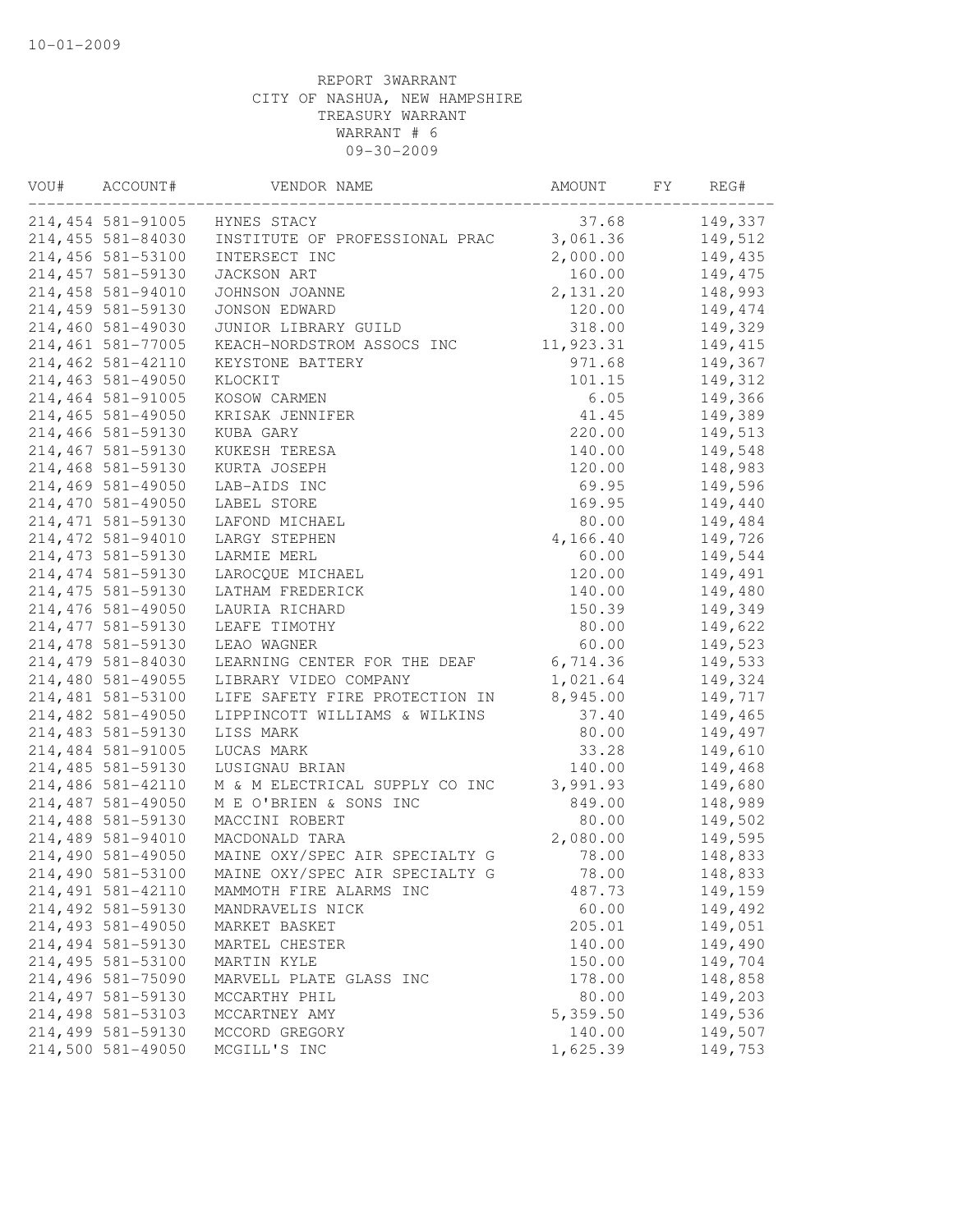| VOU# | ACCOUNT#          | VENDOR NAME                    | AMOUNT      | FY | REG#    |
|------|-------------------|--------------------------------|-------------|----|---------|
|      | 214,501 581-49050 | MCGRAW HILL COMPANIES          | 23, 927. 72 |    | 149,000 |
|      | 214,501 581-49095 | MCGRAW HILL COMPANIES          | 71.31       |    | 149,000 |
|      | 214,502 581-59130 | MCGUIGAN DONALD                | 80.00       |    | 149,498 |
|      | 214,503 581-42130 | MCMASTER-CARR SUPPLY CO        | 19.27       |    | 149,023 |
|      | 214,504 581-94010 | MEAGHER KARYN                  | 1,996.80    |    | 149,517 |
|      | 214,505 581-59130 | MELANSON DENNIS                | 80.00       |    | 148,856 |
|      | 214,506 581-41015 | MERCIER ANN                    | 9.99        |    | 149,411 |
|      | 214,507 581-59130 | MERRIKEN JOHN                  | 60.00       |    | 149,712 |
|      | 214,508 581-49075 | MERRIMACK BUILDING SUPPLY INC  | 2,229.60    |    | 149,318 |
|      | 214,509 581-53100 | METRO GROUP INC (THE)          | 1,081.00    |    | 149,571 |
|      | 214,510 581-34015 | METROMEDIA ENERGY INC          | 4,034.79    |    | 149,947 |
|      | 214,511 581-59130 | MICHAEL BARBARA                | 140.00      |    | 149,478 |
|      | 214,512 581-59130 | MILBURN RICHARD                | 160.00      |    | 149,482 |
|      | 214,513 581-94010 | MILLER MEGAN                   | 796.80      |    | 149,766 |
|      | 214,514 581-59130 | MINER GREGORY                  | 80.00       |    | 149,528 |
|      | 214,515 581-53100 | MOLLOY/ROBERT F MOLLOY         | 635.00      |    | 149,210 |
|      | 214,516 581-49050 | MOORE MEDICAL LLC              | 286.10      |    | 149,079 |
|      | 214,517 581-94010 | MORAN JANET                    | 1,341.00    |    | 149,579 |
|      | 214,518 581-59130 | MORRISON JOHN                  | 60.00       |    | 149,509 |
|      | 214,519 581-84055 | MOUNT PROSPECT ACADEMY INC     | 13,400.40   |    | 149,418 |
|      | 214,520 581-42130 | MSC INDUSTRIAL SUPPLY CO INC   | 550.38      |    | 149,365 |
|      | 214,520 581-49050 | MSC INDUSTRIAL SUPPLY CO INC   | 717.60      |    | 149,365 |
|      | 214,521 581-53100 | MULTI-STATE BILLING SERVICES L | 5,279.87    |    | 149,539 |
|      | 214,522 581-59130 | MUNCE BUTCH                    | 80.00       |    | 149,719 |
|      | 214,523 581-59130 | MURPHY MICHAEL                 | 92.00       |    | 149,500 |
|      | 214,524 581-59130 |                                |             |    | 148,969 |
|      |                   | MURPHY SEAN                    | 160.00      |    |         |
|      | 214,525 581-94010 | MURRAY SHAUNA                  | 984.00      |    | 149,584 |
|      | 214,526 581-49050 | MUSIC & ART CENTERS            | 1,665.00    |    | 149,611 |
|      | 214,527 581-95005 | NAESP                          | 215.00      |    | 149,300 |
|      | 214,528 581-49050 | NAEYC RESOURCES SALES          | 147.00      |    | 149,940 |
|      | 214,529 581-49910 | NARDONE SAND & GRAVEL CO INC   | 2,024.49    |    | 149,022 |
|      | 214,530 581-49050 | NASCO                          | 63.67       |    | 149,748 |
|      | 214,531 581-84030 | NASHOBA LEARNING GROUP         | 15,568.92   |    | 149,450 |
|      | 214,532 581-75090 | NASHUA GLASS                   | 220.00      |    | 149,683 |
| 842  | 581-45295         | NASHUA SCHOOL DISTRICT #42     | 1,350.00    |    | 179     |
| 842  | 581-94030         | NASHUA SCHOOL DISTRICT #42     | 170.00      |    | 179     |
| 842  | 581-95005         | NASHUA SCHOOL DISTRICT #42     | 140.00      |    | 179     |
|      | 214,533 581-49075 | NASHUA WALLPAPER & PAINT CO    | 1,640.70    |    | 149,050 |
|      | 214,534 581-78007 | NASHUA WHOLESALE TIRE INC      | 250.00      |    | 148,999 |
|      | 214,535 581-49050 | NATIONAL ACADEMY FOUNDATION    | 1,000.00    |    | 149,394 |
|      | 214,536 581-34015 | NATIONAL GRID                  | 3,349.65    |    | 149,961 |
|      | 214,537 581-49910 | NATURE'S BEST                  | 650.00      |    | 149,547 |
|      | 214,538 581-49095 | NCS PEARSON INC                | 172.25      |    | 149,384 |
|      | 214,539 581-94030 | NELMS                          | 389.00      |    | 148,838 |
|      | 214,540 581-49050 | NELSON BILL                    | 296.20      |    | 149,529 |
|      | 214,541 581-49050 | NEOPOST INC                    | 370.00      |    | 148,893 |
|      | 214,542 581-64192 | NEOPOST LEASING                | 145.22      |    | 149,419 |
|      | 214,543 581-49050 | NEW ENGLAND SHARPENING COMPANY | 40.00       |    | 148,866 |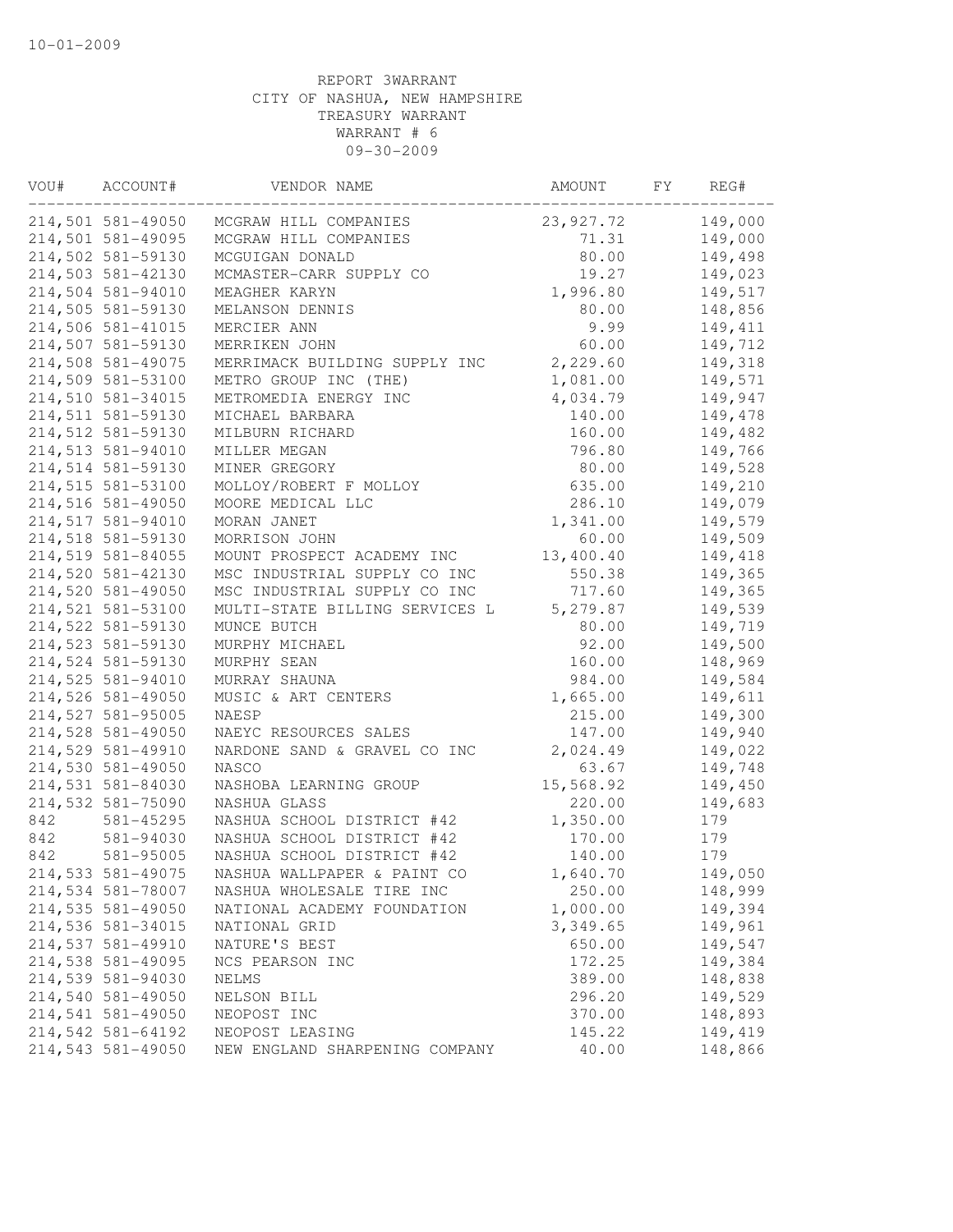| VOU# | ACCOUNT#          | VENDOR NAME                    | AMOUNT    | FY | REG#     |
|------|-------------------|--------------------------------|-----------|----|----------|
|      | 214,544 581-31005 | NEXTEL COMMUNICATIONS          | 1,973.03  |    | 149,850  |
|      | 214,545 581-94030 | NHSBA                          | 7,117.32  |    | 149,437  |
|      | 214,546 581-94030 | NHSTE                          | 25.00     |    | 149,461  |
|      | 214,547 581-45410 | NHWOA                          | 120.00    |    | 149,541  |
|      | 214,548 581-45910 | NOODLETOOLS INC                | 360.00    |    | 149,552  |
|      | 214,549 581-49050 | NORTHCENTER FOODSERVICE        | 222.21    |    | 149,387  |
|      | 214,550 581-83009 | NORTHEAST DELTA DENTAL         | 7,929.91  |    | 149,941  |
|      | 214,551 581-74092 | NORTHEAST FOOD SVC EQUIPMENT & | 65.10     |    | 148,889  |
|      | 214,552 581-94010 | NORWAY LOUISE                  | 2,083.20  |    | 149,427  |
|      | 214,553 581-94010 | O'LEARY JENNIFER               | 2,063.20  |    | 149,725  |
|      | 214,554 581-84055 | ODYSSEY HOUSE INC              | 358.06    |    | 148,829  |
|      | 214,555 581-31005 | ONE COMMUNICATIONS             | 6, 218.20 |    | 149,927  |
|      | 214,555 581-31040 | ONE COMMUNICATIONS             | 353.82    |    | 149,927  |
|      | 214,556 581-59130 | OSBORNE BRIAN                  | 60.00     |    | 149,481  |
|      | 214,557 581-91005 | OUELLETTE MARTHA               | 17.51     |    | 149,422  |
|      | 214,558 581-31005 | PAETEC COMMUNICATIONS INC      | 17.39     |    | 149, 417 |
|      | 214,559 581-59130 | PALAZZOLO RICHARD              | 120.00    |    | 149,524  |
|      | 214,560 581-59130 | PARADIS NATHAN                 | 140.00    |    | 149,708  |
|      | 214,561 581-49050 | PASCO                          | 1,138.00  |    | 149,369  |
|      | 214,562 581-49075 | PASEK CORP                     | 2,776.80  |    | 149,311  |
|      | 214,563 581-84030 | PAUL CENTER (THE)              | 12,184.89 |    | 149,608  |
|      | 214,564 581-49050 | PAXTON-PATTERSON               | 1,719.25  |    | 149,071  |
|      | 214,565 581-49025 | PEARSON EDUCATION              | 3,624.82  |    | 149,423  |
|      | 214,565 581-49035 | PEARSON EDUCATION              | 420.42    |    | 149,423  |
|      | 214,565 581-49050 | PEARSON EDUCATION              | 900.17    |    | 149,423  |
|      | 214,566 581-33005 | PENNICHUCK WATER WORKS INC     | 9,223.31  |    | 149,854  |
|      | 214,567 581-53100 | PETERSON CHRISTINA             | 500.00    |    | 149,767  |
|      | 214,568 581-41015 | PETTY CASH                     | 3.99      |    | 149,832  |
|      | 214,568 581-49050 | PETTY CASH                     | 193.81    |    | 149,832  |
|      | 214,569 581-43005 | PETTY CASH                     | 58.48     |    | 149,833  |
|      | 214,569 581-49050 | PETTY CASH                     | 112.56    |    | 149,833  |
|      | 214,570 581-49050 | PETTY CASH                     | 200.00    |    | 149,834  |
|      | 214,571 581-41015 | PETTY CASH                     | 13.32     |    | 149,835  |
|      | 214,571 581-43005 | PETTY CASH                     | 24.02     |    | 149,835  |
|      | 214,571 581-63085 | PETTY CASH                     | 12.80     |    | 149,835  |
|      | 214,571 581-94030 | PETTY CASH                     | 80.00     |    | 149,835  |
|      | 214,572 581-43005 | PETTY CASH                     | 85.08     |    | 149,836  |
|      | 214,573 581-41015 | PETTY CASH                     | 32.88     |    | 149,837  |
|      | 214,573 581-43005 | PETTY CASH                     | 44.00     |    | 149,837  |
|      | 214,574 581-42130 | PETTY CASH                     | 9.90      |    | 149,838  |
|      | 214,574 581-43005 | PETTY CASH                     | 22.51     |    | 149,838  |
|      | 214,574 581-49075 | PETTY CASH                     | 67.59     |    | 149,838  |
|      | 214,574 581-49910 | PETTY CASH                     | 35.98     |    | 149,838  |
|      | 214,574 581-78007 | PETTY CASH                     | 16.00     |    | 149,838  |
|      | 214,575 581-49050 | PETTY CASH                     | 93.83     |    | 149,839  |
|      | 214,576 581-84055 | PINE HAVEN BOYS CENTER         | 3,061.00  |    | 149,316  |
|      | 214,577 581-53100 | PITNEY BOWES INC               | 465.00    |    | 149,275  |
|      | 214,578 581-49050 | PLANK ROAD PUBLISHING INC      | 131.15    |    | 148,888  |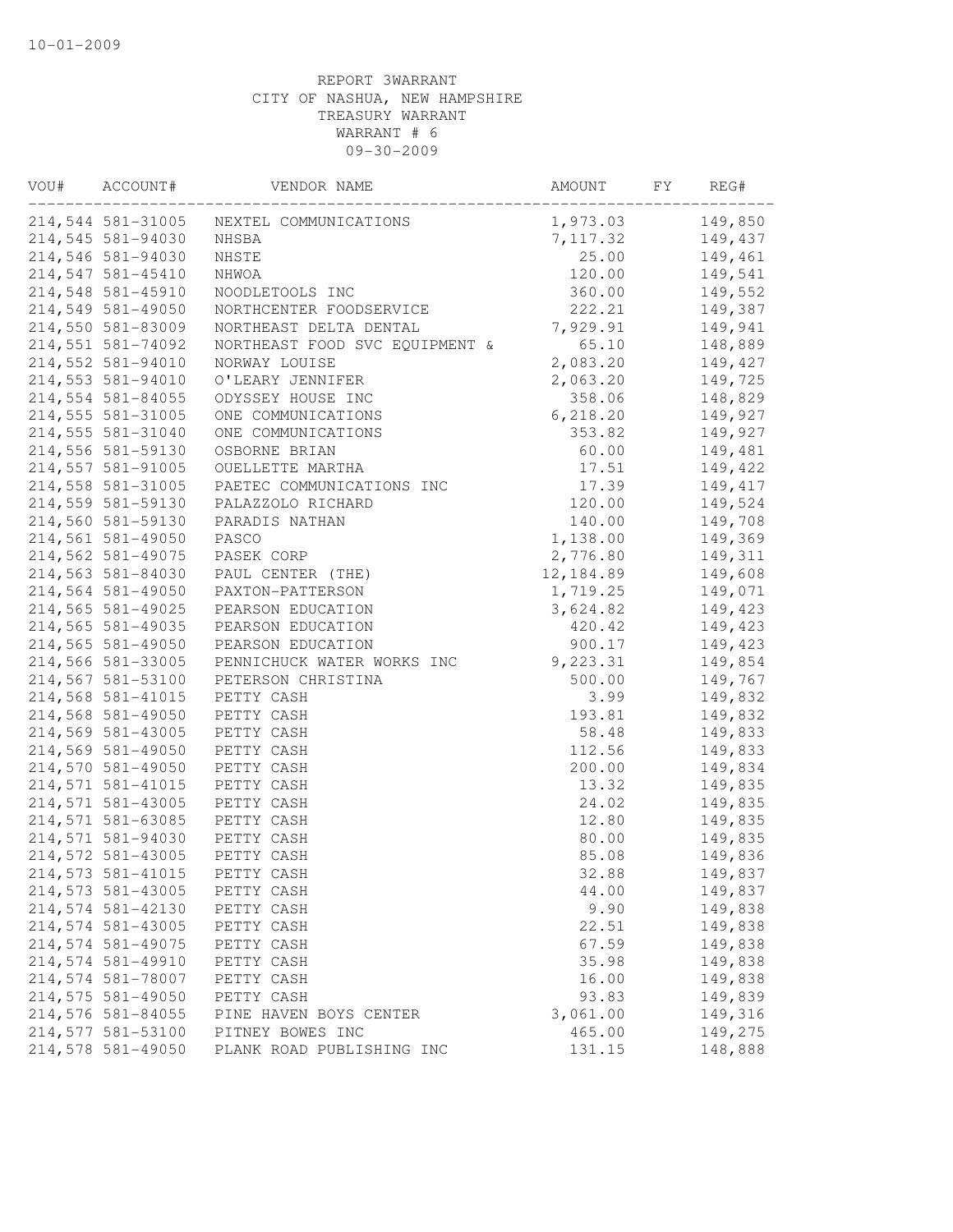| VOU# | ACCOUNT#          | VENDOR NAME                         | AMOUNT    | FY | REG#    |
|------|-------------------|-------------------------------------|-----------|----|---------|
|      |                   | 214,579 581-84030 PLUS CO INC (THE) | 3,784.29  |    | 149,186 |
|      | 214,580 581-49050 | POCKET NURSE                        | 418.29    |    | 149,448 |
|      | 214,581 581-44005 | PREMIER AGENDAS INC                 | 2,605.00  |    | 149,454 |
|      | 214,581 581-49050 | PREMIER AGENDAS INC                 | 1,016.73  |    | 149,454 |
|      | 214,582 581-49050 | PRESTWICK HOUSE INC                 | 152.55    |    | 149,320 |
|      | 214,583 581-74092 | PRO AV SYSTEMS INC                  | 428.18    |    | 149,510 |
|      | 214,584 581-64040 | PROJECT LEAD THE WAY INC            | 2,829.87  |    | 149,381 |
|      | 214,585 581-59130 | PRYOR WALT                          | 420.00    |    | 149,530 |
|      | 214,586 581-32005 | PSNH                                | 1,437.09  |    | 149,926 |
|      | 214,587 581-32005 | PUBLIC SERVICE OF NH                | 55,942.61 |    | 149,924 |
|      | 214,588 581-78007 | QUICK RESPONSE TOWING LLC           | 65.00     |    | 149,183 |
|      | 214,589 581-59130 | QUINN BARBARA                       | 280.00    |    | 149,487 |
|      | 214,590 581-74092 | RADIO SHACK                         | 153.68    |    | 149,684 |
|      | 214,591 581-49075 | RASMUSSEN VERONICA                  | 23.00     |    | 149,431 |
|      | 214,591 581-98030 | RASMUSSEN VERONICA                  | 10.75     |    | 149,431 |
|      | 214,592 581-59130 | RECORD GLENN                        | 60.00     |    | 149,469 |
|      | 214,593 581-42110 | REXEL CLS                           | 170.29    |    | 149,521 |
|      | 214,594 581-41040 | RICOH AMERICAS CORPORATION          | 77.50     |    | 149,360 |
|      | 214,595 581-59130 | RIVARD CAROL                        | 140.00    |    | 149,526 |
|      | 214,596 581-59130 | ROBICHAUD GERARD                    | 80.00     |    | 149,470 |
|      | 214,597 581-91005 | RONDEAU MARICIA B                   | 2.86      |    | 149,516 |
|      | 214,598 581-59130 | ROSEN JEFF                          | 80.00     |    | 149,176 |
|      | 214,599 581-94010 | ROY SARA                            | 998.40    |    | 149,225 |
|      | 214,600 581-42130 | S G TORRICE CO INC                  | 169.02    |    | 149,607 |
|      | 214,601 581-64192 | SAFETY KLEEN INC                    | 220.48    |    | 149,081 |
|      | 214,602 581-49075 | SAM'S CLUB                          | 140.00    |    | 149,935 |
|      | 214,603 581-78007 | SANEL AUTO PARTS CO                 | 245.33    |    | 149,044 |
|      | 214,604 581-59130 | SANTEE NED                          | 140.00    |    | 149,575 |
|      | 214,605 581-49050 | SARGENT-WELCH                       | 66.94     |    | 148,919 |
|      | 214,606 581-49050 | SAX ARTS & CRAFTS                   | 2,276.71  |    | 149,341 |
|      | 214,607 581-45910 | SCHOLASTIC MAGAZINES                | 542.20    |    | 149,084 |
|      | 214,607 581-49050 | SCHOLASTIC MAGAZINES                | 349.14    |    | 149,084 |
|      | 214,608 581-47010 | SCHOOL HEALTH ALERT                 | 44.00     |    | 149,333 |
|      | 214,609 581-47010 | SCHOOL NURSE SUPPLY INC             | 1,072.37  |    | 149,323 |
|      | 214,610 581-41015 | SCHOOL SPECIALTY                    | 243.68    |    | 149,351 |
|      | 214,610 581-41015 | SCHOOL SPECIALTY                    | 139.10    |    | 149,352 |
|      | 214,610 581-41015 | SCHOOL SPECIALTY                    | 155.36    |    | 149,353 |
|      | 214,610 581-49050 | SCHOOL SPECIALTY                    | 10,637.31 |    | 149,351 |
|      | 214,610 581-49050 | SCHOOL SPECIALTY                    | 5,303.47  |    | 149,352 |
|      | 214,610 581-49050 | SCHOOL SPECIALTY                    | 3,843.84  |    | 149,353 |
|      | 214,610 581-49050 | SCHOOL SPECIALTY                    | 21.46     |    | 149,354 |
|      | 214,611 581-94030 | SCOTT LAWSON GROUP LTD (THE)        | 150.00    |    | 149,362 |
|      | 214,612 581-94010 | SELLNER LINDA                       | 920.00    |    | 149,727 |
|      | 214,613 581-84055 | SHAKER REGIONAL SCHOOL DISTRIC      | 1,387.03  |    | 149,376 |
|      | 214,614 581-94010 | SHEEHY MARY                         | 2,131.20  |    | 149,551 |
|      | 214,615 581-49075 | SHIFFLER EQUIPMENT SALES INC        | 25.95     |    | 149,315 |
|      | 214,616 581-59130 | SIDORIE RALPH                       | 60.00     |    | 149,508 |
|      | 214,617 581-42130 | SIEMENS BUILDING TECHNOLOGIES       | 768.00    |    | 149,433 |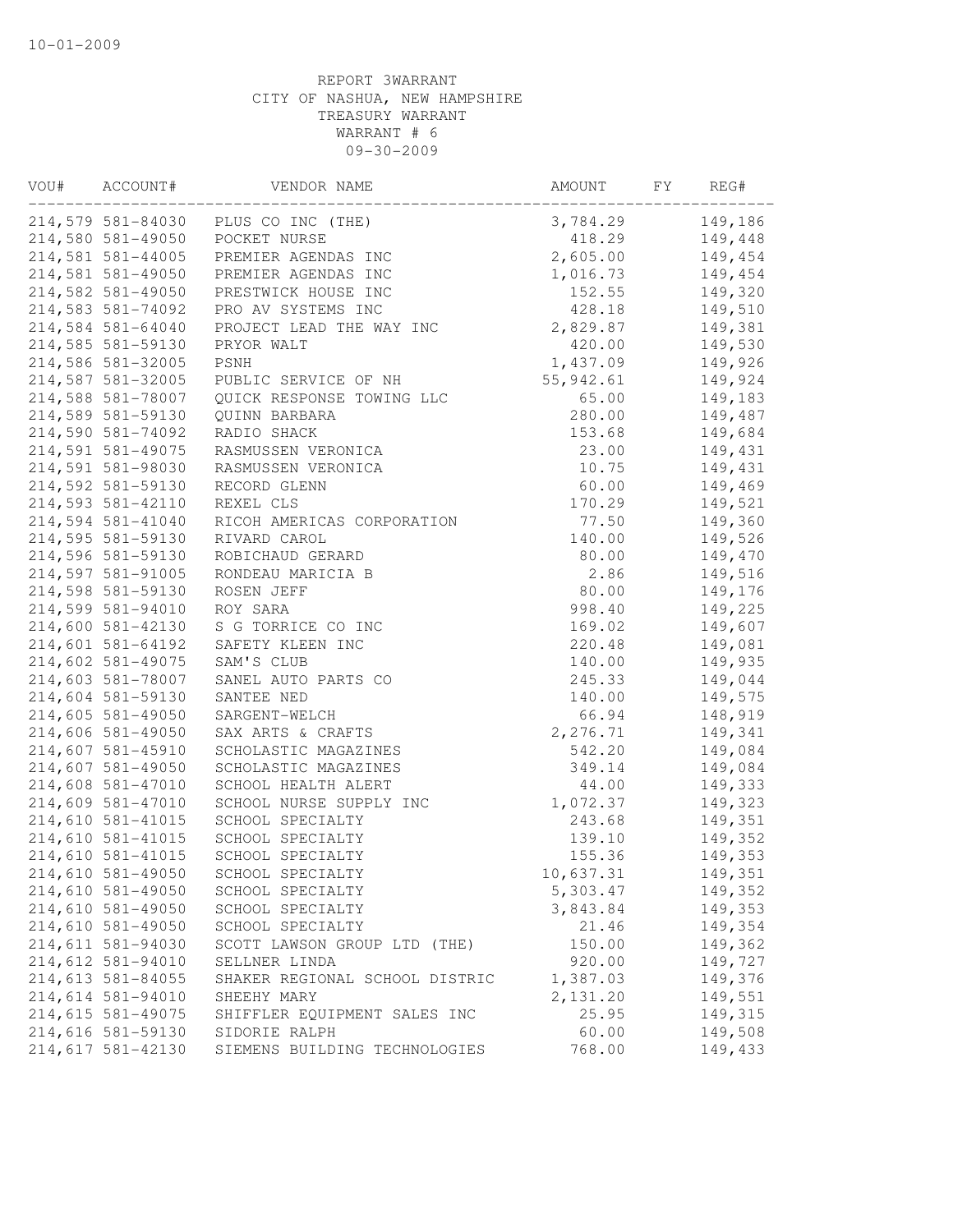| VOU# | ACCOUNT#          | VENDOR NAME                    | AMOUNT    | FY | REG#    |
|------|-------------------|--------------------------------|-----------|----|---------|
|      | 214,618 581-94010 | SKOGSHOLM BONNIE               | 1,041.60  |    | 149,570 |
|      | 214,619 581-59130 | SMITH JAMES                    | 60.00     |    | 149,485 |
|      | 214,620 581-59130 | SMITH MIKE                     | 80.00     |    | 149,477 |
|      | 214,621 581-49050 | SOCIAL STUDIES SCHOOL SERVICE  | 44.63     |    | 148,981 |
|      | 214,622 581-84055 | SPAULDING YOUTH CENTER         | 4,085.40  |    | 148,841 |
|      | 214,623 581-49050 | SPRINT SYSTEMS OF PHOTOGRAPHY  | 1,137.30  |    | 149,720 |
|      | 214,624 581-59130 | STANIELS KEVIN                 | 80.00     |    | 149,525 |
|      | 214,625 581-41015 | STAPLES BUSINESS ADVANTAGE     | 1,772.22  |    | 149,171 |
|      | 214,625 581-41045 | STAPLES BUSINESS ADVANTAGE     | 341.50    |    | 149,171 |
|      | 214,625 581-47010 | STAPLES BUSINESS ADVANTAGE     | 7.98      |    | 149,171 |
|      | 214,625 581-49050 | STAPLES BUSINESS ADVANTAGE     | 3, 451.46 |    | 149,171 |
|      | 214,625 581-49110 | STAPLES BUSINESS ADVANTAGE     | 522.39    |    | 149,171 |
|      | 214,626 581-53100 | STATE OF NH CRIMINAL RECORDS   | 1,005.50  |    | 149,840 |
|      | 214,627 581-59130 | STOLL DEBRA                    | 180.00    |    | 149,555 |
|      | 214,628 581-84055 | STRAFFORD LEARNING CTR         | 2, 213.75 |    | 149,560 |
|      | 214,629 581-59130 | STUART ALISTAIR                | 80.00     |    | 148,986 |
|      | 214,630 581-49050 | SUPERIOR SANDRA                | 24.98     |    | 149,715 |
|      | 214,631 581-53100 | SWIFT KARIE                    | 1,220.00  |    | 149,709 |
|      | 214,632 581-49050 | TAFE KATHRYN                   | 62.94     |    | 149,463 |
|      | 214,633 581-49050 | TARGET                         | 150.00    |    | 149,842 |
|      | 214,634 581-53100 | TERMINIX                       | 231.00    |    | 149,453 |
|      | 214,635 581-59130 | THEODORE KEVIN                 | 80.00     |    | 149,582 |
|      | 214,636 581-59130 | THOMAS DOUGLAS                 | 120.00    |    | 149,518 |
|      | 214,637 581-49050 | THOMPSON MARYBETH              | 20.43     |    | 149,421 |
|      | 214,638 581-45910 | TIME FOR KIDS                  | 406.50    |    | 149,939 |
|      | 214,639 581-42120 | TOTAL AIR SUPPLY INC           | 100.25    |    | 149,160 |
|      | 214,640 581-49050 | TOWERS MOTOR PARTS CORP        | 242.29    |    | 149,205 |
|      | 214,640 581-78007 | TOWERS MOTOR PARTS CORP        | 203.31    |    | 149,205 |
|      | 214,641 581-42130 | TRANE US INC                   | 265.21    |    | 149,338 |
|      | 214,642 581-75023 | TREASURER STATE OF N H         | 100.00    |    | 149,881 |
|      |                   | TREASURER STATE OF NH          |           |    |         |
|      | 214,643 581-49075 |                                | 163.70    |    | 149,215 |
|      | 214,644 581-59130 | TREMBLAY PATRICK               | 160.00    |    | 149,471 |
|      | 214,645 581-74092 | TWIN STATE//VOICE.DATA.VIDEO.I | 1,325.00  |    | 149,404 |
|      | 214,646 581-43005 | U S POSTAL SERVICES            | 220.00    |    | 149,841 |
|      | 214,647 581-94010 | ULLRICH ELIZABETH              | 832.00    |    | 149,532 |
|      | 214,648 581-43005 | UNITED PARCEL SERVICE          | 12.23     |    | 149,314 |
|      | 214,649 581-49050 | UNITED STATES PLASTIC CORP     | 229.92    |    | 148,857 |
|      | 214,650 581-42120 | UNITED SUPPLY INC              | 851.99    |    | 149,408 |
|      | 214,651 581-49050 | UNO'S                          | 150.00    |    | 149,831 |
|      | 214,652 581-83102 | UNUM LIFE INSURANCE CO OF AMER | 1,312.32  |    | 149,586 |
|      | 214,652 581-83103 | UNUM LIFE INSURANCE CO OF AMER | 1,656.18  |    | 149,586 |
|      | 214,653 581-31005 | USA MOBILITY WIRELESS INC      | 776.61    |    | 149,891 |
|      | 214,654 581-59130 | VALAVANE DANIEL                | 80.00     |    | 149,206 |
|      | 214,655 581-59130 | VEILLEUX GERALD                | 80.00     |    | 149,036 |
|      | 214,656 581-31005 | VERIZON BUSINESS               | 4, 412.68 |    | 148,830 |
|      | 214,657 581-49050 | VERMONT CERAMIC SUPPLY CO      | 2,152.38  |    | 149,327 |
|      | 214,658 581-83004 | VISION SERVICE PLAN-NH         | 2,127.50  |    | 149,958 |
|      | 214,659 581-49075 | W E AUBUCHON CO INC            | 1,147.94  |    | 149,942 |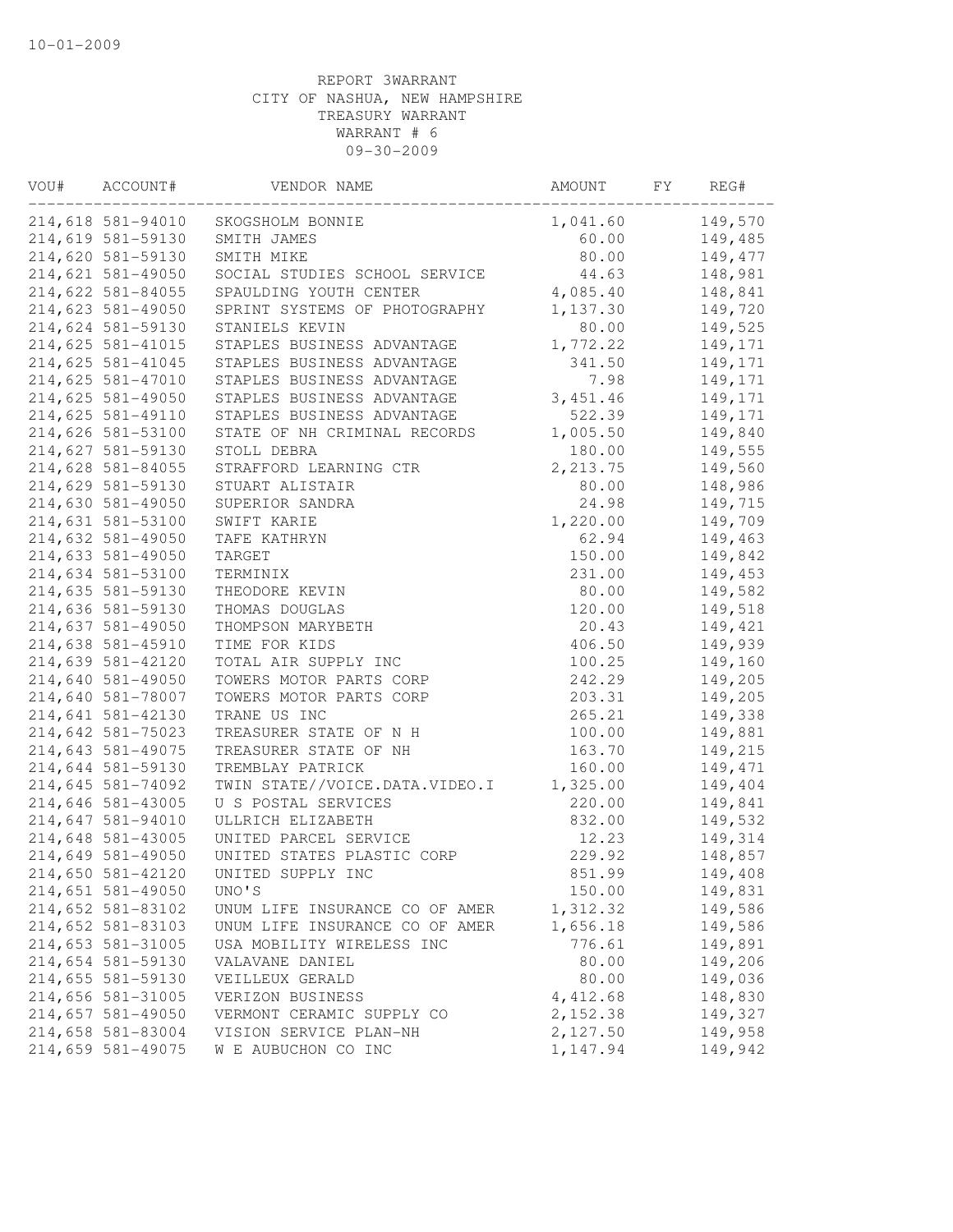| VOU#      | ACCOUNT#          | VENDOR NAME                    | AMOUNT       | FY. | REG#       |
|-----------|-------------------|--------------------------------|--------------|-----|------------|
|           | 214,660 581-49050 | WALMART COMMUNITY              | 193.67       |     | 149,286    |
|           | 214,661 581-59130 | WALSH GARY                     | 80.00        |     | 149,698    |
|           | 214,662 581-55018 | WALTHAM CENTRAL SCHOOL         | 455.00       |     | 149,685    |
|           | 214,663 581-59130 | WARD LINDSAY                   | 60.00        |     | 149,723    |
|           | 214,664 581-41045 | WB MASON COMPANY INC           | 13,394.94    |     | 148,886    |
|           | 214,665 581-84055 | WEDIKO CHILDREN'S SERVICES     | 11, 414.00   |     | 149,132    |
|           | 214,666 581-45910 | WEEKLY READER CORP             | 357.44       |     | 149,757    |
|           | 214,666 581-49050 | WEEKLY READER CORP             | 44.66        |     | 149,757    |
|           | 214,666 581-95010 | WEEKLY READER CORP             | 916.20       |     | 149,757    |
|           | 214,667 581-84055 | WHITNEY ACADEMY INC (THE)      | 19,080.50    |     | 149,587    |
|           | 214,668 581-49050 | WILD SIDE NORTH INC            | 60.27        |     | 149,467    |
|           | 214,669 581-59130 | WILKINS GERARD                 | 60.00        |     | 149,473    |
|           | 214,670 581-84030 | WILLIAM J WHITE EDUCATIONAL    | 500.00       |     | 149,710    |
|           | 214,671 581-59130 | WILLIAMS BRIAN                 | 80.00        |     | 149,495    |
|           | 214,672 581-94010 | WILLIS BARBARA                 | 133.20       |     | 149,603    |
|           | 214,673 581-59130 | WRIGHT DENNIS                  | 60.00        |     | 149,483    |
|           | 214,674 581-53101 | YOUTH COUNCIL (THE)            | 4,512.50     |     | 149,402    |
|           | 214,675 581-49075 | ZAX SIGNAGE                    | 212.43       |     | 149,110    |
|           | 214,676 581-59130 | ZIELINSKI KAREN                | 120.00       |     | 149,505    |
|           | 214,677 581-59130 | ZUCCARO ROBERT                 | 60.00        |     | 149,494    |
| TOTAL     | 581               | SCHOOL DEPARTMENT              |              |     | 916,994.16 |
|           |                   |                                |              |     |            |
| 843       | 590-23517         | HUFF & GAUTHIER INC            | 355.00       |     | 149,253    |
| 844       | 590-23555         | MARKINGS INC                   | 4,715.99     |     | 149,278    |
| 845       | 590-23573         | FLEGAL LAW OFFICE              | 2,275.50     |     | 149,217    |
| 846       | 590-24531         | MAC MULKIN CHEVROLET INC       | 1,700.00     |     | 149,690    |
| 847       | 590-24531         | MHQ MUNICIPAL VEHICLES         | 340.00       |     | 149,107    |
| 848       | 590-24532         | WHOLEY MARK                    | 405.00       |     | 148,949    |
|           | 214,678 590-24581 | CONTROL TECHNOLOGIES INC       | 5,602.00     |     | 149,306    |
|           | 214,679 590-24581 | EBSCO INFORMATION SERVICES     | 634.32       |     | 149,745    |
|           | 214,680 590-24581 | M & M ELECTRICAL SUPPLY CO INC | 4,499.97     |     | 149,680    |
|           | 214,681 590-24581 | SOUTHWORTH MILTON INC          | 3,028.00     |     | 149,889    |
| TOTAL 590 |                   | PRIOR YEAR OBLIGATIONS         |              |     | 23,555.78  |
|           |                   |                                |              |     |            |
| 849       | 592-85005         | FEDEX                          | 74.28        |     | 149,852    |
| 850       | 592-85010         | US BANK                        | 33,825.00    |     | 155        |
| 851       | 592-85010         | US BANK NA (091000022)         | 13,337.50    |     | 155        |
| 852       | 592-85015         | US BANK                        | 138,375.00   |     | 155        |
| 853       | 592-85015         | US BANK NA (091000022)         | 712,650.00   |     | 155        |
| 854       | 592-85020         | US BANK                        | 660,000.00   |     | 155        |
| 854       | 592-85025         | US BANK                        | 2,700,000.00 |     | 155        |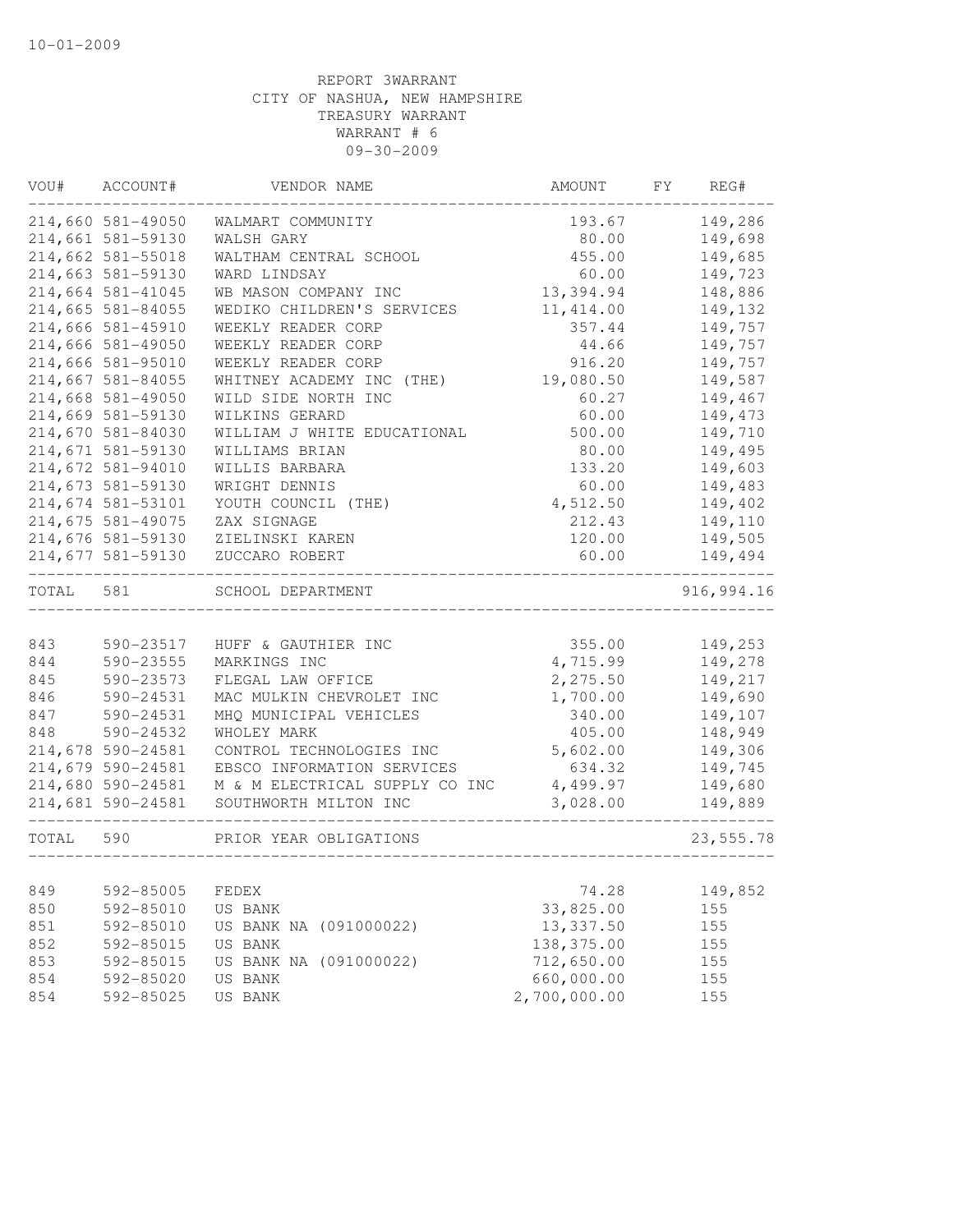| VOU#      | ACCOUNT# |  | VENDOR NAME         | AMOUNT | FY | REG#           |
|-----------|----------|--|---------------------|--------|----|----------------|
|           |          |  |                     |        |    |                |
| TOTAL 592 |          |  | BONDED DEBT SERVICE |        |    | 4, 258, 261.78 |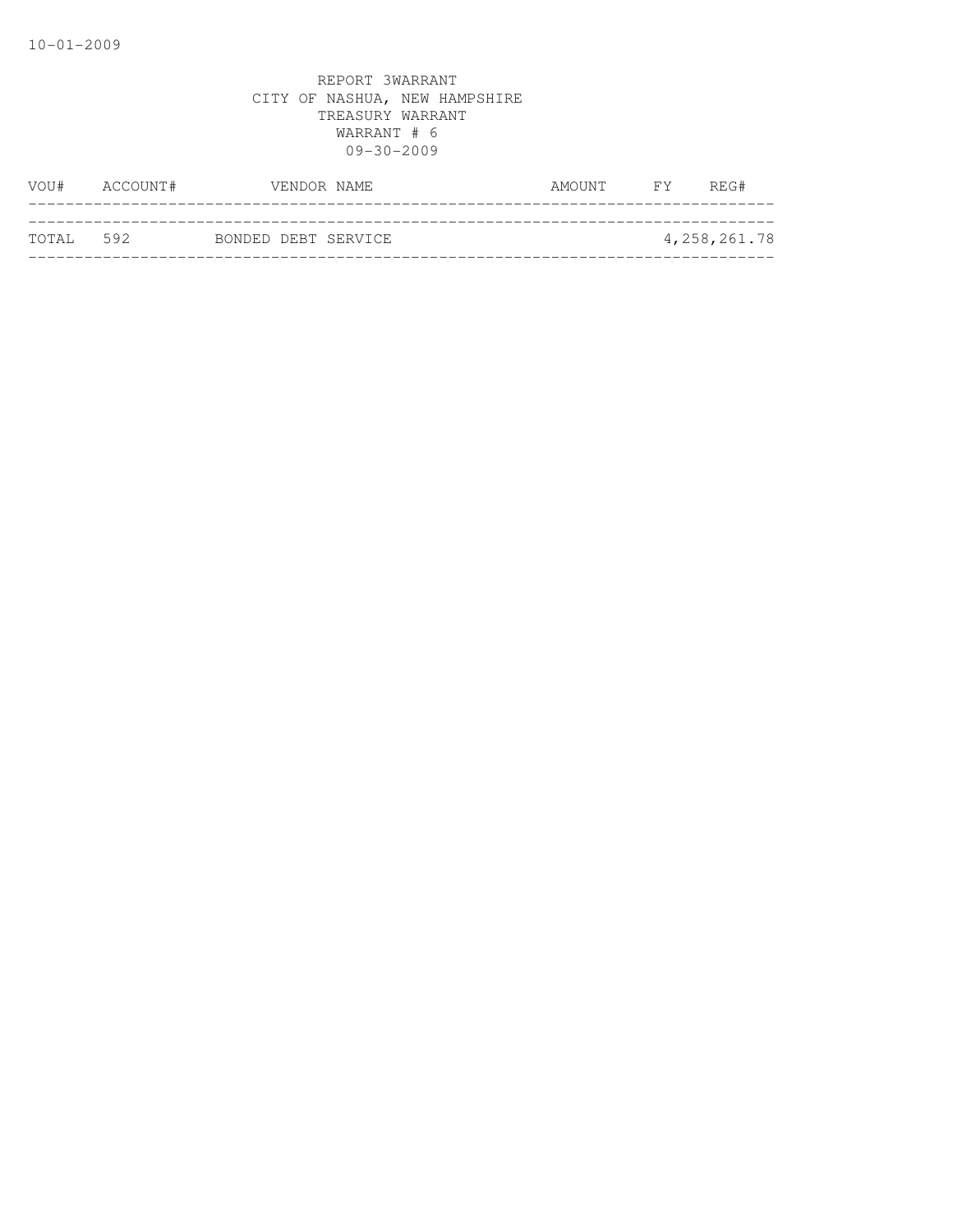| VOU#             | ACCOUNT#                 | VENDOR NAME                                                 | AMOUNT                 | FY | REG#                |
|------------------|--------------------------|-------------------------------------------------------------|------------------------|----|---------------------|
| 855              | 622-03                   | SCHAFER CONSULTING                                          | 26, 250.00 149, 322    |    |                     |
| TOTAL            | $622 - 03$               | CAP IMP - INFORMATION TECH<br>ADMINS MIGRATION CONSULT      |                        |    | 26,250.00           |
| 856              | $653 - 09$               | MILL CITY CONTRACTING                                       | 48,590.10              |    | 149,615             |
| TOTAL            | 653-09                   | CAP IMP - STREET DEPT<br>SIDEWALK CONSTR & REPLACEMENT      |                        |    | 48,590.10           |
| 857              | $653 - 14$               | BROX INDUSTRIES INC                                         | 41,636.18              |    | 148,897             |
| TOTAL            | $653 - 14$               | CAP IMP - STREET DEPT<br>STREET PAVING PROGRAM FY08         |                        |    | 41,636.18           |
| 857<br>858       | $653 - 20$<br>$653 - 20$ | BROX INDUSTRIES INC<br>MILL CITY CONTRACTING                | 2,229.02<br>23, 457.60 |    | 148,897<br>149,615  |
| TOTAL            | $653 - 20$               | CAP IMP - STREET DEPT<br>SIDEWALK CONSTR & REPLACEMENT      |                        |    | 25,686.62           |
| 859              | 653-21                   | BROX INDUSTRIES INC                                         | 553, 190.32 148, 897   |    |                     |
| TOTAL            | $653 - 21$               | CAP IMP - STREET DEPT<br>STREET PAVING PROGRAM FY09         |                        |    | 553, 190.32         |
| 860              | $655 - 08$               | ALERT SOLAR SIGNS                                           | 5,928.00               |    | 149,605             |
| TOTAL            | $655 - 08$               | CAP IMP - TRAFFIC<br>PEDESTRIAN SAFETY IMPROVEMENTS         |                        |    | 5,928.00            |
| 861              | $675 - 10$<br>862 675-10 | MULTI-STATE ROOFING INC<br>TENNANT/WALLACE ARCHITECTS AIA   | 13,461.30<br>390.00    |    | 149,359<br>149,244  |
|                  | TOTAL 675-10             | CAP IMP - PUBLIC LIBRARIES<br>NEW ROOF/BRICK REPOINTING     |                        |    | 13,851.30           |
| $214,683$ 681-12 | $214,682$ 681-12         | KEACH-NORDSTROM ASSOCS INC<br>SANBORN HEAD & ASSOCIATES INC | 908.82<br>1,853.84     |    | 149, 415<br>149,688 |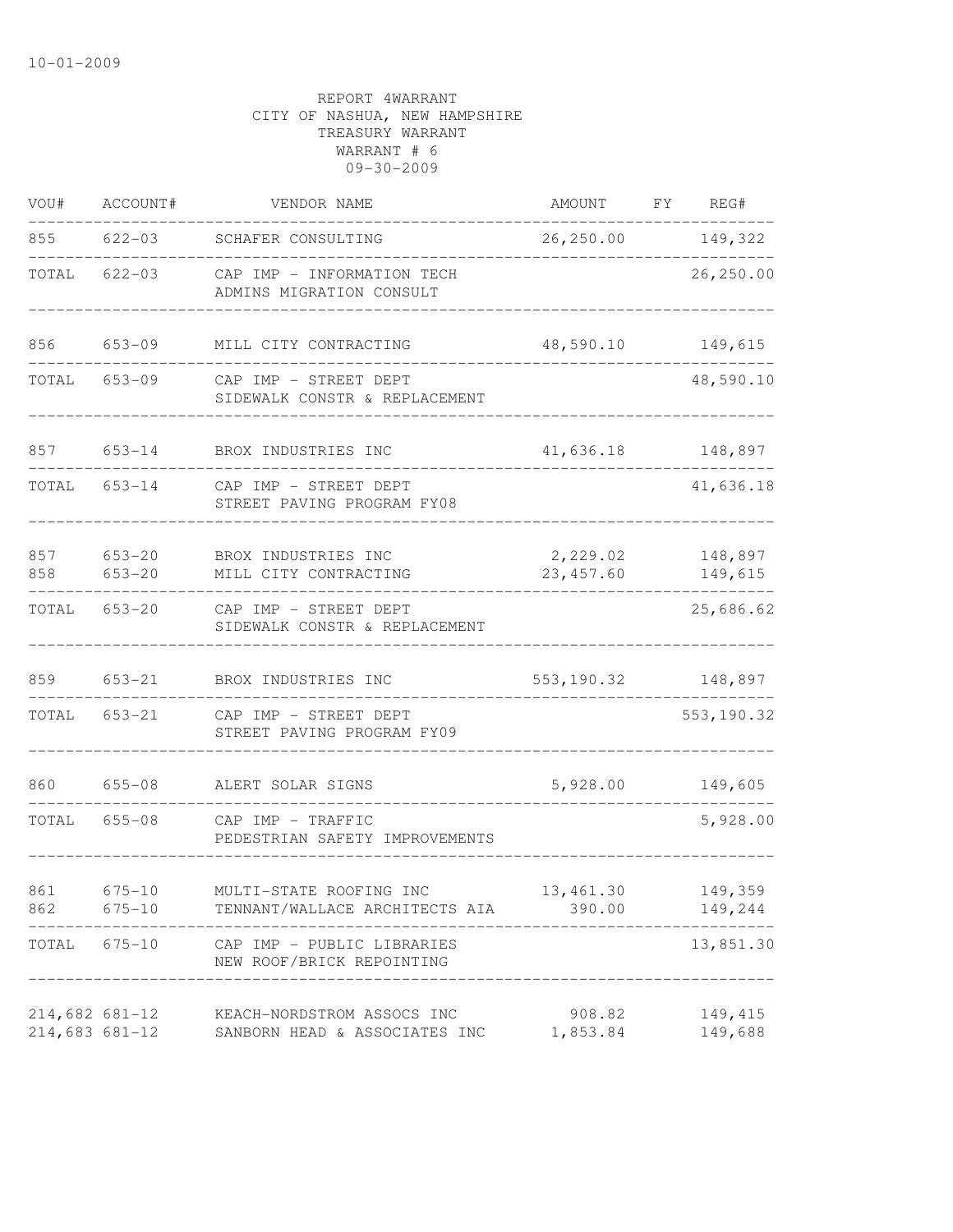|                   | VOU# ACCOUNT# | VENDOR NAME                                                                              | AMOUNT FY REG#                   |                               |
|-------------------|---------------|------------------------------------------------------------------------------------------|----------------------------------|-------------------------------|
|                   |               | TOTAL 681-12 CAP IMP - SCHOOL<br>DEFERRED MAINTENANCE FY09                               |                                  | 2,762.66                      |
|                   |               | 214,684 681-13 AXIOM PARTNERS INC<br>214,685 681-13 SANBORN HEAD & ASSOCIATES INC 883.70 | 2,910.05                         | 149,029<br>149,688            |
|                   |               | TOTAL 681-13 CAP IMP - SCHOOL<br>DEFERRED MAINTENANCE/                                   |                                  | 3,793.75                      |
| 863<br>864<br>865 |               | 699-07 C W DOWNER & CO<br>699-07 R W BECK INC<br>699-07 RATH YOUNG & PIGNATELLI PC       | 251.89<br>10,329.22<br>18,153.09 | 149,296<br>149,094<br>149,264 |
|                   |               | TOTAL 699-07 OTHER EXPENSES<br>WATER SUPPLY ACOUISITION                                  |                                  | 28,734.20                     |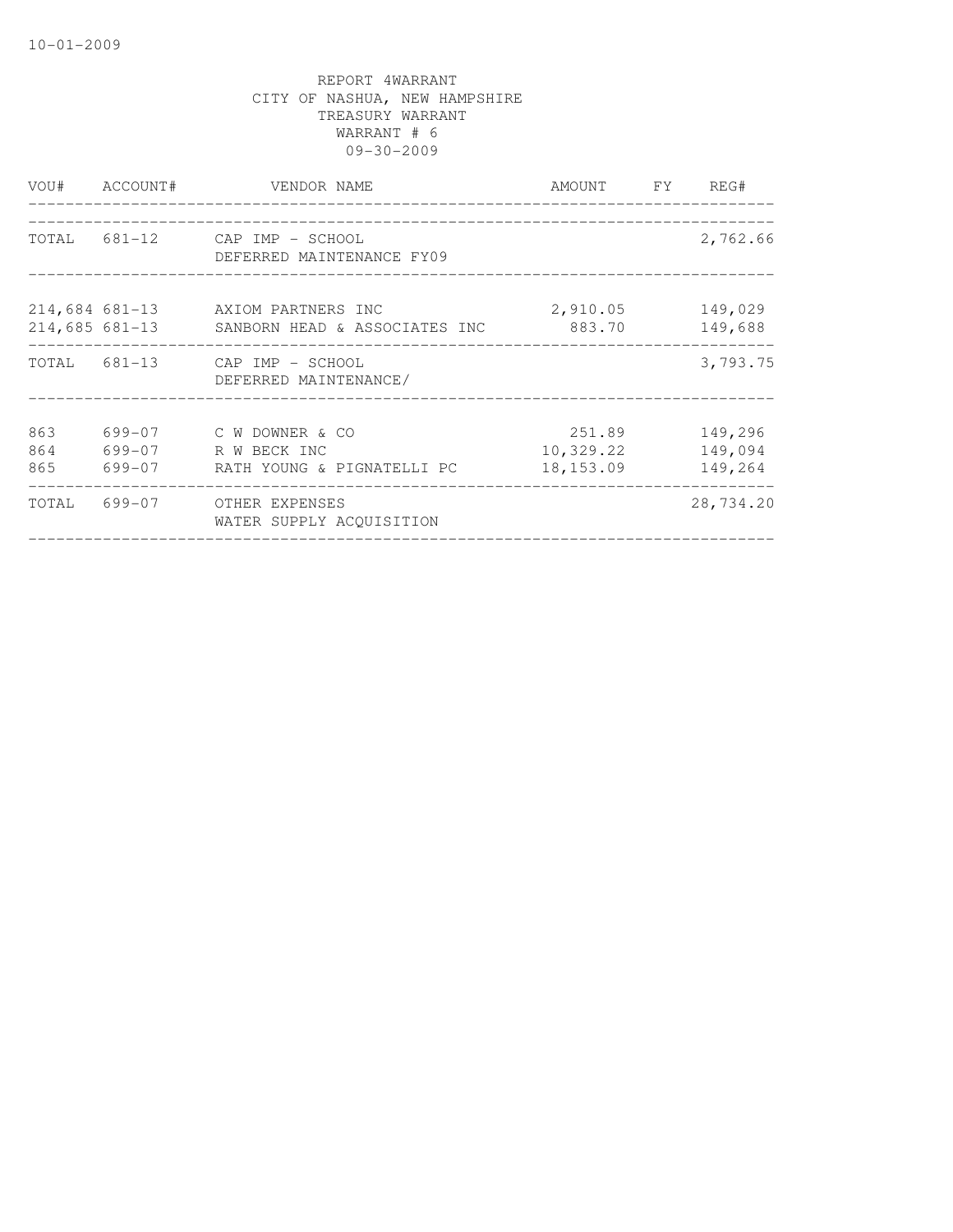| VOU#                                                 | ACCOUNT# PROGRAM                                                                                     | VENDOR NAME                                                                                                                                                                                                                          |                                                                                                   | AMOUNT FY REG#                                                                   |
|------------------------------------------------------|------------------------------------------------------------------------------------------------------|--------------------------------------------------------------------------------------------------------------------------------------------------------------------------------------------------------------------------------------|---------------------------------------------------------------------------------------------------|----------------------------------------------------------------------------------|
| 866<br>867                                           |                                                                                                      | 722-41060 3735 CITY OF NASHUA/PETTY CASH<br>722-53025 3735 DR GARY EVANS PMP                                                                                                                                                         | 33.86<br>5,789.22                                                                                 | 148,824<br>149,669                                                               |
| TOTAL                                                | 722                                                                                                  | CPF-INFORMATION TECHNOLOGY                                                                                                                                                                                                           | 5,823.08                                                                                          |                                                                                  |
| 868                                                  |                                                                                                      | 751-53075 3731 MCFARLAND JOHNSON INC                                                                                                                                                                                                 | 6, 132.35                                                                                         | 149,274                                                                          |
| TOTAL                                                | 751                                                                                                  | CPF-PWD & ENGINEERING                                                                                                                                                                                                                | 6, 132.35                                                                                         |                                                                                  |
| 869                                                  |                                                                                                      | 753-53075 3740 NASHUA REGIONAL PLANNING COMMI                                                                                                                                                                                        | 18,916.40                                                                                         | 149,756                                                                          |
| TOTAL                                                | 753                                                                                                  | CPF-STREET DEPT                                                                                                                                                                                                                      | 18,916.40                                                                                         |                                                                                  |
| 870                                                  |                                                                                                      | 772-53025 3720 COMPREHENSIVE ENVIRONMENTAL IN 18,637.74 149,271                                                                                                                                                                      |                                                                                                   |                                                                                  |
| TOTAL                                                | 772                                                                                                  | CPF-PLANNING DEPT                                                                                                                                                                                                                    | 18,637.74                                                                                         |                                                                                  |
| 871<br>872<br>873<br>873<br>874<br>875<br>876<br>877 | 792-53030<br>792-53030<br>792-53075<br>792-53075<br>792-53181<br>792-59231<br>792-59232<br>792-59232 | 3799 AECOM TECHNOLOGY CORPORATION<br>3742 HAYNER/SWANSON INC<br>3791 HAZEN & SAWYER<br>3793 HAZEN & SAWYER<br>3794 MICHIE CORPORATION<br>3744 BROX INDUSTRIES INC<br>3795 PARK CONSTRUCTION CORP<br>3795 PARK CONSTRUCTION/RETAINAGE | 10,503.69<br>101,800.00<br>1,500.00<br>3,051.25<br>2,102.80<br>23,308.40<br>64,356.50<br>6,807.40 | 149,445<br>148,908<br>149,270<br>149,270<br>149,027<br>148,897<br>148,955<br>181 |
| TOTAL                                                | 792                                                                                                  | CPF-WASTEWATER USER FUND                                                                                                                                                                                                             | 213,430.04                                                                                        |                                                                                  |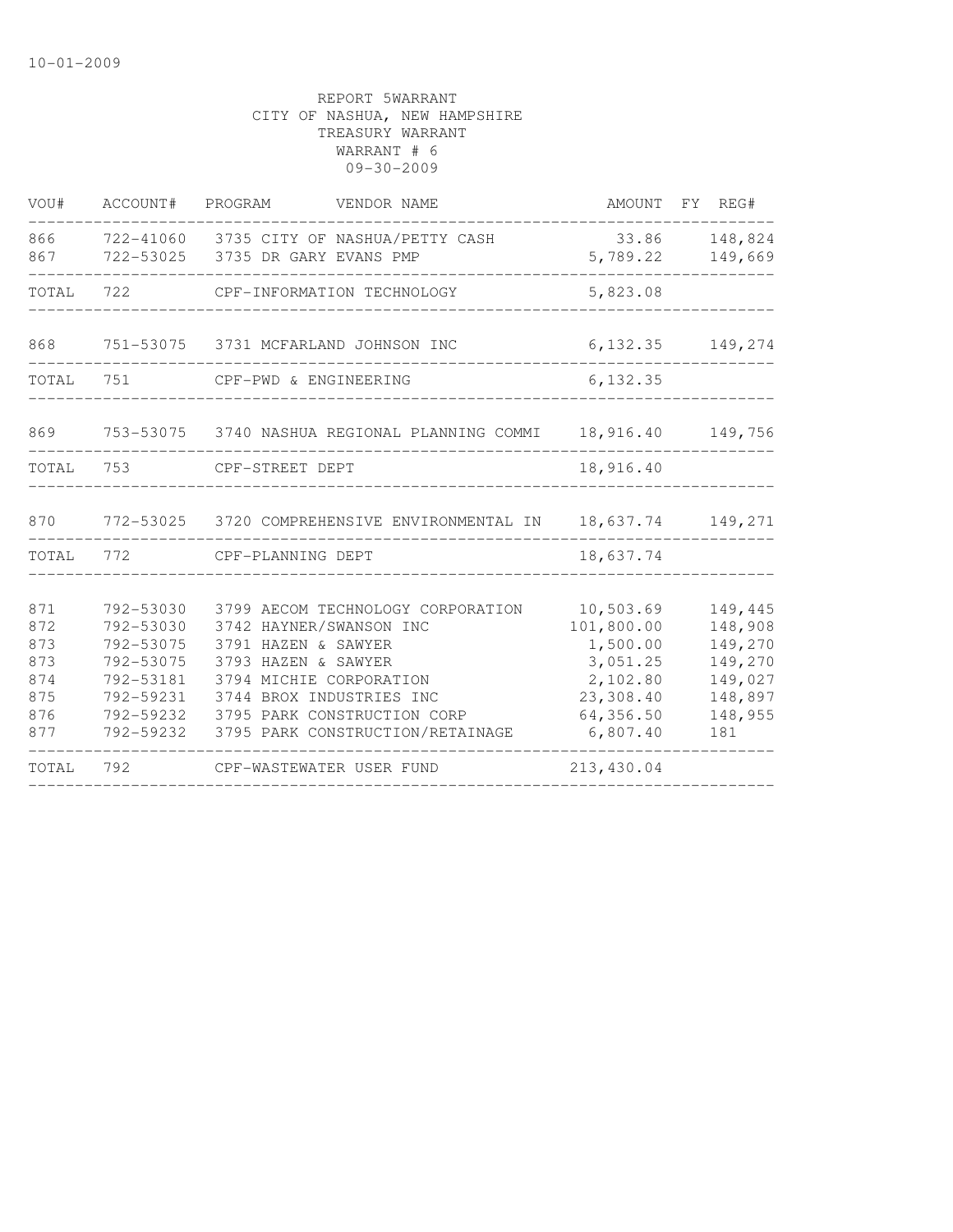| VOU#       | ACCOUNT#               | VENDOR NAME                        | AMOUNT         | FY | REG#               |
|------------|------------------------|------------------------------------|----------------|----|--------------------|
| 878        |                        | 801-31005 FAIRPOINT COMMUNICATIONS | 28.51          |    | 149,905            |
| 879        | 801-31040              | PAETEC COMMUNICATIONS INC          | 10.27          |    | 149,851            |
| 880        | 801-31050              | NEXTEL COMMUNICATIONS              | 156.83         |    | 149,856            |
| 881        | 801-32005              | PSNH                               | 314.48         |    | 149,922            |
| 882        | 801-32005              | PUBLIC SERVICE OF NH               | 866.57         |    | 149,924            |
| 883        | 801-33005              | PENNICHUCK WATER                   | 247.83         |    | 149,866            |
| 884        | 801-42000              | BANNER SYSTEMS OF MASSACHUSETT     | 461.19         |    | 149,678            |
| 885        | 801-44005              | RYDIN DECAL                        | 3,185.57       |    | 149,148            |
| 886        | 801-46030              | LEHIGH OUTFITTERS                  | 162.00         |    | 149,004            |
| 887        | 801-46030              | REFLECTIVE APPAREL FACTORY INC     | 119.32         |    | 149,096            |
| 887        | 801-46030              | REFLECTIVE APPAREL FACTORY INC     | 109.31         |    | 149,096            |
| 888        | 801-46045              | CCP INDUSTRIES INC                 | 418.64         |    | 149,048            |
| 888        | 801-46045              | CCP INDUSTRIES INC                 | 231.77         |    | 149,048            |
| 889        | 801-47010              | BASS FIRST AID SERVICE COMPANY     | 100.00         |    | 148,937            |
| 890        | 801-48005              | SHATTUCK MALONE OIL CO             | 7,314.95       |    | 149,847            |
| 890        | 801-48005              | SHATTUCK MALONE OIL CO             | 8,408.71       |    | 149,847            |
| 890        | 801-48005              | SHATTUCK MALONE OIL CO             | 2,559.17       |    | 149,847            |
| 891        | 801-49040              | BCM CONTROLS CORPORATION           | 2,370.42       |    | 149,098            |
| 892        | 801-49040              | LAB SAFETY SUPPLY INC              | 170.41         |    | 149,075            |
| 893        | 801-49040              | TEXAS AMERICA SAFETY COMPANY       | 50.00          |    | 148,929            |
| 893        | 801-49040              | TEXAS AMERICA SAFETY COMPANY       | 74.99          |    | 148,929            |
| 893        | 801-49040              | TEXAS AMERICA SAFETY COMPANY       | 31.24          |    | 148,929            |
| 894        | 801-53030              | SANBORN, HEAD & ASSOCIATES INC     | 5,792.70       |    | 149,667            |
| 895        | 801-53075              | USDA APHIS                         | 10,749.93      |    | 149,867            |
| 896        | 801-53130              | COLUMBIA ANALYTICAL SERVICES I     | 675.00         |    | 149,087            |
| 897        | 801-53130              | GZA GEOENVIRONMENTAL INC           | 2,096.82       |    | 149,374            |
| 898        | 801-59100              | AMHERST APPLIANCE REPAIR/STEVE     | 2,205.00       |    | 149,088            |
| 899        | 801-59100              | CRT PROCESSING LLC                 | 7,707.03       |    | 149,590            |
| 900        | 801-59100              | FCR                                | 3,236.70       |    | 149,677            |
| 901        | 801-59100              | REHRIG PACIFIC COMPANY             | 73.00          |    | 148,982            |
| 902        | 801-59100              | ROUTHIER & SONS INC                | 1,246.50       |    | 149,047            |
| 903        | 801-59105              | BILL'S WORLD CLASS CLEANING IN     | 780.00         |    | 149,613            |
| 904        | 801-59178              | NEXTEL COMMUNICATIONS              | 648.67         |    | 149,856            |
| 905        | 801-59238              | ANACOMP INC                        | 29.79          |    | 148,901            |
| 906        | 801-59245              | D & R TOWING INC                   | 460.00         |    | 149,687            |
| 907        | 801-59245              | DJ SALYER INC                      | 1,602.00       |    | 148,980            |
| 908        | 801-64045              | COMCAST                            | 68.48          |    | 149,880            |
| 909        | 801-64192              | BELLETETES INC                     | 14.90          |    | 149,035            |
| 910        | 801-64192              | JUTRAS SIGNS AND FLAGS INC         | 55.93          |    | 149,325            |
| 911        | 801-69024              | BECKER RADIO GROUP                 | 100.00         |    | 149,371            |
| 912        | 801-69024              | BLUEWATER WIRELESS                 | 103.00         |    | 149,104            |
| 913        | 801-75023              | AFFILIATED HVAC SERVICES LLC       | 136.60         |    | 149,005            |
|            |                        |                                    |                |    | 149,035            |
| 914<br>915 | 801-75023<br>801-75023 | BELLETETES INC<br>F W WEBB COMPANY | 59.00<br>18.75 |    | 148,941            |
| 916        | 801-75023              | J LAWRENCE HALL INC                | 71.60          |    | 149,758            |
|            |                        | LOWE'S                             |                |    |                    |
| 917        | 801-75023              | NEW HAMPSHIRE BORING INC           | 130.70         |    | 149,885<br>148,883 |
| 918        | 801-75085              |                                    | 1,820.00       |    |                    |
| 919        | 801-77020              | CHADWICK-BAROSS INC                | 1,210.54       |    | 148,898            |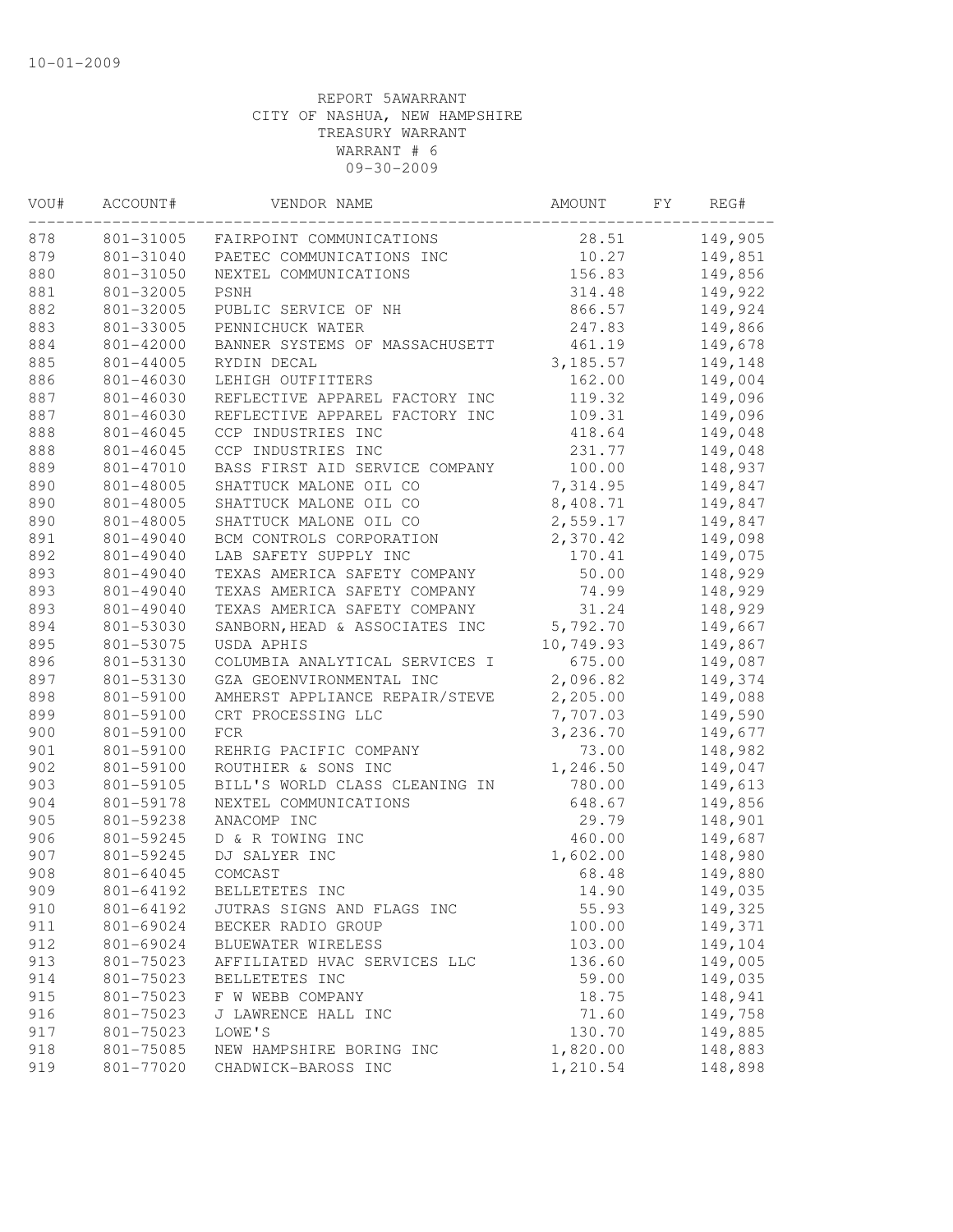| VOU#  | ACCOUNT#         | VENDOR NAME                    | AMOUNT             | FY | REG#        |
|-------|------------------|--------------------------------|--------------------|----|-------------|
| 920   |                  | 801-77020 CN WOOD CO INC       | 5, 244.62 149, 446 |    |             |
| 921   | 801-77020        | POWERPLAN                      | 3,130.19           |    | 149,247     |
| 922   | 801-77020        | SOUTHWORTH-MILTON INC          | 3,012.19           |    | 148,854     |
| 923   | 801-78065        | MAYNARD & LESIEUR INCORPORATED | 1,027.22           |    | 149,734     |
| 923   | 801-78065        | MAYNARD & LESIEUR INCORPORATED | 5,679.26           |    | 149,734     |
| 924   | 801-78065        | SULLIVAN TIRE INC              | 11,693.50          |    | 148,871     |
| 925   | 801-78100        | CN WOOD CO INC                 | 1,986.02           |    | 149,446     |
| 926   | 801-78100        | DONOVAN SPRING COMPANY INC     | 1,097.27           |    | 148,895     |
| 927   | 801-78100        | LIBERTY INTN'L TRUCKS OF NH LL | 130.63             |    | 149,730     |
| 928   | 801-78100        | MCDEVITT TRUCKS INC            | 465.31             |    | 149,864     |
| 928   | 801-78100        | MCDEVITT TRUCKS INC            | 155.17             |    | 149,864     |
| 929   | 801-78100        | MINUTEMAN TRUCKS INC           | 387.20             |    | 149,097     |
| 930   | 801-78100        | NAPA AUTO PARTS                | $-3.86$            |    | 149,194     |
| 930   | 801-78100        | NAPA AUTO PARTS                | 200.80             |    | 149,194     |
| 930   | 801-78100        | NAPA AUTO PARTS                | 37.94              |    | 149,194     |
| 931   | 801-78100        | NEW G.H. BERLIN OIL COMPANY    | 1,030.63           |    | 149,080     |
| 931   | 801-78100        | NEW G.H. BERLIN OIL COMPANY    | 839.56             |    | 149,080     |
| 931   | 801-78100        | NEW G.H. BERLIN OIL COMPANY    | 255.52             |    | 149,080     |
| 932   | 801-78100        | POWERPLAN                      | 855.07             |    | 149,247     |
| 933   | 801-78100        | SANEL AUTO PARTS CO            | 67.80              |    | 149,044     |
| 933   | 801-78100        | SANEL AUTO PARTS CO            | 108.07             |    | 149,044     |
| 934   | 801-82025        | NH RETIREMENT SYSTEM           | 386.38             |    | 156         |
| 935   | 801-94005        | TREASURER STATE OF NH          | 10.00              |    | 149,859     |
| 936   | 801-95005        | APWA PUBLICATIONS              | 34.25              |    | 149,931     |
| 937   | 801-98026        | CITY OF NASHUA/PETTY CASH      | 58.45              |    | 148,824     |
| 938   | 801-98026        | TJ'S DELI                      | 113.00             |    | 148,835     |
| TOTAL | 801              | SOLID WASTE DISPOSAL           |                    |    | 106, 487.01 |
|       |                  |                                |                    |    |             |
| 939   | $802 - 215 - 00$ | ADAMS DONNA                    | 250.81             |    | 149,661     |
| 940   | $802 - 215 - 00$ | ARUNASHALAM RAMESH             | 177.12             |    | 149,664     |
| 941   | $802 - 215 - 00$ | BELANS INC                     | 529.17             |    | 149,659     |
| 942   | $802 - 215 - 00$ | BERUBE RALPH                   | 637.02             |    | 149,657     |
| 943   | $802 - 215 - 00$ | FAUCHER CATHY                  | 6.91               |    | 149,655     |
| 944   | $802 - 215 - 00$ | GOLDSTEIN ROBERT               | 225.32             |    | 149,662     |
| 945   | $802 - 215 - 00$ | GREENE JOHN                    | 345.54             |    | 149,660     |
| 946   | $802 - 215 - 00$ | HUNTINGTON AT NASHUA           | 62.86              |    | 149,674     |
| 947   | $802 - 215 - 00$ | LAMERAND KYLE                  | 167.66             |    | 149,656     |
| 948   | $802 - 215 - 00$ | MERCARDO BRENDA                | 279.55             |    | 149,658     |
| 949   | $802 - 215 - 00$ | MILLER SUSAN HULLEY            | 131.98             |    | 149,653     |
| 950   | $802 - 215 - 00$ | NORWOOD TITLE SERVICES LLC     | 80.04              |    | 149,654     |
| 951   | $802 - 215 - 00$ | PERKINS FREDERICK JR           | 229.05             |    | 149,663     |
| 952   | 802-31005        | BAYRING COMMUNICATIONS         | 60.42              |    | 149,897     |
| 953   | 802-31005        | CELLULAR SOLUTIONS INC         | 35.00              |    | 149,123     |
| 954   | 802-31005        | FAIRPOINT COMMUNICATIONS       | 673.48             |    | 149,902     |
| 955   | 802-31005        | NEXTEL COMMUNICATIONS          | 295.50             |    | 149,856     |
| 955   | 802-31005        | NEXTEL COMMUNICATIONS          | 111.66             |    | 149,856     |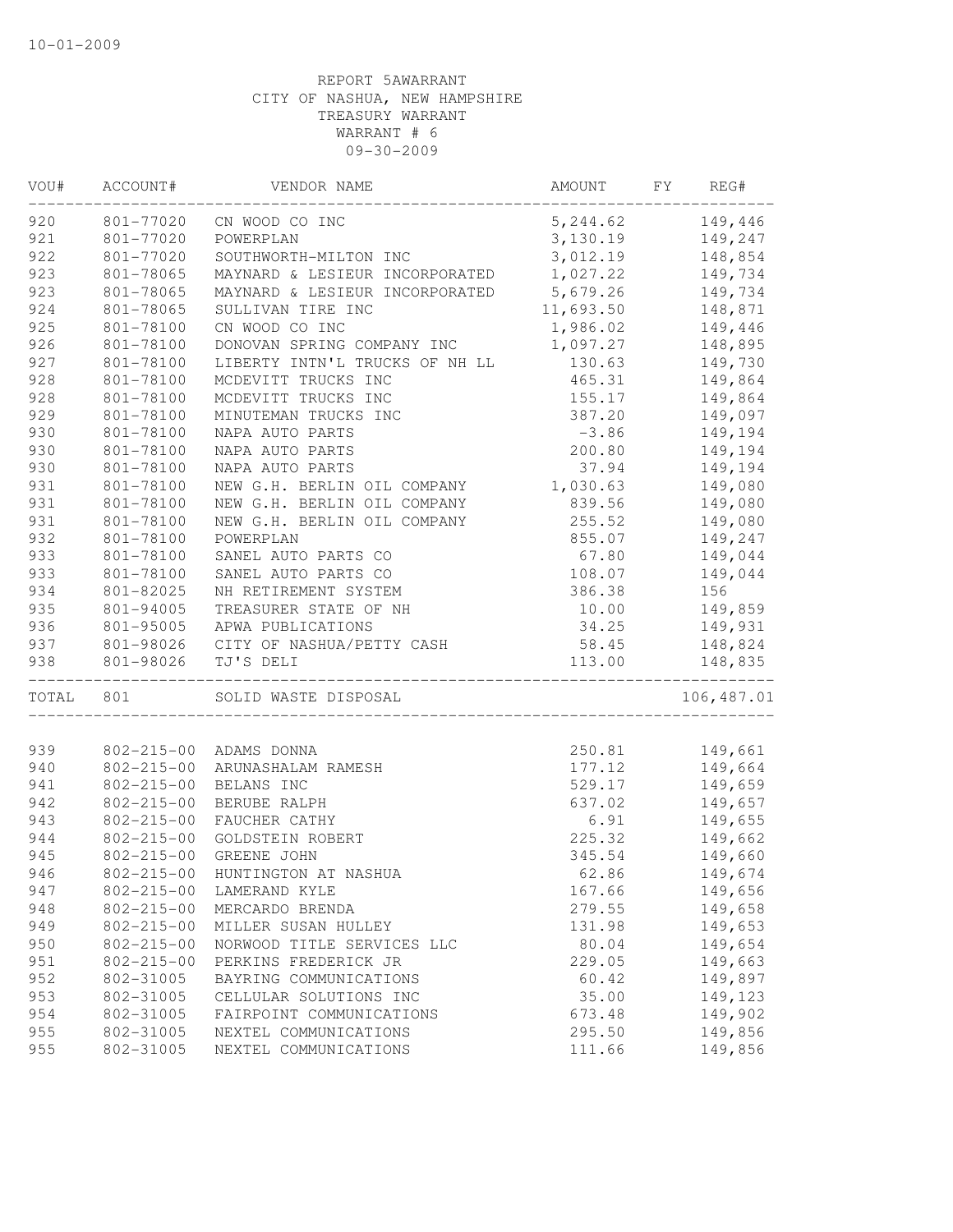| VOU#  | ACCOUNT#  | VENDOR NAME                    | AMOUNT     | FY | REG#    |
|-------|-----------|--------------------------------|------------|----|---------|
| 956   | 802-31040 | PAETEC COMMUNICATIONS INC      | 7.26       |    | 149,851 |
| 957   | 802-32005 | PSNH                           | 1,263.41   |    | 149,922 |
| 958   | 802-32005 | PUBLIC SERVICE OF NH           | 49,436.31  |    | 149,924 |
| 959   | 802-33005 | PENNICHUCK WATER               | 3,817.96   |    | 149,866 |
| 960   | 802-33005 | PSNH                           | 16.46      |    | 149,922 |
| 961   | 802-34015 | METROMEDIA ENERGY INC          | 617.97     |    | 149,895 |
| 962   | 802-34015 | NATIONAL GRID                  | 1,135.39   |    | 149,892 |
| 963   | 802-41015 | DAY-TIMERS INC                 | 144.19     |    | 149,760 |
| 964   | 802-41015 | STAPLES BUSINESS ADVANTAGE     | 664.27     |    | 149,277 |
| 965   | 802-43005 | CITY OF NASHUA/PETTY CASH      | 14.23      |    | 148,824 |
| 966   | 802-45101 | CIBA CORPORATION               | 11,736.00  |    | 148,926 |
| 967   | 802-45103 | JCI JONES CHEMICALS INC        | 6,826.75   |    | 149,076 |
| 968   | 802-45105 | HOLLAND COMPANY INC            | 5,073.60   |    | 148,967 |
| 969   | 802-45106 | KEMIRA WATER SOLUTIONS INC     | 9,095.18   |    | 149,077 |
| 970   | 802-45175 | ARCSOURCE INC                  | 31.60      |    | 149,045 |
| 971   | 802-46045 | HYLAND FRANCIS                 | 82.00      |    | 148,900 |
| 972   | 802-46045 | LEHIGH OUTFITTERS              | 82.00      |    | 149,004 |
| 972   | 802-46045 | LEHIGH OUTFITTERS              | 81.91      |    | 149,004 |
| 973   | 802-46045 | UNIFIRST CORPORATION           | 240.95     |    | 149,230 |
| 973   | 802-46045 | UNIFIRST CORPORATION           | 1,660.45   |    | 149,230 |
| 974   | 802-49070 | CITY OF NASHUA/PETTY CASH      | 9.67       |    | 148,824 |
| 975   | 802-49070 | HACH COMPANY                   | 616.07     |    | 149,208 |
| 976   | 802-49070 | VWR INTERNATIONAL INC          | 387.73     |    | 149,280 |
| 977   | 802-49075 | CITY OF NASHUA/PETTY CASH      | 44.74      |    | 148,824 |
| 978   | 802-49075 | CUES                           | 580.64     |    | 148,994 |
| 979   | 802-49075 | HOME DEPOT CREDIT SERVICES     | 15.89      |    | 149,861 |
| 980   | 802-53030 | CHEMSERVE ENVIRONMENTAL ANALYS | 400.42     |    | 149,169 |
| 981   | 802-53030 | EASTERN ANALYTICAL INC         | 312.00     |    | 149,040 |
| 982   | 802-53075 | FLOW ASSESSMENT SERVICES LLC   | 42,038.00  |    | 149,630 |
| 983   | 802-59100 | ANSWERING SERVICES OF NH LLC   | 77.00      |    | 149,106 |
| 984   | 802-59100 | ASAP SPRINKLER, LLC            | 650.00     |    | 149,309 |
| 984   | 802-59100 | ASAP SPRINKLER, LLC            | 1,462.50   |    | 149,309 |
| 985   | 802-59100 | KOHL GLENN                     | 6,120.00   |    | 148,917 |
| 986   | 802-59105 | GREENLEAF WILLIAM              | 510.00     |    | 149,125 |
| 987   | 802-59220 | PRINTGRAPHICS OF MAINE         | 42.90      |    | 148,938 |
| 988   | 802-59225 | RESOURCE MANAGEMENT INC        | 18, 416.12 |    | 148,845 |
| 989   | 802-59230 | BROX INDUSTRIES INC            | 920.44     |    | 148,897 |
| 990   | 802-59230 | CORRIVEAU ROUTHIER INC         | 68.00      |    | 149,686 |
| 991   | 802-59230 | NORTHERN NURSERIES INC         | 690.00     |    | 149,372 |
| 992   | 802-59238 | ANACOMP INC                    | 292.30     |    | 148,901 |
| 993   | 802-59239 | STAPLES BUSINESS ADVANTAGE     | 84.74      |    | 149,277 |
| 994   | 802-59239 | UNITED SYSTEMS OF ARKANSAS INC | 426.97     |    | 148,948 |
| 995   | 802-59265 | CITIZENS BANK NH               | 1,775.91   |    | 183     |
| 996   | 802-59265 | CITIZENS BANK NH               | 56.87      |    | 184     |
| 997   | 802-59320 | CHAPPELL TRACTOR SALES INC     | 989.17     |    | 148,899 |
| 998   | 802-59320 | CN WOOD CO INC                 | 339.01     |    | 149,446 |
| 999   | 802-59320 | D & R TOWING INC               | 95.00      |    | 149,687 |
| 1,000 | 802-59320 | HOWARD P FAIRFIELD, LLC        | 328.91     |    | 149,515 |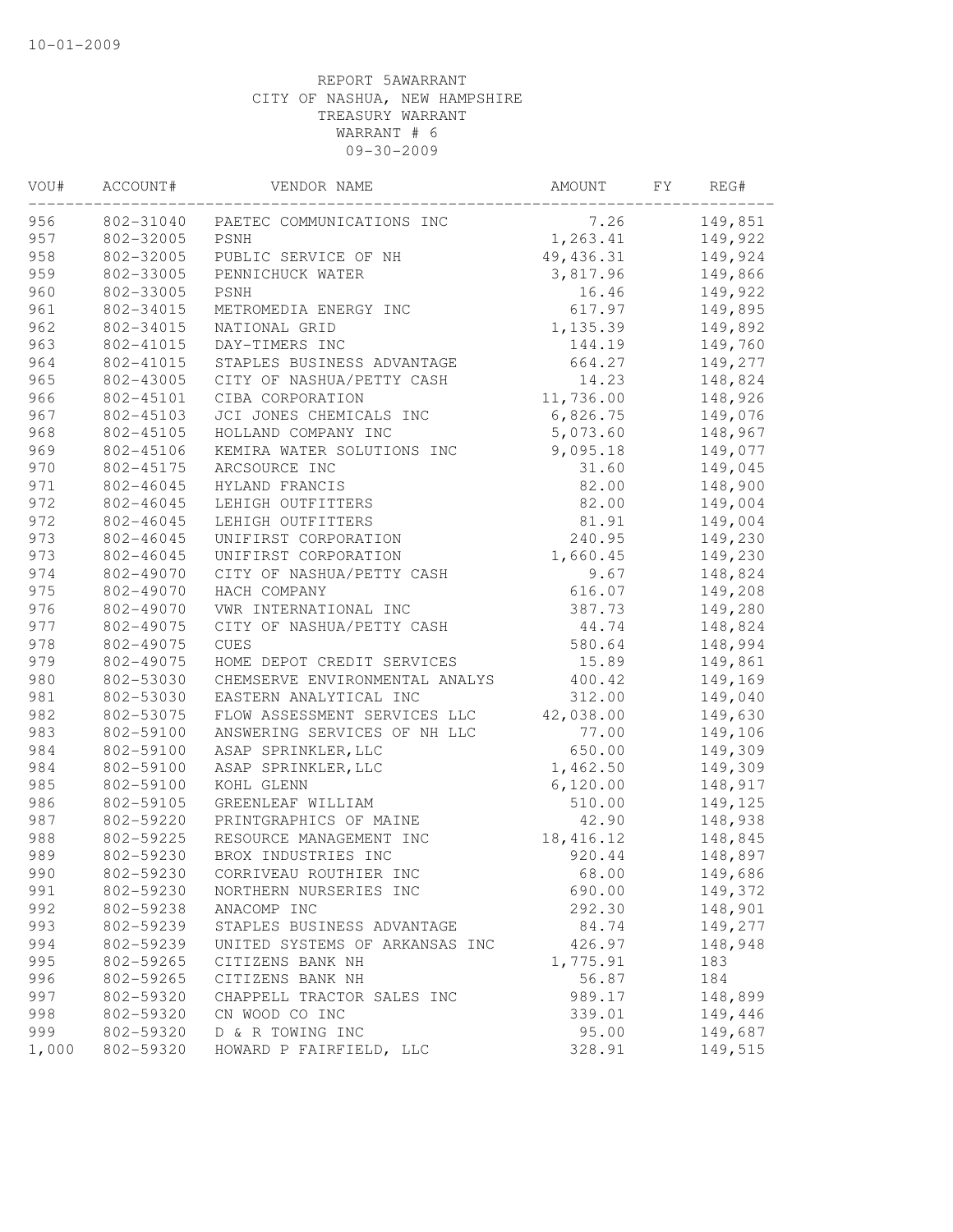| 258.55<br>149,730<br>802-59320<br>LIBERTY INTN'L TRUCKS OF NH LL<br>802-59320<br>LIBERTY INTN'L TRUCKS OF NH LL<br>7.12<br>149,730<br>34.12<br>802-59320<br>MINUTEMAN TRUCKS INC<br>149,097<br>802-59320<br>NAPA AUTO PARTS<br>688.08<br>149,194<br>802-59320<br>NAPA AUTO PARTS<br>81.95<br>149,194<br>802-59320<br>SANEL AUTO PARTS CO<br>62.71<br>149,044<br>SANEL AUTO PARTS CO<br>100.52<br>149,044<br>802-59320<br>802-64192<br>FASTENAL COMPANY<br>22.69<br>149,126<br>802-64192<br>FASTENAL COMPANY<br>67.70<br>149,126<br>149,861<br>802-64192<br>HOME DEPOT CREDIT SERVICES<br>499.75<br>LAB SAFETY SUPPY INC<br>802-64192<br>315.84<br>149,272<br>802-64192<br>M & M ELECTRICAL SUPPLY CO INC<br>31.63<br>149,681<br>802-64192<br>MCMASTER-CARR SUPPLY CO<br>142.08<br>149,023<br>802-64192<br>PINE MOTOR PARTS<br>8.98<br>149,735<br>802-64192<br>PINE MOTOR PARTS<br>4.65<br>149,735<br>802-77045<br>APEX WELDING INC<br>443.70<br>149,676<br>282.62<br>149,023<br>802-77045<br>MCMASTER-CARR SUPPLY CO<br>802-77050<br>PINE MOTOR PARTS<br>401.03<br>149,735<br>802-77062<br>FASTENAL COMPANY<br>27.04<br>149,126<br>802-77062<br>GRAINGER<br>365.50<br>148,960<br>802-77062<br>PINE MOTOR PARTS<br>11.98<br>149,735<br>802-77062<br>UNITED SUPPLY COMPANY INC<br>1.88<br>149,743<br>1,018<br>802-77065<br>5,663.00<br>149,249<br>CLEAR EDGE<br>802-77065<br>EASTERN BEARINGS INC<br>107.94<br>148,987<br>557.35<br>802-77065<br>GRAINGER<br>148,960<br>802-77065<br>PINE MOTOR PARTS<br>218.76<br>149,735<br>802-77067<br>FASTENAL COMPANY<br>102.66<br>149,126<br>802-77067<br>UNITED SUPPLY COMPANY INC<br>80.68<br>149,743<br>F W WEBB COMPANY<br>802-77068<br>84.49<br>148,941<br>HEATING SPECIALTIES OF NH INC<br>1,025<br>802-77068<br>83.70<br>149,689<br>1,016.37<br>802-77068<br>MALTZ SALES CO INC<br>149,343<br>1,027<br>802-77069<br>EASTERN BEARINGS INC<br>89.70<br>148,987<br>802-77069<br>FASTENAL COMPANY<br>42.93<br>149,126<br>1,029<br>112.73<br>148,960<br>802-77069<br>GRAINGER<br>60.65<br>802-77069<br>M & M ELECTRICAL SUPPLY CO INC<br>149,680<br>802-77069<br>MCMASTER-CARR SUPPLY CO<br>191.87<br>149,023<br>802-77069<br>1,032<br>SNAP ON TOOLS<br>30.00<br>148,896<br>802-77069<br>6, 272.52<br>THE MAHER CORPORATION<br>149,675<br>1,034<br>802-77070<br>OMEGA INDUSTRIAL SUPPLY INC<br>249.78<br>149,127<br>802-77072<br>M & M ELECTRICAL SUPPLY CO INC<br>870.02<br>149,680<br>1,036<br>802-77072<br>149,023<br>MCMASTER-CARR SUPPLY CO<br>613.93<br>802-82025<br>51.48<br>156<br>NH RETIREMENT SYSTEM<br>802-82025<br>649.50<br>156<br>NH RETIREMENT SYSTEM<br>802-94005<br>50.00<br>149,907<br>KNOLLMEYER STEPHEN<br>802-94005<br>NEW ENGLAND BIOSOLIDS & RESIDU<br>50.00<br>149,904<br>802-94005<br>WATER ENVIRONMENT FEDERATION<br>155.00<br>149,887<br>148,905<br>802-96007<br>YEOMANS CHICAGO CORPORATION<br>9,860.00 | VOU#  | ACCOUNT# | VENDOR NAME | AMOUNT | FY | REG# |
|-----------------------------------------------------------------------------------------------------------------------------------------------------------------------------------------------------------------------------------------------------------------------------------------------------------------------------------------------------------------------------------------------------------------------------------------------------------------------------------------------------------------------------------------------------------------------------------------------------------------------------------------------------------------------------------------------------------------------------------------------------------------------------------------------------------------------------------------------------------------------------------------------------------------------------------------------------------------------------------------------------------------------------------------------------------------------------------------------------------------------------------------------------------------------------------------------------------------------------------------------------------------------------------------------------------------------------------------------------------------------------------------------------------------------------------------------------------------------------------------------------------------------------------------------------------------------------------------------------------------------------------------------------------------------------------------------------------------------------------------------------------------------------------------------------------------------------------------------------------------------------------------------------------------------------------------------------------------------------------------------------------------------------------------------------------------------------------------------------------------------------------------------------------------------------------------------------------------------------------------------------------------------------------------------------------------------------------------------------------------------------------------------------------------------------------------------------------------------------------------------------------------------------------------------------------------------------------------------------------------------------------------------------------------------------------------------------------------------------------------------------------------------------------------------------------------------------------------------------------------------------|-------|----------|-------------|--------|----|------|
|                                                                                                                                                                                                                                                                                                                                                                                                                                                                                                                                                                                                                                                                                                                                                                                                                                                                                                                                                                                                                                                                                                                                                                                                                                                                                                                                                                                                                                                                                                                                                                                                                                                                                                                                                                                                                                                                                                                                                                                                                                                                                                                                                                                                                                                                                                                                                                                                                                                                                                                                                                                                                                                                                                                                                                                                                                                                             | 1,001 |          |             |        |    |      |
|                                                                                                                                                                                                                                                                                                                                                                                                                                                                                                                                                                                                                                                                                                                                                                                                                                                                                                                                                                                                                                                                                                                                                                                                                                                                                                                                                                                                                                                                                                                                                                                                                                                                                                                                                                                                                                                                                                                                                                                                                                                                                                                                                                                                                                                                                                                                                                                                                                                                                                                                                                                                                                                                                                                                                                                                                                                                             | 1,001 |          |             |        |    |      |
|                                                                                                                                                                                                                                                                                                                                                                                                                                                                                                                                                                                                                                                                                                                                                                                                                                                                                                                                                                                                                                                                                                                                                                                                                                                                                                                                                                                                                                                                                                                                                                                                                                                                                                                                                                                                                                                                                                                                                                                                                                                                                                                                                                                                                                                                                                                                                                                                                                                                                                                                                                                                                                                                                                                                                                                                                                                                             | 1,002 |          |             |        |    |      |
|                                                                                                                                                                                                                                                                                                                                                                                                                                                                                                                                                                                                                                                                                                                                                                                                                                                                                                                                                                                                                                                                                                                                                                                                                                                                                                                                                                                                                                                                                                                                                                                                                                                                                                                                                                                                                                                                                                                                                                                                                                                                                                                                                                                                                                                                                                                                                                                                                                                                                                                                                                                                                                                                                                                                                                                                                                                                             | 1,003 |          |             |        |    |      |
|                                                                                                                                                                                                                                                                                                                                                                                                                                                                                                                                                                                                                                                                                                                                                                                                                                                                                                                                                                                                                                                                                                                                                                                                                                                                                                                                                                                                                                                                                                                                                                                                                                                                                                                                                                                                                                                                                                                                                                                                                                                                                                                                                                                                                                                                                                                                                                                                                                                                                                                                                                                                                                                                                                                                                                                                                                                                             | 1,003 |          |             |        |    |      |
|                                                                                                                                                                                                                                                                                                                                                                                                                                                                                                                                                                                                                                                                                                                                                                                                                                                                                                                                                                                                                                                                                                                                                                                                                                                                                                                                                                                                                                                                                                                                                                                                                                                                                                                                                                                                                                                                                                                                                                                                                                                                                                                                                                                                                                                                                                                                                                                                                                                                                                                                                                                                                                                                                                                                                                                                                                                                             | 1,004 |          |             |        |    |      |
|                                                                                                                                                                                                                                                                                                                                                                                                                                                                                                                                                                                                                                                                                                                                                                                                                                                                                                                                                                                                                                                                                                                                                                                                                                                                                                                                                                                                                                                                                                                                                                                                                                                                                                                                                                                                                                                                                                                                                                                                                                                                                                                                                                                                                                                                                                                                                                                                                                                                                                                                                                                                                                                                                                                                                                                                                                                                             | 1,004 |          |             |        |    |      |
|                                                                                                                                                                                                                                                                                                                                                                                                                                                                                                                                                                                                                                                                                                                                                                                                                                                                                                                                                                                                                                                                                                                                                                                                                                                                                                                                                                                                                                                                                                                                                                                                                                                                                                                                                                                                                                                                                                                                                                                                                                                                                                                                                                                                                                                                                                                                                                                                                                                                                                                                                                                                                                                                                                                                                                                                                                                                             | 1,005 |          |             |        |    |      |
|                                                                                                                                                                                                                                                                                                                                                                                                                                                                                                                                                                                                                                                                                                                                                                                                                                                                                                                                                                                                                                                                                                                                                                                                                                                                                                                                                                                                                                                                                                                                                                                                                                                                                                                                                                                                                                                                                                                                                                                                                                                                                                                                                                                                                                                                                                                                                                                                                                                                                                                                                                                                                                                                                                                                                                                                                                                                             | 1,005 |          |             |        |    |      |
|                                                                                                                                                                                                                                                                                                                                                                                                                                                                                                                                                                                                                                                                                                                                                                                                                                                                                                                                                                                                                                                                                                                                                                                                                                                                                                                                                                                                                                                                                                                                                                                                                                                                                                                                                                                                                                                                                                                                                                                                                                                                                                                                                                                                                                                                                                                                                                                                                                                                                                                                                                                                                                                                                                                                                                                                                                                                             | 1,006 |          |             |        |    |      |
|                                                                                                                                                                                                                                                                                                                                                                                                                                                                                                                                                                                                                                                                                                                                                                                                                                                                                                                                                                                                                                                                                                                                                                                                                                                                                                                                                                                                                                                                                                                                                                                                                                                                                                                                                                                                                                                                                                                                                                                                                                                                                                                                                                                                                                                                                                                                                                                                                                                                                                                                                                                                                                                                                                                                                                                                                                                                             | 1,007 |          |             |        |    |      |
|                                                                                                                                                                                                                                                                                                                                                                                                                                                                                                                                                                                                                                                                                                                                                                                                                                                                                                                                                                                                                                                                                                                                                                                                                                                                                                                                                                                                                                                                                                                                                                                                                                                                                                                                                                                                                                                                                                                                                                                                                                                                                                                                                                                                                                                                                                                                                                                                                                                                                                                                                                                                                                                                                                                                                                                                                                                                             | 1,008 |          |             |        |    |      |
|                                                                                                                                                                                                                                                                                                                                                                                                                                                                                                                                                                                                                                                                                                                                                                                                                                                                                                                                                                                                                                                                                                                                                                                                                                                                                                                                                                                                                                                                                                                                                                                                                                                                                                                                                                                                                                                                                                                                                                                                                                                                                                                                                                                                                                                                                                                                                                                                                                                                                                                                                                                                                                                                                                                                                                                                                                                                             | 1,009 |          |             |        |    |      |
|                                                                                                                                                                                                                                                                                                                                                                                                                                                                                                                                                                                                                                                                                                                                                                                                                                                                                                                                                                                                                                                                                                                                                                                                                                                                                                                                                                                                                                                                                                                                                                                                                                                                                                                                                                                                                                                                                                                                                                                                                                                                                                                                                                                                                                                                                                                                                                                                                                                                                                                                                                                                                                                                                                                                                                                                                                                                             | 1,010 |          |             |        |    |      |
|                                                                                                                                                                                                                                                                                                                                                                                                                                                                                                                                                                                                                                                                                                                                                                                                                                                                                                                                                                                                                                                                                                                                                                                                                                                                                                                                                                                                                                                                                                                                                                                                                                                                                                                                                                                                                                                                                                                                                                                                                                                                                                                                                                                                                                                                                                                                                                                                                                                                                                                                                                                                                                                                                                                                                                                                                                                                             | 1,010 |          |             |        |    |      |
|                                                                                                                                                                                                                                                                                                                                                                                                                                                                                                                                                                                                                                                                                                                                                                                                                                                                                                                                                                                                                                                                                                                                                                                                                                                                                                                                                                                                                                                                                                                                                                                                                                                                                                                                                                                                                                                                                                                                                                                                                                                                                                                                                                                                                                                                                                                                                                                                                                                                                                                                                                                                                                                                                                                                                                                                                                                                             | 1,011 |          |             |        |    |      |
|                                                                                                                                                                                                                                                                                                                                                                                                                                                                                                                                                                                                                                                                                                                                                                                                                                                                                                                                                                                                                                                                                                                                                                                                                                                                                                                                                                                                                                                                                                                                                                                                                                                                                                                                                                                                                                                                                                                                                                                                                                                                                                                                                                                                                                                                                                                                                                                                                                                                                                                                                                                                                                                                                                                                                                                                                                                                             | 1,012 |          |             |        |    |      |
|                                                                                                                                                                                                                                                                                                                                                                                                                                                                                                                                                                                                                                                                                                                                                                                                                                                                                                                                                                                                                                                                                                                                                                                                                                                                                                                                                                                                                                                                                                                                                                                                                                                                                                                                                                                                                                                                                                                                                                                                                                                                                                                                                                                                                                                                                                                                                                                                                                                                                                                                                                                                                                                                                                                                                                                                                                                                             | 1,013 |          |             |        |    |      |
|                                                                                                                                                                                                                                                                                                                                                                                                                                                                                                                                                                                                                                                                                                                                                                                                                                                                                                                                                                                                                                                                                                                                                                                                                                                                                                                                                                                                                                                                                                                                                                                                                                                                                                                                                                                                                                                                                                                                                                                                                                                                                                                                                                                                                                                                                                                                                                                                                                                                                                                                                                                                                                                                                                                                                                                                                                                                             | 1,014 |          |             |        |    |      |
|                                                                                                                                                                                                                                                                                                                                                                                                                                                                                                                                                                                                                                                                                                                                                                                                                                                                                                                                                                                                                                                                                                                                                                                                                                                                                                                                                                                                                                                                                                                                                                                                                                                                                                                                                                                                                                                                                                                                                                                                                                                                                                                                                                                                                                                                                                                                                                                                                                                                                                                                                                                                                                                                                                                                                                                                                                                                             | 1,015 |          |             |        |    |      |
|                                                                                                                                                                                                                                                                                                                                                                                                                                                                                                                                                                                                                                                                                                                                                                                                                                                                                                                                                                                                                                                                                                                                                                                                                                                                                                                                                                                                                                                                                                                                                                                                                                                                                                                                                                                                                                                                                                                                                                                                                                                                                                                                                                                                                                                                                                                                                                                                                                                                                                                                                                                                                                                                                                                                                                                                                                                                             | 1,016 |          |             |        |    |      |
|                                                                                                                                                                                                                                                                                                                                                                                                                                                                                                                                                                                                                                                                                                                                                                                                                                                                                                                                                                                                                                                                                                                                                                                                                                                                                                                                                                                                                                                                                                                                                                                                                                                                                                                                                                                                                                                                                                                                                                                                                                                                                                                                                                                                                                                                                                                                                                                                                                                                                                                                                                                                                                                                                                                                                                                                                                                                             | 1,017 |          |             |        |    |      |
|                                                                                                                                                                                                                                                                                                                                                                                                                                                                                                                                                                                                                                                                                                                                                                                                                                                                                                                                                                                                                                                                                                                                                                                                                                                                                                                                                                                                                                                                                                                                                                                                                                                                                                                                                                                                                                                                                                                                                                                                                                                                                                                                                                                                                                                                                                                                                                                                                                                                                                                                                                                                                                                                                                                                                                                                                                                                             |       |          |             |        |    |      |
|                                                                                                                                                                                                                                                                                                                                                                                                                                                                                                                                                                                                                                                                                                                                                                                                                                                                                                                                                                                                                                                                                                                                                                                                                                                                                                                                                                                                                                                                                                                                                                                                                                                                                                                                                                                                                                                                                                                                                                                                                                                                                                                                                                                                                                                                                                                                                                                                                                                                                                                                                                                                                                                                                                                                                                                                                                                                             | 1,019 |          |             |        |    |      |
|                                                                                                                                                                                                                                                                                                                                                                                                                                                                                                                                                                                                                                                                                                                                                                                                                                                                                                                                                                                                                                                                                                                                                                                                                                                                                                                                                                                                                                                                                                                                                                                                                                                                                                                                                                                                                                                                                                                                                                                                                                                                                                                                                                                                                                                                                                                                                                                                                                                                                                                                                                                                                                                                                                                                                                                                                                                                             | 1,020 |          |             |        |    |      |
|                                                                                                                                                                                                                                                                                                                                                                                                                                                                                                                                                                                                                                                                                                                                                                                                                                                                                                                                                                                                                                                                                                                                                                                                                                                                                                                                                                                                                                                                                                                                                                                                                                                                                                                                                                                                                                                                                                                                                                                                                                                                                                                                                                                                                                                                                                                                                                                                                                                                                                                                                                                                                                                                                                                                                                                                                                                                             | 1,021 |          |             |        |    |      |
|                                                                                                                                                                                                                                                                                                                                                                                                                                                                                                                                                                                                                                                                                                                                                                                                                                                                                                                                                                                                                                                                                                                                                                                                                                                                                                                                                                                                                                                                                                                                                                                                                                                                                                                                                                                                                                                                                                                                                                                                                                                                                                                                                                                                                                                                                                                                                                                                                                                                                                                                                                                                                                                                                                                                                                                                                                                                             | 1,022 |          |             |        |    |      |
|                                                                                                                                                                                                                                                                                                                                                                                                                                                                                                                                                                                                                                                                                                                                                                                                                                                                                                                                                                                                                                                                                                                                                                                                                                                                                                                                                                                                                                                                                                                                                                                                                                                                                                                                                                                                                                                                                                                                                                                                                                                                                                                                                                                                                                                                                                                                                                                                                                                                                                                                                                                                                                                                                                                                                                                                                                                                             | 1,023 |          |             |        |    |      |
|                                                                                                                                                                                                                                                                                                                                                                                                                                                                                                                                                                                                                                                                                                                                                                                                                                                                                                                                                                                                                                                                                                                                                                                                                                                                                                                                                                                                                                                                                                                                                                                                                                                                                                                                                                                                                                                                                                                                                                                                                                                                                                                                                                                                                                                                                                                                                                                                                                                                                                                                                                                                                                                                                                                                                                                                                                                                             | 1,024 |          |             |        |    |      |
|                                                                                                                                                                                                                                                                                                                                                                                                                                                                                                                                                                                                                                                                                                                                                                                                                                                                                                                                                                                                                                                                                                                                                                                                                                                                                                                                                                                                                                                                                                                                                                                                                                                                                                                                                                                                                                                                                                                                                                                                                                                                                                                                                                                                                                                                                                                                                                                                                                                                                                                                                                                                                                                                                                                                                                                                                                                                             |       |          |             |        |    |      |
|                                                                                                                                                                                                                                                                                                                                                                                                                                                                                                                                                                                                                                                                                                                                                                                                                                                                                                                                                                                                                                                                                                                                                                                                                                                                                                                                                                                                                                                                                                                                                                                                                                                                                                                                                                                                                                                                                                                                                                                                                                                                                                                                                                                                                                                                                                                                                                                                                                                                                                                                                                                                                                                                                                                                                                                                                                                                             | 1,026 |          |             |        |    |      |
|                                                                                                                                                                                                                                                                                                                                                                                                                                                                                                                                                                                                                                                                                                                                                                                                                                                                                                                                                                                                                                                                                                                                                                                                                                                                                                                                                                                                                                                                                                                                                                                                                                                                                                                                                                                                                                                                                                                                                                                                                                                                                                                                                                                                                                                                                                                                                                                                                                                                                                                                                                                                                                                                                                                                                                                                                                                                             |       |          |             |        |    |      |
|                                                                                                                                                                                                                                                                                                                                                                                                                                                                                                                                                                                                                                                                                                                                                                                                                                                                                                                                                                                                                                                                                                                                                                                                                                                                                                                                                                                                                                                                                                                                                                                                                                                                                                                                                                                                                                                                                                                                                                                                                                                                                                                                                                                                                                                                                                                                                                                                                                                                                                                                                                                                                                                                                                                                                                                                                                                                             | 1,028 |          |             |        |    |      |
|                                                                                                                                                                                                                                                                                                                                                                                                                                                                                                                                                                                                                                                                                                                                                                                                                                                                                                                                                                                                                                                                                                                                                                                                                                                                                                                                                                                                                                                                                                                                                                                                                                                                                                                                                                                                                                                                                                                                                                                                                                                                                                                                                                                                                                                                                                                                                                                                                                                                                                                                                                                                                                                                                                                                                                                                                                                                             |       |          |             |        |    |      |
|                                                                                                                                                                                                                                                                                                                                                                                                                                                                                                                                                                                                                                                                                                                                                                                                                                                                                                                                                                                                                                                                                                                                                                                                                                                                                                                                                                                                                                                                                                                                                                                                                                                                                                                                                                                                                                                                                                                                                                                                                                                                                                                                                                                                                                                                                                                                                                                                                                                                                                                                                                                                                                                                                                                                                                                                                                                                             | 1,030 |          |             |        |    |      |
|                                                                                                                                                                                                                                                                                                                                                                                                                                                                                                                                                                                                                                                                                                                                                                                                                                                                                                                                                                                                                                                                                                                                                                                                                                                                                                                                                                                                                                                                                                                                                                                                                                                                                                                                                                                                                                                                                                                                                                                                                                                                                                                                                                                                                                                                                                                                                                                                                                                                                                                                                                                                                                                                                                                                                                                                                                                                             | 1,031 |          |             |        |    |      |
|                                                                                                                                                                                                                                                                                                                                                                                                                                                                                                                                                                                                                                                                                                                                                                                                                                                                                                                                                                                                                                                                                                                                                                                                                                                                                                                                                                                                                                                                                                                                                                                                                                                                                                                                                                                                                                                                                                                                                                                                                                                                                                                                                                                                                                                                                                                                                                                                                                                                                                                                                                                                                                                                                                                                                                                                                                                                             |       |          |             |        |    |      |
|                                                                                                                                                                                                                                                                                                                                                                                                                                                                                                                                                                                                                                                                                                                                                                                                                                                                                                                                                                                                                                                                                                                                                                                                                                                                                                                                                                                                                                                                                                                                                                                                                                                                                                                                                                                                                                                                                                                                                                                                                                                                                                                                                                                                                                                                                                                                                                                                                                                                                                                                                                                                                                                                                                                                                                                                                                                                             | 1,033 |          |             |        |    |      |
|                                                                                                                                                                                                                                                                                                                                                                                                                                                                                                                                                                                                                                                                                                                                                                                                                                                                                                                                                                                                                                                                                                                                                                                                                                                                                                                                                                                                                                                                                                                                                                                                                                                                                                                                                                                                                                                                                                                                                                                                                                                                                                                                                                                                                                                                                                                                                                                                                                                                                                                                                                                                                                                                                                                                                                                                                                                                             |       |          |             |        |    |      |
|                                                                                                                                                                                                                                                                                                                                                                                                                                                                                                                                                                                                                                                                                                                                                                                                                                                                                                                                                                                                                                                                                                                                                                                                                                                                                                                                                                                                                                                                                                                                                                                                                                                                                                                                                                                                                                                                                                                                                                                                                                                                                                                                                                                                                                                                                                                                                                                                                                                                                                                                                                                                                                                                                                                                                                                                                                                                             | 1,035 |          |             |        |    |      |
|                                                                                                                                                                                                                                                                                                                                                                                                                                                                                                                                                                                                                                                                                                                                                                                                                                                                                                                                                                                                                                                                                                                                                                                                                                                                                                                                                                                                                                                                                                                                                                                                                                                                                                                                                                                                                                                                                                                                                                                                                                                                                                                                                                                                                                                                                                                                                                                                                                                                                                                                                                                                                                                                                                                                                                                                                                                                             |       |          |             |        |    |      |
|                                                                                                                                                                                                                                                                                                                                                                                                                                                                                                                                                                                                                                                                                                                                                                                                                                                                                                                                                                                                                                                                                                                                                                                                                                                                                                                                                                                                                                                                                                                                                                                                                                                                                                                                                                                                                                                                                                                                                                                                                                                                                                                                                                                                                                                                                                                                                                                                                                                                                                                                                                                                                                                                                                                                                                                                                                                                             | 1,037 |          |             |        |    |      |
|                                                                                                                                                                                                                                                                                                                                                                                                                                                                                                                                                                                                                                                                                                                                                                                                                                                                                                                                                                                                                                                                                                                                                                                                                                                                                                                                                                                                                                                                                                                                                                                                                                                                                                                                                                                                                                                                                                                                                                                                                                                                                                                                                                                                                                                                                                                                                                                                                                                                                                                                                                                                                                                                                                                                                                                                                                                                             | 1,037 |          |             |        |    |      |
|                                                                                                                                                                                                                                                                                                                                                                                                                                                                                                                                                                                                                                                                                                                                                                                                                                                                                                                                                                                                                                                                                                                                                                                                                                                                                                                                                                                                                                                                                                                                                                                                                                                                                                                                                                                                                                                                                                                                                                                                                                                                                                                                                                                                                                                                                                                                                                                                                                                                                                                                                                                                                                                                                                                                                                                                                                                                             | 1,038 |          |             |        |    |      |
|                                                                                                                                                                                                                                                                                                                                                                                                                                                                                                                                                                                                                                                                                                                                                                                                                                                                                                                                                                                                                                                                                                                                                                                                                                                                                                                                                                                                                                                                                                                                                                                                                                                                                                                                                                                                                                                                                                                                                                                                                                                                                                                                                                                                                                                                                                                                                                                                                                                                                                                                                                                                                                                                                                                                                                                                                                                                             | 1,039 |          |             |        |    |      |
|                                                                                                                                                                                                                                                                                                                                                                                                                                                                                                                                                                                                                                                                                                                                                                                                                                                                                                                                                                                                                                                                                                                                                                                                                                                                                                                                                                                                                                                                                                                                                                                                                                                                                                                                                                                                                                                                                                                                                                                                                                                                                                                                                                                                                                                                                                                                                                                                                                                                                                                                                                                                                                                                                                                                                                                                                                                                             | 1,040 |          |             |        |    |      |
|                                                                                                                                                                                                                                                                                                                                                                                                                                                                                                                                                                                                                                                                                                                                                                                                                                                                                                                                                                                                                                                                                                                                                                                                                                                                                                                                                                                                                                                                                                                                                                                                                                                                                                                                                                                                                                                                                                                                                                                                                                                                                                                                                                                                                                                                                                                                                                                                                                                                                                                                                                                                                                                                                                                                                                                                                                                                             | 1,041 |          |             |        |    |      |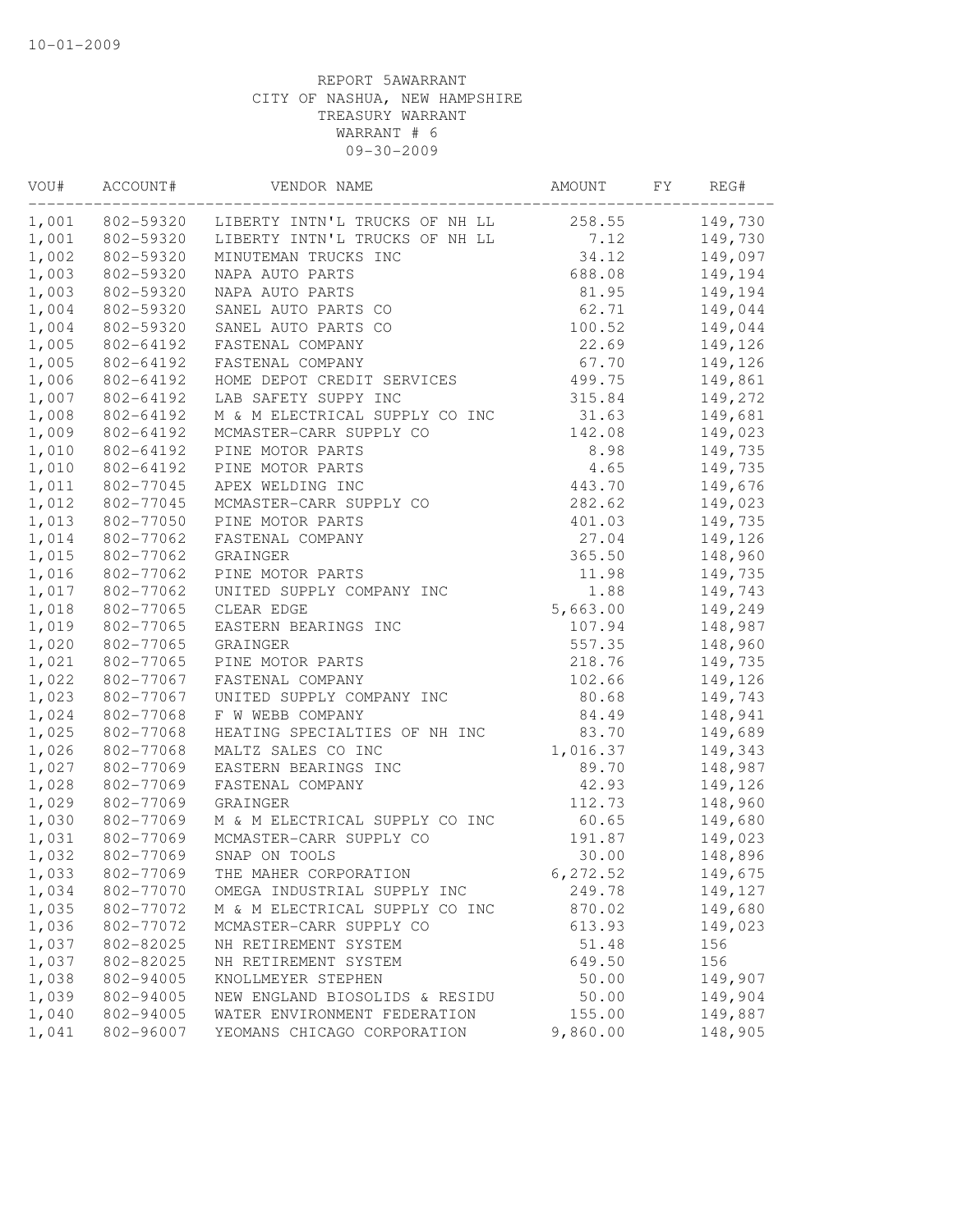| VOU#      | ACCOUNT# |                          | VENDOR NAME | AMOUNT | FY . | REG#       |
|-----------|----------|--------------------------|-------------|--------|------|------------|
|           |          |                          |             |        |      |            |
| TOTAL 802 |          | SEWERAGE DISPOSAL SYSTEM |             |        |      | 205,203.16 |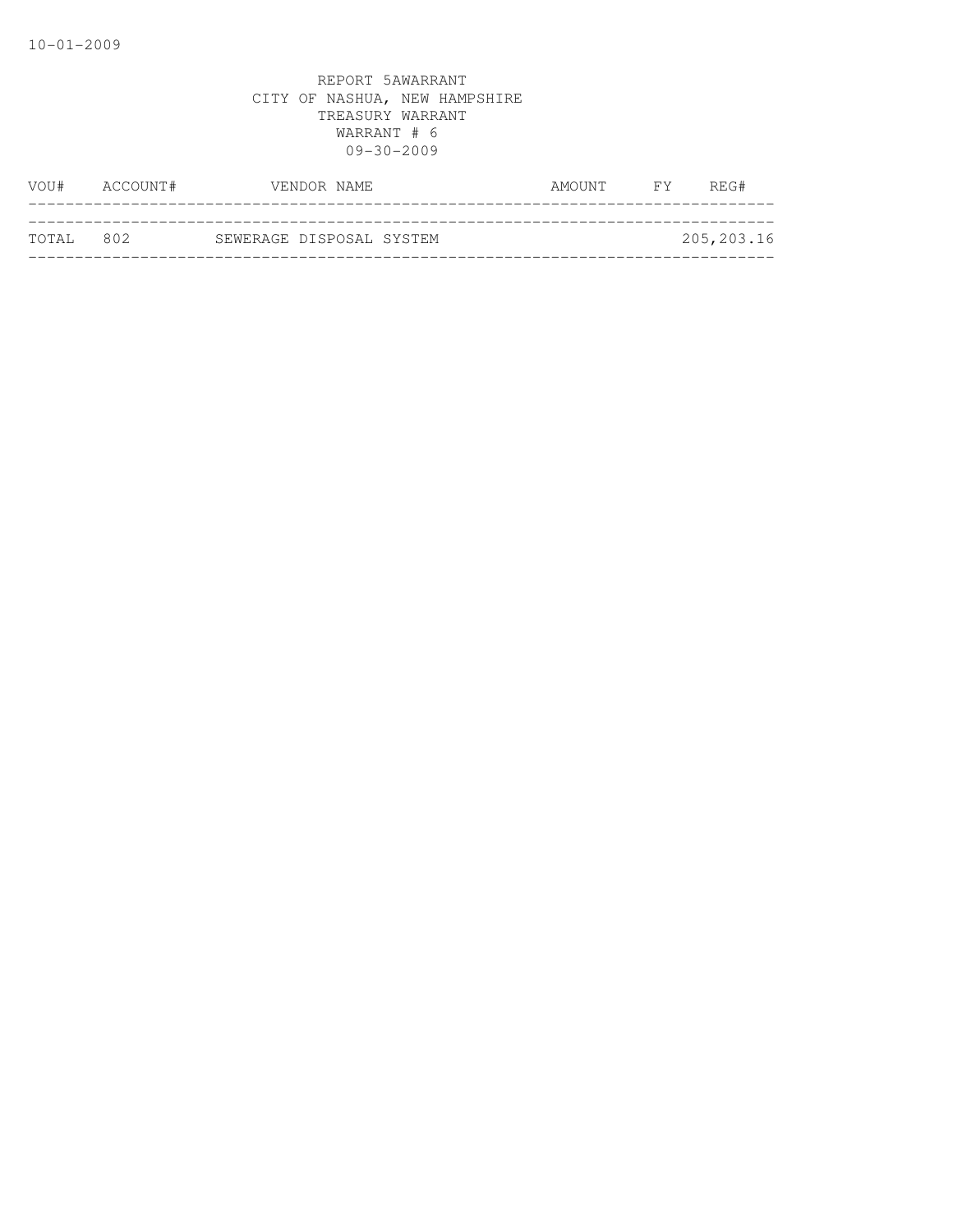|                                                                                                                                                                | VOU# ACCOUNT#                                                                                                                                                                                                                          | VENDOR NAME                                                                                                                                                                                                                                                                                                                                                                                                                                                                           | AMOUNT FY REG#                                                                                                                                                                      |                                                                                                                                                                                                    |
|----------------------------------------------------------------------------------------------------------------------------------------------------------------|----------------------------------------------------------------------------------------------------------------------------------------------------------------------------------------------------------------------------------------|---------------------------------------------------------------------------------------------------------------------------------------------------------------------------------------------------------------------------------------------------------------------------------------------------------------------------------------------------------------------------------------------------------------------------------------------------------------------------------------|-------------------------------------------------------------------------------------------------------------------------------------------------------------------------------------|----------------------------------------------------------------------------------------------------------------------------------------------------------------------------------------------------|
|                                                                                                                                                                |                                                                                                                                                                                                                                        | 1,042 915-94010 TRACY WILLIAM                                                                                                                                                                                                                                                                                                                                                                                                                                                         | 1,014.00 149,623                                                                                                                                                                    | -----------------                                                                                                                                                                                  |
|                                                                                                                                                                |                                                                                                                                                                                                                                        | TOTAL 915 HUMAN RESOURCE TRUST FUND                                                                                                                                                                                                                                                                                                                                                                                                                                                   |                                                                                                                                                                                     | 1,014.00                                                                                                                                                                                           |
|                                                                                                                                                                |                                                                                                                                                                                                                                        | 1,043 931-41015 PETTY CASH                                                                                                                                                                                                                                                                                                                                                                                                                                                            |                                                                                                                                                                                     | 20.00 149,844                                                                                                                                                                                      |
|                                                                                                                                                                |                                                                                                                                                                                                                                        | TOTAL 931 POLICE TRUST FUND                                                                                                                                                                                                                                                                                                                                                                                                                                                           |                                                                                                                                                                                     | 20.00                                                                                                                                                                                              |
|                                                                                                                                                                | 1,044 941-95010 NALBOH                                                                                                                                                                                                                 |                                                                                                                                                                                                                                                                                                                                                                                                                                                                                       | 120.00 149,930                                                                                                                                                                      |                                                                                                                                                                                                    |
|                                                                                                                                                                | ----------------------                                                                                                                                                                                                                 | TOTAL 941 HEALTH & COMM SVCS TRUST FUND                                                                                                                                                                                                                                                                                                                                                                                                                                               |                                                                                                                                                                                     | 120.00                                                                                                                                                                                             |
|                                                                                                                                                                |                                                                                                                                                                                                                                        | 1,045 951-23 CAMBRAY'S EXCAVATION LLC                                                                                                                                                                                                                                                                                                                                                                                                                                                 | ------------------------------------                                                                                                                                                | 500.00    149,621                                                                                                                                                                                  |
|                                                                                                                                                                | TOTAL 951                                                                                                                                                                                                                              | PWD & ENG TRUST FUND                                                                                                                                                                                                                                                                                                                                                                                                                                                                  | .___________________________                                                                                                                                                        | 500.00                                                                                                                                                                                             |
| 1,046<br>1,047<br>1,048<br>1,049<br>1,050<br>1,051<br>1,052<br>1,053<br>1,054<br>1,055<br>1,056<br>1,056<br>1,057<br>1,058<br>1,059<br>1,060<br>1,061<br>1,062 | 952-01354<br>952-01354<br>952-05051<br>952-05051<br>952-05058<br>952-45065<br>952-45285<br>952-75021<br>952-75021<br>952-75021<br>952-75021<br>952-75021<br>952-75021<br>952-75021<br>952-75021<br>952-75021<br>952-75021<br>952-75021 | GALE MARCUS<br>WINDHAM COMMUNITY BAND<br>CITY OF NASHUA PETTY CASH<br>PANCOAST JUDY<br>SEASONAL SPECIALTY STORES<br>GATE CITY FENCE CO INC<br>MARSHALL SIGNS INC<br>BELLETETES INC<br>BOSS EQUIPMENT INC<br>C J ROUSSEAU TRUCKING<br>HOME DEPOT CREDIT SERVICES<br>HOME DEPOT CREDIT SERVICES<br>JG GRADING LLC<br>JOHN DEERE LANDSCAPES/LESCO<br>JOHNSON'S ELECTRIC INC<br>NARDONE SAND & GRAVEL CO INC<br>NASHUA WALLPAPER & PAINT CO<br>TAYLOR RENTAL INC<br>--------------------- | 400.00<br>1,200.00<br>15.16<br>400.00<br>122.95<br>785.00<br>392.45<br>37.74<br>15.00<br>1,275.00<br>127.89<br>127.32<br>340.00<br>318.28<br>303.10<br>3,249.14<br>184.40<br>709.56 | 148,859<br>149,626<br>149,845<br>148,935<br>149,236<br>148,996<br>149,755<br>149,035<br>149,692<br>148,965<br>149,861<br>149,861<br>149,108<br>149,375<br>148,945<br>149,022<br>149,050<br>148,992 |
|                                                                                                                                                                |                                                                                                                                                                                                                                        | TOTAL 952 PARK & RECREATION TRUST FUND                                                                                                                                                                                                                                                                                                                                                                                                                                                |                                                                                                                                                                                     | 10,002.99                                                                                                                                                                                          |
|                                                                                                                                                                |                                                                                                                                                                                                                                        | 1,063 953-45030 BROX INDUSTRIES INC                                                                                                                                                                                                                                                                                                                                                                                                                                                   |                                                                                                                                                                                     | 71,290.78 148,897                                                                                                                                                                                  |
| TOTAL                                                                                                                                                          |                                                                                                                                                                                                                                        | 953 STREET TRUST FUND<br>----------------                                                                                                                                                                                                                                                                                                                                                                                                                                             |                                                                                                                                                                                     | 71,290.78                                                                                                                                                                                          |
| 1,064                                                                                                                                                          |                                                                                                                                                                                                                                        | 961-05061 ARNOLD VENIA                                                                                                                                                                                                                                                                                                                                                                                                                                                                | 240.00                                                                                                                                                                              | 149,666                                                                                                                                                                                            |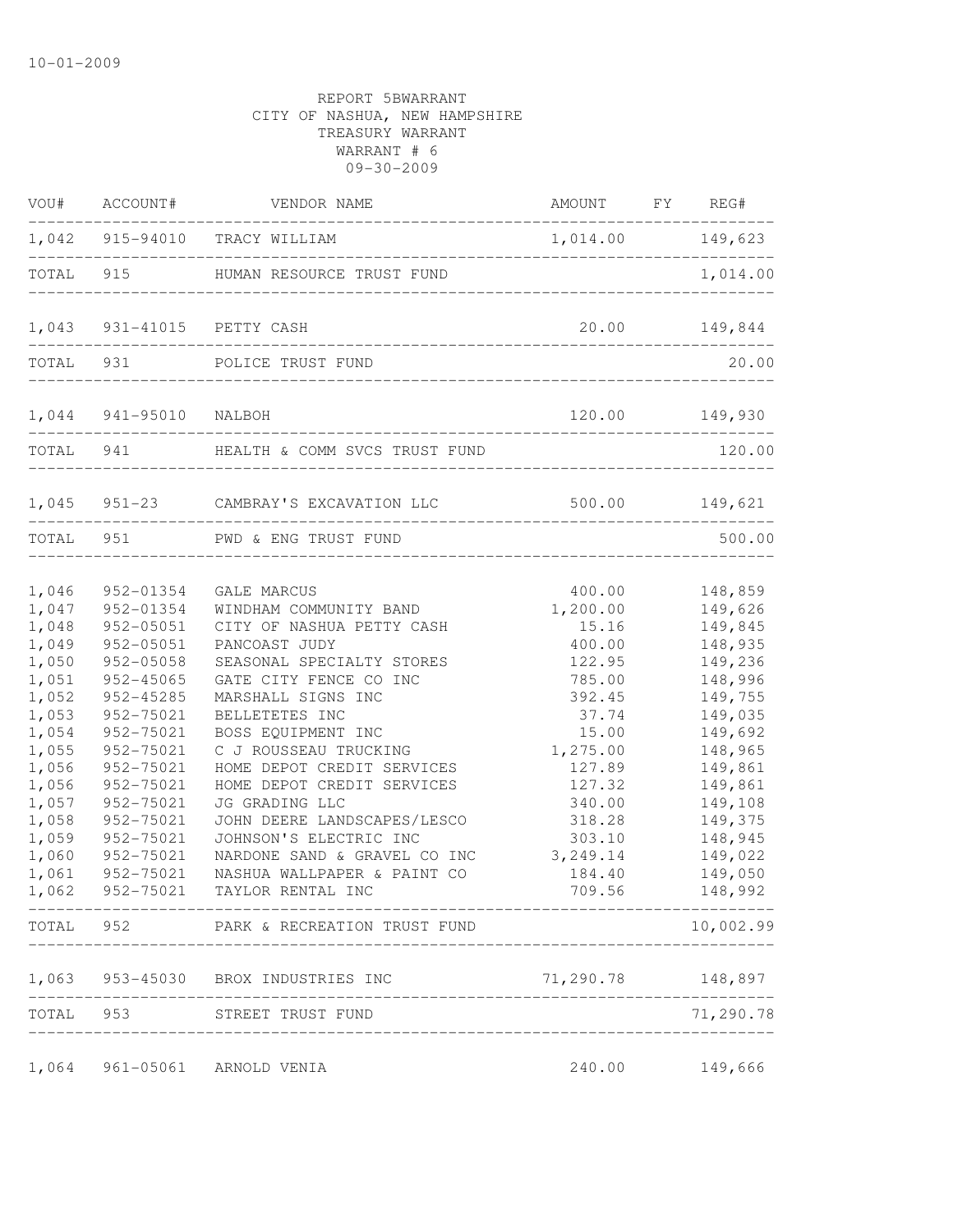|       |           | VOU# ACCOUNT# VENDOR NAME                                   | AMOUNT FY REG# |               |
|-------|-----------|-------------------------------------------------------------|----------------|---------------|
|       |           | 1,064 961-05061 ARNOLD VENIA                                |                | 80.00 149,666 |
|       |           | TOTAL 961 EDGEWOOD CEMETERY TRUST FUND                      |                | 320.00        |
|       |           | 1,065 974-20 NASHUA CHILDREN'S HOME 5,981.22 149,901        |                |               |
|       |           | TOTAL 974 URBAN PROGRAM TRUST FUND                          |                | 5,981.22      |
| 1,066 | 975-31040 | BAYRING COMMUNICATIONS                                      | 25.00          | 149,897       |
| 1,067 | 975-32005 | PSNH                                                        | 87.14          | 149,922       |
| 1,068 | 975-33005 | PENNICHUCK WATER                                            | 61.68          | 149,866       |
| 1,069 | 975-34015 | METROMEDIA ENERGY INC                                       | 13.45          | 149,895       |
| 1,070 | 975-34015 | NATIONAL GRID                                               | 84.33          | 149,892       |
| 1,071 | 975-59100 | FAUST JUDY                                                  | 150.00         | 149,846       |
| 1,072 |           | 975-91030 CITIZENS BANK                                     | 172.22 182     |               |
|       |           | TOTAL 975 LIBRARY TRUST FUND                                |                | 593.82        |
|       |           | 214,68 981-64192 MOUNTAINSIDE SKI & SPORTS 1,950.00 149,731 |                |               |
|       |           | TOTAL 981 SCHOOL TRUST FUND                                 |                | 1,950.00      |
|       |           |                                                             |                |               |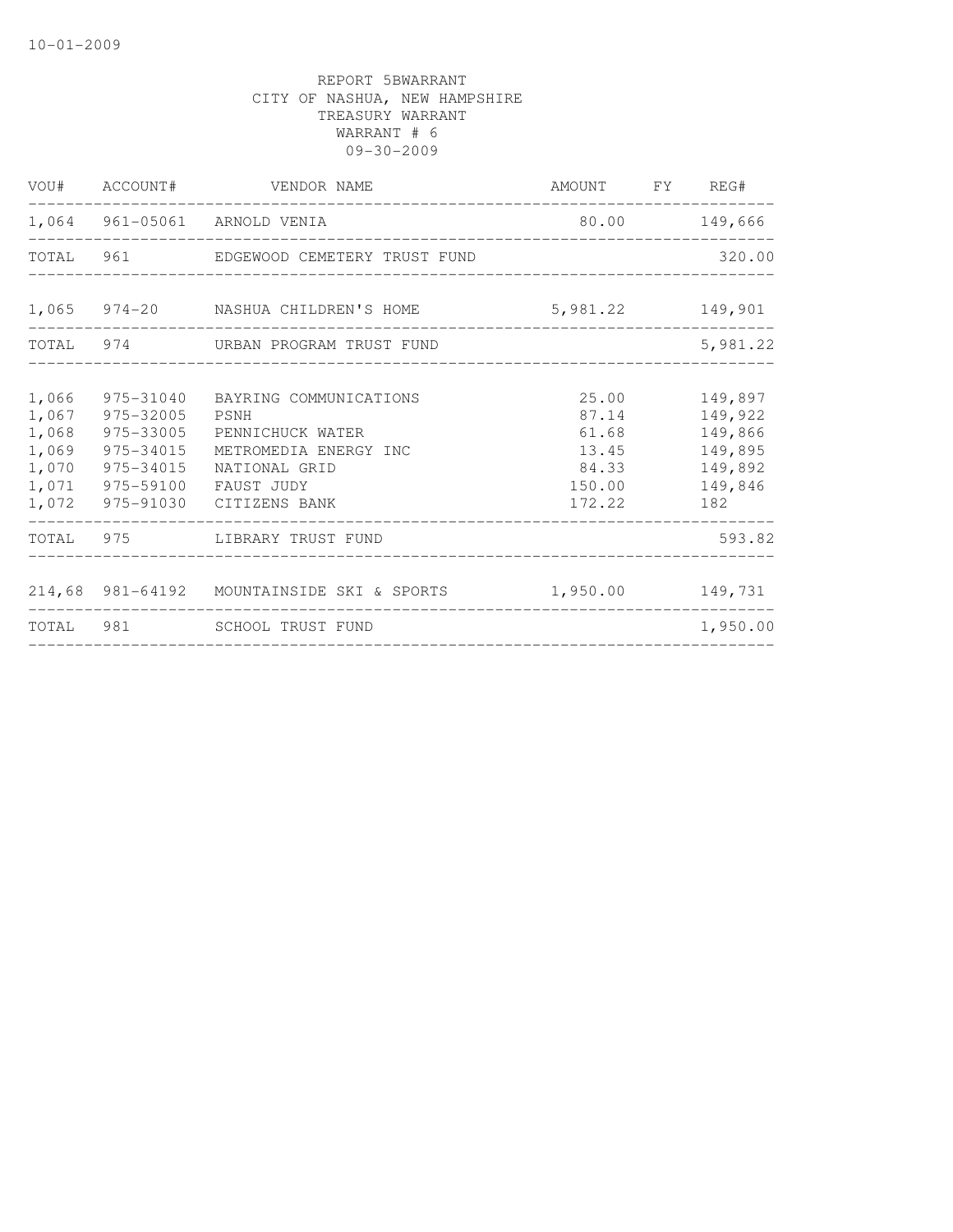|           | ACCOUNT# PAYROLL WEEK ENDING |  |  | AMOUNT |
|-----------|------------------------------|--|--|--------|
|           |                              |  |  |        |
| TOTAL 952 |                              |  |  |        |
|           |                              |  |  |        |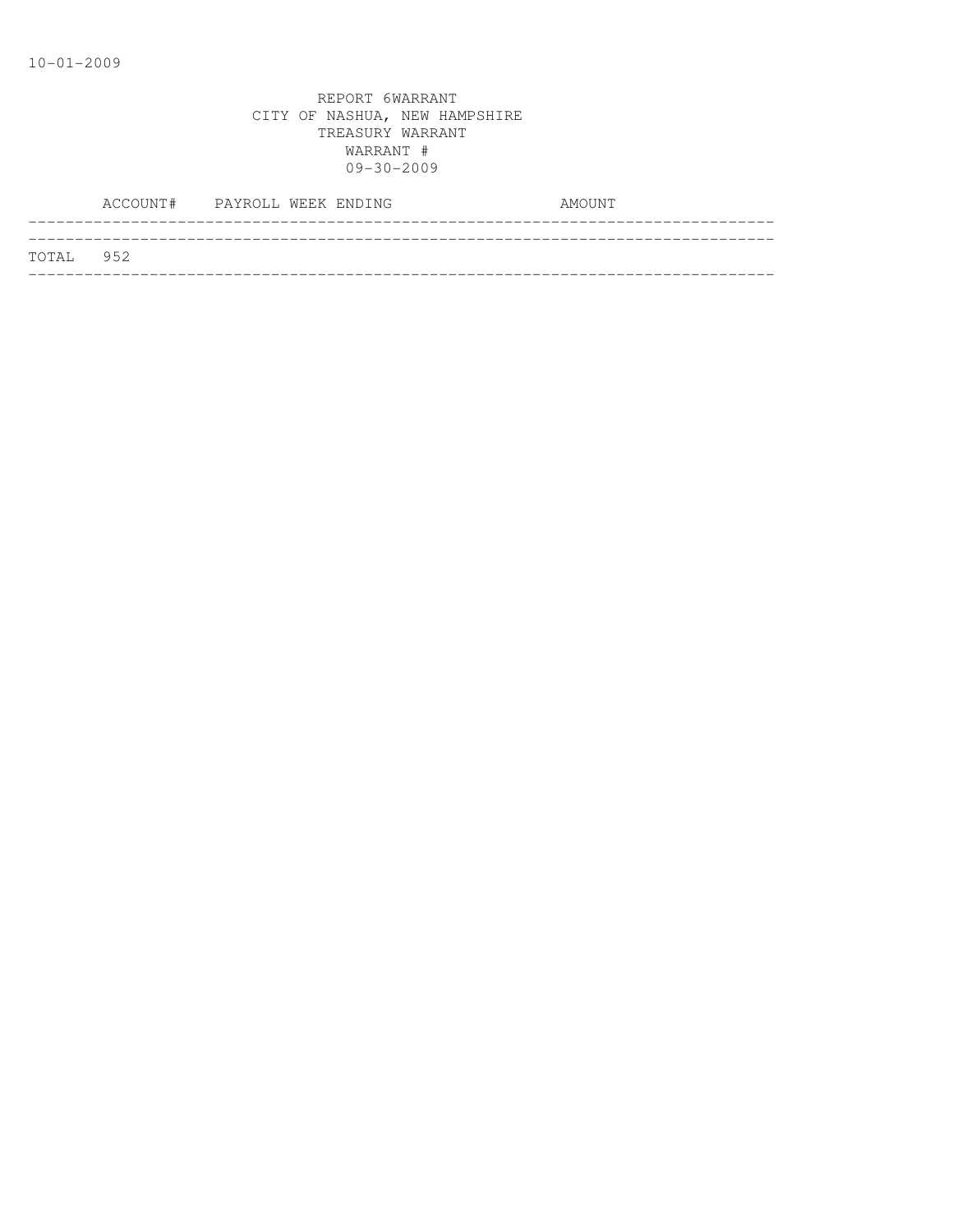|       | ACCOUNT#   | PAYROLL WEEK ENDING                   | AMOUNT    |           |
|-------|------------|---------------------------------------|-----------|-----------|
|       | 305-11125  | 12-SEPT-2009                          | 929.81    |           |
|       | 305-11125  | 19-SEPT-2009                          | 929.81    |           |
|       | 305-11125  | 26-SEPT-2009                          | 929.81    |           |
|       | 305-11239  | 12-SEPT-2009                          | 1,044.25  |           |
|       |            | 305-11239  19-SEPT-2009               | 1,044.26  |           |
|       |            | 305-11239 26-SEPT-2009                | 1,044.26  |           |
| TOTAL | 305        | SRF - CIVIC & COMM ACTIVITIES         |           | 5,922.20  |
|       |            |                                       |           |           |
|       | 308-83051  | 12-SEPT-2009                          | 1,552.26  |           |
|       | 308-83051  | 19-SEPT-2009                          | 1,552.26  |           |
|       |            | 308-83051 26-SEPT-2009                | 1,552.26  |           |
|       | 308-83052  | 12-SEPT-2009                          | 2,652.93  |           |
|       | 308-83052  | 19-SEPT-2009                          | 2,157.69  |           |
|       | 308-83052  | 26-SEPT-2009                          | 1,752.54  |           |
|       | 308-83082  | 26-SEPT-2009                          | 460.36    |           |
|       | 308-83102  | 12-SEPT-2009                          | 5,730.23  |           |
|       | 308-83102  | 19-SEPT-2009                          | 5,730.23  |           |
|       | 308-83102  | 26-SEPT-2009                          | 5,527.37  |           |
| TOTAL | 308        | SRF - INSURANCE<br>__________________ |           | 28,668.13 |
|       |            | 3086-11870 19-SEPT-2009               | 2,623.55  |           |
|       |            | 3086-13032 12-SEPT-2009               | 276.15    |           |
|       |            | 3086-13032 19-SEPT-2009               | 276.15    |           |
|       |            | 3086-13032 26-SEPT-2009               | 276.15    |           |
|       |            | 3086-13133 19-SEPT-2009               | 500.00    |           |
| TOTAL | 308        | JAVITS GRANT PROGRAM                  |           | 3,952.00  |
|       |            |                                       |           |           |
|       |            | 3097-11162  12-SEPT-2009              | 627.00    |           |
|       |            | 3097-11162 19-SEPT-2009               | 627.00    |           |
|       | 3097-11162 | 26-SEPT-2009                          | 627.00    |           |
|       | 3097-11408 | 12-SEPT-2009                          | 594.45    |           |
|       |            | 3097-11408 19-SEPT-2009               | 404.50    |           |
|       | 3097-11408 | 26-SEPT-2009                          | 404.50    |           |
|       | 3097-12112 | 12-SEPT-2009                          | 584.54    |           |
|       | 3097-12112 | 19-SEPT-2009                          | 756.93    |           |
|       | 3097-12112 | 26-SEPT-2009                          | 836.55    |           |
|       | 3097-12830 | 12-SEPT-2009                          | 105.06    |           |
|       | 3097-12830 | 26-SEPT-2009                          | 160.66    |           |
|       | 3097-19138 | 19-SEPT-2009                          | 3,011.20  |           |
|       | 3097-19139 | 19-SEPT-2009                          | 12,807.66 |           |
|       | 3097-19140 | 12-SEPT-2009                          | 7,285.25  |           |
|       | 3097-19140 | 19-SEPT-2009                          | 8,954.59  |           |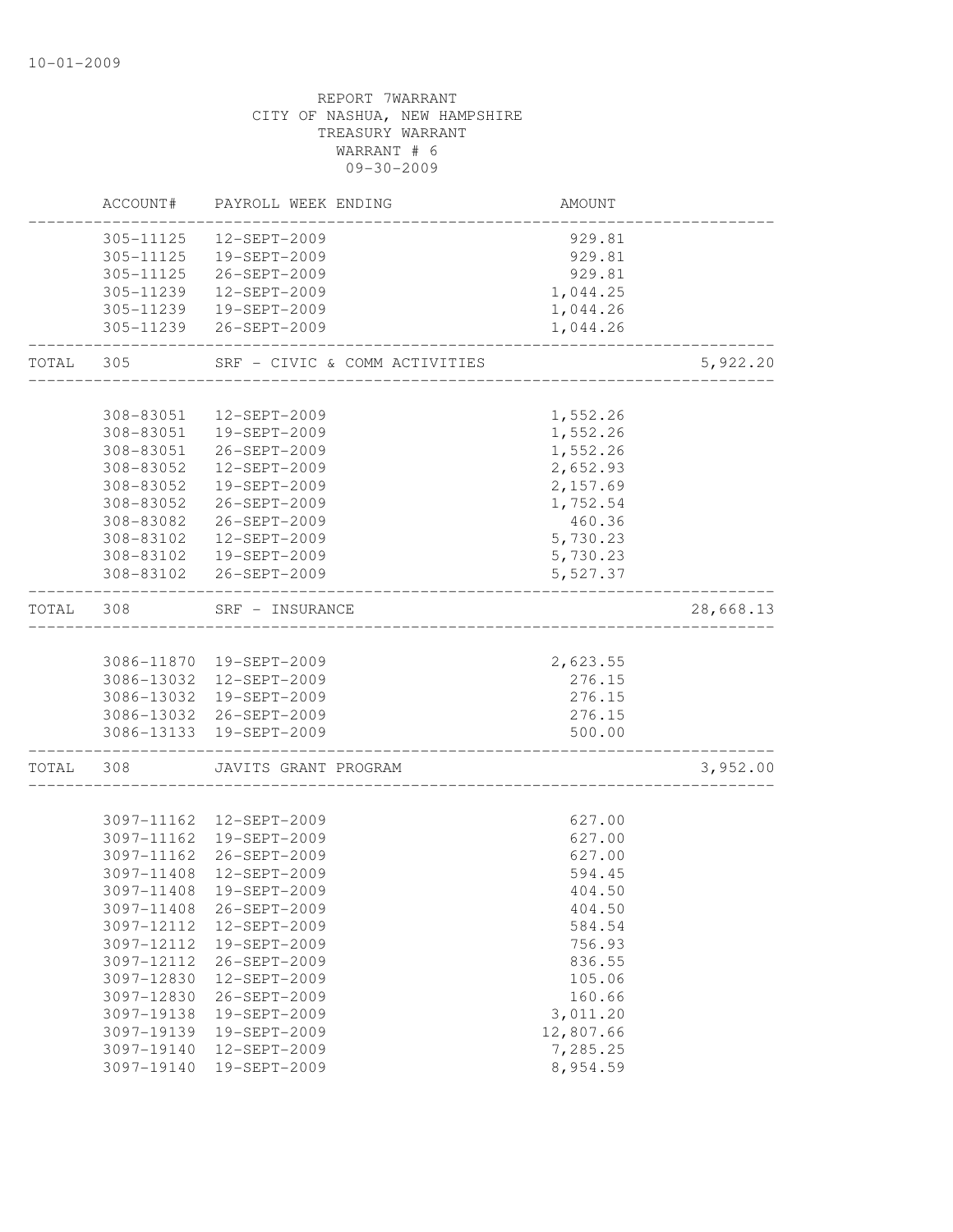|           |                        | ACCOUNT# PAYROLL WEEK ENDING                              | AMOUNT           |            |
|-----------|------------------------|-----------------------------------------------------------|------------------|------------|
|           |                        | 3097-19140 26-SEPT-2009                                   | 8,965.95         |            |
|           |                        | 3097-19540  12-SEPT-2009                                  | 18,279.43        |            |
|           | 3097-19540             | 19-SEPT-2009                                              | 22, 195. 19      |            |
|           | 3097-19540             | 26-SEPT-2009                                              | 22,938.97        |            |
|           | 3097-19544             | 12-SEPT-2009                                              | 500.61           |            |
|           | 3097-19544             | 19-SEPT-2009                                              | 711.08           |            |
|           |                        | 3097-19544 26-SEPT-2009                                   | 682.32           |            |
|           |                        | 3097-19545 12-SEPT-2009                                   | 1,941.69         |            |
|           |                        | 3097-19545 19-SEPT-2009                                   | 2,936.22         |            |
|           |                        | 3097-19545 26-SEPT-2009<br>----------------------         | 2,325.48         |            |
|           |                        | TOTAL 309 SRF - FOOD SERVICES<br>------------------------ |                  | 119,263.83 |
|           |                        |                                                           |                  |            |
|           |                        | 3098-13004 12-SEPT-2009<br>3098-13004 19-SEPT-2009        | 339.56<br>715.82 |            |
|           |                        |                                                           |                  |            |
|           |                        | 3098-13004 26-SEPT-2009                                   | 363.82           |            |
|           |                        | TOTAL 309 FRESH FRUIT & VEGETABLE GRANT                   |                  | 1,419.20   |
|           |                        | 3117-12006 26-SEPT-2009                                   | 1,590.72         |            |
| TOTAL 311 |                        | ______________________________<br>DRIVER'S EDUCATION      |                  | 1,590.72   |
|           |                        |                                                           |                  |            |
|           |                        | 312-11165   12-SEPT-2009                                  | 721.83           |            |
|           |                        | 312-11165  19-SEPT-2009                                   | 721.84           |            |
|           | 312-11165              | 26-SEPT-2009                                              | 721.84           |            |
|           | 312-11191              | 12-SEPT-2009                                              | 788.83           |            |
|           | 312-11191              | 19-SEPT-2009                                              | 788.83           |            |
|           | 312-11191              | 26-SEPT-2009                                              | 788.83           |            |
|           | 312-11445              | 12-SEPT-2009                                              | 142.46           |            |
|           | 312-11445              | 19-SEPT-2009                                              | 142.46           |            |
|           | 312-11445              | 26-SEPT-2009                                              | 142.46           |            |
|           | 312-11547              | 12-SEPT-2009                                              | 1,446.72         |            |
|           | 312-11547              | 19-SEPT-2009                                              | 1,736.07         |            |
|           |                        | 312-11547 26-SEPT-2009                                    | 2,170.10         |            |
|           | 312-12052              | 12-SEPT-2009                                              | 407.62           |            |
|           | 312-12052              | 19-SEPT-2009                                              | 407.62           |            |
|           | 312-12052              | 26-SEPT-2009                                              | 407.62           |            |
|           | 312-12116              | 12-SEPT-2009                                              | 614.87           |            |
|           | 312-12116              | 19-SEPT-2009                                              | 614.87           |            |
|           |                        |                                                           |                  |            |
|           |                        |                                                           |                  |            |
|           | 312-12116              | 26-SEPT-2009<br>12-SEPT-2009                              | 614.87           |            |
|           | 312-13004<br>312-13004 | 19-SEPT-2009                                              | 768.69<br>664.64 |            |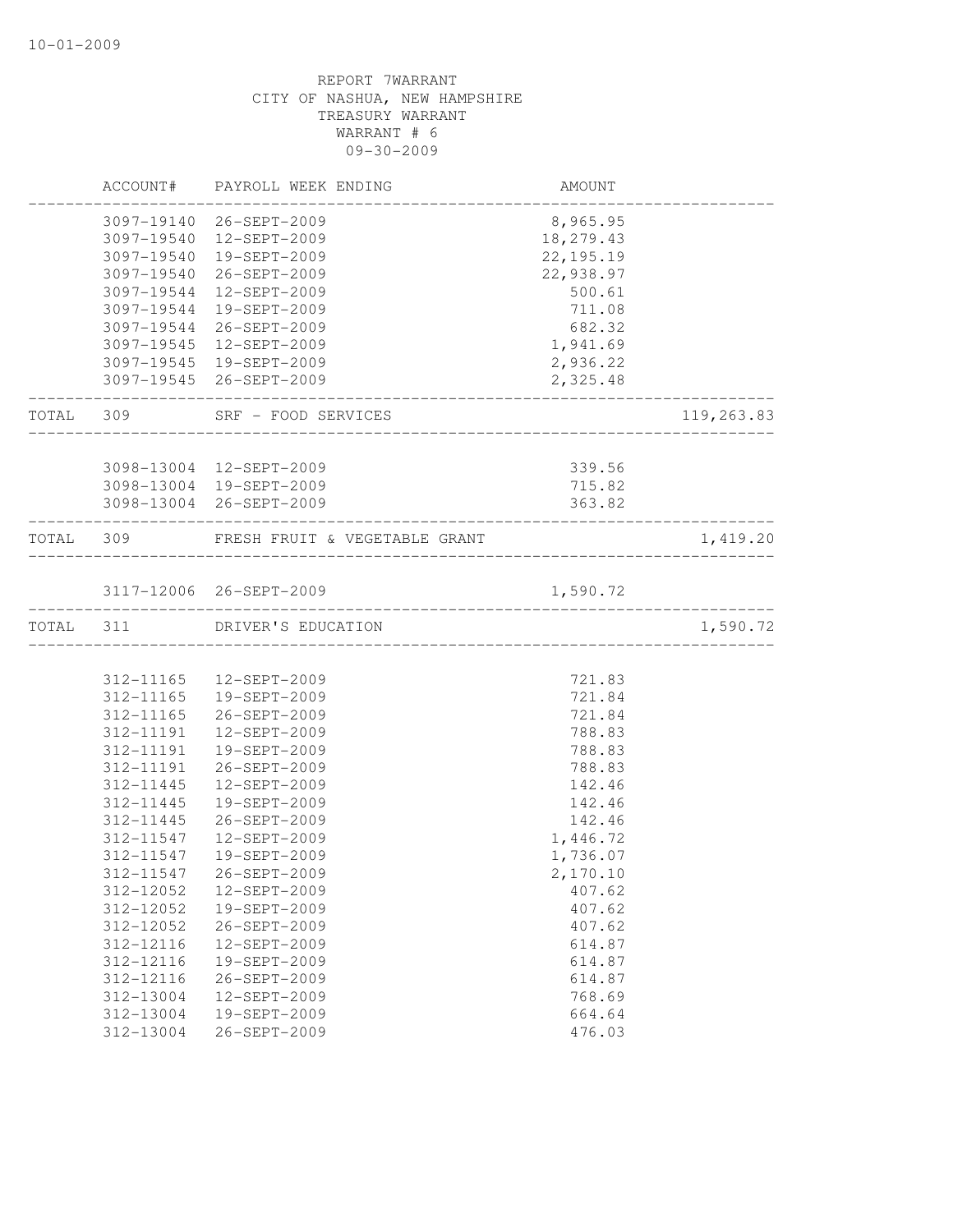|       | _________             | ACCOUNT# PAYROLL WEEK ENDING                                               | AMOUNT          |                                                 |
|-------|-----------------------|----------------------------------------------------------------------------|-----------------|-------------------------------------------------|
|       |                       | TOTAL 312 SRF - FINANCIAL SERVICES                                         |                 | 15,289.10                                       |
|       |                       | 3122-12006 19-SEPT-2009<br>3122-12006 26-SEPT-2009                         | 512.50<br>37.50 |                                                 |
|       |                       | TOTAL 312 ADULT ED/CONTINUING ED                                           |                 | 550.00                                          |
|       |                       | 3245-11860 19-SEPT-2009                                                    | 1,373.08        |                                                 |
|       | _____________________ | TOTAL 324 YOUTH SAFE HAVEN-PAL                                             |                 | 1,373.08                                        |
|       |                       | 3260-11726 19-SEPT-2009                                                    | 1,915.12        |                                                 |
|       |                       | -----------------------------------<br>TOTAL 326 NH ALTERNATE ASSESS COACH |                 | . _ _ _ _ _ _ _ _ _ _ _ _ _ _ _ _ _<br>1,915.12 |
|       |                       | 331-11250  12-SEPT-2009                                                    | 682.86          |                                                 |
|       |                       | 331-11250  19-SEPT-2009                                                    | 682.87          |                                                 |
|       |                       | 331-11250 26-SEPT-2009                                                     | 682.87          |                                                 |
|       |                       | 331-11558  12-SEPT-2009                                                    | 1,179.04        |                                                 |
|       | 331-11558             | 19-SEPT-2009                                                               | 1,179.04        |                                                 |
|       | 331-11558             | 26-SEPT-2009                                                               | 1,179.04        |                                                 |
|       | 331-12115             | 12-SEPT-2009                                                               | 570.25          |                                                 |
|       |                       | 331-12115  19-SEPT-2009                                                    | 570.25          |                                                 |
|       |                       | 331-12115 26-SEPT-2009                                                     | 570.25          |                                                 |
|       |                       | 331-13004 26-SEPT-2009                                                     | 51.22           |                                                 |
|       | 331-13044             | 12-SEPT-2009                                                               | 3,438.38        |                                                 |
|       | 331-13044             | 19-SEPT-2009                                                               | 2,405.30        |                                                 |
|       | 331-13044             | 26-SEPT-2009                                                               | 3,028.97        |                                                 |
|       | 331-13048             | 12-SEPT-2009                                                               | 977.80          |                                                 |
|       | 331-13048             | 19-SEPT-2009                                                               | 1,264.38        |                                                 |
|       | 331-13048             | 26-SEPT-2009                                                               | 1,094.20        |                                                 |
|       | 331-15002             | 12-SEPT-2009                                                               | 235.81          |                                                 |
|       |                       | 331-18036  12-SEPT-2009                                                    | 15,532.83       |                                                 |
|       |                       | 331-18036  19-SEPT-2009                                                    | 12,809.54       |                                                 |
|       |                       | 331-18036 26-SEPT-2009                                                     | 10,268.46       |                                                 |
| TOTAL | 331                   | SRF - POLICE DEPARTMENT                                                    |                 | 58,403.36                                       |
|       | 332-13004             | 12-SEPT-2009                                                               | 221.54          |                                                 |
|       | 332-13004             | 19-SEPT-2009                                                               | 105.68          |                                                 |
|       | 332-13004             | 26-SEPT-2009                                                               | 105.68          |                                                 |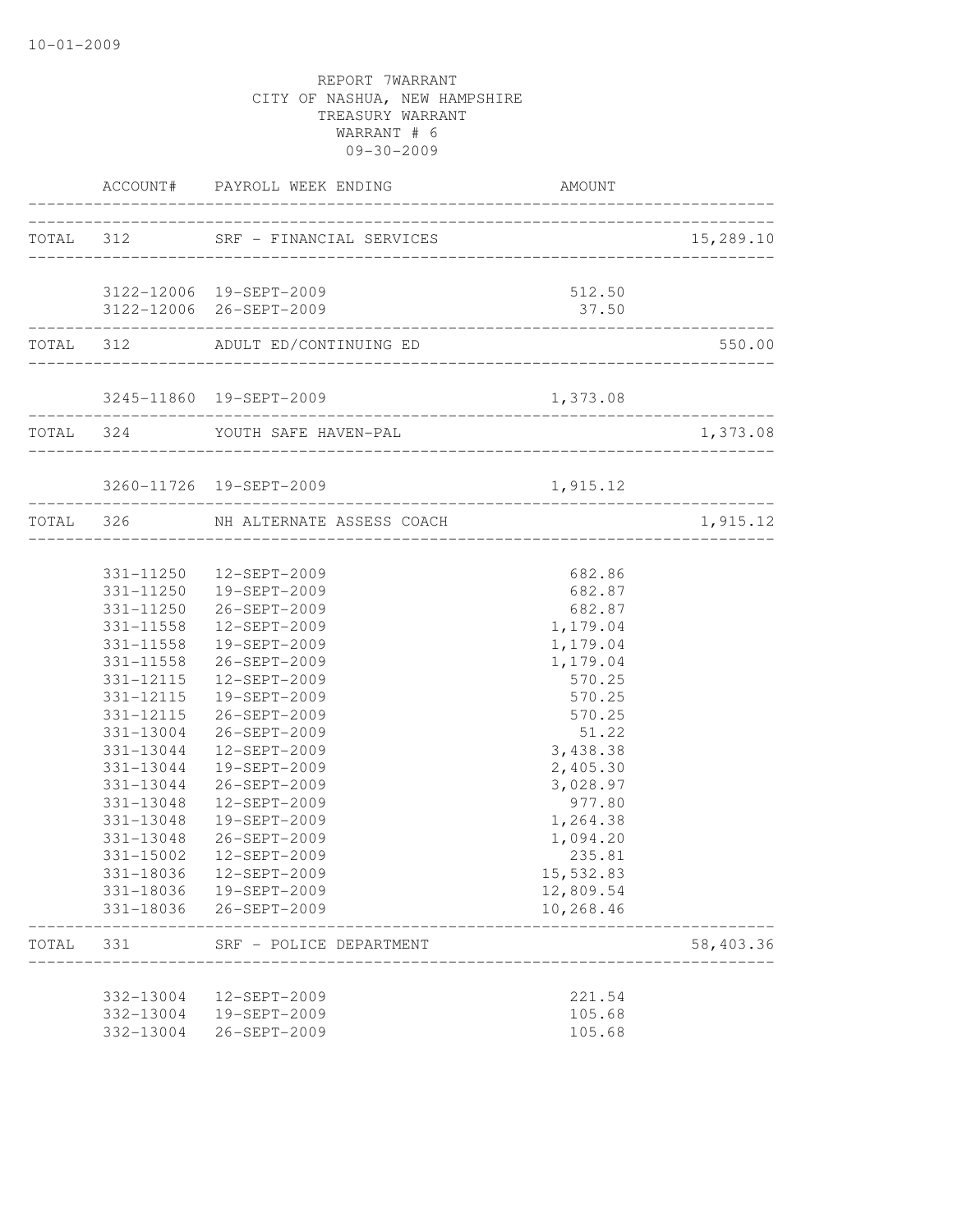|           |                                | ACCOUNT# PAYROLL WEEK ENDING                      | <b>AMOUNT</b>                        |           |
|-----------|--------------------------------|---------------------------------------------------|--------------------------------------|-----------|
|           |                                | TOTAL 332 SRF - FIRE DEPARTMENT                   |                                      | 432.90    |
|           |                                |                                                   | ------------------------------------ |           |
|           |                                | 3350-12201 19-SEPT-2009                           | 155.00                               |           |
|           |                                | 3350-13133 12-SEPT-2009                           | 75.00                                |           |
|           |                                | 3350-13133 19-SEPT-2009                           | 825.00                               |           |
|           | TOTAL 335                      | TITLE IIA TQ RESTRUCTURING GRT                    |                                      | 1,055.00  |
|           |                                |                                                   |                                      |           |
|           | 341-11235                      | 12-SEPT-2009                                      | 1,167.80                             |           |
|           | 341-11235                      | 19-SEPT-2009                                      | 1,167.80                             |           |
|           | 341-11235                      | 26-SEPT-2009                                      | 1,167.80                             |           |
|           | 341-11484                      | 12-SEPT-2009                                      | 640.00                               |           |
|           | 341-11484                      | 19-SEPT-2009                                      | 1,040.00                             |           |
|           | 341-11484                      | 26-SEPT-2009                                      | 1,040.00                             |           |
|           | $341 - 11563$<br>$341 - 11563$ | 12-SEPT-2009                                      | 966.24                               |           |
|           |                                | 19-SEPT-2009                                      | 966.24                               |           |
|           | $341 - 11563$                  | 26-SEPT-2009                                      | 966.24                               |           |
|           | 341-12037                      | 12-SEPT-2009                                      | 103.22                               |           |
|           | 341-12037<br>341-12037         | 19-SEPT-2009<br>26-SEPT-2009                      | 103.22<br>103.22                     |           |
|           | 341-12101                      | 12-SEPT-2009                                      |                                      |           |
|           |                                |                                                   | 412.89<br>412.89                     |           |
|           |                                | 341-12101  19-SEPT-2009<br>341-12101 26-SEPT-2009 | 412.89                               |           |
|           | TOTAL 341                      | SRF - COMMUNITY SERVICES                          |                                      | 10,670.45 |
|           |                                |                                                   |                                      |           |
|           |                                | 3415-12006 19-SEPT-2009                           | 13.22                                |           |
|           |                                | 3415-12006 26-SEPT-2009                           | $-13.22$                             |           |
| TOTAL 341 |                                |                                                   |                                      |           |
|           |                                | 342-11499  12-SEPT-2009                           | 1,064.00                             |           |
|           |                                | 342-11499  19-SEPT-2009                           | 1,064.00                             |           |
|           | 342-11499                      | 26-SEPT-2009                                      | 1,064.00                             |           |
|           | 342-11584                      | 12-SEPT-2009                                      | 1,574.51                             |           |
|           | 342-11584                      | 19-SEPT-2009                                      | 1,574.52                             |           |
|           | 342-11584                      | 26-SEPT-2009                                      | 1,574.51                             |           |
|           | 342-12000                      | 12-SEPT-2009                                      | 654.03                               |           |
|           | 342-12000                      | 19-SEPT-2009                                      | 654.03                               |           |
|           | 342-12000                      | 26-SEPT-2009                                      | 757.47                               |           |
|           | 342-12081                      | 12-SEPT-2009                                      | 73.20                                |           |
|           | 342-12081                      | 26-SEPT-2009                                      | 85.40                                |           |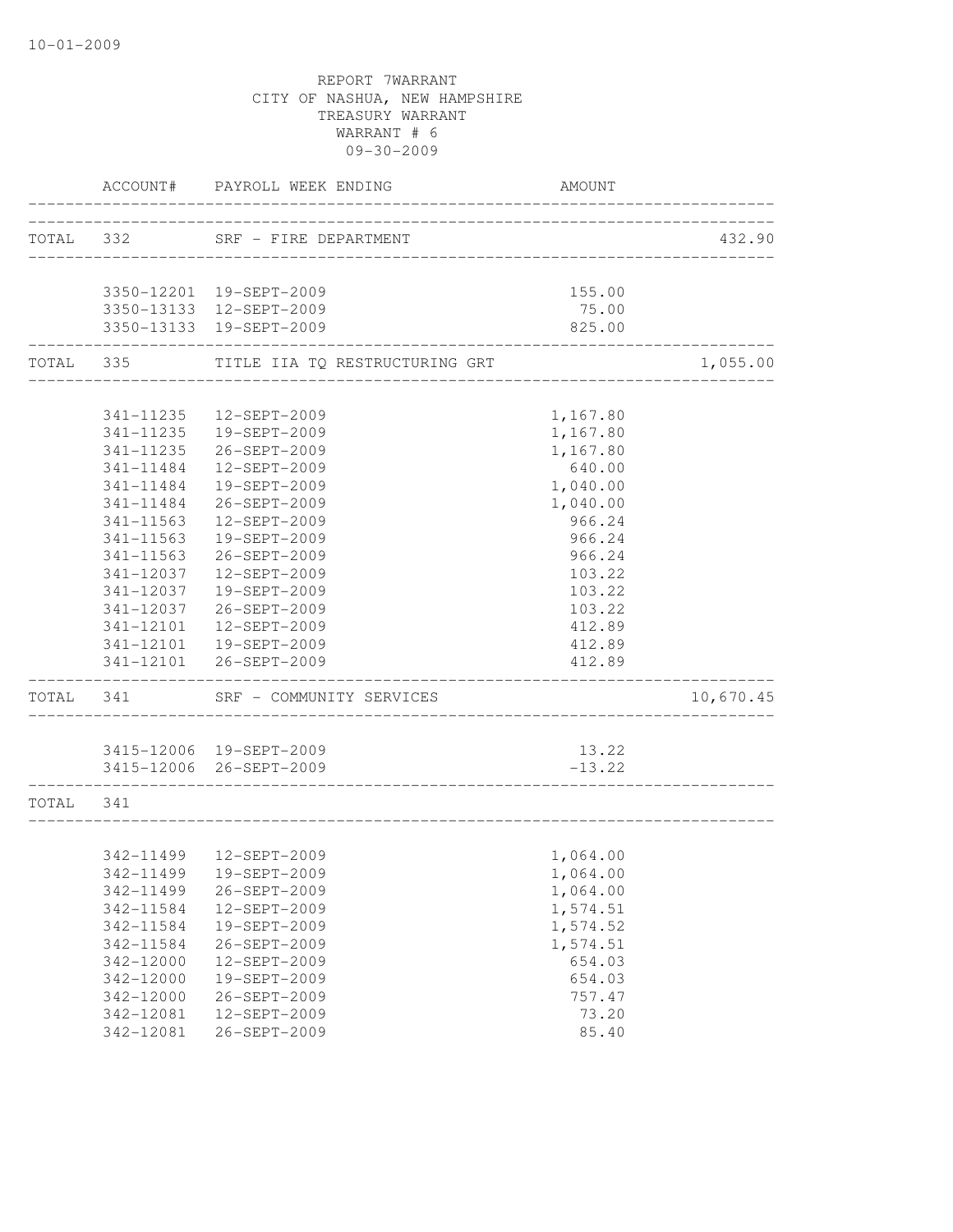|           |                          | ACCOUNT# PAYROLL WEEK ENDING                        | AMOUNT               |            |
|-----------|--------------------------|-----------------------------------------------------|----------------------|------------|
|           | TOTAL 342                | SRF - COMMUNITY HEALTH                              |                      | 10,139.67  |
|           |                          | 3450-11162  12-SEPT-2009                            | 657.75               |            |
|           |                          | 3450-11162  19-SEPT-2009                            | 657.75               |            |
|           |                          | 3450-11162 26-SEPT-2009                             | 657.75               |            |
|           |                          | 3450-11860 19-SEPT-2009                             | 8,066.88             |            |
|           |                          | 3450-12006 19-SEPT-2009                             | 9,268.72             |            |
|           |                          | 3450-12006 26-SEPT-2009                             | 5,181.82             |            |
|           |                          | TOTAL 345 21 ST CENTURY ELEM. AFTER SCHL            |                      | 24,490.67  |
|           |                          | 3460-11860 19-SEPT-2009                             | 3,195.87             |            |
|           |                          | 3460-12006 26-SEPT-2009                             | 806.80               |            |
| TOTAL 346 |                          | 21 ST CENTURY AFTER SCH MIDDLE                      |                      | 4,002.67   |
|           |                          |                                                     |                      |            |
|           |                          | 3468-11870  19-SEPT-2009<br>3468-19230 19-SEPT-2009 | 4,461.44<br>2,400.00 |            |
|           |                          | TOTAL 346 SMALLER LEARNING COMMUNITY                |                      | 6,861.44   |
|           |                          |                                                     |                      |            |
|           |                          | 3509-11726 19-SEPT-2009                             | 17,699.52            |            |
|           |                          | 3509-12201 12-SEPT-2009                             | 31.00                |            |
|           |                          | 3509-12201 26-SEPT-2009<br>3509-13133 19-SEPT-2009  | 62.00<br>3,325.00    |            |
| TOTAL 350 |                          | TITLE 11A TEACHER QUALITY                           |                      | 21, 117.52 |
|           |                          |                                                     |                      |            |
|           |                          | 352-59050  12-SEPT-2009                             | 900.00               |            |
|           |                          | 352-59050  19-SEPT-2009                             | 2,820.00             |            |
|           | 352-59055                | 12-SEPT-2009                                        | 400.05               |            |
|           | 352-59055                | 19-SEPT-2009<br>352-59055 26-SEPT-2009              | 400.05<br>400.05     |            |
| TOTAL     | 352                      | SRF - PARKS AND RECREATION                          |                      | 4,920.15   |
|           |                          |                                                     |                      |            |
|           | 3530-11870               | 19-SEPT-2009                                        | 400.00               |            |
|           | 3530-11870               | 26-SEPT-2009                                        | 400.00               |            |
|           | 3530-12006               | 12-SEPT-2009                                        | 200.00               |            |
|           | 3530-12006<br>3530-12006 | 19-SEPT-2009<br>26-SEPT-2009                        | 2,000.00<br>1,175.00 |            |
|           |                          |                                                     |                      |            |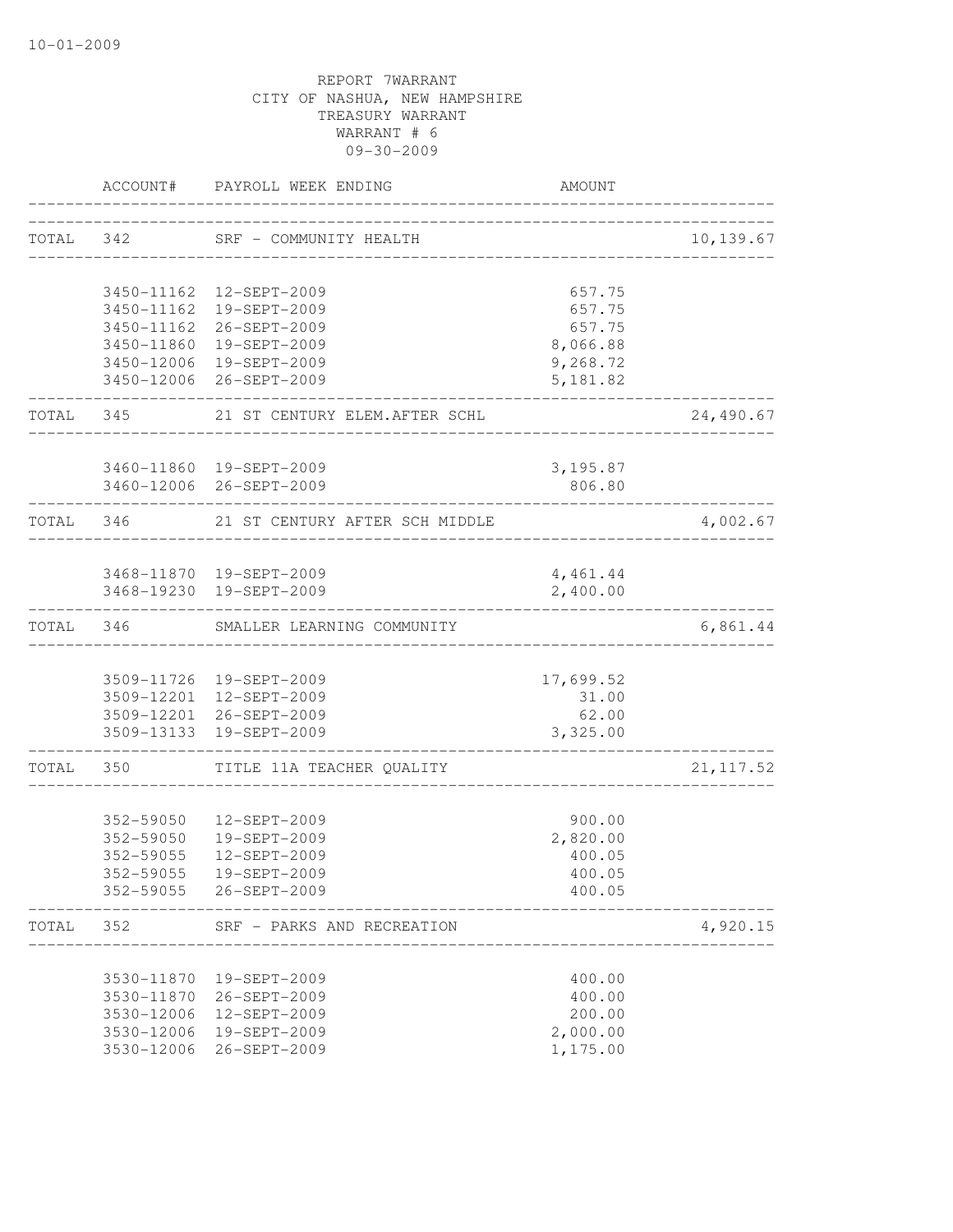|           | ACCOUNT# PAYROLL WEEK ENDING                      | AMOUNT   |          |
|-----------|---------------------------------------------------|----------|----------|
|           | 3530-13032 12-SEPT-2009                           | 173.76   |          |
|           | 3530-13032 19-SEPT-2009                           | 40.14    |          |
|           | TOTAL 353 ADULT BASIC ED DIPLOMA PROGRAM 4,388.90 |          |          |
|           |                                                   |          |          |
|           | 3609-11515  19-SEPT-2009                          | 3,372.50 |          |
|           | TOTAL 360 DROP OUT PREVENTION/ALT ED              |          | 3,372.50 |
|           |                                                   |          |          |
|           | 374-01126  12-SEPT-2009                           | 914.75   |          |
|           | 374-01126  19-SEPT-2009                           | 1,169.75 |          |
|           | 374-01126 26-SEPT-2009                            | 914.75   |          |
|           | 374-01127  12-SEPT-2009                           | 170.53   |          |
| 374-01127 | 19-SEPT-2009                                      | 170.53   |          |
| 374-01127 | 26-SEPT-2009                                      | 170.53   |          |
| 374-01210 | 12-SEPT-2009                                      | 1,817.38 |          |
| 374-01210 | 19-SEPT-2009                                      | 1,817.38 |          |
| 374-01210 | 26-SEPT-2009                                      | 1,817.38 |          |
| 374-0703P | 12-SEPT-2009                                      | 213.90   |          |
| 374-0703P | 19-SEPT-2009                                      | 213.90   |          |
| 374-0703P | 26-SEPT-2009                                      | 213.90   |          |
| 374-0704P | 12-SEPT-2009                                      | 213.90   |          |
| 374-0704P | 19-SEPT-2009                                      | 213.90   |          |
| 374-0704P | 26-SEPT-2009                                      | 213.90   |          |
| 374-0705M | 19-SEPT-2009                                      | 260.00   |          |
| 374-0705P | 12-SEPT-2009                                      | 714.94   |          |
| 374-0705P | 19-SEPT-2009                                      | 706.42   |          |
| 374-0705P | 26-SEPT-2009                                      | 714.95   |          |
| 374-07235 | 12-SEPT-2009                                      | 597.59   |          |
| 374-07235 | 19-SEPT-2009                                      | 589.06   |          |
| 374-07235 | 26-SEPT-2009                                      | 597.59   |          |
|           |                                                   | 1,226.99 |          |
|           | 374-0734P  19-SEPT-2009                           | 1,496.05 |          |
|           | 374-0734P 26-SEPT-2009                            | 1,730.99 |          |
| 374-09003 | 12-SEPT-2009                                      | 524.28   |          |
|           | 374-09003  19-SEPT-2009                           | 524.27   |          |
| 374-09003 | 26-SEPT-2009                                      | 524.27   |          |
| 374-11131 | 12-SEPT-2009                                      | 1,255.87 |          |
| 374-11131 | 19-SEPT-2009                                      | 1,255.86 |          |
| 374-11131 | 26-SEPT-2009                                      | 1,255.87 |          |
| 374-11149 | 12-SEPT-2009                                      | 920.46   |          |
| 374-11149 | 19-SEPT-2009                                      | 920.46   |          |
| 374-11149 | 26-SEPT-2009                                      | 920.46   |          |
| 374-11168 | 12-SEPT-2009                                      | 928.64   |          |
| 374-11168 | 19-SEPT-2009                                      | 928.64   |          |
| 374-11168 | 26-SEPT-2009                                      | 928.64   |          |
|           |                                                   |          |          |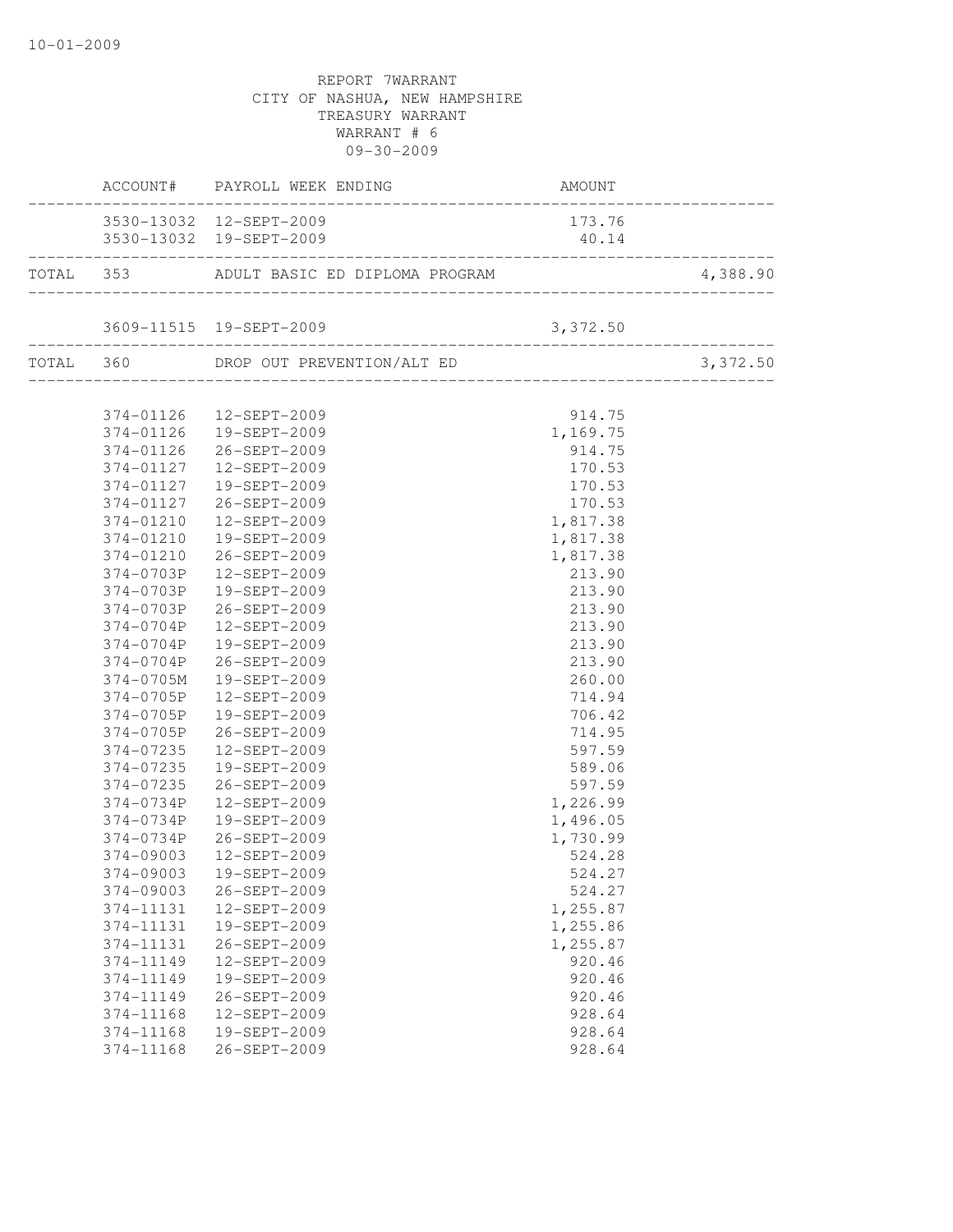|       | ACCOUNT#   | PAYROLL WEEK ENDING  | <b>AMOUNT</b>     |           |
|-------|------------|----------------------|-------------------|-----------|
|       | 374-11653  | 12-SEPT-2009         | 234.71            |           |
|       | 374-11653  | 19-SEPT-2009         | 234.71            |           |
|       | 374-11653  | 26-SEPT-2009         | 234.71            |           |
|       | 374-11676  | 12-SEPT-2009         | 902.76            |           |
|       | 374-11676  | 19-SEPT-2009         | 902.76            |           |
|       | 374-11676  | 26-SEPT-2009         | 902.76            |           |
|       | 374-11679  | 12-SEPT-2009         | 898.39            |           |
|       | 374-11679  | 19-SEPT-2009         | 898.38            |           |
|       | 374-11679  | 26-SEPT-2009         | 898.38            |           |
|       | 374-11680  | 12-SEPT-2009         | 810.25            |           |
|       | 374-11680  | 19-SEPT-2009         | 810.25            |           |
|       | 374-11680  | 26-SEPT-2009         | 810.25            |           |
|       | 374-11682  | 12-SEPT-2009         | 475.05            |           |
|       | 374-11682  | 19-SEPT-2009         | 475.06            |           |
|       | 374-11682  | 26-SEPT-2009         | 475.06            |           |
|       | 374-11683  | 12-SEPT-2009         | 1,705.15          |           |
|       | 374-11683  | 19-SEPT-2009         | 1,705.15          |           |
|       | 374-11683  | 26-SEPT-2009         | 1,705.15          |           |
|       | 374-11688  | 12-SEPT-2009         | 615.61            |           |
|       | 374-11688  | 19-SEPT-2009         | 615.62            |           |
|       | 374-11688  | 26-SEPT-2009         | 615.62            |           |
|       | 374-12188  | 12-SEPT-2009         | 335.34            |           |
|       | 374-12188  | 19-SEPT-2009         | 147.40            |           |
|       | 374-12188  | 26-SEPT-2009         | 147.40            |           |
| TOTAL | 374        | SRF - URBAN PROGRAMS |                   | 47,324.60 |
|       |            |                      |                   |           |
|       | 3750-11726 | 19-SEPT-2009         | 946.59            |           |
|       | 3750-12111 | 12-SEPT-2009         | 1,102.26          |           |
|       | 3750-12111 | 19-SEPT-2009         | 1,792.80          |           |
|       | 3750-12111 | 26-SEPT-2009         | 1,870.50          |           |
|       | 3750-12198 | 12-SEPT-2009         | 1,050.00          |           |
|       | 3750-12198 | 19-SEPT-2009         | 12, 132.71        |           |
|       | 3750-12198 | 26-SEPT-2009         | 750.00            |           |
| TOTAL | 375        | TITLE ARRA GRANT     | _________________ | 19,644.86 |
|       |            |                      |                   |           |
|       | 3760-11726 | 19-SEPT-2009         | 8,135.93          |           |
|       | 3760-11802 | 19-SEPT-2009         | 2,011.53          |           |
|       | 3760-11870 | 19-SEPT-2009         | 2,843.02          |           |
|       | 3760-12111 | 12-SEPT-2009         | 4,651.85          |           |
|       | 3760-12111 | 19-SEPT-2009         | 5,440.07          |           |
|       | 3760-12111 | 26-SEPT-2009         | 5,661.81          |           |
|       | 3760-12126 | 12-SEPT-2009         | 478.66            |           |
|       | 3760-12126 | 19-SEPT-2009         | 598.33            |           |
|       | 3760-12126 | 26-SEPT-2009         | 598.33            |           |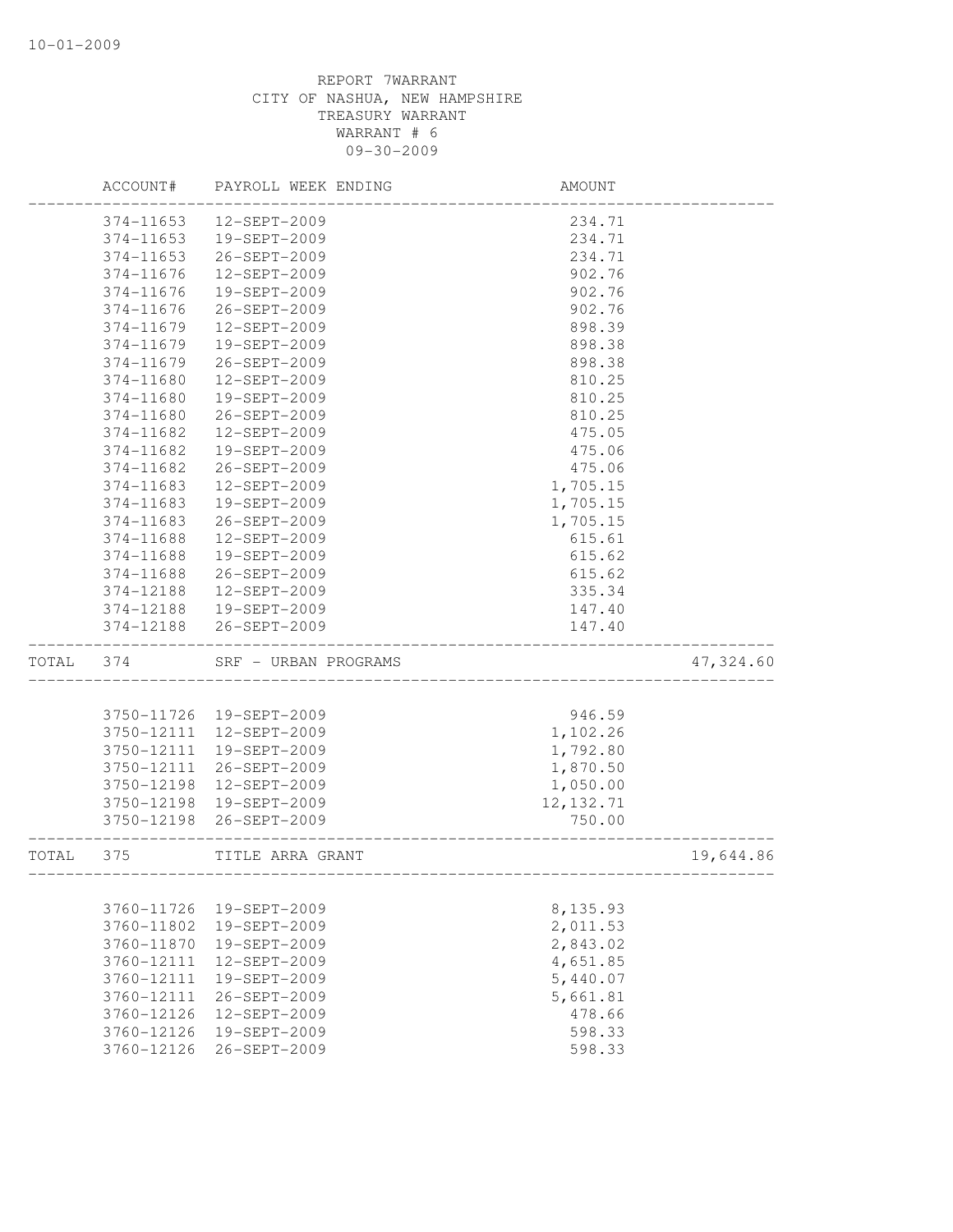|       | ACCOUNT#                 | PAYROLL WEEK ENDING                                | AMOUNT                |            |
|-------|--------------------------|----------------------------------------------------|-----------------------|------------|
|       | 3760-12135<br>3760-12198 | 12-SEPT-2009<br>19-SEPT-2009                       | 41.76<br>52,843.81    |            |
|       | 3760-13133               | 19-SEPT-2009                                       | 800.00                |            |
|       | 3760-13137               | 19-SEPT-2009                                       | 57.62                 |            |
|       | 3760-19000<br>3760-19000 | 12-SEPT-2009<br>19-SEPT-2009                       | 1,016.52<br>5,522.15  |            |
|       | 3760-19000               | 26-SEPT-2009                                       | 1,714.80              |            |
| TOTAL | 376                      | TITLE I                                            |                       | 92, 416.19 |
|       |                          |                                                    |                       |            |
|       | 3769-12111               | 12-SEPT-2009                                       | 319.68                |            |
|       | 3769-12111               | 19-SEPT-2009<br>3769-12111 26-SEPT-2009            | 399.60<br>399.60      |            |
|       | 3769-13133               | 19-SEPT-2009                                       | 787.50                |            |
| TOTAL | 376                      | TITLE I ESEA                                       |                       | 1,906.38   |
|       |                          |                                                    |                       |            |
|       | 3900-11726               | 19-SEPT-2009<br>3900-12111 19-SEPT-2009            | 2,356.85              |            |
|       |                          | 3900-12111 26-SEPT-2009                            | 418.16<br>1,003.59    |            |
|       | 3900-19000               | 19-SEPT-2009                                       | 1,400.00              |            |
| TOTAL | 390                      | VOC ED SECONDARY PERKINS                           |                       | 5,178.60   |
|       | 3909-12111               | 12-SEPT-2009                                       | 334.53                |            |
|       | 3909-12111               | 26-SEPT-2009                                       | $-585.43$             |            |
|       | 3909-13133               | 12-SEPT-2009                                       | 100.00                |            |
|       | 3909-13133               | 19-SEPT-2009                                       | 1,335.53              |            |
| TOTAL | 390                      | VOC ED SECONDARY PERKINS                           |                       | 1,184.63   |
|       |                          | 3937-19000 19-SEPT-2009                            | 825.20                |            |
| TOTAL | 393                      | DAY CARE                                           |                       | 825.20     |
|       |                          |                                                    |                       |            |
|       |                          | 3940-12111 19-SEPT-2009<br>3940-12111 26-SEPT-2009 | 3,871.26<br>15,550.33 |            |
| TOTAL | 394                      | ARRA IDEA SPECIAL ED                               |                       | 19, 421.59 |
|       |                          | 3950-11726 19-SEPT-2009                            | 50,804.60             |            |
|       |                          | 3950-11805 19-SEPT-2009                            | 1,728.64              |            |
|       |                          |                                                    |                       |            |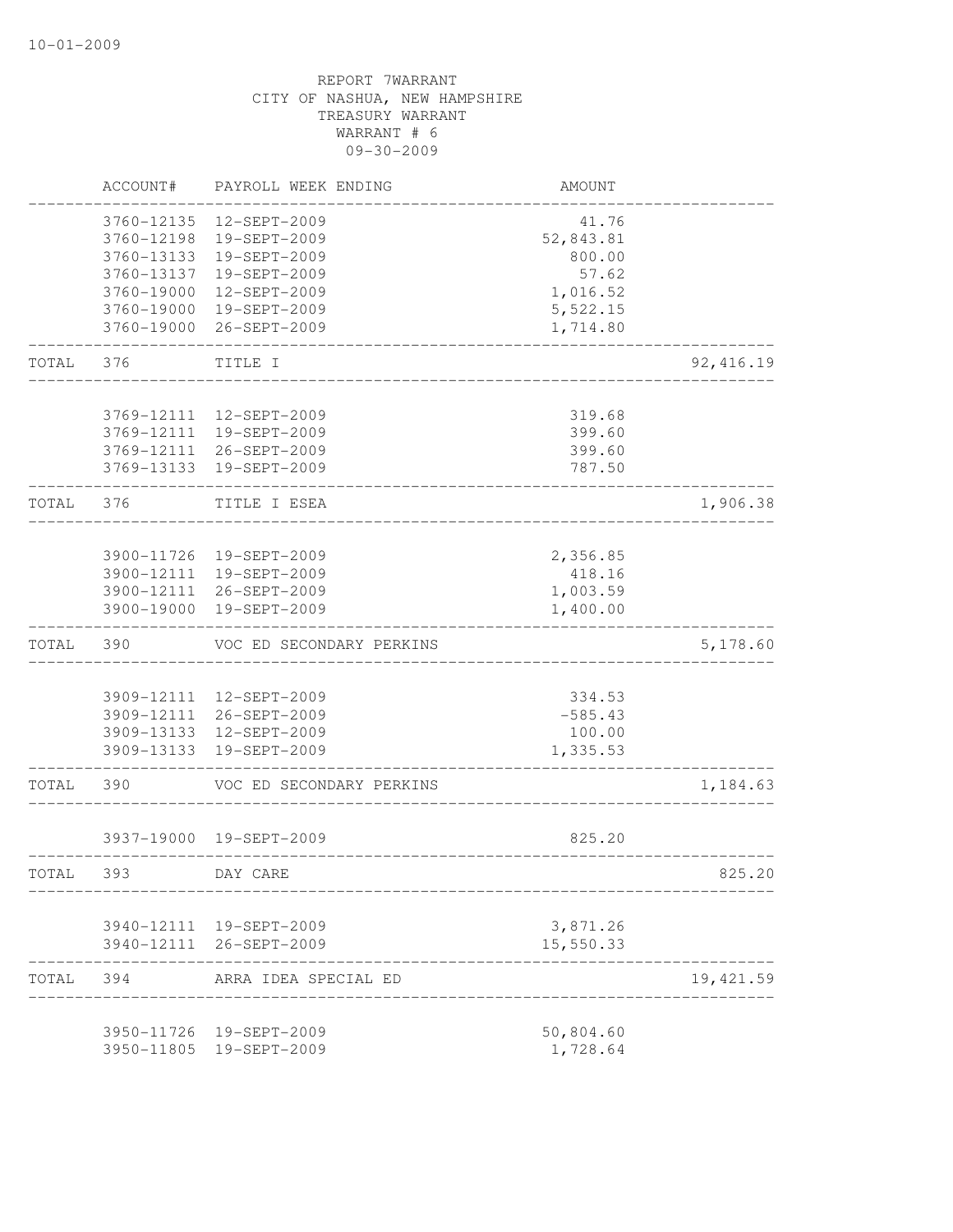|           | ACCOUNT# | PAYROLL WEEK ENDING                                                           | AMOUNT                                  |             |
|-----------|----------|-------------------------------------------------------------------------------|-----------------------------------------|-------------|
|           |          | 3950-12201 19-SEPT-2009<br>3950-12201 26-SEPT-2009                            | 62.00<br>434.00                         |             |
|           |          | TOTAL 395 IDEA B SPECIAL EDUCATION                                            |                                         | 53,029.24   |
|           |          | 3960-11726 19-SEPT-2009                                                       | 2,279.03                                |             |
| TOTAL 396 |          | SPECIAL EDUCATION PRE-SCHOOL                                                  |                                         | 2,279.03    |
|           |          | 3977-12111 12-SEPT-2009<br>3977-12111 19-SEPT-2009<br>3977-12111 26-SEPT-2009 | 7,663.65<br>$-3, 754.62$<br>$-5,809.14$ |             |
| TOTAL     | 397      | SPECIAL ED LOCAL                                                              |                                         | $-1,900.11$ |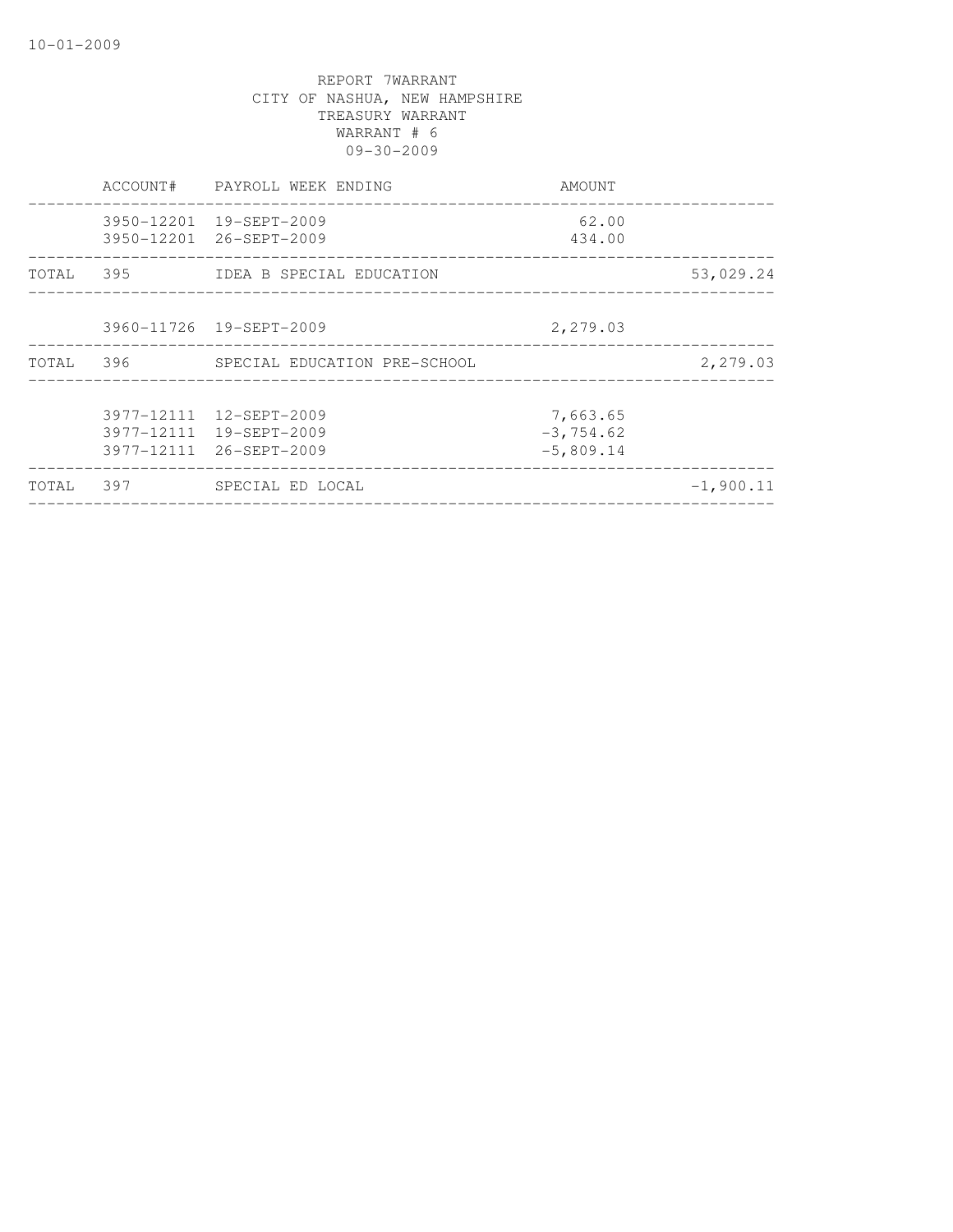|       | ACCOUNT#      | PAYROLL WEEK ENDING     | AMOUNT                  |            |
|-------|---------------|-------------------------|-------------------------|------------|
|       | $501 - 11033$ | 12-SEPT-2009            | 638.64                  |            |
|       | 501-11033     | 19-SEPT-2009            | 638.64                  |            |
|       | 501-11033     | 26-SEPT-2009            | 798.30                  |            |
|       | 501-11445     | 12-SEPT-2009            | 569.82                  |            |
|       | 501-11445     | 19-SEPT-2009            | 569.82                  |            |
|       | 501-11445     | 26-SEPT-2009            | 569.82                  |            |
|       | 501-11463     | 26-SEPT-2009            | 798.30                  |            |
|       | $501 - 11470$ | 12-SEPT-2009            | 827.74                  |            |
|       | $501 - 11470$ | 19-SEPT-2009            | 827.74                  |            |
|       | $501 - 11470$ | 26-SEPT-2009            | 827.74                  |            |
|       | 501-11471     | 12-SEPT-2009            | 1,990.00                |            |
|       | 501-11471     | 19-SEPT-2009            | 1,990.00                |            |
|       | 501-11471     | 26-SEPT-2009            | 1,990.00                |            |
|       | 501-11611     | 12-SEPT-2009            | 546.80                  |            |
|       | 501-11611     | 19-SEPT-2009            | 546.80                  |            |
|       | 501-11611     | 26-SEPT-2009            | 546.80                  |            |
| TOTAL | 501           | MAYOR'S OFFICE          |                         | 14,676.96  |
|       |               |                         |                         |            |
|       | 502-11113     | 12-SEPT-2009            | 1,571.35                |            |
|       | 502-11113     | 19-SEPT-2009            | 1,571.35                |            |
|       | 502-11113     | 26-SEPT-2009            | 1,571.35                |            |
|       | 502-11195     | 12-SEPT-2009            | 1,999.68                |            |
|       | 502-11195     | 19-SEPT-2009            | 1,999.68                |            |
|       | 502-11195     | 26-SEPT-2009            | 1,999.68                |            |
|       | 502-11219     | 12-SEPT-2009            | 1,819.34                |            |
|       | 502-11219     | 19-SEPT-2009            | 1,819.33                |            |
|       | 502-11219     | 26-SEPT-2009            | 1,819.33                |            |
|       | 502-11518     | 12-SEPT-2009            | 3,523.46                |            |
|       | 502-11518     | 19-SEPT-2009            | 858.44                  |            |
|       | 502-11518     | 26-SEPT-2009            | 858.44                  |            |
| TOTAL | 502           | LEGAL DEPARTMENT        | _______________________ | 21, 411.43 |
|       |               |                         |                         |            |
|       |               | 503-11071  12-SEPT-2009 | 1,240.67                |            |
|       |               | 503-11071  19-SEPT-2009 | 1,240.67                |            |
|       |               | 503-11071 26-SEPT-2009  | 1,240.67                |            |
|       |               | 503-12092  12-SEPT-2009 | 505.04                  |            |
|       |               | 503-12092  19-SEPT-2009 | 505.03                  |            |
|       | 503-12092     | 26-SEPT-2009            | 505.03                  |            |
| TOTAL | 503           | BOARD OF ALDERMEN       |                         | 5, 237.11  |

507-82010 19-SEPT-2009 507-82010 546.13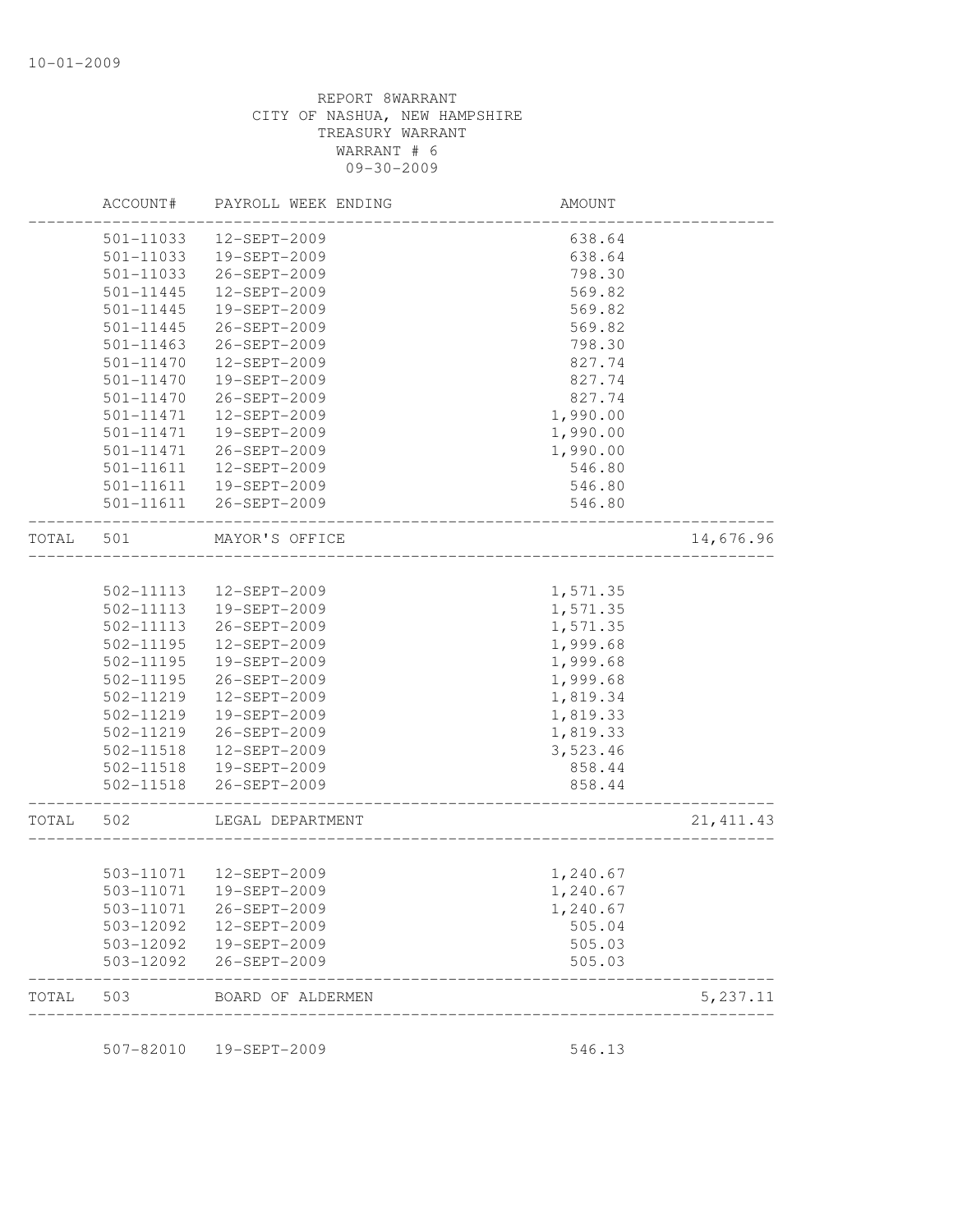|           |                        | ACCOUNT# PAYROLL WEEK ENDING          | AMOUNT           |          |
|-----------|------------------------|---------------------------------------|------------------|----------|
|           |                        |                                       |                  |          |
| TOTAL 507 |                        | PENSIONS                              |                  | 546.13   |
|           | 508-11130              | 12-SEPT-2009                          | 833.85           |          |
|           | 508-11130              | 19-SEPT-2009                          | 833.86           |          |
|           | 508-11130              | 26-SEPT-2009                          | 833.86           |          |
|           | 508-11418              | 12-SEPT-2009                          | 382.33           |          |
|           | 508-11418              | 19-SEPT-2009                          | 477.92           |          |
|           | 508-11418              | 26-SEPT-2009                          | 477.92           |          |
|           |                        | 508-11446  12-SEPT-2009               | 838.08           |          |
|           |                        | 508-11446  19-SEPT-2009               | 838.08           |          |
|           |                        | 508-11446 26-SEPT-2009                | 838.08           |          |
|           |                        | TOTAL 508 INSURANCE-EMPLOYEE BENEFITS | _______________  | 6,353.98 |
|           |                        |                                       |                  |          |
|           |                        | 511-11247  12-SEPT-2009               | 666.36           |          |
|           |                        | 511-11247  19-SEPT-2009               | 666.36           |          |
|           |                        | 511-11247 26-SEPT-2009                | 666.36           |          |
|           |                        | 511-11248  12-SEPT-2009               | 1,351.05         |          |
|           |                        | 511-11248  19-SEPT-2009               | 1,351.04         |          |
|           |                        | 511-11248 26-SEPT-2009                | 1,351.04         |          |
| TOTAL 511 |                        | CITI-STAT (FORMERLY ADMIN SVS)        |                  | 6,052.21 |
|           |                        | 512-11005  12-SEPT-2009               | 876.86           |          |
|           |                        | 512-11005  19-SEPT-2009               |                  |          |
|           |                        |                                       | 876.87           |          |
|           | 512-11005              | 26-SEPT-2009                          | 876.87           |          |
|           | 512-11050              | 12-SEPT-2009                          | 700.65<br>700.65 |          |
|           | 512-11050<br>512-11050 | 19-SEPT-2009<br>26-SEPT-2009          | 700.65           |          |
|           | 512-11064              | 12-SEPT-2009                          | 983.28           |          |
|           | 512-11064              | 19-SEPT-2009                          | 983.28           |          |
|           | 512-11064              | 26-SEPT-2009                          | 983.28           |          |
|           | 512-11073              | 12-SEPT-2009                          | 1,544.89         |          |
|           |                        | 512-11073  19-SEPT-2009               | 1,544.89         |          |
|           | 512-11073              | 26-SEPT-2009                          | 1,544.89         |          |
|           | 512-11134              | 12-SEPT-2009                          | 750.52           |          |
|           | 512-11134              | 19-SEPT-2009                          | 750.52           |          |
|           | 512-11134              | 26-SEPT-2009                          | 750.52           |          |
|           | 512-11165              | 12-SEPT-2009                          | 1,847.01         |          |
|           | 512-11165              | 19-SEPT-2009                          | 1,847.01         |          |
|           | 512-11165              | 26-SEPT-2009                          | 1,847.01         |          |
|           | 512-11173              | 12-SEPT-2009                          | 1,404.69         |          |
|           | 512-11173              | 19-SEPT-2009                          | 1,404.69         |          |
|           | 512-11173              | 26-SEPT-2009                          | 1,404.69         |          |
|           |                        |                                       |                  |          |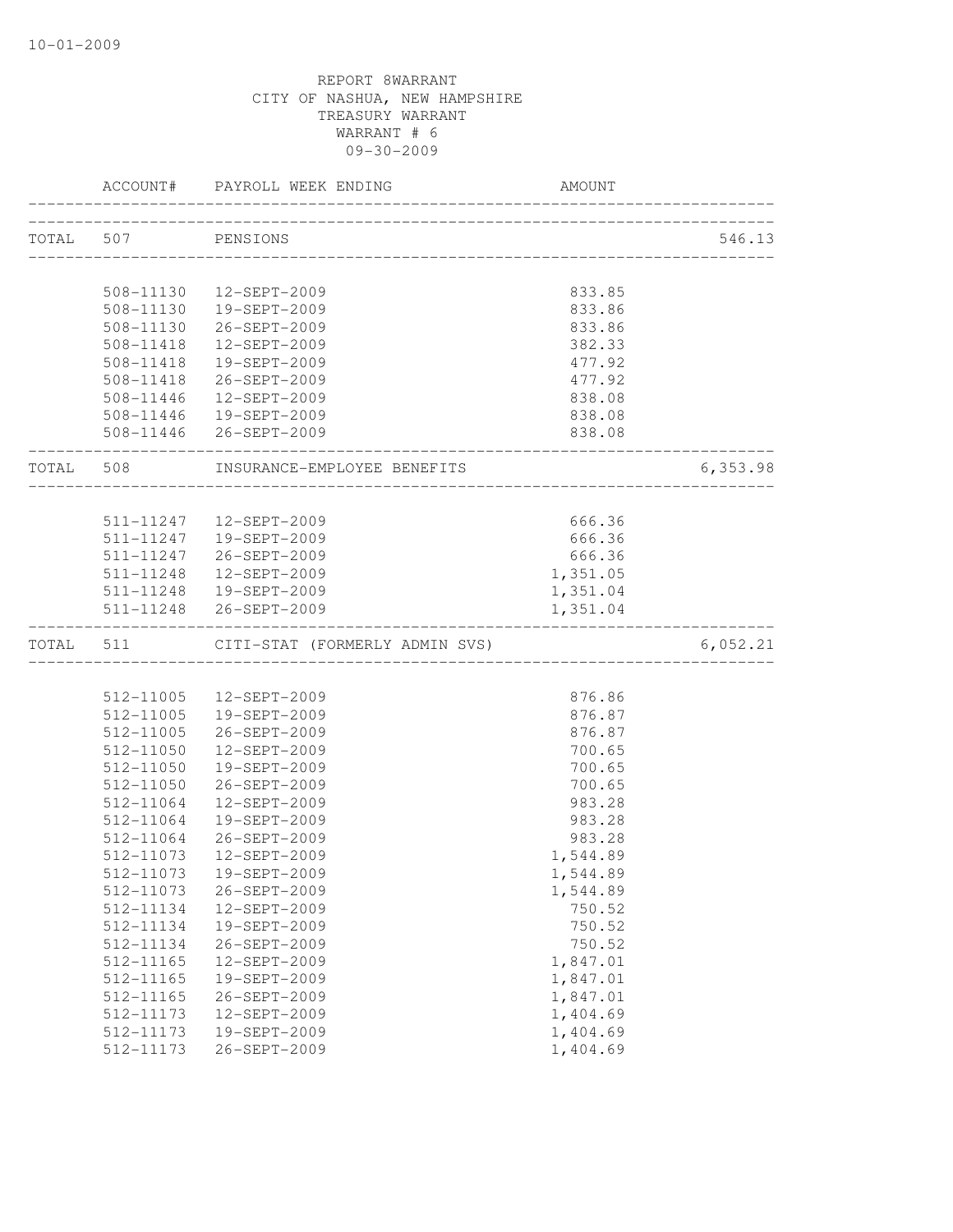|       | ACCOUNT#               | PAYROLL WEEK ENDING          | AMOUNT           |            |
|-------|------------------------|------------------------------|------------------|------------|
|       | 512-11177              | 12-SEPT-2009                 | 1,941.85         |            |
|       | 512-11177              | 19-SEPT-2009                 | 1,941.86         |            |
|       | 512-11177              | 26-SEPT-2009                 | 1,941.86         |            |
|       | 512-11222              | 12-SEPT-2009                 | 985.73           |            |
|       | 512-11222              | 19-SEPT-2009                 | 985.72           |            |
|       | 512-11222              | 26-SEPT-2009                 | 985.73           |            |
|       | 512-11224              | 12-SEPT-2009                 | 957.64           |            |
|       | 512-11224              | 19-SEPT-2009                 | 957.64           |            |
|       | 512-11224              | 26-SEPT-2009                 | 957.64           |            |
|       | 512-11232              | $12 - SEPT - 2009$           | 1,010.46         |            |
|       | 512-11232              | 19-SEPT-2009                 | 1,010.46         |            |
|       | 512-11232              | 26-SEPT-2009                 | 1,010.46         |            |
|       | 512-11265              | 12-SEPT-2009                 | 858.44           |            |
|       | 512-11265              | 19-SEPT-2009                 | 858.44           |            |
|       | 512-11265              | 26-SEPT-2009                 | 858.44           |            |
|       | 512-11531              | 12-SEPT-2009                 | 1,761.98         |            |
|       | 512-11531              | 19-SEPT-2009                 | 1,761.98         |            |
|       | 512-11531              | 26-SEPT-2009                 | 1,761.98         |            |
|       | 512-11684              | $12 - SEPT - 2009$           | 852.14           |            |
|       | 512-11684              | 19-SEPT-2009                 | 852.13           |            |
|       | 512-11684              | 26-SEPT-2009                 | 852.15           |            |
|       | 512-11714              | 12-SEPT-2009                 | 929.81           |            |
|       | 512-11714              | 19-SEPT-2009                 | 929.81           |            |
|       | 512-11714              | 26-SEPT-2009                 | 929.81           |            |
|       | 512-11740              | 12-SEPT-2009                 | 1,622.11         |            |
|       | 512-11740              | 19-SEPT-2009                 | 1,622.11         |            |
|       | 512-11740              | 26-SEPT-2009                 | 1,622.12         |            |
|       | 512-12033              | 12-SEPT-2009                 | 598.30           |            |
|       | 512-12033              | 19-SEPT-2009                 | 598.30           |            |
|       | 512-12033              | 26-SEPT-2009                 | 598.30           |            |
|       | 512-12052              | 12-SEPT-2009                 | 529.15           |            |
|       | 512-12052              | 19-SEPT-2009                 | 546.61           |            |
|       | 512-12052              | 26-SEPT-2009                 | 591.19           |            |
|       | 512-12056              | 12-SEPT-2009                 | 343.89           |            |
|       | 512-12056              | 19-SEPT-2009                 | 343.89           |            |
|       | 512-12056              | 26-SEPT-2009                 | 343.89           |            |
|       | 512-12749              | 12-SEPT-2009                 | 592.39           |            |
|       |                        |                              |                  |            |
|       | 512-12749              | 19-SEPT-2009                 | 592.39           |            |
|       | 512-12749              | 26-SEPT-2009                 | 592.39           |            |
|       | 512-13004              | 12-SEPT-2009                 | 189.19           |            |
|       | 512-13004<br>512-13004 | 19-SEPT-2009<br>26-SEPT-2009 | 118.86<br>109.41 |            |
| TOTAL | 512                    | FINANCIAL SERVICES           |                  | 63, 772.37 |
|       |                        |                              |                  |            |
|       | 513-11117              | 12-SEPT-2009                 | 1,579.19         |            |
|       | 513-11117              | 19-SEPT-2009                 | 1,579.18         |            |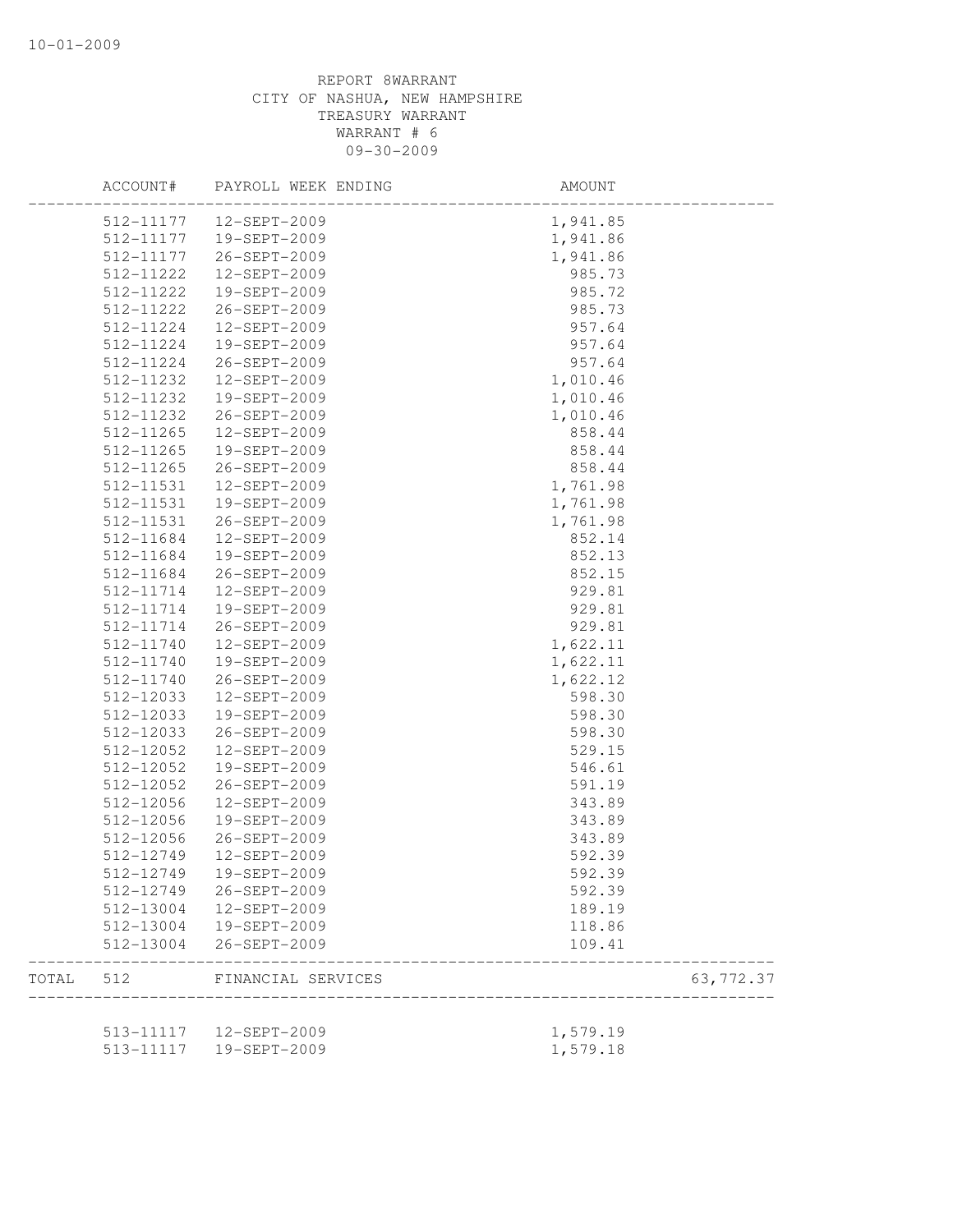|       | ACCOUNT#  | PAYROLL WEEK ENDING           | AMOUNT   |           |
|-------|-----------|-------------------------------|----------|-----------|
|       | 513-11117 | 26-SEPT-2009                  | 1,579.19 |           |
|       | 513-11171 | 12-SEPT-2009                  | 2,571.33 |           |
|       | 513-11171 | 19-SEPT-2009                  | 2,571.32 |           |
|       | 513-11171 | 26-SEPT-2009                  | 2,571.33 |           |
|       | 513-11213 | 12-SEPT-2009                  | 1,255.86 |           |
|       | 513-11213 | 19-SEPT-2009                  | 1,255.86 |           |
|       | 513-11213 | 26-SEPT-2009                  | 1,255.86 |           |
|       | 513-11223 | 12-SEPT-2009                  | 737.24   |           |
|       | 513-11223 | 19-SEPT-2009                  | 737.23   |           |
|       | 513-11223 | 26-SEPT-2009                  | 737.23   |           |
|       | 513-18018 | 19-SEPT-2009                  | 131.25   |           |
|       | 513-18021 | 19-SEPT-2009                  | 156.25   |           |
|       | 513-18024 | 19-SEPT-2009                  | 131.25   |           |
| TOTAL | 513       | CITY CLERK'S OFFICE           |          | 18,849.57 |
|       |           |                               |          |           |
|       | 514-11441 | 12-SEPT-2009                  | 1,404.69 |           |
|       | 514-11441 | 19-SEPT-2009                  | 1,404.70 |           |
|       | 514-11441 | 26-SEPT-2009                  | 1,404.69 |           |
|       | 514-11540 | 12-SEPT-2009                  | 1,047.51 |           |
|       | 514-11540 | 19-SEPT-2009                  | 1,047.51 |           |
|       | 514-11540 | 26-SEPT-2009                  | 1,047.51 |           |
|       | 514-11578 | 12-SEPT-2009                  | 964.36   |           |
|       | 514-11578 | 19-SEPT-2009                  | 964.37   |           |
|       | 514-11578 | 26-SEPT-2009                  | 964.36   |           |
|       | 514-11589 | 12-SEPT-2009                  | 1,044.25 |           |
|       | 514-11589 | 19-SEPT-2009                  | 992.04   |           |
|       | 514-11589 | 26-SEPT-2009                  | 992.04   |           |
| TOTAL | 514       | INSURANCE-PROPERTY & CASUALTY |          | 13,278.03 |
|       |           |                               |          |           |
|       | 515-11031 | 12-SEPT-2009                  | 1,075.15 |           |
|       | 515-11031 | 19-SEPT-2009                  | 1,075.15 |           |
|       | 515-11031 | 26-SEPT-2009                  | 1,075.15 |           |
|       | 515-11350 | 12-SEPT-2009                  | 929.81   |           |
|       | 515-11350 | 19-SEPT-2009                  | 929.81   |           |
|       | 515-11350 | 26-SEPT-2009                  | 929.81   |           |
|       | 515-11446 | 12-SEPT-2009                  | 279.36   |           |
|       | 515-11446 | 19-SEPT-2009                  | 279.36   |           |
|       | 515-11446 | 26-SEPT-2009                  | 279.36   |           |
|       | 515-11447 | 12-SEPT-2009                  | 1,670.35 |           |
|       | 515-11447 | 19-SEPT-2009                  | 1,670.34 |           |
|       | 515-11447 | 26-SEPT-2009                  | 1,670.34 |           |
|       | 515-12001 | 12-SEPT-2009                  | 592.27   |           |
|       | 515-12001 | 19-SEPT-2009                  | 592.27   |           |
|       | 515-12001 | 26-SEPT-2009                  | 592.27   |           |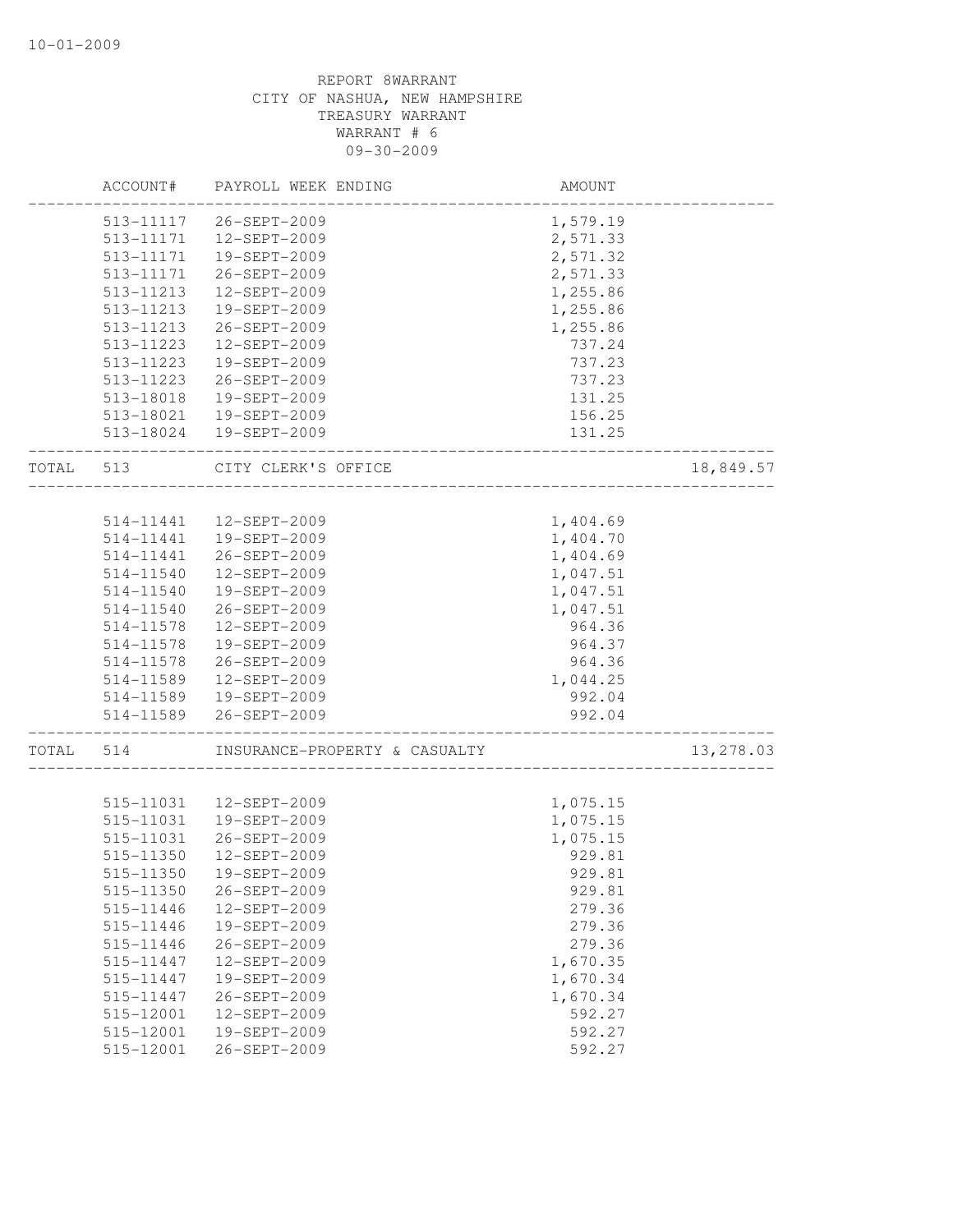|           | ACCOUNT#      | PAYROLL WEEK ENDING                                      | AMOUNT                      |           |
|-----------|---------------|----------------------------------------------------------|-----------------------------|-----------|
|           |               | TOTAL 515 HUMAN RESOURCES<br>___________________________ |                             | 13,640.80 |
|           |               |                                                          |                             |           |
|           | 516-11147     | 12-SEPT-2009                                             | 617.67                      |           |
|           |               | 516-11147  19-SEPT-2009                                  | 617.67                      |           |
|           | 516-11147     | 26-SEPT-2009                                             | 617.67                      |           |
|           | 516-11148     | 12-SEPT-2009                                             | 938.85                      |           |
|           | 516-11148     | 19-SEPT-2009                                             | 938.85                      |           |
|           | 516-11148     | 26-SEPT-2009                                             | 938.85                      |           |
|           | $516 - 11459$ | 12-SEPT-2009                                             | 1,240.67                    |           |
|           | 516-11459     | 19-SEPT-2009                                             | 1,240.67                    |           |
|           | 516-11459     | 26-SEPT-2009                                             | 1,240.67                    |           |
|           | 516-11573     | 12-SEPT-2009                                             | 895.46                      |           |
|           |               | 516-11573  19-SEPT-2009                                  | 895.46                      |           |
|           |               | 516-11573 26-SEPT-2009                                   | 895.46                      |           |
| TOTAL 516 |               | PURCHASING DEPARTMENT                                    |                             | 11,077.95 |
|           |               |                                                          |                             |           |
|           | 517-11198     | 12-SEPT-2009                                             | 1,077.40                    |           |
|           | 517-11198     | 19-SEPT-2009                                             | 1,077.41                    |           |
|           | 517-11198     | 26-SEPT-2009                                             | 1,077.41                    |           |
|           | 517-11266     | 12-SEPT-2009                                             | 623.58                      |           |
|           | 517-11266     | 19-SEPT-2009                                             | 623.58                      |           |
|           | 517-11266     | 26-SEPT-2009                                             | 623.58                      |           |
|           | 517-11420     | 12-SEPT-2009                                             | 722.90                      |           |
|           | 517-11420     | 19-SEPT-2009                                             | 722.90                      |           |
|           | 517-11420     | 26-SEPT-2009                                             | 722.90                      |           |
|           | 517-12063     | 12-SEPT-2009                                             | 284.23                      |           |
|           |               | 517-12063  19-SEPT-2009                                  | 284.23                      |           |
|           |               | 517-12063 26-SEPT-2009                                   | 284.23<br>----------------- |           |
| TOTAL     | 517           | BUILDING MAINT - CITY ADMIN                              |                             | 8,124.35  |
|           |               |                                                          |                             |           |
|           |               | 519-11014  12-SEPT-2009                                  | 1,069.50                    |           |
|           |               | 519-11014  19-SEPT-2009                                  | 1,069.50                    |           |
|           | 519-11014     | 26-SEPT-2009                                             | 1,069.50                    |           |
|           | 519-11016     | 12-SEPT-2009                                             | 938.85                      |           |
|           | 519-11016     | 19-SEPT-2009                                             | 938.85                      |           |
|           | 519-11016     | 26-SEPT-2009                                             | 938.85                      |           |
|           | 519-11017     | 12-SEPT-2009                                             | 783.92                      |           |
|           | 519-11017     | 19-SEPT-2009                                             | 783.92                      |           |
|           | 519-11017     | 26-SEPT-2009                                             | 783.92                      |           |
|           | 519-11115     | 12-SEPT-2009                                             | 1,929.25                    |           |
|           | 519-11115     | 19-SEPT-2009                                             | 1,929.25                    |           |
|           | 519-11115     | 26-SEPT-2009                                             | 1,929.25                    |           |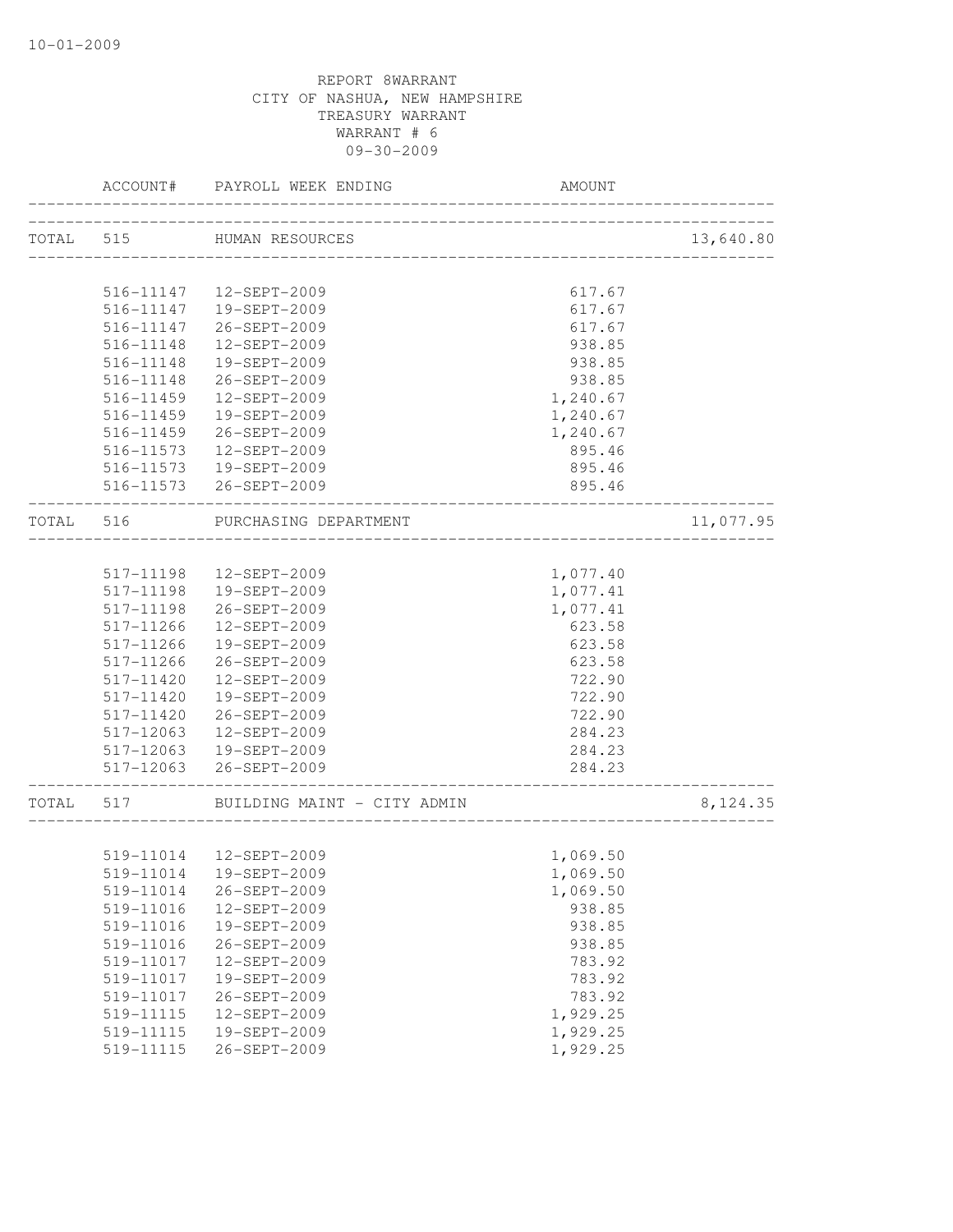|       | ACCOUNT#      | PAYROLL WEEK ENDING      | AMOUNT   |           |
|-------|---------------|--------------------------|----------|-----------|
|       | 519-11146     | 12-SEPT-2009             | 816.64   |           |
|       | 519-11146     | 19-SEPT-2009             | 816.64   |           |
|       | 519-11146     | 26-SEPT-2009             | 816.64   |           |
|       | 519-11153     | 12-SEPT-2009             | 589.71   |           |
|       | 519-11153     | 19-SEPT-2009             | 589.71   |           |
|       | 519-11153     | 26-SEPT-2009             | 117.94   |           |
|       | 519-11154     | 12-SEPT-2009             | 617.67   |           |
|       | 519-11154     | 19-SEPT-2009             | 617.67   |           |
|       | 519-11154     | 26-SEPT-2009             | 617.67   |           |
|       | 519-11205     | $12 - SEPT - 2009$       | 773.50   |           |
|       | 519-11205     | 19-SEPT-2009             | 773.50   |           |
|       | 519-11205     | 26-SEPT-2009             | 773.50   |           |
|       | 519-11241     | 12-SEPT-2009             | 1,367.59 |           |
|       | 519-11241     | 19-SEPT-2009             | 1,367.59 |           |
|       | 519-11241     | 26-SEPT-2009             | 1,367.59 |           |
|       | 519-18006     | 19-SEPT-2009             | 375.00   |           |
| TOTAL | 519           | ASSESSORS                |          | 26,563.12 |
|       |               |                          |          |           |
|       |               | 520-12077   12-SEPT-2009 | 266.12   |           |
|       |               | 520-12077  19-SEPT-2009  | 266.12   |           |
|       | 520-12077     | 26-SEPT-2009             | 266.12   |           |
| TOTAL | 520           | HUNT BUILDING            |          | 798.36    |
|       |               |                          |          |           |
|       | 522-11127     | 12-SEPT-2009             | 1,674.48 |           |
|       | 522-11127     | 19-SEPT-2009             | 1,674.48 |           |
|       | 522-11127     | 26-SEPT-2009             | 1,674.48 |           |
|       | 522-11128     | 12-SEPT-2009             | 1,096.69 |           |
|       | 522-11128     | 19-SEPT-2009             | 1,096.69 |           |
|       | 522-11128     | 26-SEPT-2009             | 1,096.69 |           |
|       | 522-11286     | 12-SEPT-2009             | 574.80   |           |
|       | 522-11286     | 19-SEPT-2009             | 574.80   |           |
|       | 522-11286     | 26-SEPT-2009             | 574.80   |           |
|       | 522-11356     | 12-SEPT-2009             | 928.64   |           |
|       | 522-11356     | 19-SEPT-2009             | 928.64   |           |
|       | 522-11356     | 26-SEPT-2009             | 928.64   |           |
|       | 522-11429     | 12-SEPT-2009             | 1,819.34 |           |
|       | 522-11429     | 19-SEPT-2009             | 1,819.34 |           |
|       | 522-11429     | 26-SEPT-2009             | 1,819.33 |           |
|       | 522-11641     | 12-SEPT-2009             | 1,342.56 |           |
|       | 522-11641     | 19-SEPT-2009             | 1,342.56 |           |
|       | $522 - 11641$ | 26-SEPT-2009             | 1,342.56 |           |
|       | 522-11652     | 12-SEPT-2009             | 1,446.40 |           |
|       | 522-11652     | 19-SEPT-2009             | 1,446.40 |           |
|       | 522-11652     | 26-SEPT-2009             | 1,446.40 |           |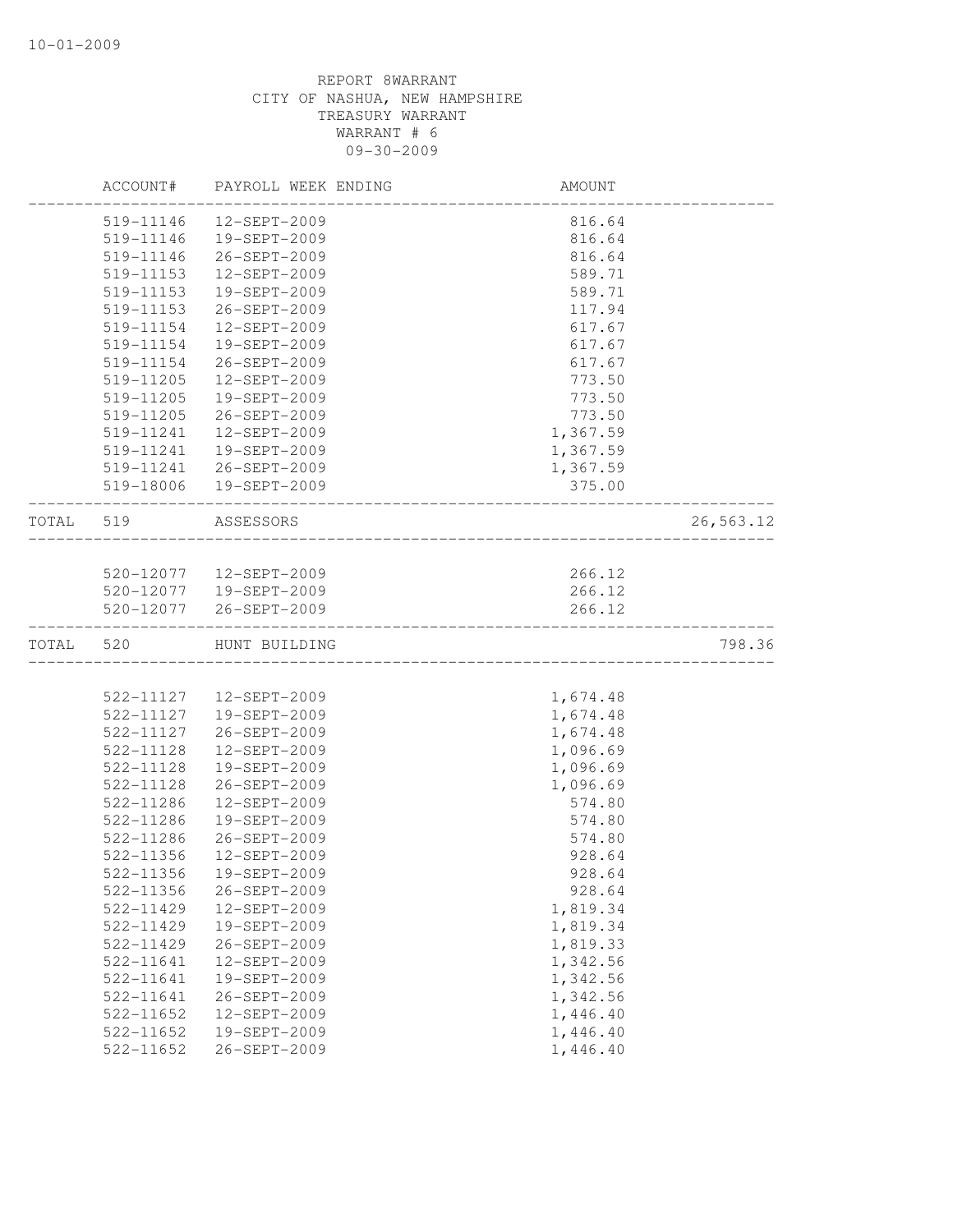|       | ACCOUNT#      | PAYROLL WEEK ENDING    | AMOUNT    |            |
|-------|---------------|------------------------|-----------|------------|
|       | 522-11721     | 12-SEPT-2009           | 1,482.33  |            |
|       | 522-11721     | 19-SEPT-2009           | 1,482.33  |            |
|       | 522-11721     | 26-SEPT-2009           | 1,482.33  |            |
|       | 522-11724     | 12-SEPT-2009           | 1,331.47  |            |
|       | 522-11724     | 19-SEPT-2009           | 1,331.47  |            |
|       | 522-11724     | 26-SEPT-2009           | 1,331.47  |            |
|       | 522-11725     | 12-SEPT-2009           | 951.69    |            |
|       | 522-11725     | 19-SEPT-2009           | 951.70    |            |
|       | 522-11725     | 26-SEPT-2009           | 951.69    |            |
|       | 522-11729     | 12-SEPT-2009           | 2, 124.17 |            |
|       | 522-11729     | 19-SEPT-2009           | 2,124.16  |            |
|       | 522-11729     | 26-SEPT-2009           | 2,124.16  |            |
| TOTAL | 522           | INFORMATION TECHNOLOGY |           | 44, 317.69 |
|       |               |                        |           |            |
|       | 523-11332     | 12-SEPT-2009           | 957.33    |            |
|       | 523-11332     | 19-SEPT-2009           | 957.33    |            |
|       | 523-11332     | 26-SEPT-2009           | 957.34    |            |
| TOTAL | 523           | GIS                    |           | 2,872.00   |
|       |               |                        |           |            |
|       | 531-11065     | 12-SEPT-2009           | 1,110.44  |            |
|       | 531-11065     | 19-SEPT-2009           | 1,110.43  |            |
|       | 531-11065     | 26-SEPT-2009           | 1,110.43  |            |
|       | 531-11085     | 12-SEPT-2009           | 877.59    |            |
|       | 531-11085     | 19-SEPT-2009           | 877.59    |            |
|       | 531-11085     | 26-SEPT-2009           | 877.59    |            |
|       | 531-11114     | 12-SEPT-2009           | 2,297.83  |            |
|       | 531-11114     | 19-SEPT-2009           | 2,297.83  |            |
|       | 531-11114     | 26-SEPT-2009           | 2,297.83  |            |
|       | 531-11129     | 12-SEPT-2009           | 1,331.19  |            |
|       | 531-11129     | 19-SEPT-2009           | 1,331.18  |            |
|       | 531-11129     | 26-SEPT-2009           | 1,691.19  |            |
|       | 531-11164     | 12-SEPT-2009           | 1,121.87  |            |
|       | 531-11164     | 19-SEPT-2009           | 1,121.86  |            |
|       | 531-11164     | 26-SEPT-2009           | 1,121.86  |            |
|       | 531-11166     | 12-SEPT-2009           | 2,515.45  |            |
|       | 531-11166     | 19-SEPT-2009           | 2,515.44  |            |
|       | 531-11166     | 26-SEPT-2009           | 2,515.44  |            |
|       | 531-11170     | 12-SEPT-2009           | 1,474.43  |            |
|       | 531-11170     | 19-SEPT-2009           | 1, 474.44 |            |
|       | $531 - 11170$ | 26-SEPT-2009           | 1, 474.44 |            |
|       | 531-11201     | 12-SEPT-2009           | 1,338.90  |            |
|       | 531-11201     | 19-SEPT-2009           | 1,338.91  |            |
|       | 531-11201     | 26-SEPT-2009           | 1,338.90  |            |
|       | 531-11203     | 12-SEPT-2009           | 659.67    |            |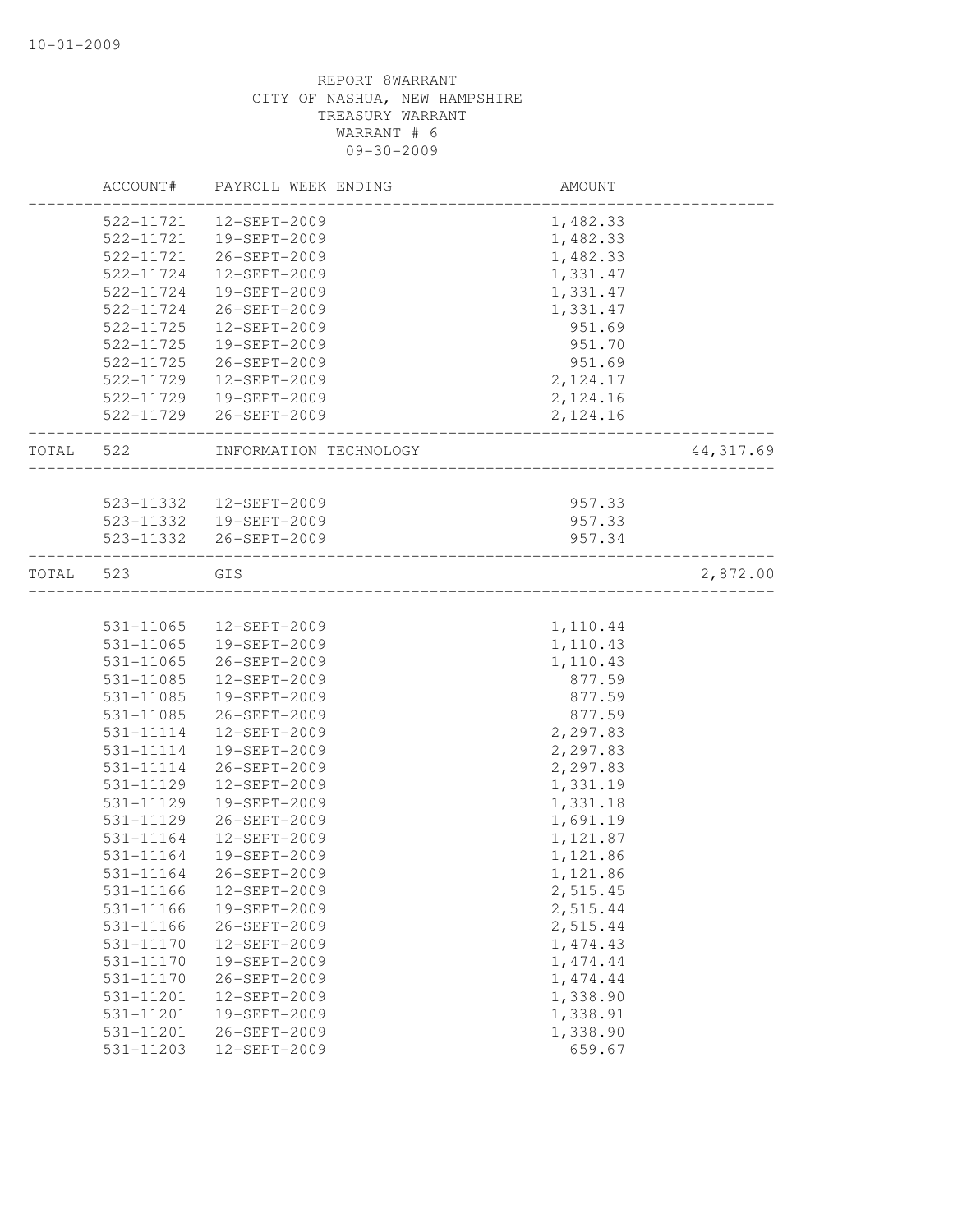| ACCOUNT#      | PAYROLL WEEK ENDING | AMOUNT    |  |
|---------------|---------------------|-----------|--|
| 531-11203     | 19-SEPT-2009        | 659.67    |  |
| 531-11203     | 26-SEPT-2009        | 659.67    |  |
| 531-11226     | 12-SEPT-2009        | 804.94    |  |
| 531-11226     | 19-SEPT-2009        | 804.94    |  |
| $531 - 11226$ | 26-SEPT-2009        | 804.94    |  |
| 531-11242     | 12-SEPT-2009        | 1,119.60  |  |
| 531-11242     | 19-SEPT-2009        | 1,119.60  |  |
| 531-11242     | 26-SEPT-2009        | 1,119.60  |  |
| 531-11245     | 12-SEPT-2009        | 621.25    |  |
| 531-11245     | 19-SEPT-2009        | 621.25    |  |
| 531-11245     | 26-SEPT-2009        | 621.26    |  |
| 531-11257     | 12-SEPT-2009        | 2,673.80  |  |
| 531-11257     | 19-SEPT-2009        | 2,673.80  |  |
| 531-11257     | 26-SEPT-2009        | 2,673.80  |  |
| 531-11398     | 12-SEPT-2009        | 624.40    |  |
| 531-11398     | 19-SEPT-2009        | 624.41    |  |
| 531-11398     | 26-SEPT-2009        | 624.40    |  |
| 531-11477     | 12-SEPT-2009        | 626.99    |  |
| $531 - 11477$ | 19-SEPT-2009        | 626.99    |  |
| 531-11477     | 26-SEPT-2009        | 626.99    |  |
| 531-11487     | 12-SEPT-2009        | 1,332.87  |  |
| 531-11487     | 19-SEPT-2009        | 1,332.86  |  |
| 531-11487     | 26-SEPT-2009        | 1,332.86  |  |
| 531-11495     | 12-SEPT-2009        | 987.31    |  |
| 531-11495     | 19-SEPT-2009        | 987.31    |  |
| 531-11495     | 26-SEPT-2009        | 987.31    |  |
| 531-11498     | 12-SEPT-2009        | 856.76    |  |
| 531-11498     | 19-SEPT-2009        | 856.76    |  |
| 531-11498     | 26-SEPT-2009        | 856.76    |  |
| 531-11516     | 12-SEPT-2009        | 854.66    |  |
| 531-11516     | 19-SEPT-2009        | 854.66    |  |
| 531-11516     | 26-SEPT-2009        | 854.66    |  |
| 531-11534     | 12-SEPT-2009        | 1,460.11  |  |
| 531-11534     | 19-SEPT-2009        | 1,460.12  |  |
| 531-11534     | 26-SEPT-2009        | 1,460.12  |  |
| 531-11535     | 12-SEPT-2009        | 13,054.59 |  |
| 531-11535     | 19-SEPT-2009        | 13,054.59 |  |
| 531-11535     | 26-SEPT-2009        | 13,054.59 |  |
| 531-11537     | 12-SEPT-2009        | 13,787.19 |  |
| 531-11537     | 19-SEPT-2009        | 13,787.18 |  |
| 531-11537     | 26-SEPT-2009        | 13,787.19 |  |
| 531-11538     | 12-SEPT-2009        | 877.60    |  |
| 531-11538     | 19-SEPT-2009        | 877.60    |  |
| 531-11538     | 26-SEPT-2009        | 877.60    |  |
| 531-11539     | 12-SEPT-2009        | 1,533.61  |  |
| 531-11539     | 19-SEPT-2009        | 1,533.61  |  |
| 531-11539     | 26-SEPT-2009        | 1,533.61  |  |
| 531-11544     | 12-SEPT-2009        | 4,164.50  |  |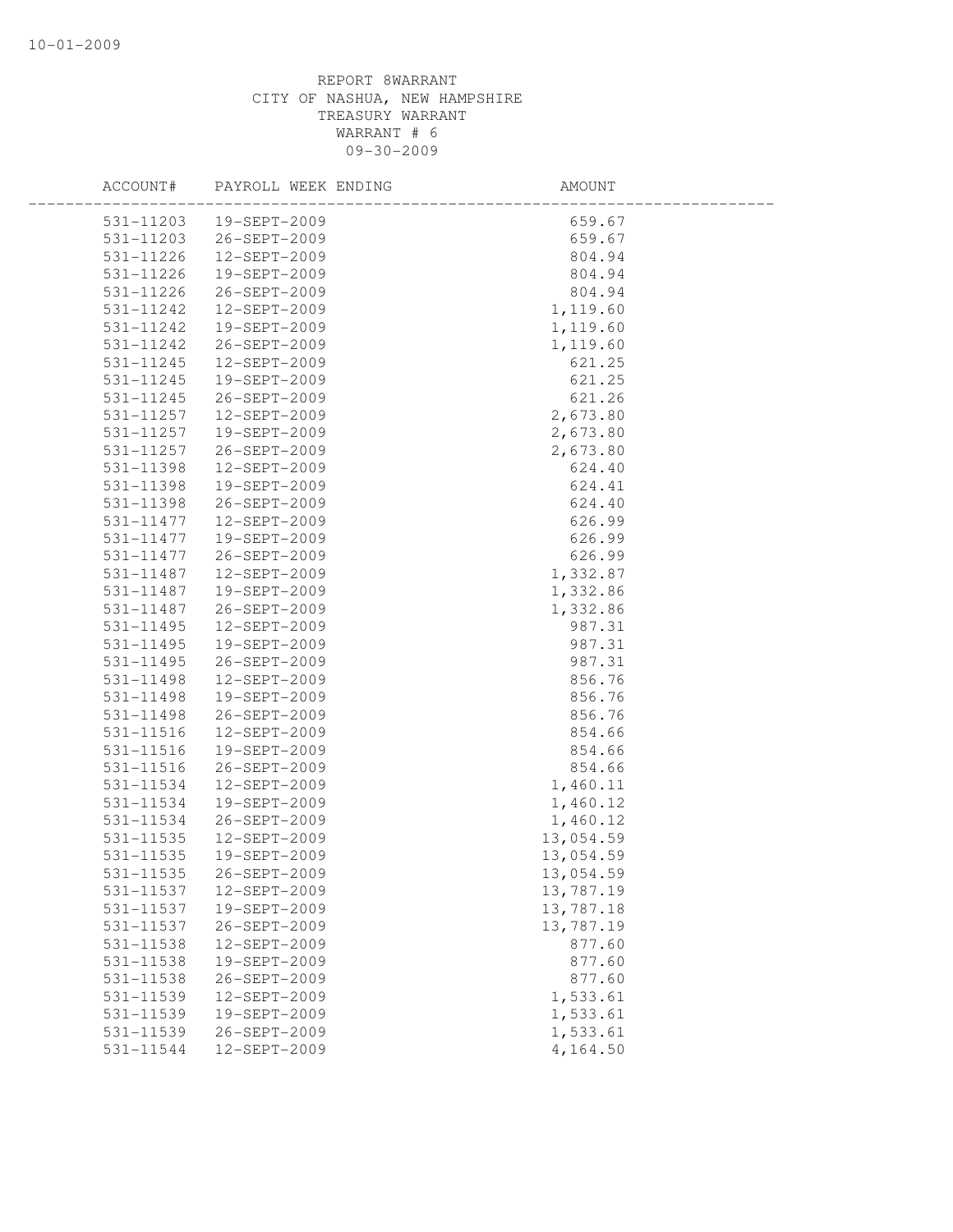| ACCOUNT#                   | PAYROLL WEEK ENDING          | AMOUNT           |  |
|----------------------------|------------------------------|------------------|--|
| 531-11544                  | 19-SEPT-2009                 | 4,164.50         |  |
| 531-11544                  | 26-SEPT-2009                 | 4,164.50         |  |
| 531-11549                  | 12-SEPT-2009                 | 9,115.33         |  |
| 531-11549                  | 19-SEPT-2009                 | 8,757.87         |  |
| 531-11549                  | 26-SEPT-2009                 | 8,770.00         |  |
| 531-11550                  | 12-SEPT-2009                 | 934.00           |  |
| 531-11550                  | 19-SEPT-2009                 | 934.00           |  |
| 531-11550                  | 26-SEPT-2009                 | 934.00           |  |
| 531-11552                  | 12-SEPT-2009                 | 21,330.17        |  |
| 531-11552                  | 19-SEPT-2009                 | 21,330.17        |  |
| 531-11552                  | 26-SEPT-2009                 | 20,833.73        |  |
| 531-11555                  | 12-SEPT-2009                 | 25,503.55        |  |
| 531-11555                  | 19-SEPT-2009                 | 24,616.47        |  |
| 531-11555                  | 26-SEPT-2009                 | 25, 281.78       |  |
| 531-11558                  | 12-SEPT-2009                 | 68,921.21        |  |
| 531-11558                  | 19-SEPT-2009                 | 68,684.21        |  |
| 531-11558                  | 26-SEPT-2009                 | 67,736.25        |  |
| 531-11561                  | 12-SEPT-2009                 | 14,525.45        |  |
| 531-11561                  | 19-SEPT-2009                 | 14,525.46        |  |
| 531-11561                  | 26-SEPT-2009                 | 14,525.45        |  |
| 531-11567                  | 12-SEPT-2009                 | 32,539.27        |  |
| 531-11567                  | 19-SEPT-2009                 | 32,539.27        |  |
| 531-11567                  | 26-SEPT-2009                 | 32,539.32        |  |
| 531-11569                  | 12-SEPT-2009                 | 1,155.52         |  |
| 531-11569                  | 19-SEPT-2009                 | 1,155.52         |  |
| 531-11569                  | 26-SEPT-2009                 | 1, 155.52        |  |
| 531-11618                  | 12-SEPT-2009                 | 2,829.75         |  |
| 531-11618                  | 19-SEPT-2009                 | 2,829.75         |  |
| 531-11618                  | 26-SEPT-2009                 | 2,829.75         |  |
| 531-11622                  | 12-SEPT-2009                 | 2,976.98         |  |
| 531-11622                  | 19-SEPT-2009                 | 2,976.98         |  |
| 531-11622                  | 26-SEPT-2009                 | 2,977.00         |  |
| 531-11636                  | 12-SEPT-2009                 | 988.60           |  |
| 531-11636                  | 19-SEPT-2009                 | 988.59           |  |
| 531-11636                  | 26-SEPT-2009                 | 988.60           |  |
| 531-11664<br>531-11664     | 12-SEPT-2009                 | 1, 114.74        |  |
|                            | 19-SEPT-2009                 | 1, 114.74        |  |
| 531-11664                  | 26-SEPT-2009<br>12-SEPT-2009 | 1, 114.74        |  |
| $531 - 11665$<br>531-11665 | 19-SEPT-2009                 | 782.02<br>782.02 |  |
| 531-11665                  | 26-SEPT-2009                 | 782.02           |  |
| 531-11719                  | 12-SEPT-2009                 | 903.53           |  |
| 531-11719                  | 19-SEPT-2009                 | 903.53           |  |
| 531-11719                  | 26-SEPT-2009                 | 903.53           |  |
| 531-11732                  | 12-SEPT-2009                 | 6,490.60         |  |
| 531-11732                  | 19-SEPT-2009                 | 6,490.59         |  |
| 531-11732                  | 26-SEPT-2009                 | 6,490.60         |  |
| 531-12020                  | 12-SEPT-2009                 | 951.68           |  |
|                            |                              |                  |  |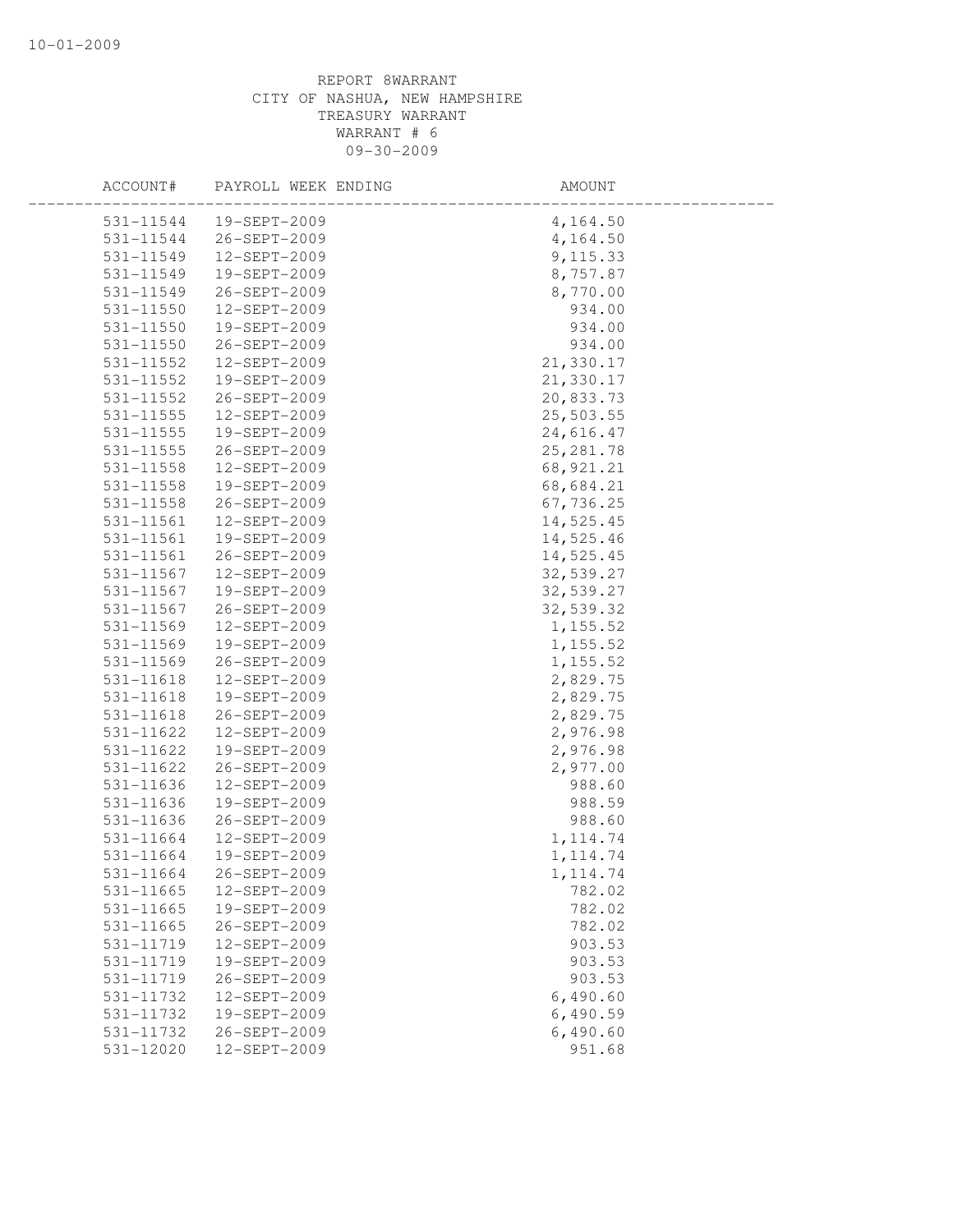|       | ACCOUNT#      | PAYROLL WEEK ENDING | AMOUNT      |             |
|-------|---------------|---------------------|-------------|-------------|
|       | 531-12020     | 19-SEPT-2009        | 951.68      |             |
|       | 531-12020     | 26-SEPT-2009        | 951.68      |             |
|       | 531-12042     | 12-SEPT-2009        | 2,658.93    |             |
|       | 531-12042     | 19-SEPT-2009        | 2,222.51    |             |
|       | 531-12042     | 26-SEPT-2009        | 1,861.19    |             |
|       | 531-12066     | 12-SEPT-2009        | 684.12      |             |
|       | 531-12066     | 19-SEPT-2009        | 684.11      |             |
|       | 531-12066     | 26-SEPT-2009        | 684.11      |             |
|       | 531-12068     | 12-SEPT-2009        | 1,468.42    |             |
|       | 531-12068     | 19-SEPT-2009        | 1,468.42    |             |
|       | 531-12068     | 26-SEPT-2009        | 1,468.42    |             |
|       | 531-12071     | 12-SEPT-2009        | 258.96      |             |
|       | 531-12071     | 19-SEPT-2009        | 258.97      |             |
|       | 531-12071     | 26-SEPT-2009        | 258.97      |             |
|       | 531-12119     | 12-SEPT-2009        | 1,102.70    |             |
|       | 531-12119     | 19-SEPT-2009        | 1,102.70    |             |
|       | 531-12119     | 26-SEPT-2009        | 1,102.70    |             |
|       | 531-13004     | 12-SEPT-2009        | 3,857.08    |             |
|       | 531-13004     | 19-SEPT-2009        | 3,326.00    |             |
|       | 531-13004     | 26-SEPT-2009        | 2,219.32    |             |
|       | 531-13038     | 12-SEPT-2009        | 1,453.04    |             |
|       | 531-13038     | 19-SEPT-2009        | 725.30      |             |
|       | 531-13040     | 12-SEPT-2009        | 4,392.65    |             |
|       | $531 - 13040$ | 19-SEPT-2009        | 5,442.69    |             |
|       | 531-13040     | 26-SEPT-2009        | 2,938.71    |             |
|       | 531-13044     | 12-SEPT-2009        | 4,871.26    |             |
|       | 531-13044     | 19-SEPT-2009        | 2,735.97    |             |
|       | 531-13044     | 26-SEPT-2009        | 8,046.71    |             |
|       | 531-13047     | 12-SEPT-2009        | 15,488.52   |             |
|       | 531-13047     | 19-SEPT-2009        | 10,540.51   |             |
|       | 531-13047     | 26-SEPT-2009        | 6,916.41    |             |
|       | 531-13048     | 12-SEPT-2009        | 4,866.01    |             |
|       | 531-13048     | 19-SEPT-2009        | 4,194.13    |             |
|       | 531-13048     | 26-SEPT-2009        | 5,225.46    |             |
|       | 531-15002     | 12-SEPT-2009        | 44, 112. 41 |             |
|       | 531-17001     | 12-SEPT-2009        | 300.00      |             |
|       | 531-17002     | 12-SEPT-2009        | 200.00      |             |
|       | 531-17003     | 26-SEPT-2009        | 2,000.00    |             |
|       | $531 - 17004$ | 12-SEPT-2009        | 4,800.00    |             |
|       | 531-17006     | 12-SEPT-2009        | 4,000.00    |             |
|       | 531-17006     | 19-SEPT-2009        | 4,150.00    |             |
| TOTAL | 531           | POLICE DEPARTMENT   |             | 908, 227.25 |
|       |               |                     |             |             |
|       | 532-11024     | 12-SEPT-2009        | 2,002.09    |             |
|       | 532-11024     | 19-SEPT-2009        | 2,002.10    |             |
|       | 532-11024     | 26-SEPT-2009        | 2,002.09    |             |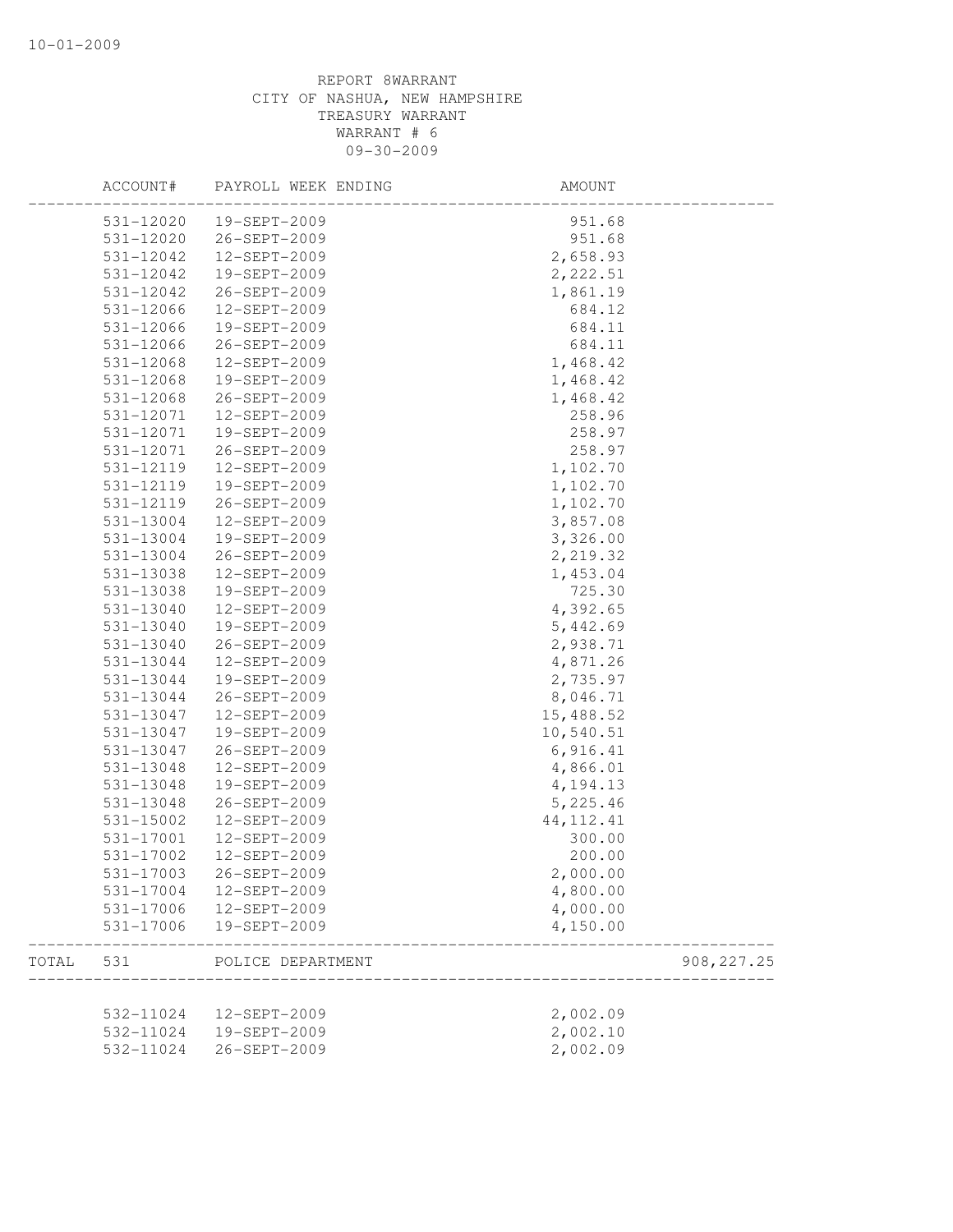| ACCOUNT#  | PAYROLL WEEK ENDING | AMOUNT      |  |
|-----------|---------------------|-------------|--|
| 532-11036 | $12 - SEPT - 2009$  | 1,873.48    |  |
| 532-11036 | 19-SEPT-2009        | 1,873.48    |  |
| 532-11036 | 26-SEPT-2009        | 1,873.48    |  |
| 532-11066 | 12-SEPT-2009        | 1,297.69    |  |
| 532-11066 | 19-SEPT-2009        | 1,297.69    |  |
| 532-11066 | 26-SEPT-2009        | 1,297.69    |  |
| 532-11069 | 12-SEPT-2009        | 2,634.71    |  |
| 532-11069 | 19-SEPT-2009        | 2,634.71    |  |
| 532-11069 | 26-SEPT-2009        | 2,634.71    |  |
| 532-11111 | 12-SEPT-2009        | 2,183.76    |  |
| 532-11111 | 19-SEPT-2009        | 2,183.76    |  |
| 532-11111 | 26-SEPT-2009        | 2,183.76    |  |
| 532-11207 | 12-SEPT-2009        | 6, 250.90   |  |
| 532-11207 | 19-SEPT-2009        | 6,250.89    |  |
| 532-11207 | 26-SEPT-2009        | 6,649.58    |  |
| 532-11281 | 12-SEPT-2009        | 958.08      |  |
| 532-11281 | 19-SEPT-2009        | 958.08      |  |
| 532-11281 | 26-SEPT-2009        | 958.08      |  |
| 532-11285 | 12-SEPT-2009        | 7,095.60    |  |
| 532-11285 | 19-SEPT-2009        | 7,095.60    |  |
| 532-11285 | 26-SEPT-2009        | 7,095.60    |  |
| 532-11291 | 12-SEPT-2009        | 6,764.64    |  |
| 532-11291 | 19-SEPT-2009        | 6,812.80    |  |
| 532-11291 | 26-SEPT-2009        | 6,790.98    |  |
| 532-11298 | 12-SEPT-2009        | 1,341.32    |  |
| 532-11298 | 19-SEPT-2009        | 1,341.32    |  |
| 532-11298 | 26-SEPT-2009        | 1,341.32    |  |
| 532-11300 | 12-SEPT-2009        | 34,584.23   |  |
| 532-11300 | 19-SEPT-2009        | 35,250.58   |  |
| 532-11300 | 26-SEPT-2009        | 34, 917.41  |  |
| 532-11303 | 12-SEPT-2009        | 1,173.65    |  |
| 532-11303 | 19-SEPT-2009        | 1,173.65    |  |
| 532-11303 | 26-SEPT-2009        | 1,173.65    |  |
| 532-11305 | 12-SEPT-2009        | 4,682.98    |  |
| 532-11305 | 19-SEPT-2009        | 4,682.97    |  |
| 532-11305 | 26-SEPT-2009        | 4,682.97    |  |
| 532-11309 | 12-SEPT-2009        | 103,658.65  |  |
| 532-11309 | 19-SEPT-2009        | 103, 417.47 |  |
| 532-11309 | 26-SEPT-2009        | 103,821.47  |  |
| 532-11660 | 12-SEPT-2009        | 1,476.48    |  |
| 532-11660 | 19-SEPT-2009        | 1,476.48    |  |
| 532-11660 | 26-SEPT-2009        | 1,476.48    |  |
| 532-11663 | 12-SEPT-2009        | 1,447.38    |  |
| 532-11663 | 19-SEPT-2009        | 1,447.38    |  |
| 532-11663 | 26-SEPT-2009        | 1,447.38    |  |
| 532-11666 | 12-SEPT-2009        | 1,461.86    |  |
| 532-11666 | 19-SEPT-2009        | 1,461.86    |  |
| 532-11666 | 26-SEPT-2009        | 1,461.86    |  |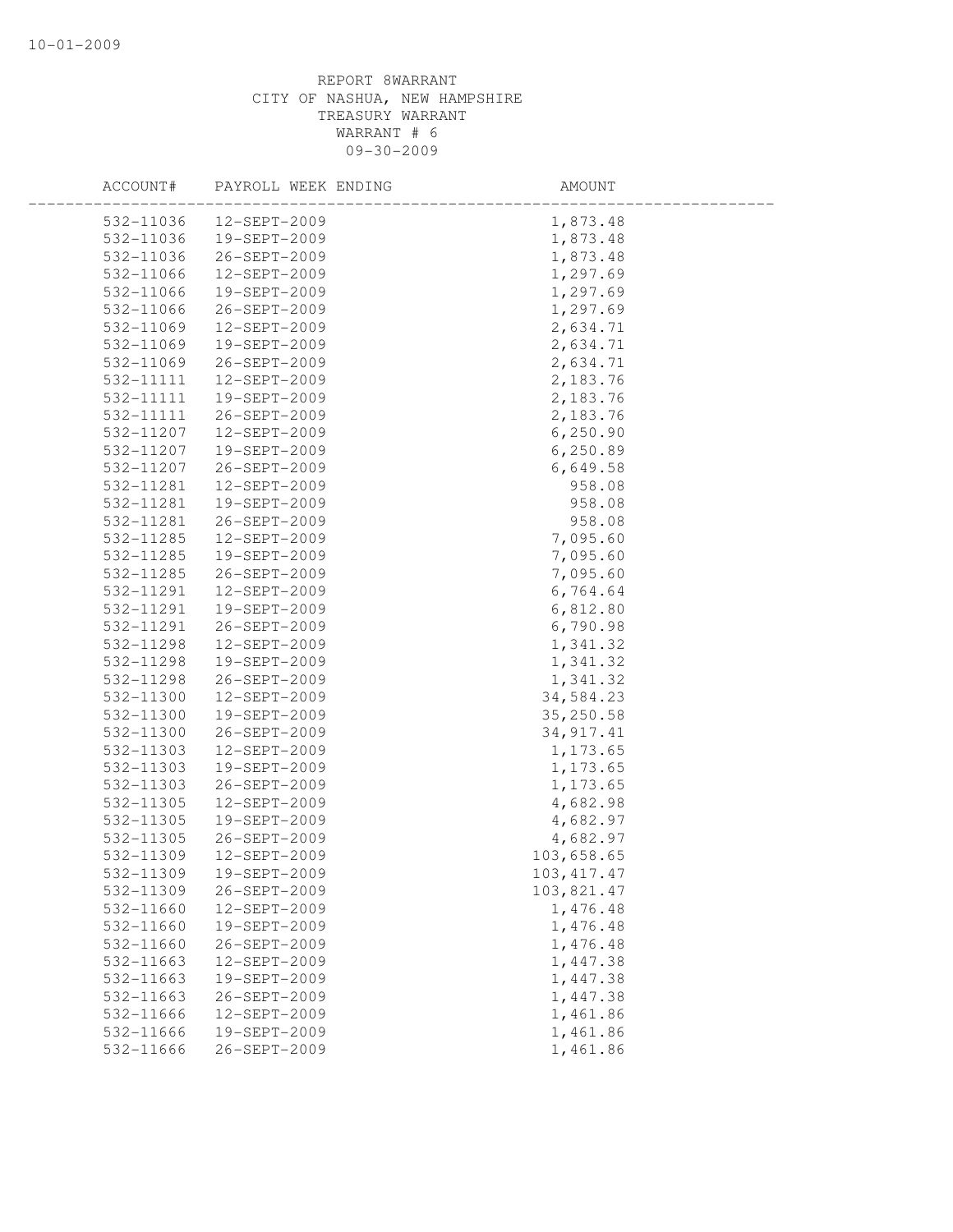|       | ACCOUNT#  | PAYROLL WEEK ENDING     | AMOUNT     |             |
|-------|-----------|-------------------------|------------|-------------|
|       | 532-11669 | 12-SEPT-2009            | 1,461.86   |             |
|       | 532-11669 | 19-SEPT-2009            | 1,461.86   |             |
|       | 532-11669 | 26-SEPT-2009            | 1,461.86   |             |
|       | 532-12070 | 12-SEPT-2009            | 22,090.57  |             |
|       | 532-12070 | 19-SEPT-2009            | 30, 272.26 |             |
|       | 532-12070 | 26-SEPT-2009            | 24,767.22  |             |
|       | 532-13003 | 12-SEPT-2009            | 398.69     |             |
|       | 532-13003 | 19-SEPT-2009            | 398.69     |             |
|       | 532-13004 | 12-SEPT-2009            | 131.81     |             |
|       | 532-13004 | 26-SEPT-2009            | 37.95      |             |
|       | 532-13018 | 12-SEPT-2009            | 2,962.61   |             |
|       | 532-13018 | 19-SEPT-2009            | 1,034.07   |             |
|       | 532-13018 | 26-SEPT-2009            | 907.71     |             |
|       | 532-13024 | 12-SEPT-2009            | 291.04     |             |
|       | 532-13024 | 19-SEPT-2009            | 582.07     |             |
|       | 532-13024 | 26-SEPT-2009            | 291.04     |             |
|       | 532-13050 | 12-SEPT-2009            | 6,928.38   |             |
|       | 532-13050 | 19-SEPT-2009            | 10,091.08  |             |
|       | 532-13050 | 26-SEPT-2009            | 8,576.59   |             |
|       | 532-15002 | 12-SEPT-2009            | 45,725.92  |             |
|       | 532-15002 | 19-SEPT-2009            | $-589.28$  |             |
|       | 532-19231 | 12-SEPT-2009            | 1,376.28   |             |
|       | 532-19231 | 19-SEPT-2009            | 1,376.28   |             |
|       | 532-19231 | 26-SEPT-2009            | 1,376.28   |             |
|       | 532-19232 | 12-SEPT-2009            | 1,974.97   |             |
|       | 532-19232 | 19-SEPT-2009            | 1,959.21   |             |
|       | 532-19232 | 26-SEPT-2009            | 1,976.90   |             |
|       | 532-19233 | 12-SEPT-2009            | 2,712.44   |             |
|       | 532-19233 | 19-SEPT-2009            | 2,712.44   |             |
|       | 532-19233 | 26-SEPT-2009            | 2,711.63   |             |
|       | 532-19234 | 12-SEPT-2009            | 1,861.14   |             |
|       | 532-19234 | 19-SEPT-2009            | 1,876.90   |             |
|       |           |                         |            |             |
|       | 532-19234 | 26-SEPT-2009            | 1,863.07   |             |
| TOTAL | 532       | FIRE DEPARTMENT         |            | 727, 118.37 |
|       |           | 535-19230  12-SEPT-2009 | 96.15      |             |
|       | 535-19230 | 19-SEPT-2009            | 288.45     |             |
|       | 535-19230 | 26-SEPT-2009            | 192.30     |             |
|       | 535-81023 | 12-SEPT-2009            | 96.15      |             |
|       | 535-81023 | 19-SEPT-2009            | $-96.15$   |             |
| TOTAL | 535       | EMERGENCY MANAGEMENT    |            | 576.90      |
|       |           |                         |            |             |
|       |           | 536-11200  12-SEPT-2009 | 1,379.75   |             |
|       |           | 536-11200  19-SEPT-2009 | 1,379.75   |             |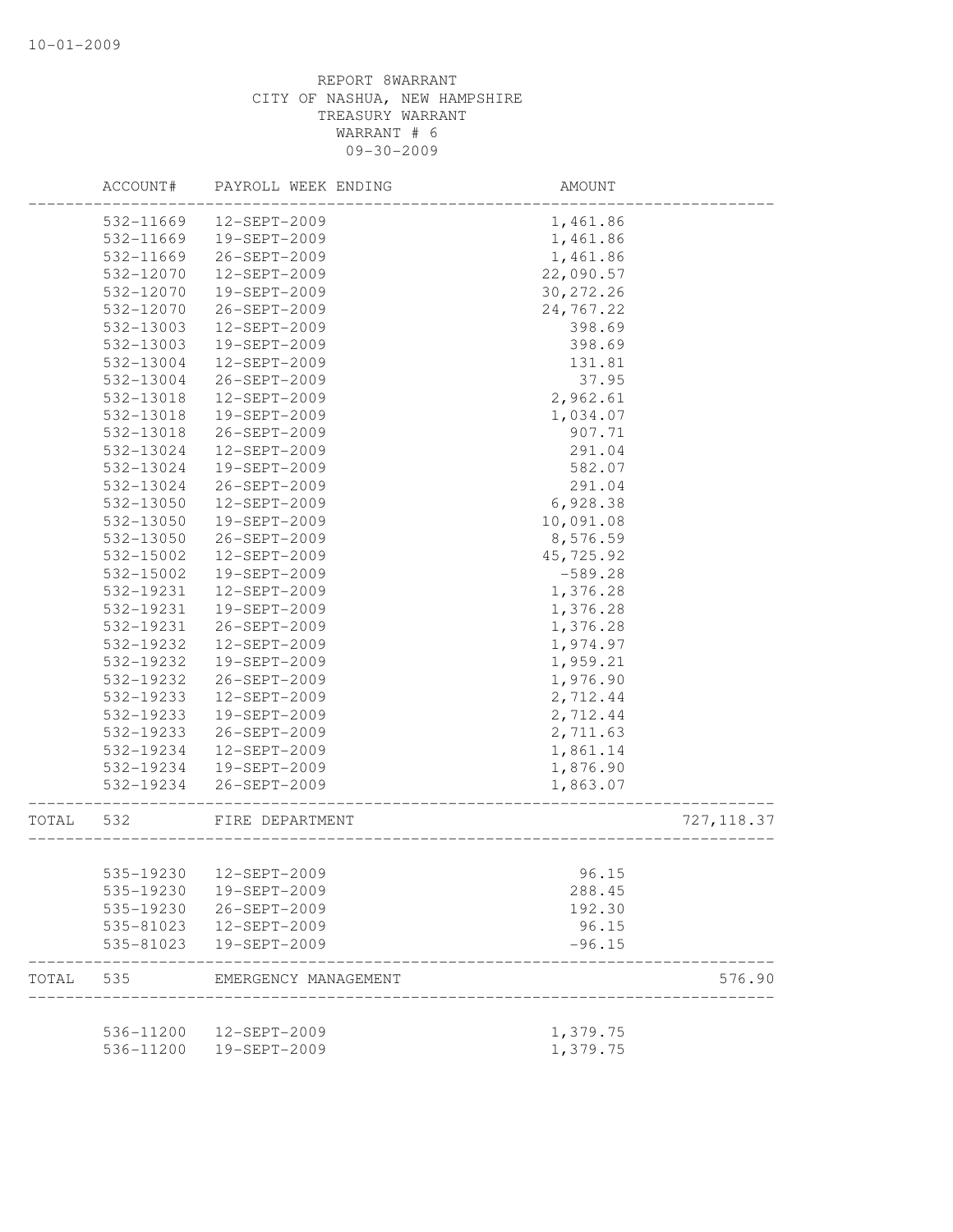|           | ACCOUNT#  | PAYROLL WEEK ENDING         | AMOUNT   |           |
|-----------|-----------|-----------------------------|----------|-----------|
|           |           | 536-11200 26-SEPT-2009      | 1,379.75 |           |
|           |           | 536-12137  12-SEPT-2009     | 1,200.12 |           |
|           |           | 536-12137  19-SEPT-2009     | 1,200.12 |           |
|           |           | 536-12137 26-SEPT-2009      | 1,200.12 |           |
|           |           | 536-13004 19-SEPT-2009      | 155.22   |           |
| TOTAL 536 |           | CITYWIDE COMMUNICATIONS     |          | 7,894.83  |
|           |           |                             |          |           |
|           | 541-11048 | 12-SEPT-2009                | 68.90    |           |
|           |           | 541-11048  19-SEPT-2009     | 68.90    |           |
|           | 541-11048 | 26-SEPT-2009                | 68.90    |           |
|           | 541-11104 | 12-SEPT-2009                | 1,014.26 |           |
|           | 541-11104 | 19-SEPT-2009                | 1,014.26 |           |
|           | 541-11104 | 26-SEPT-2009                | 1,014.26 |           |
|           | 541-11240 | 12-SEPT-2009                | 1,449.15 |           |
|           | 541-11240 | 19-SEPT-2009                | 1,449.15 |           |
|           | 541-11240 | 26-SEPT-2009                | 1,449.15 |           |
|           | 541-12038 | 12-SEPT-2009                | 451.39   |           |
|           | 541-12038 | 19-SEPT-2009                | 451.38   |           |
|           |           | 541-12038 26-SEPT-2009      | 451.38   |           |
| TOTAL     | 541       | COMMUNITY SERVICES DIVISION |          | 8,951.08  |
|           |           |                             |          |           |
|           | 542-11024 | 12-SEPT-2009                | 634.77   |           |
|           | 542-11024 | 19-SEPT-2009                | 634.77   |           |
|           | 542-11024 | 26-SEPT-2009                | 634.77   |           |
|           | 542-11426 | 12-SEPT-2009                | 1,364.22 |           |
|           | 542-11426 | 19-SEPT-2009                | 1,364.22 |           |
|           | 542-11426 | 26-SEPT-2009                | 1,364.20 |           |
|           | 542-11584 | 12-SEPT-2009                | 3,590.95 |           |
|           | 542-11584 | 19-SEPT-2009                | 3,590.95 |           |
|           | 542-11584 | 26-SEPT-2009                | 3,590.95 |           |
|           | 542-12109 | 26-SEPT-2009                | 272.00   |           |
|           | 542-12582 | 12-SEPT-2009                | 606.03   |           |
|           | 542-12582 | 19-SEPT-2009                | 606.03   |           |
|           | 542-12582 | 26-SEPT-2009                | 606.03   |           |
|           |           | TOTAL 542 COMMUNITY HEALTH  |          | 18,859.89 |
|           |           |                             |          |           |
|           | 543-11380 | 12-SEPT-2009                | 952.96   |           |
|           | 543-11380 | 19-SEPT-2009                | 952.97   |           |
|           | 543-11380 | 26-SEPT-2009                | 952.97   |           |
|           | 543-11438 | 12-SEPT-2009                | 1,286.71 |           |
|           | 543-11438 | 19-SEPT-2009                | 1,286.71 |           |
|           | 543-11438 | 26-SEPT-2009                | 1,286.72 |           |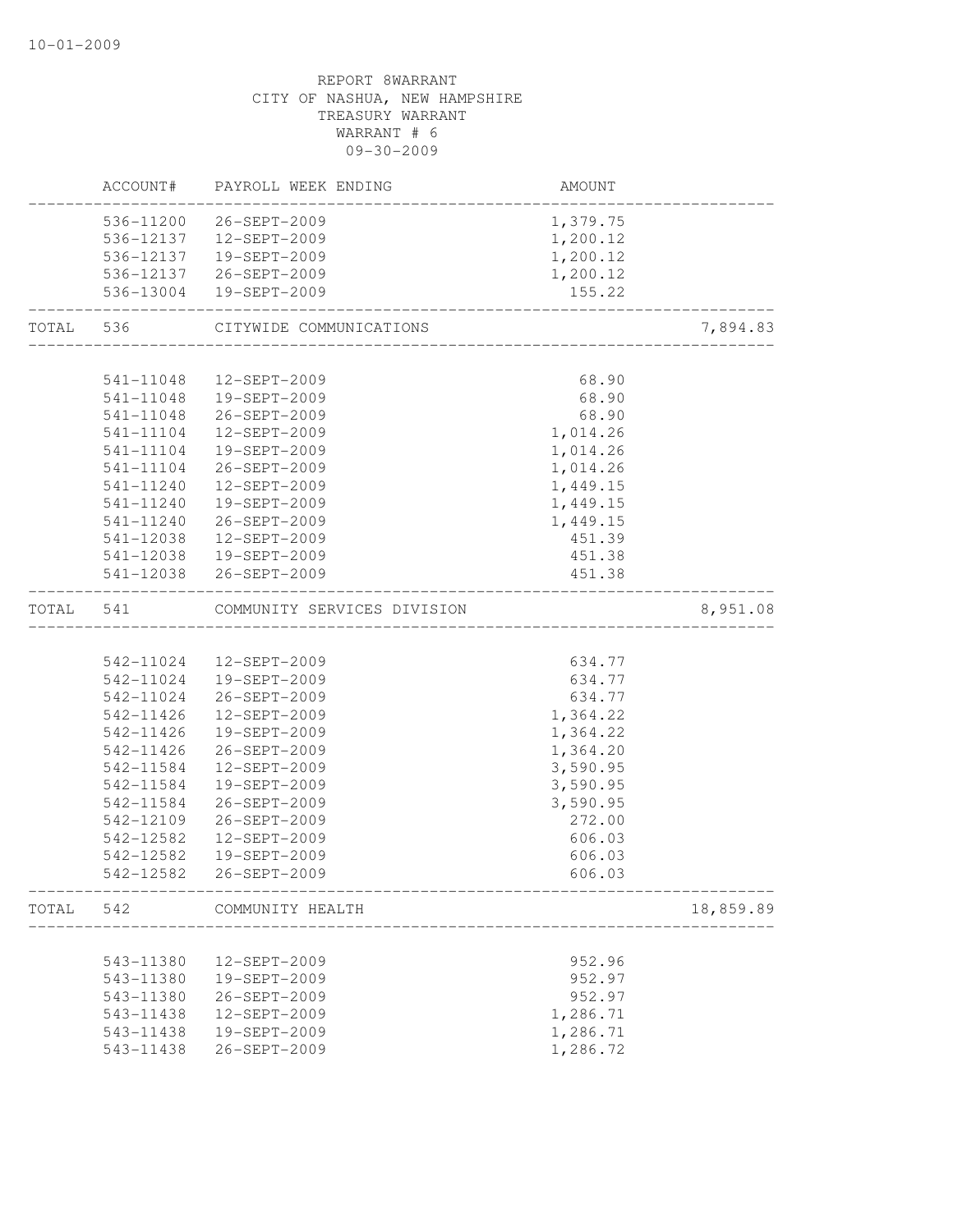|       | ACCOUNT#  | PAYROLL WEEK ENDING        | AMOUNT   |           |
|-------|-----------|----------------------------|----------|-----------|
|       | 543-11602 | 12-SEPT-2009               | 883.76   |           |
|       | 543-11602 | 19-SEPT-2009               | 883.76   |           |
|       | 543-11602 | 26-SEPT-2009               | 883.76   |           |
|       | 543-11604 | 12-SEPT-2009               | 1,528.64 |           |
|       | 543-11604 | 19-SEPT-2009               | 1,528.64 |           |
|       | 543-11604 | 26-SEPT-2009               | 1,528.64 |           |
|       | 543-11605 | 12-SEPT-2009               | 956.86   |           |
|       | 543-11605 | 19-SEPT-2009               | 956.86   |           |
|       | 543-11605 | 26-SEPT-2009               | 956.86   |           |
| TOTAL | 543       | ENVIRONMENTAL HEALTH DEPT. |          | 16,826.82 |
|       |           |                            |          |           |
|       | 544-11008 | 12-SEPT-2009               | 744.55   |           |
|       | 544-11008 | 19-SEPT-2009               | 744.55   |           |
|       | 544-11008 | 26-SEPT-2009               | 744.55   |           |
|       | 544-11099 | 12-SEPT-2009               | 1,423.00 |           |
|       | 544-11099 | 19-SEPT-2009               | 1,423.00 |           |
|       | 544-11099 | 26-SEPT-2009               | 1,423.00 |           |
|       | 544-11112 | 12-SEPT-2009               | 852.14   |           |
|       | 544-11112 | 19-SEPT-2009               | 852.14   |           |
|       | 544-11112 | 26-SEPT-2009               | 852.14   |           |
|       | 544-11367 | 12-SEPT-2009               | 833.85   |           |
|       | 544-11367 | 19-SEPT-2009               | 833.86   |           |
|       | 544-11367 | 26-SEPT-2009               | 833.86   |           |
|       | 544-11777 | 12-SEPT-2009               | 1,289.91 |           |
|       | 544-11777 | 19-SEPT-2009               | 1,289.91 |           |
|       | 544-11777 | 26-SEPT-2009               | 1,289.91 |           |
|       | 544-12101 | 12-SEPT-2009               | 277.91   |           |
|       | 544-12101 | 19-SEPT-2009               | 277.91   |           |
|       | 544-12101 | 26-SEPT-2009               | 277.91   |           |
| TOTAL | 544       | WELFARE ADMINISTRATION     |          | 16,264.10 |
|       |           |                            |          |           |
|       |           | 551-11028  12-SEPT-2009    | 531.38   |           |
|       | 551-11028 | 19-SEPT-2009               | 531.38   |           |
|       | 551-11028 | 26-SEPT-2009               | 531.38   |           |
|       | 551-11057 | 12-SEPT-2009               | 877.89   |           |
|       | 551-11057 | 19-SEPT-2009               | 877.88   |           |
|       | 551-11057 | 26-SEPT-2009               | 877.89   |           |
|       | 551-11094 | 12-SEPT-2009               | 298.91   |           |
|       | 551-11094 | 19-SEPT-2009               | 298.91   |           |
|       | 551-11094 | 26-SEPT-2009               | 298.91   |           |
|       | 551-11097 | 12-SEPT-2009               | 1,050.79 |           |
|       | 551-11097 | 19-SEPT-2009               | 1,050.79 |           |
|       | 551-11097 | 26-SEPT-2009               | 1,050.79 |           |
|       | 551-11211 | 12-SEPT-2009               | 613.89   |           |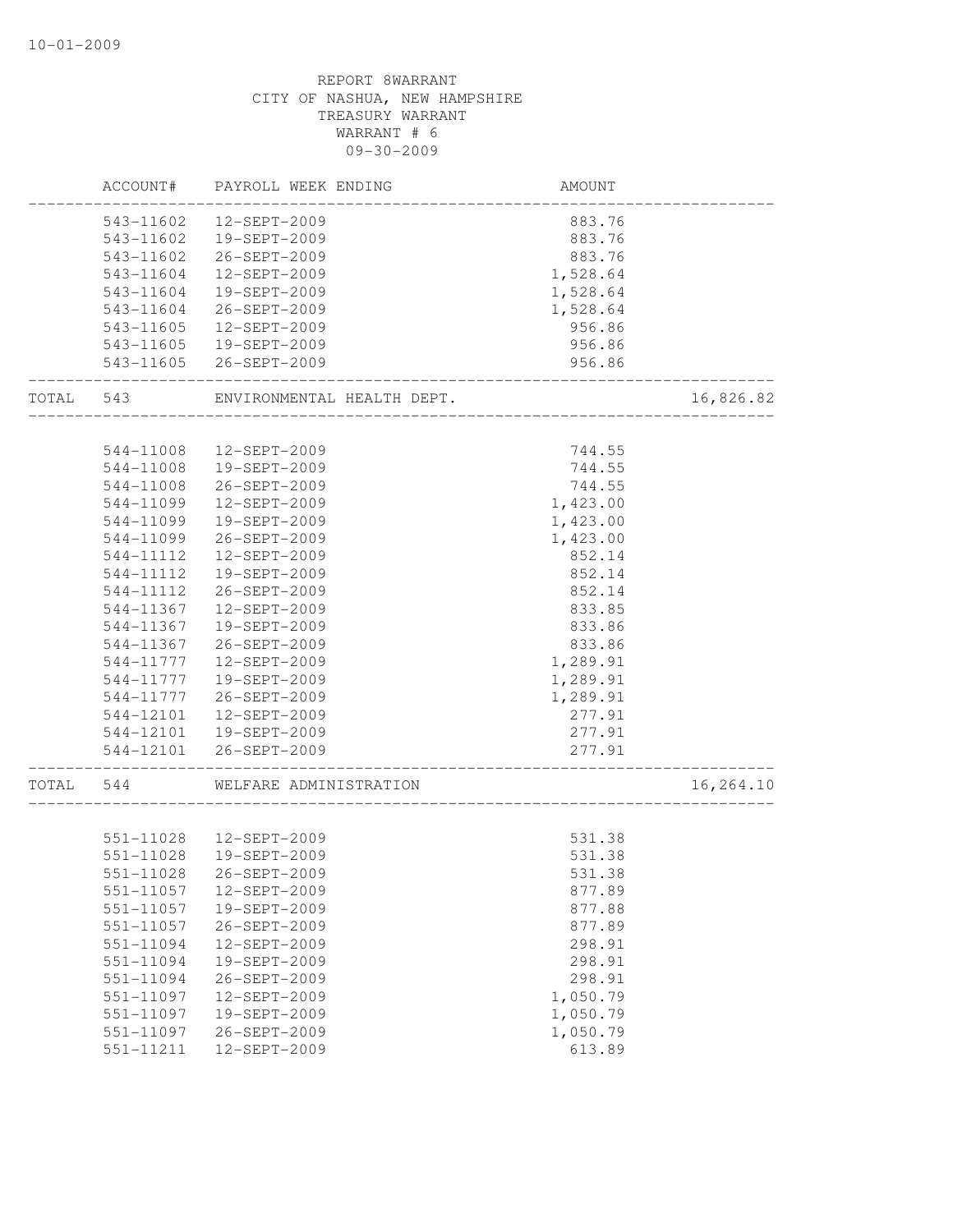|           | ACCOUNT#  | PAYROLL WEEK ENDING            | AMOUNT   |           |
|-----------|-----------|--------------------------------|----------|-----------|
|           | 551-11211 | 19-SEPT-2009                   | 613.89   |           |
|           | 551-11211 | 26-SEPT-2009                   | 613.89   |           |
|           | 551-11212 | 12-SEPT-2009                   | 1,450.00 |           |
|           | 551-11212 | 19-SEPT-2009                   | 1,450.00 |           |
|           | 551-11212 | 26-SEPT-2009                   | 1,450.00 |           |
|           | 551-11249 | 12-SEPT-2009                   | 1,281.85 |           |
|           | 551-11249 | 19-SEPT-2009                   | 769.12   |           |
|           | 551-11249 | 26-SEPT-2009                   | 1,281.85 |           |
|           | 551-11273 | 12-SEPT-2009                   | 1,640.42 |           |
|           | 551-11273 | 19-SEPT-2009                   | 1,640.43 |           |
|           | 551-11273 | 26-SEPT-2009                   | 1,640.41 |           |
|           | 551-11435 | 12-SEPT-2009                   | 909.67   |           |
|           | 551-11435 | 19-SEPT-2009                   | 909.67   |           |
|           | 551-11435 | 26-SEPT-2009                   | 909.67   |           |
|           | 551-11462 | 12-SEPT-2009                   | 1,009.96 |           |
|           | 551-11462 | 19-SEPT-2009                   | 1,009.96 |           |
|           | 551-11462 | 26-SEPT-2009                   | 1,009.96 |           |
|           | 551-11638 | 12-SEPT-2009                   | 1,118.32 |           |
|           | 551-11638 | 19-SEPT-2009                   | 1,118.32 |           |
|           | 551-11638 | 26-SEPT-2009                   | 1,059.46 |           |
|           | 551-13004 | 12-SEPT-2009                   | 220.09   |           |
|           | 551-13004 | 19-SEPT-2009                   | 390.84   |           |
|           | 551-13004 | 26-SEPT-2009                   | 124.94   |           |
|           | 551-59179 | 19-SEPT-2009                   | 345.00   |           |
|           | 551-91010 | 19-SEPT-2009                   | 1,390.00 |           |
|           | 551-91010 | 26-SEPT-2009                   | 250.00   |           |
| TOTAL 551 |           | PUBLIC WORKS DIV & ENGINEERING |          | 34,498.51 |
|           |           |                                |          |           |
|           | 552-11077 | 12-SEPT-2009                   | 1,293.11 |           |
|           | 552-11077 | 19-SEPT-2009                   | 1,293.11 |           |
|           | 552-11077 | 26-SEPT-2009                   | 1,293.11 |           |
|           | 552-11087 | 12-SEPT-2009                   | 761.68   |           |
|           | 552-11087 | 19-SEPT-2009                   | 746.80   |           |
|           | 552-11087 | 26-SEPT-2009                   | 776.56   |           |
|           | 552-11143 | 12-SEPT-2009                   | 784.00   |           |
|           | 552-11143 | 19-SEPT-2009                   | 784.00   |           |
|           | 552-11143 | 26-SEPT-2009                   | 784.00   |           |
|           | 552-11324 | 12-SEPT-2009                   | 4,039.84 |           |
|           | 552-11324 | 19-SEPT-2009                   | 4,039.84 |           |
|           | 552-11324 | 26-SEPT-2009                   | 4,039.84 |           |
|           | 552-11339 | 12-SEPT-2009                   | 2,179.52 |           |
|           | 552-11339 | 19-SEPT-2009                   | 2,172.32 |           |
|           | 552-11339 | 26-SEPT-2009                   | 2,165.60 |           |
|           | 552-11342 | 12-SEPT-2009                   | 706.00   |           |
|           | 552-11342 | 19-SEPT-2009                   | 706.00   |           |
|           | 552-11342 | 26-SEPT-2009                   | 706.00   |           |
|           |           |                                |          |           |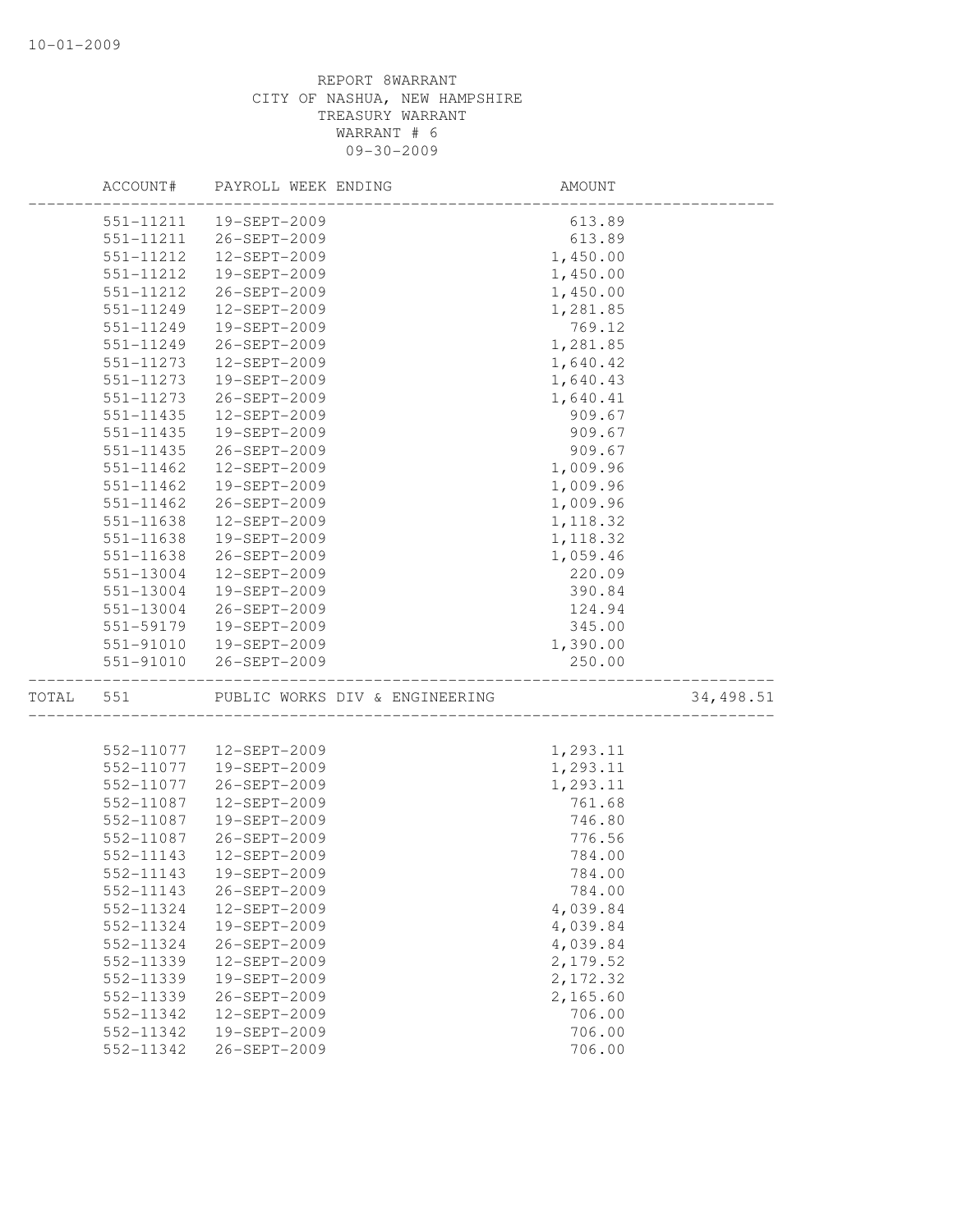|       | ACCOUNT#               | PAYROLL WEEK ENDING          | AMOUNT           |           |
|-------|------------------------|------------------------------|------------------|-----------|
|       | 552-11343              | 12-SEPT-2009                 | 2,340.00         |           |
|       | 552-11343              | 19-SEPT-2009                 | 2,352.00         |           |
|       | 552-11343              | 26-SEPT-2009                 | 2,352.00         |           |
|       | 552-11407              | 12-SEPT-2009                 | 4,884.00         |           |
|       | 552-11407              | 19-SEPT-2009                 | 4,884.00         |           |
|       | 552-11407              | 26-SEPT-2009                 | 4,884.00         |           |
|       | 552-11492              | 12-SEPT-2009                 | 746.80           |           |
|       | 552-11492              | 19-SEPT-2009                 | 746.80           |           |
|       | 552-11492              | 26-SEPT-2009                 | 746.80           |           |
|       | 552-11548              | 12-SEPT-2009                 | 1,028.00         |           |
|       | 552-11548              | 19-SEPT-2009                 | 1,028.00         |           |
|       | 552-11548              | 26-SEPT-2009                 | 1,028.00         |           |
|       | 552-11562              | 12-SEPT-2009                 | 400.06           |           |
|       | 552-11562              | 19-SEPT-2009                 | 400.06           |           |
|       | 552-11562              | 26-SEPT-2009                 | 400.06           |           |
|       | 552-11580              | 12-SEPT-2009                 | 985.56           |           |
|       | 552-11580              | 19-SEPT-2009                 | 985.56           |           |
|       | 552-11580              | 26-SEPT-2009                 | 985.56           |           |
|       | 552-11618              | 12-SEPT-2009                 | 638.05           |           |
|       | 552-11618              | 19-SEPT-2009                 | 638.06           |           |
|       | 552-11618              | 26-SEPT-2009                 | 638.06           |           |
|       | 552-11672              | 12-SEPT-2009                 | 1,446.40         |           |
|       | 552-11672              | 19-SEPT-2009                 | 1,446.40         |           |
|       | 552-11672              | 26-SEPT-2009                 | 1,446.40         |           |
|       | 552-11750              | 12-SEPT-2009                 | 731.79           |           |
|       | 552-11750              | 19-SEPT-2009                 | 733.60           |           |
|       | 552-11750              | 26-SEPT-2009                 | 733.60           |           |
|       | 552-12156              | 12-SEPT-2009                 | 1,075.00         |           |
|       | 552-12156              | 19-SEPT-2009                 | 1,120.00         |           |
|       | 552-12156              | 26-SEPT-2009                 | 1,082.50         |           |
|       | 552-12158              | 12-SEPT-2009                 | 115.50           |           |
|       | 552-13004              | 12-SEPT-2009                 | 1,628.42         |           |
|       | 552-13004              | 19-SEPT-2009                 | 2,741.32         |           |
|       | 552-13004              | 26-SEPT-2009                 | 2,432.99         |           |
|       | 552-17008              | 19-SEPT-2009                 | 900.00           |           |
| TOTAL | 552                    | PARKS AND RECREATION         | ________________ | 79,996.68 |
|       |                        |                              |                  |           |
|       | 553-11041<br>553-11041 | 12-SEPT-2009<br>19-SEPT-2009 | 1,016.26         |           |
|       |                        |                              | 1,016.26         |           |
|       | 553-11041              | 26-SEPT-2009                 | 1,016.26         |           |
|       | 553-11078<br>553-11078 | 12-SEPT-2009<br>19-SEPT-2009 | 239.33           |           |
|       |                        | 26-SEPT-2009                 | 239.33           |           |
|       | 553-11078              |                              | 1,529.24         |           |
|       | 553-11098              | 12-SEPT-2009                 | 990.17           |           |
|       | 553-11098              | 19-SEPT-2009                 | 990.17           |           |
|       | 553-11098              | 26-SEPT-2009                 | 990.17           |           |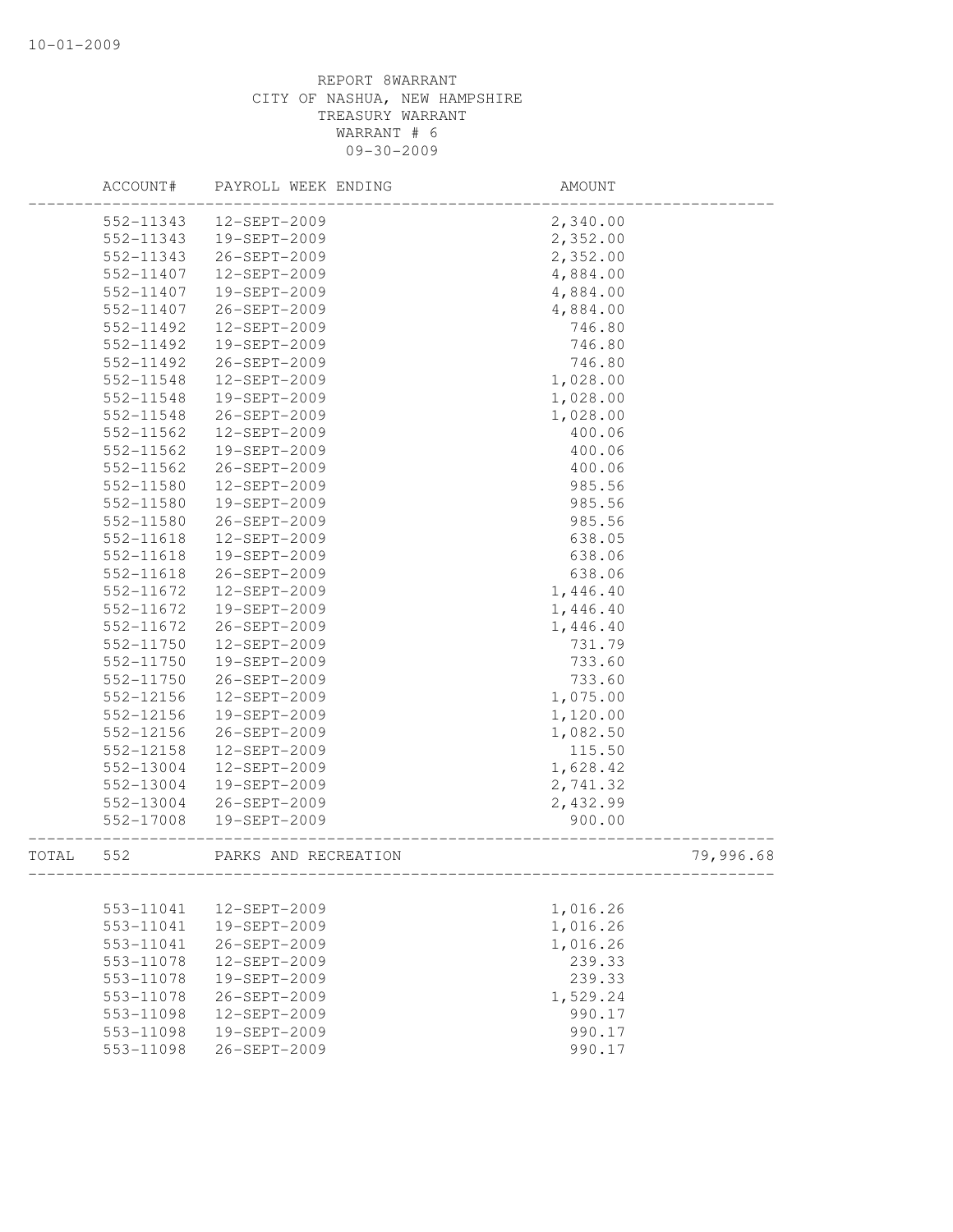| ACCOUNT#      | PAYROLL WEEK ENDING | AMOUNT    |  |
|---------------|---------------------|-----------|--|
| 553-11169     | 12-SEPT-2009        | 1,021.61  |  |
| 553-11169     | 19-SEPT-2009        | 1,021.62  |  |
| 553-11169     | 26-SEPT-2009        | 1,021.62  |  |
| 553-11192     | 12-SEPT-2009        | 931.64    |  |
| 553-11192     | 19-SEPT-2009        | 931.64    |  |
| 553-11192     | 26-SEPT-2009        | 931.63    |  |
| 553-11279     | 12-SEPT-2009        | 5,531.59  |  |
| 553-11279     | 19-SEPT-2009        | 5,478.20  |  |
| 553-11279     | 26-SEPT-2009        | 5,531.59  |  |
| 553-11327     | 12-SEPT-2009        | 4,039.83  |  |
| 553-11327     | 19-SEPT-2009        | 4,039.84  |  |
| 553-11327     | 26-SEPT-2009        | 4,039.86  |  |
| 553-11375     | 12-SEPT-2009        | 2,087.40  |  |
| 553-11375     | 19-SEPT-2009        | 2,087.40  |  |
| 553-11375     | 26-SEPT-2009        | 2,091.60  |  |
| 553-11465     | 12-SEPT-2009        | 2,091.04  |  |
| 553-11465     | 19-SEPT-2009        | 2,240.40  |  |
| $553 - 11465$ | 26-SEPT-2009        | 2,240.40  |  |
| 553-11474     | 12-SEPT-2009        | 3,366.40  |  |
| 553-11474     | 19-SEPT-2009        | 3,366.40  |  |
| 553-11474     | 26-SEPT-2009        | 3,366.40  |  |
| 553-11475     | 12-SEPT-2009        | 2,552.70  |  |
| 553-11475     | 19-SEPT-2009        | 2,555.55  |  |
| 553-11475     | 26-SEPT-2009        | 2,560.20  |  |
| 553-11630     | 12-SEPT-2009        | 1,435.21  |  |
| 553-11630     | 19-SEPT-2009        | 1,435.21  |  |
| 553-11630     | 26-SEPT-2009        | 1,454.19  |  |
| 553-11631     | 12-SEPT-2009        | 717.60    |  |
| 553-11631     | 19-SEPT-2009        | 725.93    |  |
| 553-11631     | 26-SEPT-2009        | 729.30    |  |
| 553-11648     | 12-SEPT-2009        | 820.54    |  |
| 553-11648     | 19-SEPT-2009        | 820.54    |  |
| 553-11648     | 26-SEPT-2009        | 820.54    |  |
| 553-11678     | 12-SEPT-2009        | 1,670.35  |  |
| 553-11678     | 19-SEPT-2009        | 1,670.34  |  |
| 553-11678     | 26-SEPT-2009        | 1,670.34  |  |
| 553-11759     | 12-SEPT-2009        | 13,732.66 |  |
| 553-11759     | 19-SEPT-2009        | 13,741.84 |  |
| 553-11759     | 26-SEPT-2009        | 13,462.92 |  |
| 553-11771     | 12-SEPT-2009        | 1,683.20  |  |
| 553-11771     | 19-SEPT-2009        | 2,524.80  |  |
| 553-11771     | 26-SEPT-2009        | 1,683.20  |  |
| 553-12128     | 12-SEPT-2009        | 247.15    |  |
| 553-12128     | 19-SEPT-2009        | 301.82    |  |
| 553-12128     | 26-SEPT-2009        | 317.30    |  |
| 553-13004     | 12-SEPT-2009        | 571.94    |  |
| 553-13004     | 19-SEPT-2009        | 2,550.66  |  |
| 553-13004     | 26-SEPT-2009        | 4,906.19  |  |
|               |                     |           |  |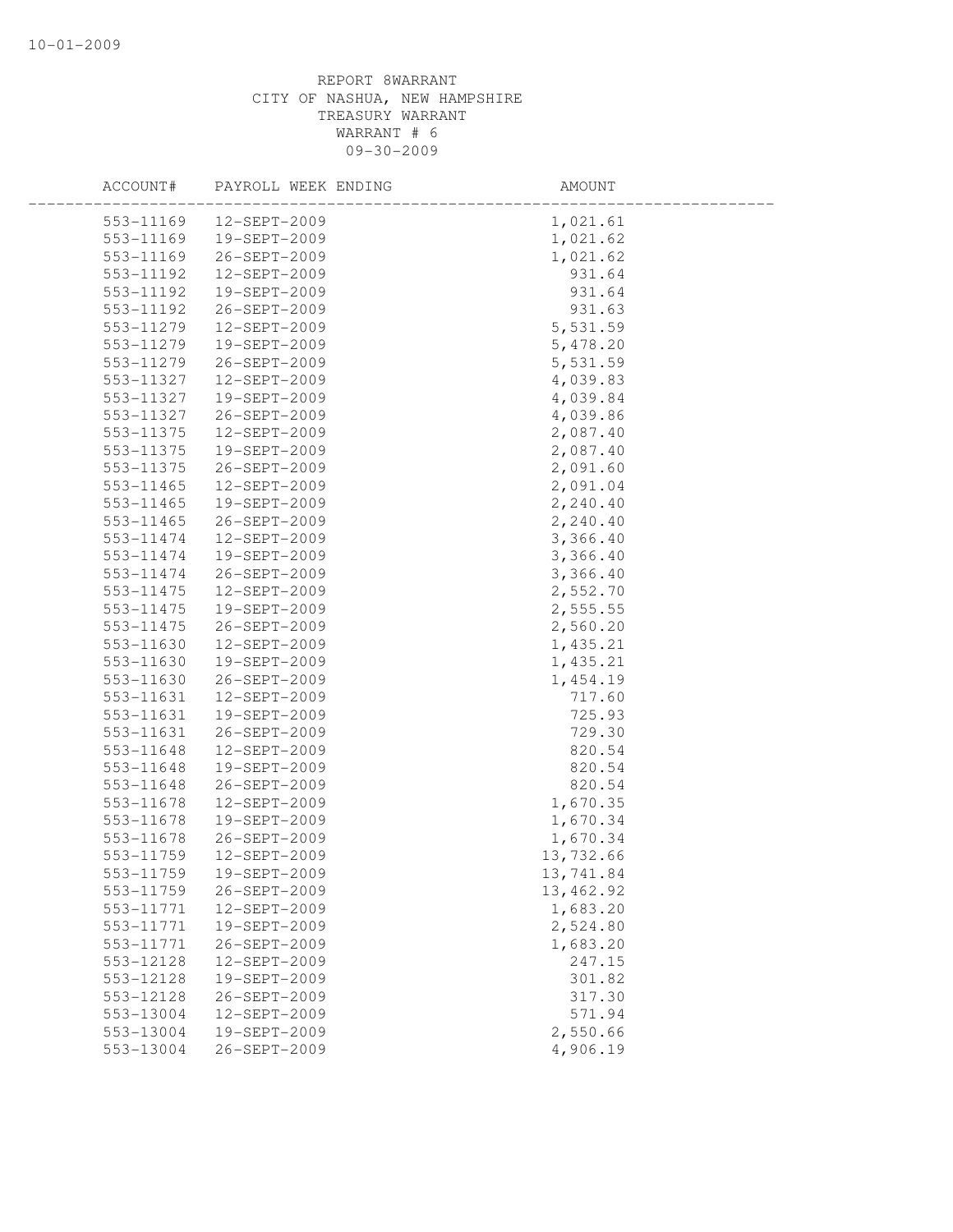|           |           | ACCOUNT# PAYROLL WEEK ENDING | AMOUNT                              |            |
|-----------|-----------|------------------------------|-------------------------------------|------------|
|           |           | 553-17008 26-SEPT-2009       | 1,817.94                            |            |
|           |           | 553-17010 26-SEPT-2009       | 1,100.00                            |            |
| TOTAL 553 |           | STREET DEPARTMENT            | ----------------------------------- | 145,765.46 |
|           |           |                              |                                     |            |
|           | 555-11024 | 12-SEPT-2009                 | 20.31                               |            |
|           | 555-11024 | 19-SEPT-2009                 | 247.65                              |            |
|           | 555-11024 | 26-SEPT-2009                 | 301.82                              |            |
|           | 555-11058 | 12-SEPT-2009                 | 985.56                              |            |
|           | 555-11058 | 19-SEPT-2009                 | 985.56                              |            |
|           | 555-11058 | 26-SEPT-2009                 | 985.55                              |            |
|           | 555-11461 | 12-SEPT-2009                 | 1,446.40                            |            |
|           | 555-11461 | 19-SEPT-2009                 | 1,446.40                            |            |
|           | 555-11461 | 26-SEPT-2009                 | 1,446.40                            |            |
|           | 555-11505 | 12-SEPT-2009                 | 1,184.60                            |            |
|           | 555-11505 | 19-SEPT-2009                 | 1,184.60                            |            |
|           | 555-11505 | 26-SEPT-2009                 | 1,184.61                            |            |
|           | 555-11639 | 12-SEPT-2009                 | 746.80                              |            |
|           | 555-11639 | 19-SEPT-2009                 | 746.80                              |            |
|           | 555-11639 | 26-SEPT-2009                 | 746.80                              |            |
|           | 555-11640 | 12-SEPT-2009                 | 695.60                              |            |
|           | 555-11640 | 19-SEPT-2009                 | 705.84                              |            |
|           | 555-11640 | 26-SEPT-2009                 | 695.60                              |            |
|           | 555-11738 | 12-SEPT-2009                 | 1,760.00                            |            |
|           | 555-11738 | 19-SEPT-2009                 | 1,760.00                            |            |
|           | 555-11738 | 26-SEPT-2009                 | 1,760.00                            |            |
|           | 555-11745 | 12-SEPT-2009                 | 738.80                              |            |
|           | 555-11745 | 19-SEPT-2009                 | 738.80                              |            |
|           | 555-11745 | 26-SEPT-2009                 | 738.80                              |            |
|           | 555-11746 | 12-SEPT-2009                 | 1,139.75                            |            |
|           | 555-11746 | 19-SEPT-2009                 | 1,139.75                            |            |
|           | 555-11746 | 26-SEPT-2009                 | 1,139.75                            |            |
|           | 555-13004 | 12-SEPT-2009                 | 455.85                              |            |
|           | 555-13004 | 19-SEPT-2009                 | 573.00                              |            |
|           | 555-13004 | 26-SEPT-2009                 | 584.78                              |            |
|           | 555-13068 | 12-SEPT-2009                 | 231.00                              |            |
|           |           | 555-13068 19-SEPT-2009       | 231.00                              |            |
|           |           | 555-13068 26-SEPT-2009       | 231.00                              |            |
| TOTAL     | 555       | TRAFFIC DEPARTMENT           |                                     | 28,979.18  |
|           |           |                              |                                     |            |
|           | 557-11161 | 12-SEPT-2009                 | 746.80                              |            |
|           | 557-11161 | 19-SEPT-2009                 | 746.80                              |            |
|           | 557-11161 | 26-SEPT-2009                 | 746.80                              |            |
|           | 557-13004 | 12-SEPT-2009                 | $-257.85$                           |            |
|           | 557-13004 | 26-SEPT-2009                 | 92.87                               |            |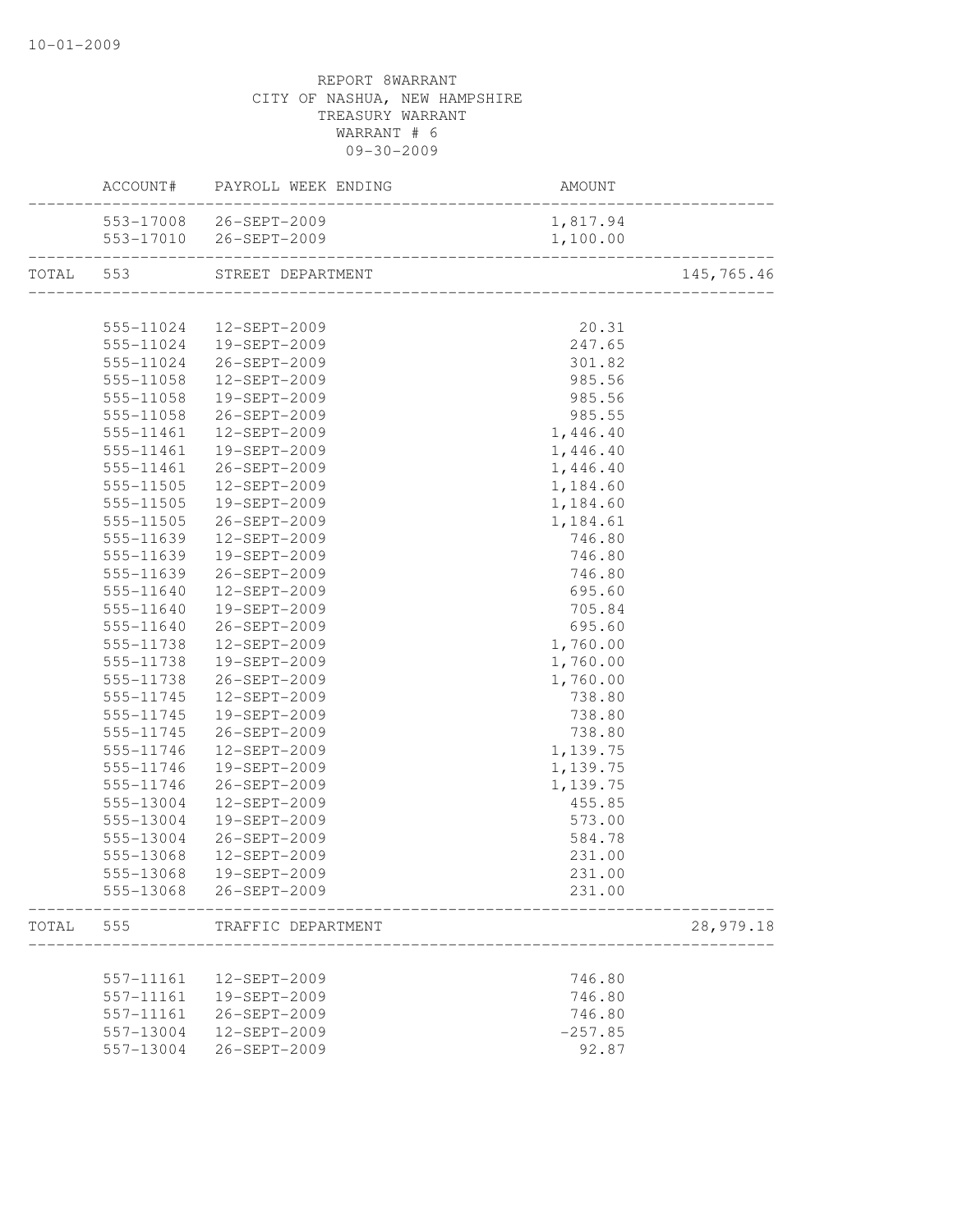|              | ACCOUNT#      | PAYROLL WEEK ENDING     | <b>AMOUNT</b>                    |           |
|--------------|---------------|-------------------------|----------------------------------|-----------|
| TOTAL 557    |               | PARKING LOTS            |                                  | 2,075.42  |
|              |               |                         | ________________________________ |           |
|              | 561-11345     | 12-SEPT-2009            | 689.50                           |           |
|              | 561-11345     | 19-SEPT-2009            | 1,204.95                         |           |
|              | 561-11345     | 26-SEPT-2009            | 1,204.95                         |           |
|              | 561-11651     | 12-SEPT-2009            | 860.38                           |           |
|              | 561-11651     | 19-SEPT-2009            | 860.38                           |           |
|              | 561-11651     | 26-SEPT-2009            | 860.38                           |           |
|              | $561 - 11658$ | 12-SEPT-2009            | 1,044.70                         |           |
|              | 561-11658     | 19-SEPT-2009            | 1,044.70                         |           |
|              | 561-11658     | 26-SEPT-2009            | 1,044.70                         |           |
|              | 561-12153     | 12-SEPT-2009            | 640.00                           |           |
|              | 561-12153     | 19-SEPT-2009            | 640.00                           |           |
|              | 561-12153     | 26-SEPT-2009            | 800.00                           |           |
|              | 561-91010     | 19-SEPT-2009            | 100.00                           |           |
| TOTAL 561    |               | EDGEWOOD CEMETERY       |                                  | 10,994.64 |
|              |               | 562-19236  19-SEPT-2009 | 1,592.00                         |           |
| TOTAL        | 562           | SUBURBAN CEMETERIES     |                                  | 1,592.00  |
|              |               |                         |                                  |           |
|              | 563-11345     | 12-SEPT-2009            | 1,159.58                         |           |
|              | 563-11345     | 19-SEPT-2009            | 1,159.56                         |           |
|              | 563-11345     | 26-SEPT-2009            | 1,159.58                         |           |
|              | 563-11651     | 12-SEPT-2009            | 766.05                           |           |
|              | 563-11651     | 19-SEPT-2009            | 766.04                           |           |
|              | 563-11651     | 26-SEPT-2009            | 766.04                           |           |
|              | 563-11657     | 12-SEPT-2009            | 957.28                           |           |
|              | 563-11657     | 19-SEPT-2009            | 957.28                           |           |
|              | 563-11657     | 26-SEPT-2009            | 957.28                           |           |
| <b>TOTAL</b> | 563           | WOODLAWN CEMETERY       |                                  | 8,648.69  |
|              |               |                         | -----------------------------    |           |
|              | 571-11174     | 19-SEPT-2009            | 619.12                           |           |
|              | 571-11174     | 26-SEPT-2009            | 619.11                           |           |
|              | 571-11237     | 12-SEPT-2009            | 1,999.68                         |           |
|              |               |                         |                                  |           |
|              | 571-11237     | 19-SEPT-2009            | 1,999.68                         |           |
|              | 571-11237     | 26-SEPT-2009            | 1,999.68                         |           |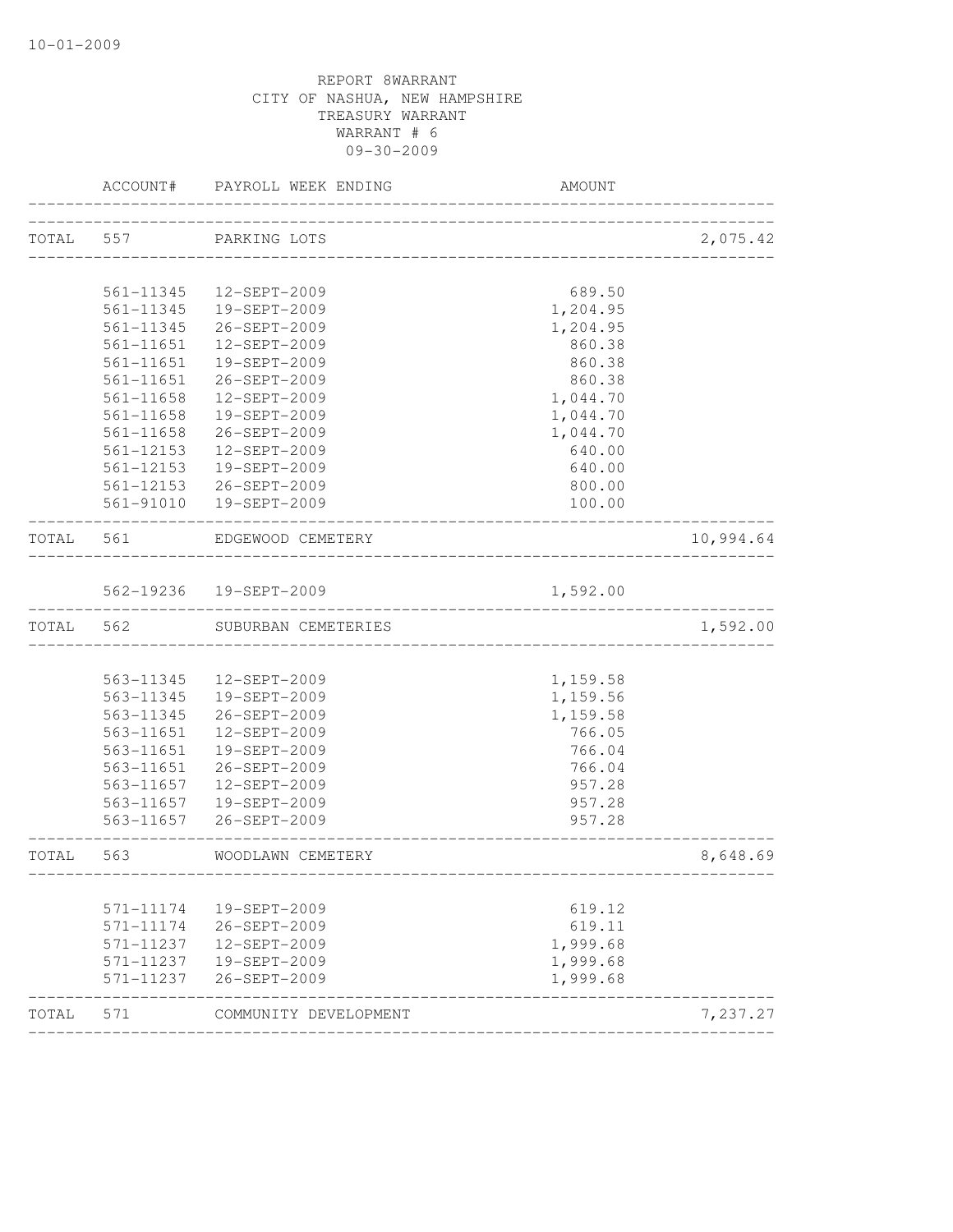|       | ACCOUNT#  | PAYROLL WEEK ENDING  | AMOUNT   |            |
|-------|-----------|----------------------|----------|------------|
|       | 572-11024 | 12-SEPT-2009         | 634.61   |            |
|       | 572-11024 | 19-SEPT-2009         | 634.62   |            |
|       | 572-11024 | 26-SEPT-2009         | 634.61   |            |
|       | 572-11215 | 12-SEPT-2009         | 3,571.25 |            |
|       | 572-11215 | 19-SEPT-2009         | 3,571.26 |            |
|       | 572-11215 | 26-SEPT-2009         | 3,571.25 |            |
|       | 572-11238 | 12-SEPT-2009         | 841.39   |            |
|       | 572-11238 | 19-SEPT-2009         | 841.38   |            |
|       | 572-11238 | 26-SEPT-2009         | 841.38   |            |
|       | 572-11450 | 12-SEPT-2009         | 1,720.02 |            |
|       | 572-11450 | 19-SEPT-2009         | 1,720.02 |            |
|       | 572-11450 | 26-SEPT-2009         | 1,720.02 |            |
|       | 572-11522 | 12-SEPT-2009         | 816.64   |            |
|       | 572-11522 | 19-SEPT-2009         | 816.64   |            |
|       | 572-11522 | 26-SEPT-2009         | 816.64   |            |
|       | 572-11525 | 12-SEPT-2009         | 1,007.85 |            |
|       | 572-11525 | 19-SEPT-2009         | 1,007.85 |            |
|       | 572-11525 | 26-SEPT-2009         | 1,007.85 |            |
|       | 572-58005 | 12-SEPT-2009         | 200.00   |            |
|       | 572-58005 | 19-SEPT-2009         | 300.00   |            |
|       | 572-98046 | 19-SEPT-2009         | 100.00   |            |
| TOTAL | 572       | PLANNING DEPARTMENT  |          | 26, 375.28 |
|       |           |                      |          |            |
|       | 573-11444 | 12-SEPT-2009         | 1,618.06 |            |
|       | 573-11444 | 19-SEPT-2009         | 1,618.06 |            |
|       | 573-11444 | 26-SEPT-2009         | 1,618.06 |            |
|       | 573-12029 | 12-SEPT-2009         | 355.52   |            |
|       | 573-12029 | 19-SEPT-2009         | 355.51   |            |
|       | 573-12029 | 26-SEPT-2009         | 355.51   |            |
| TOTAL | 573       | ECONOMIC DEVELOPMENT |          | 5,920.72   |
|       |           |                      |          |            |
|       | 575-11032 | 12-SEPT-2009         | 717.23   |            |
|       | 575-11032 | 19-SEPT-2009         | 717.24   |            |
|       | 575-11032 | 26-SEPT-2009         | 717.23   |            |
|       | 575-11042 | 12-SEPT-2009         | 1,616.99 |            |
|       | 575-11042 | 19-SEPT-2009         | 1,616.98 |            |
|       | 575-11042 | 26-SEPT-2009         | 1,616.98 |            |
|       | 575-11062 | 12-SEPT-2009         | 627.75   |            |
|       | 575-11062 | 19-SEPT-2009         | 627.75   |            |
|       | 575-11062 | 26-SEPT-2009         | 627.75   |            |
|       | 575-11189 | 12-SEPT-2009         | 1,102.42 |            |
|       | 575-11189 | 19-SEPT-2009         | 1,102.43 |            |
|       | 575-11189 | 26-SEPT-2009         | 1,102.42 |            |
|       | 575-11365 | 12-SEPT-2009         | 562.69   |            |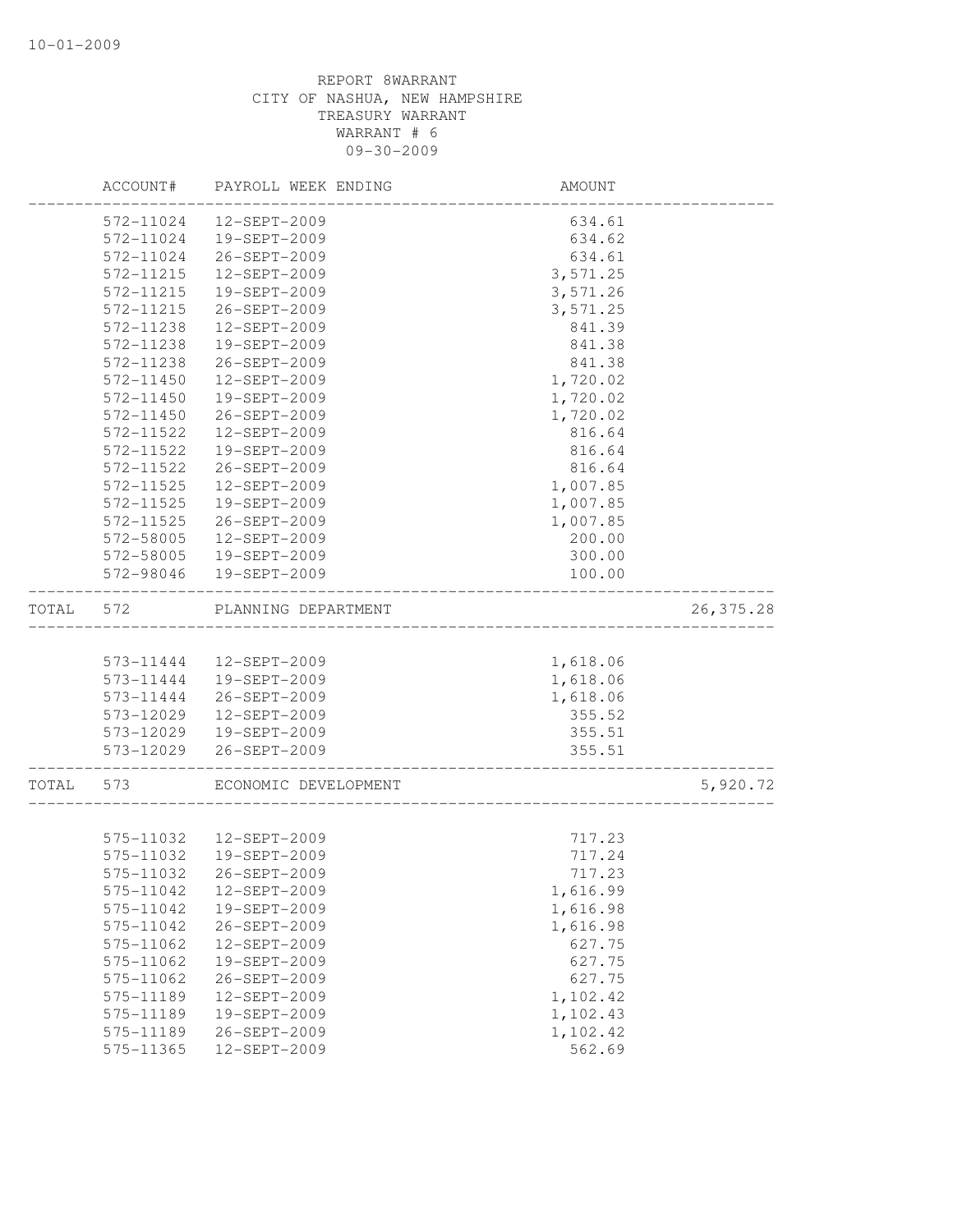|       | ACCOUNT#  | PAYROLL WEEK ENDING | AMOUNT                              |            |
|-------|-----------|---------------------|-------------------------------------|------------|
|       | 575-11365 | 19-SEPT-2009        | 562.69                              |            |
|       | 575-11365 | 26-SEPT-2009        | 562.69                              |            |
|       | 575-11387 | 12-SEPT-2009        | 5,973.78                            |            |
|       | 575-11387 | 19-SEPT-2009        | 5,973.79                            |            |
|       | 575-11387 | 26-SEPT-2009        | 5,973.77                            |            |
|       | 575-11393 | 12-SEPT-2009        | 4,528.88                            |            |
|       | 575-11393 | 19-SEPT-2009        | 4,528.90                            |            |
|       | 575-11393 | 26-SEPT-2009        | 4,528.89                            |            |
|       | 575-11400 | 12-SEPT-2009        | 8,201.42                            |            |
|       | 575-11400 | 19-SEPT-2009        | 8,201.44                            |            |
|       | 575-11400 | 26-SEPT-2009        | 8,201.41                            |            |
|       | 575-11401 | 12-SEPT-2009        | 3,999.45                            |            |
|       | 575-11401 | 19-SEPT-2009        | 3,999.44                            |            |
|       | 575-11401 | 26-SEPT-2009        | 3,999.44                            |            |
|       | 575-11403 | 12-SEPT-2009        | 858.44                              |            |
|       | 575-11403 | 19-SEPT-2009        | 858.44                              |            |
|       | 575-11403 | 26-SEPT-2009        | 858.43                              |            |
|       | 575-11404 | 12-SEPT-2009        | 779.92                              |            |
|       | 575-11404 | 19-SEPT-2009        | 779.92                              |            |
|       | 575-11404 | 26-SEPT-2009        | 779.92                              |            |
|       | 575-11627 | 19-SEPT-2009        | 3,689.68                            |            |
|       | 575-12073 | 12-SEPT-2009        | 412.83                              |            |
|       | 575-12073 | 19-SEPT-2009        | 382.25                              |            |
|       | 575-12073 | 26-SEPT-2009        | 382.25                              |            |
|       | 575-12090 | 12-SEPT-2009        | 1,003.92                            |            |
|       | 575-12090 | 19-SEPT-2009        | 1,125.56                            |            |
|       | 575-12090 | 26-SEPT-2009        | 1,125.56                            |            |
|       | 575-12114 | 12-SEPT-2009        | 1,311.33                            |            |
|       | 575-12114 | 19-SEPT-2009        | 1,382.39                            |            |
|       | 575-12114 | 26-SEPT-2009        | 1,375.53                            |            |
|       | 575-13004 | 26-SEPT-2009        | 149.32                              |            |
|       | 575-13035 | 19-SEPT-2009        | 745.27                              |            |
|       | 575-13035 | 26-SEPT-2009        | 629.07<br>------------------------- |            |
| TOTAL | 575       | PUBLIC LIBRARIES    |                                     | 100,621.88 |
|       |           |                     |                                     |            |
|       |           |                     | 386.97                              |            |
|       | 576-11059 | 19-SEPT-2009        | 980.34                              |            |
|       | 576-11059 | 26-SEPT-2009        |                                     |            |
|       | 576-11221 | 12-SEPT-2009        | 1,038.98                            |            |
|       | 576-11221 | 19-SEPT-2009        | 1,038.99                            |            |
|       | 576-11221 | 26-SEPT-2009        | 1,038.98                            |            |
|       | 576-11315 | 12-SEPT-2009        | 1,294.19                            |            |
|       | 576-11315 | 19-SEPT-2009        | 1,286.29                            |            |
|       | 576-11315 | 26-SEPT-2009        | 1,294.20                            |            |
|       | 576-11361 | 12-SEPT-2009        | 3,928.20                            |            |
|       | 576-11361 | 19-SEPT-2009        | 3,928.18                            |            |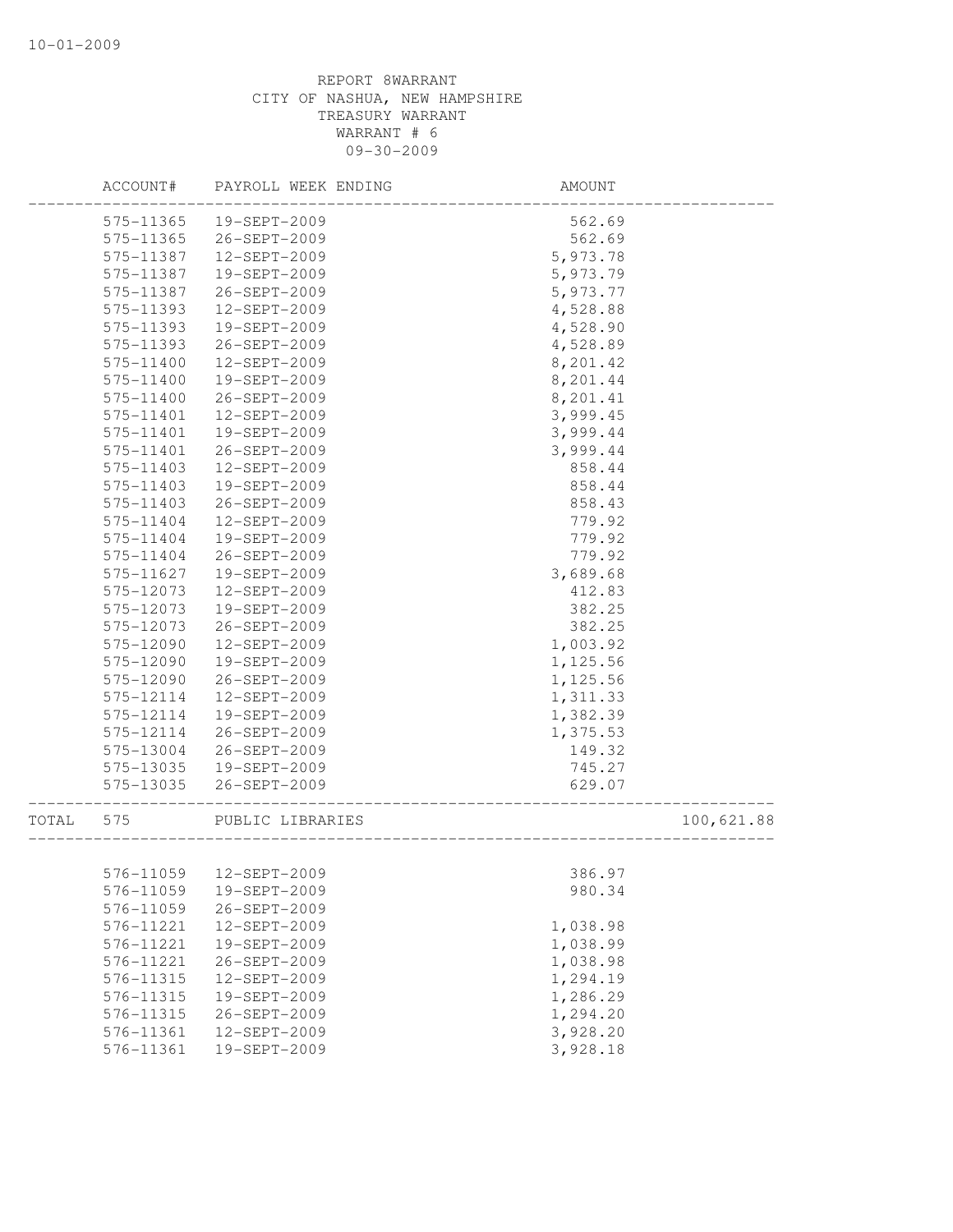|       | ACCOUNT#  | PAYROLL WEEK ENDING | AMOUNT             |           |
|-------|-----------|---------------------|--------------------|-----------|
|       | 576-11361 | 26-SEPT-2009        | 3,928.18           |           |
|       | 576-11362 | 12-SEPT-2009        | 1,082.36           |           |
|       | 576-11362 | 19-SEPT-2009        | 1,082.36           |           |
|       | 576-11362 | 26-SEPT-2009        | 1,082.36           |           |
|       | 576-12045 | 12-SEPT-2009        | 259.52             |           |
|       | 576-12045 | 19-SEPT-2009        | 351.10             |           |
|       | 576-12045 | 26-SEPT-2009        | 312.94             |           |
|       | 576-91010 | 19-SEPT-2009        | 1,520.00           |           |
| TOTAL | 576       | BUILDING DEPARTMENT | __________________ | 25,834.14 |
|       |           |                     |                    |           |
|       | 577-11067 | 12-SEPT-2009        | 1,181.68           |           |
|       | 577-11067 | 19-SEPT-2009        | 1,181.68           |           |
|       | 577-11067 | 26-SEPT-2009        | 1,181.68           |           |
|       | 577-11183 | 12-SEPT-2009        | 2,002.48           |           |
|       | 577-11183 | 19-SEPT-2009        | 2,002.49           |           |
|       | 577-11183 | 26-SEPT-2009        | 2,002.49           |           |
|       | 577-91010 | 19-SEPT-2009        | 510.00             |           |
| TOTAL | 577       | CODE ENFORCEMENT    |                    | 10,062.50 |
|       |           |                     |                    |           |
|       | 581-11012 | 19-SEPT-2009        | 511.18             |           |
|       | 581-11075 | 19-SEPT-2009        | 4,312.64           |           |
|       | 581-11081 | 19-SEPT-2009        | 2,550.00           |           |
|       | 581-11162 | 12-SEPT-2009        | 53,790.12          |           |
|       | 581-11162 | 19-SEPT-2009        | 55,460.43          |           |
|       | 581-11162 | 26-SEPT-2009        | 53,700.78          |           |
|       | 581-11204 | 12-SEPT-2009        | 12, 164.44         |           |
|       | 581-11204 | 19-SEPT-2009        | 11,751.16          |           |
|       | 581-11204 | 26-SEPT-2009        | 13,767.00          |           |
|       | 581-11348 | 19-SEPT-2009        | 84,366.09          |           |
|       | 581-11366 | 12-SEPT-2009        | 55,722.71          |           |
|       | 581-11366 | 19-SEPT-2009        | 56,928.22          |           |
|       | 581-11366 | 26-SEPT-2009        | 56,785.53          |           |
|       | 581-11396 | 19-SEPT-2009        | 39,980.66          |           |
|       | 581-11402 | 12-SEPT-2009        | 3,591.66           |           |
|       | 581-11402 | 19-SEPT-2009        | 3,602.76           |           |
|       | 581-11402 | 26-SEPT-2009        | 2,978.24           |           |
|       | 581-11408 | 12-SEPT-2009        | 17,512.21          |           |
|       | 581-11408 | 19-SEPT-2009        | 17,773.20          |           |
|       | 581-11408 | 26-SEPT-2009        | 16,938.00          |           |
|       | 581-11486 | 19-SEPT-2009        | 44, 135.71         |           |
|       | 581-11515 | 19-SEPT-2009        | 4,429.29           |           |
|       | 581-11570 | 19-SEPT-2009        | 61,660.47          |           |
|       | 581-11572 | 19-SEPT-2009        | 66,969.54          |           |
|       | 581-11579 | 19-SEPT-2009        | 39,079.22          |           |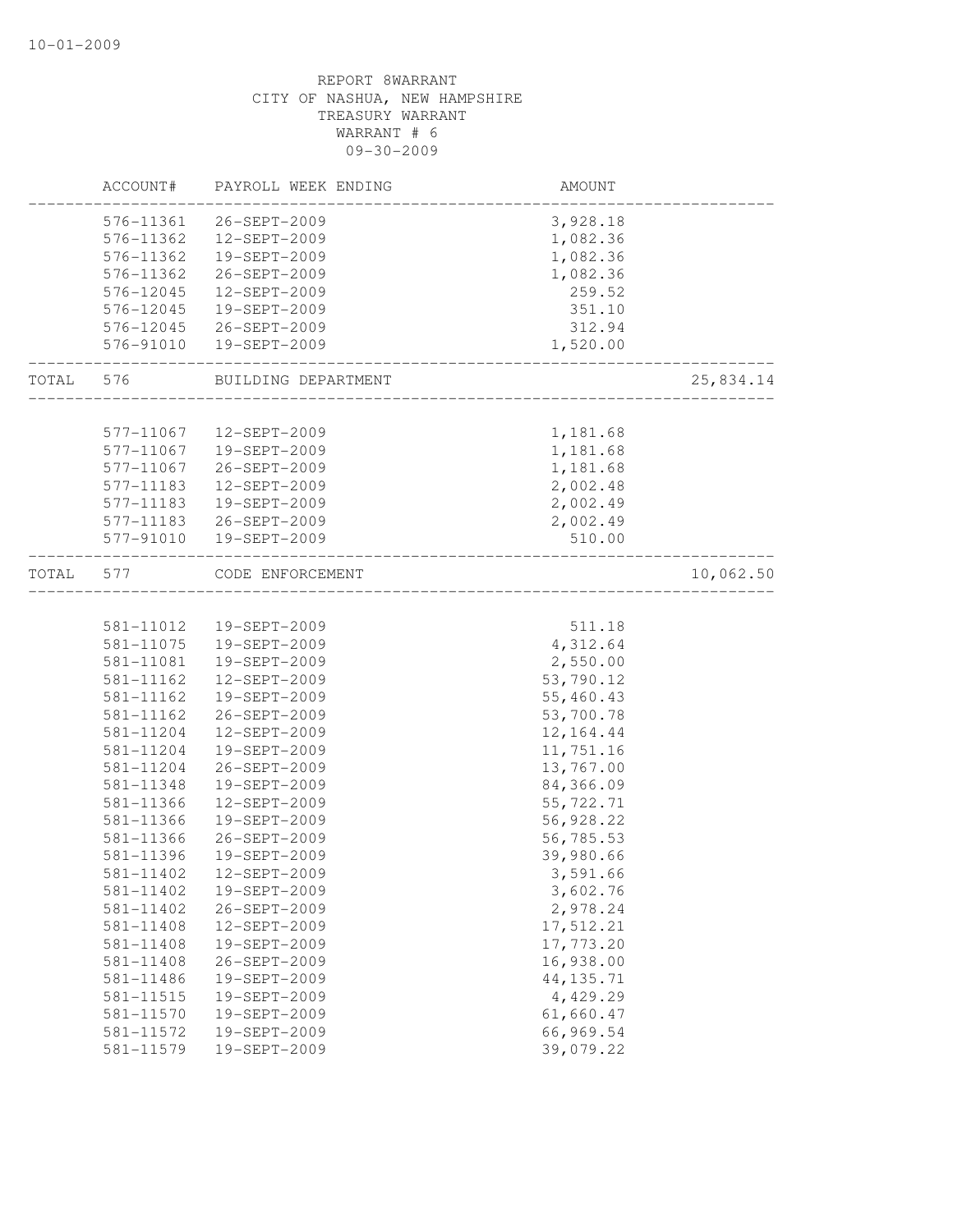| ACCOUNT#  | PAYROLL WEEK ENDING | AMOUNT       |  |
|-----------|---------------------|--------------|--|
| 581-11628 | $12 - SEPT - 2009$  | 1,087.36     |  |
| 581-11628 | 19-SEPT-2009        | 1,359.20     |  |
| 581-11628 | 26-SEPT-2009        | 1,359.20     |  |
| 581-11675 | 19-SEPT-2009        | 17,004.80    |  |
| 581-11709 | 19-SEPT-2009        | 2,957.14     |  |
| 581-11711 | 19-SEPT-2009        | 2,705.80     |  |
| 581-11726 | 19-SEPT-2009        | 1,678,740.45 |  |
| 581-11800 | 19-SEPT-2009        | 46, 252.77   |  |
| 581-11801 | 19-SEPT-2009        | 14,827.93    |  |
| 581-11802 | 19-SEPT-2009        | 13,220.00    |  |
| 581-11803 | 12-SEPT-2009        | 570.34       |  |
| 581-11803 | 19-SEPT-2009        | 26,364.76    |  |
| 581-11803 | 26-SEPT-2009        | 712.93       |  |
| 581-11805 | 19-SEPT-2009        | 17,264.26    |  |
| 581-11812 | 19-SEPT-2009        | 2,609.96     |  |
| 581-11816 | 19-SEPT-2009        | 3,799.07     |  |
| 581-11830 | 19-SEPT-2009        | $-6, 367.24$ |  |
| 581-11850 | 12-SEPT-2009        | 2,238.87     |  |
| 581-11850 | 19-SEPT-2009        | 2,798.61     |  |
| 581-11850 | 26-SEPT-2009        | 2,798.60     |  |
| 581-11860 | 19-SEPT-2009        | 6,920.45     |  |
| 581-12006 | 19-SEPT-2009        | 1,000.00     |  |
| 581-12021 | 12-SEPT-2009        | 700.43       |  |
| 581-12021 | 19-SEPT-2009        | 2,838.09     |  |
| 581-12060 | 12-SEPT-2009        | 2,359.97     |  |
| 581-12060 | 19-SEPT-2009        | 2,789.45     |  |
| 581-12060 | 26-SEPT-2009        | 3,107.72     |  |
| 581-12078 | 12-SEPT-2009        | 400.00       |  |
| 581-12078 | 19-SEPT-2009        | 575.00       |  |
| 581-12081 | 19-SEPT-2009        | 2,401.05     |  |
| 581-12084 | 26-SEPT-2009        | 675.00       |  |
| 581-12111 | 12-SEPT-2009        | 113,926.92   |  |
| 581-12111 | 19-SEPT-2009        | 151,587.74   |  |
| 581-12111 | 26-SEPT-2009        | 141,094.13   |  |
| 581-12112 | 12-SEPT-2009        | 8,409.18     |  |
| 581-12112 | 19-SEPT-2009        | 10,047.56    |  |
| 581-12112 | 26-SEPT-2009        | 10,457.96    |  |
| 581-12126 | 12-SEPT-2009        | 5,685.17     |  |
| 581-12126 | 19-SEPT-2009        | 7,053.16     |  |
| 581-12126 | 26-SEPT-2009        | 7,053.16     |  |
| 581-12135 | 12-SEPT-2009        | 1,985.92     |  |
| 581-12135 | 19-SEPT-2009        | 2,224.97     |  |
| 581-12135 | 26-SEPT-2009        | 4,913.85     |  |
| 581-12136 | 12-SEPT-2009        | 613.38       |  |
| 581-12136 | 19-SEPT-2009        | 799.78       |  |
| 581-12136 | 26-SEPT-2009        | 1,013.13     |  |
| 581-12138 | 26-SEPT-2009        | 275.54       |  |
| 581-12153 | 12-SEPT-2009        | 60.00        |  |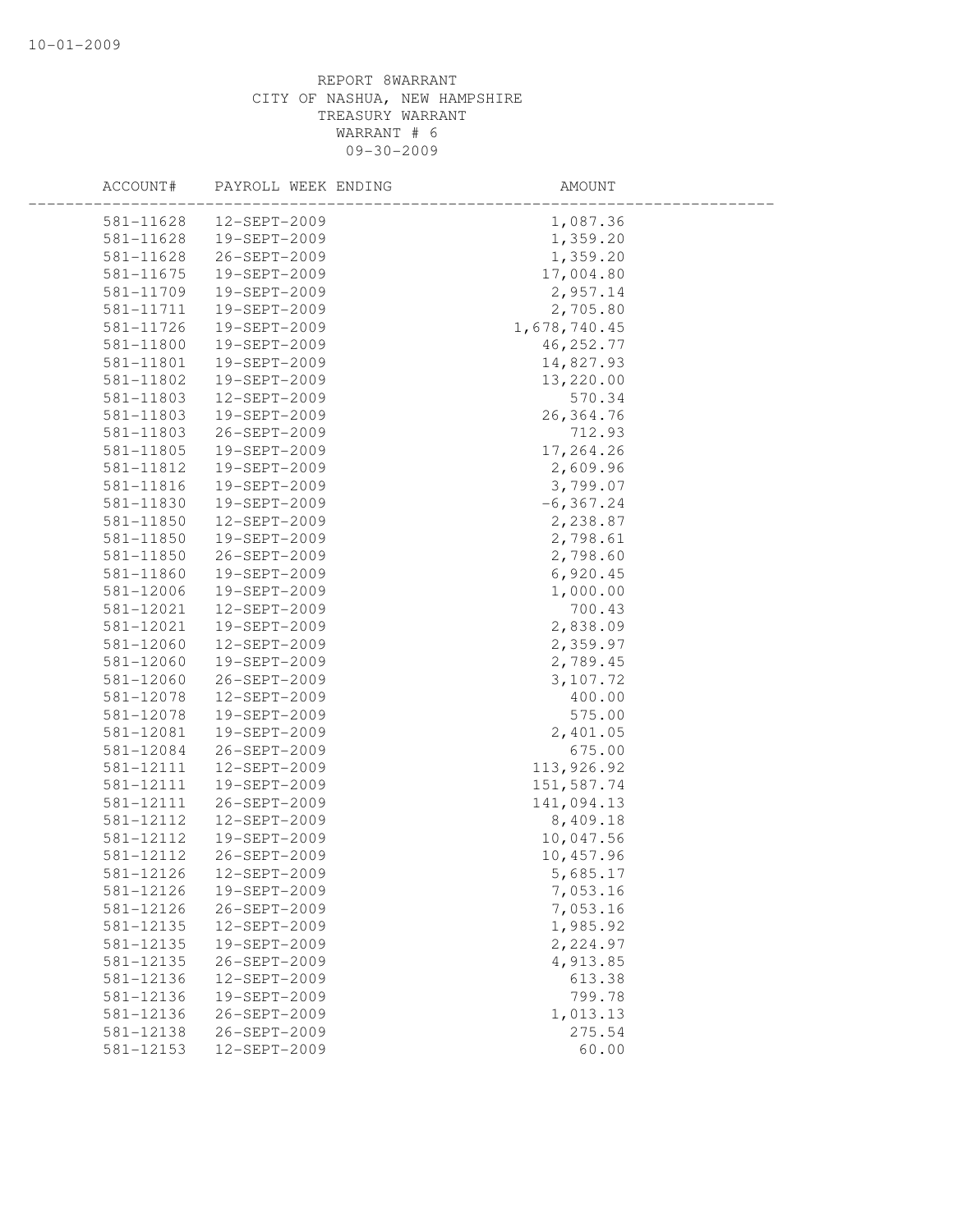|       | ACCOUNT#  | PAYROLL WEEK ENDING | <b>AMOUNT</b> |                |
|-------|-----------|---------------------|---------------|----------------|
|       | 581-12153 | 19-SEPT-2009        | 55.00         |                |
|       | 581-12153 | 26-SEPT-2009        | 87.50         |                |
|       | 581-12181 | 19-SEPT-2009        | 730.76        |                |
|       | 581-12198 | 19-SEPT-2009        | 35,406.22     |                |
|       | 581-12200 | 12-SEPT-2009        | 1,223.78      |                |
|       | 581-12200 | 19-SEPT-2009        | 2,335.58      |                |
|       | 581-12200 | 26-SEPT-2009        | 1,223.78      |                |
|       | 581-12201 | 12-SEPT-2009        | 9,682.11      |                |
|       | 581-12201 | 19-SEPT-2009        | 13,290.02     |                |
|       | 581-12201 | 26-SEPT-2009        | 15,010.20     |                |
|       | 581-13004 | 12-SEPT-2009        | 840.08        |                |
|       | 581-13004 | 19-SEPT-2009        | 8,961.32      |                |
|       | 581-13004 | 26-SEPT-2009        | 732.62        |                |
|       | 581-13021 | 12-SEPT-2009        | 152.92        |                |
|       | 581-13021 | 19-SEPT-2009        | 152.92        |                |
|       | 581-13021 | 26-SEPT-2009        | 76.46         |                |
|       | 581-13032 | 12-SEPT-2009        | 529.65        |                |
|       | 581-13032 | 19-SEPT-2009        | 545.59        |                |
|       | 581-13032 | 26-SEPT-2009        | 790.25        |                |
|       | 581-13120 | 12-SEPT-2009        | 544.76        |                |
|       | 581-13120 | 19-SEPT-2009        | 2,227.90      |                |
|       | 581-13120 | 26-SEPT-2009        | 2,404.62      |                |
|       | 581-13133 | 12-SEPT-2009        | 262.50        |                |
|       | 581-13133 | 19-SEPT-2009        | 1,470.05      |                |
|       | 581-13133 | 26-SEPT-2009        | 750.00        |                |
|       | 581-13137 | 12-SEPT-2009        | 140.00        |                |
|       | 581-13137 | 19-SEPT-2009        | 337.59        |                |
|       | 581-13137 | 26-SEPT-2009        | 280.00        |                |
|       | 581-18008 | 26-SEPT-2009        | 8,000.00      |                |
|       | 581-19000 | 19-SEPT-2009        | 7,573.06      |                |
|       | 581-19210 | 12-SEPT-2009        | 34,252.00     |                |
|       | 581-19210 | 19-SEPT-2009        | 124,631.96    |                |
|       | 581-19210 | 26-SEPT-2009        | 3,266.83      |                |
|       | 581-19230 | 26-SEPT-2009        | 40.35         |                |
|       | 581-19240 | 19-SEPT-2009        | 768.40        |                |
| TOTAL | 581       | SCHOOL DEPARTMENT   |               | 3, 382, 511.56 |
|       |           |                     |               |                |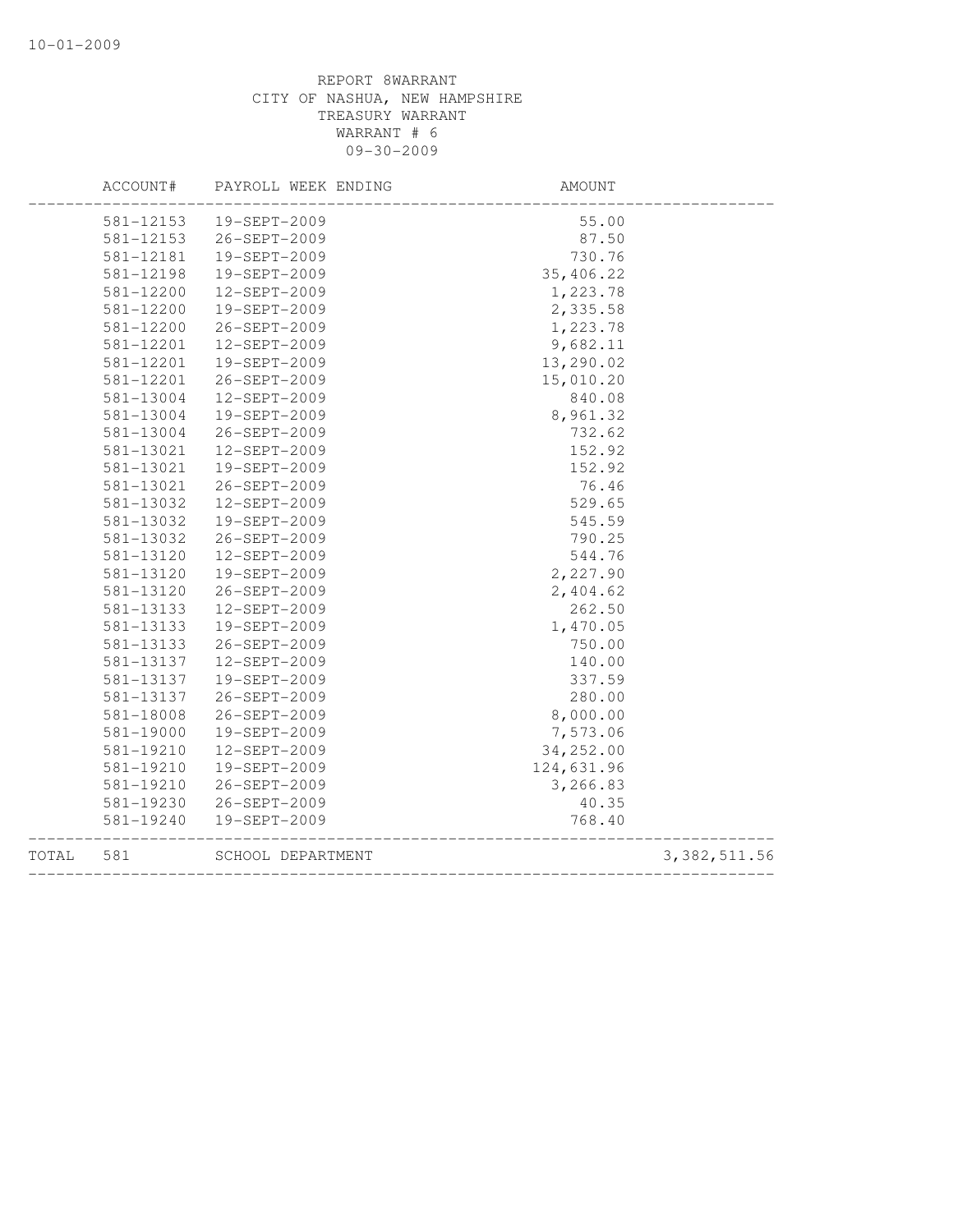| TOTAL | 751                                 | CPF-PWD & ENGINEERING                              |                          | 235.44 |
|-------|-------------------------------------|----------------------------------------------------|--------------------------|--------|
|       | 751-11638<br>751-11638<br>751-11638 | 12-SEPT-2009<br>19-SEPT-2009<br>$26 - SEPT - 2009$ | 58.86<br>58.86<br>117.72 |        |
| TOTAL | 722                                 | CPF-INFORMATION TECHNOLOGY                         |                          | 97.50  |
|       | $722 - 54005$                       | 26-SEPT-2009                                       | 97.50                    |        |
|       | ACCOUNT#                            | PAYROLL WEEK ENDING                                | AMOUNT                   |        |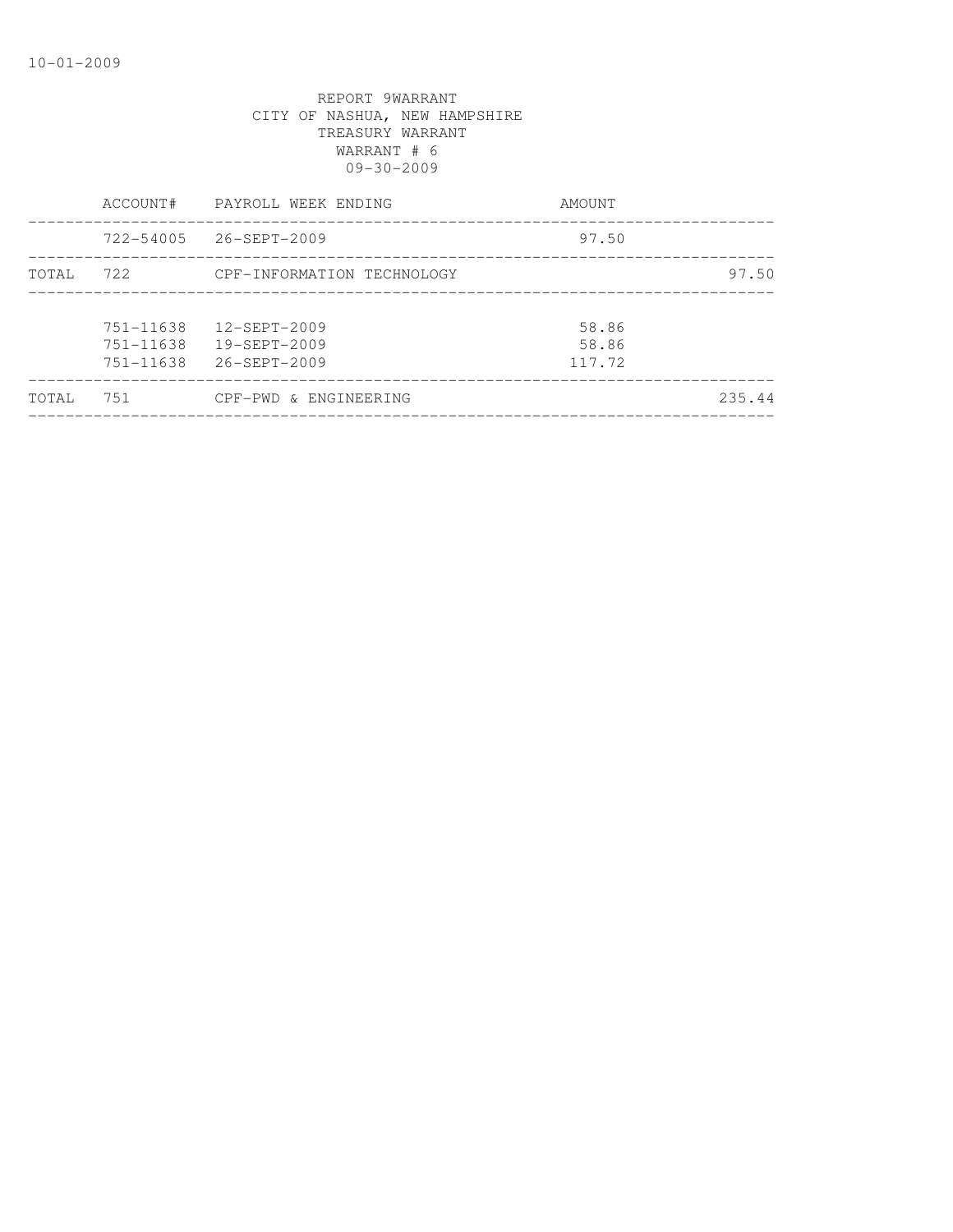| ACCOUNT#  | PAYROLL WEEK ENDING | AMOUNT    |  |
|-----------|---------------------|-----------|--|
| 801-11008 | 12-SEPT-2009        | 576.29    |  |
| 801-11008 | 19-SEPT-2009        | 576.29    |  |
| 801-11008 | 26-SEPT-2009        | 576.29    |  |
| 801-11028 | 12-SEPT-2009        | 59.04     |  |
| 801-11028 | 19-SEPT-2009        | 59.04     |  |
| 801-11028 | 26-SEPT-2009        | 59.04     |  |
| 801-11064 | 12-SEPT-2009        | 140.47    |  |
| 801-11064 | 19-SEPT-2009        | 140.47    |  |
| 801-11064 | 26-SEPT-2009        | 140.47    |  |
| 801-11094 | 12-SEPT-2009        | 99.64     |  |
| 801-11094 | 19-SEPT-2009        | 99.64     |  |
| 801-11094 | 26-SEPT-2009        | 99.64     |  |
| 801-11188 | 12-SEPT-2009        | 375.25    |  |
| 801-11188 | 19-SEPT-2009        | 375.26    |  |
| 801-11188 | 26-SEPT-2009        | 375.26    |  |
| 801-11190 | 12-SEPT-2009        | 397.88    |  |
| 801-11190 | 19-SEPT-2009        | 397.89    |  |
| 801-11190 | 26-SEPT-2009        | 397.89    |  |
| 801-11193 | 12-SEPT-2009        | 976.79    |  |
| 801-11193 | 19-SEPT-2009        | 976.79    |  |
| 801-11193 | 26-SEPT-2009        | 976.79    |  |
| 801-11211 | 12-SEPT-2009        | 68.21     |  |
| 801-11211 | 19-SEPT-2009        | 68.21     |  |
| 801-11211 | 26-SEPT-2009        | 68.21     |  |
| 801-11222 | 12-SEPT-2009        | 211.23    |  |
| 801-11222 | 19-SEPT-2009        | 211.23    |  |
| 801-11222 | 26-SEPT-2009        | 211.23    |  |
| 801-11249 | 12-SEPT-2009        | 183.12    |  |
| 801-11249 | 19-SEPT-2009        | 109.87    |  |
| 801-11249 | 26-SEPT-2009        | 183.12    |  |
| 801-11271 | 12-SEPT-2009        | 1,150.52  |  |
| 801-11271 | 19-SEPT-2009        | 1,150.52  |  |
| 801-11271 | 26-SEPT-2009        | 1,150.52  |  |
| 801-11276 | 12-SEPT-2009        | 4,002.41  |  |
| 801-11276 | 19-SEPT-2009        | 4,207.40  |  |
| 801-11276 | 26-SEPT-2009        | 4, 131.53 |  |
| 801-11383 | 12-SEPT-2009        | 867.77    |  |
| 801-11435 | 12-SEPT-2009        | 272.90    |  |
| 801-11435 | 19-SEPT-2009        | 272.90    |  |
| 801-11435 | 26-SEPT-2009        | 272.90    |  |
| 801-11595 | 12-SEPT-2009        | 5,194.00  |  |
| 801-11595 | 12-SEPT-2009        | 3,710.00  |  |
| 801-11595 | 19-SEPT-2009        | 5,236.00  |  |
| 801-11595 | 19-SEPT-2009        | 3,710.00  |  |
| 801-11595 | 26-SEPT-2009        | 5,236.00  |  |
| 801-11595 | 26-SEPT-2009        | 3,710.00  |  |
| 801-11596 | 12-SEPT-2009        | 3,136.00  |  |
| 801-11596 | 19-SEPT-2009        | 3,298.55  |  |
|           |                     |           |  |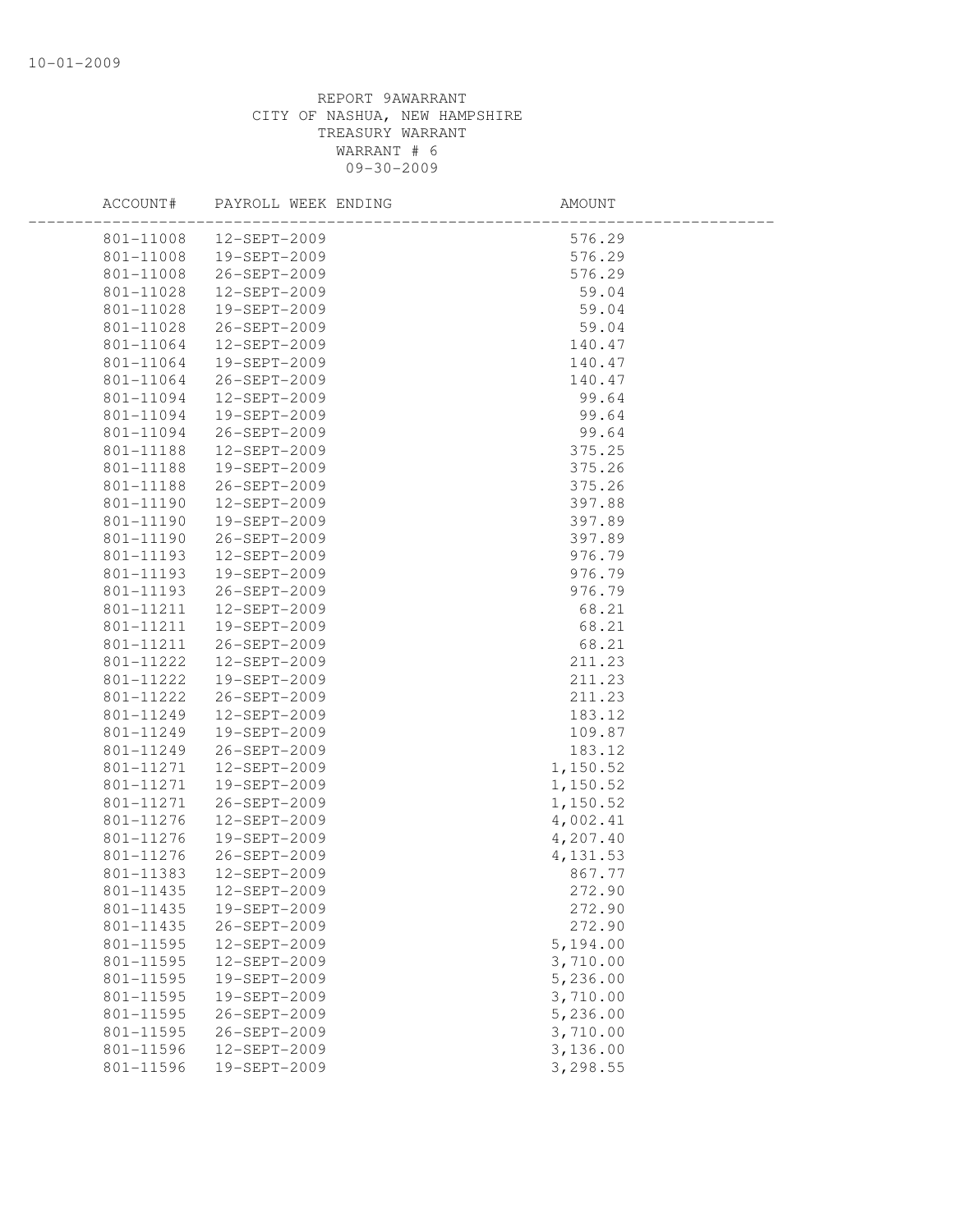|       | ACCOUNT#  | PAYROLL WEEK ENDING  | AMOUNT   |            |
|-------|-----------|----------------------|----------|------------|
|       | 801-11596 | 26-SEPT-2009         | 3,298.55 |            |
|       | 801-11598 | 12-SEPT-2009         | 776.80   |            |
|       | 801-11598 | 19-SEPT-2009         | 776.80   |            |
|       | 801-11598 | 26-SEPT-2009         | 776.80   |            |
|       | 801-11599 | 12-SEPT-2009         | 1,062.91 |            |
|       | 801-11599 | 12-SEPT-2009         | 1,062.92 |            |
|       | 801-11599 | 19-SEPT-2009         | 1,062.92 |            |
|       | 801-11599 | 19-SEPT-2009         | 1,062.92 |            |
|       | 801-11599 | 26-SEPT-2009         | 1,062.92 |            |
|       | 801-11599 | 26-SEPT-2009         | 1,062.92 |            |
|       | 801-11606 | 12-SEPT-2009         | 691.54   |            |
|       | 801-11606 | 19-SEPT-2009         | 691.54   |            |
|       | 801-11606 | 26-SEPT-2009         | 691.54   |            |
|       | 801-11647 | 12-SEPT-2009         | 1,401.24 |            |
|       | 801-11647 | 19-SEPT-2009         | 1,401.23 |            |
|       | 801-11647 | 26-SEPT-2009         | 1,401.23 |            |
|       | 801-12594 | 12-SEPT-2009         | 3,328.00 |            |
|       | 801-12594 | 19-SEPT-2009         | 520.00   |            |
|       | 801-12594 | 26-SEPT-2009         | 7,696.00 |            |
|       | 801-13004 | 12-SEPT-2009         | 2,604.78 |            |
|       | 801-13004 | 12-SEPT-2009         | 4,740.21 |            |
|       | 801-13004 | 12-SEPT-2009         | 1,131.96 |            |
|       | 801-13004 | 19-SEPT-2009         | 1,092.98 |            |
|       | 801-13004 | 19-SEPT-2009         | 168.18   |            |
|       | 801-13004 | 19-SEPT-2009         | 374.91   |            |
|       | 801-13004 | 26-SEPT-2009         | 607.51   |            |
|       | 801-13004 | 26-SEPT-2009         | 689.44   |            |
|       | 801-13004 | 26-SEPT-2009         | 112.14   |            |
|       | 801-17002 | 19-SEPT-2009         | 500.00   |            |
|       | 801-17008 | 19-SEPT-2009         | 900.00   |            |
|       | 801-17008 | 26-SEPT-2009         | 900.00   |            |
|       | 801-17010 | 26-SEPT-2009         | 1,100.00 |            |
|       |           |                      |          |            |
| TOTAL | 801       | SOLID WASTE DISPOSAL |          | 104,651.36 |
|       |           |                      |          |            |
|       | 802-11028 | 12-SEPT-2009         | 401.48   |            |
|       | 802-11028 | 12-SEPT-2009         | 188.93   |            |
|       | 802-11028 | 19-SEPT-2009         | 401.48   |            |
|       | 802-11028 | 19-SEPT-2009         | 188.93   |            |
|       | 802-11028 | 26-SEPT-2009         | 401.48   |            |
|       | 802-11028 | 26-SEPT-2009         | 188.93   |            |
|       | 802-11064 | 12-SEPT-2009         | 140.47   |            |
|       | 802-11064 | 12-SEPT-2009         | 140.47   |            |
|       | 802-11064 | 19-SEPT-2009         | 140.47   |            |
|       | 802-11064 | 19-SEPT-2009         | 140.47   |            |
|       | 802-11064 | 26-SEPT-2009         | 140.47   |            |
|       | 802-11064 | 26-SEPT-2009         | 140.47   |            |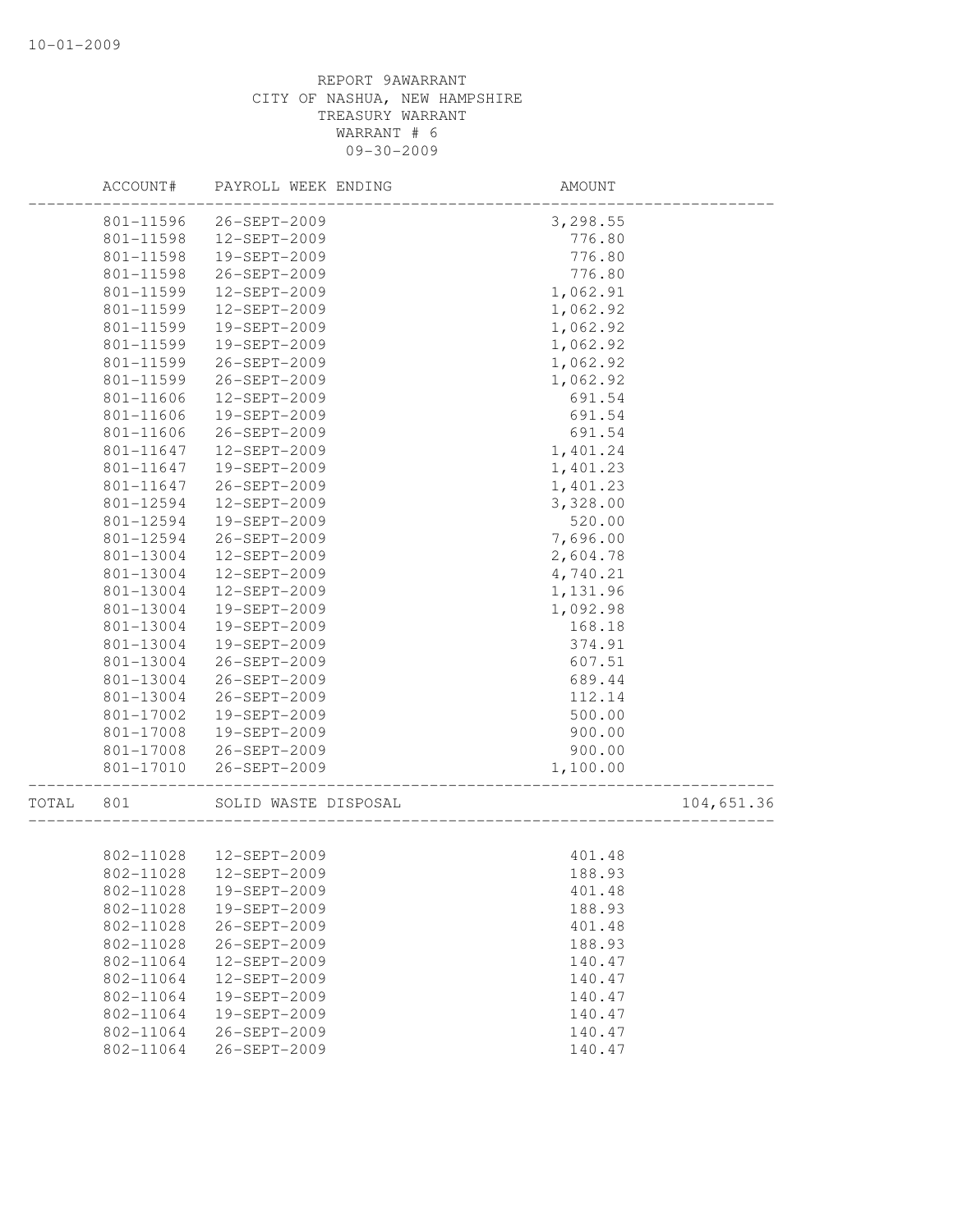| ACCOUNT#  | PAYROLL WEEK ENDING | AMOUNT   |
|-----------|---------------------|----------|
| 802-11091 | 12-SEPT-2009        | 1,106.97 |
| 802-11091 | 19-SEPT-2009        | 1,106.97 |
| 802-11091 | 26-SEPT-2009        | 1,106.97 |
| 802-11092 | 12-SEPT-2009        | 726.40   |
| 802-11092 | 19-SEPT-2009        | 735.20   |
| 802-11092 | 26-SEPT-2009        | 739.60   |
| 802-11094 | 12-SEPT-2009        | 298.89   |
| 802-11094 | 12-SEPT-2009        | 298.91   |
| 802-11094 | 19-SEPT-2009        | 298.89   |
| 802-11094 | 19-SEPT-2009        | 298.91   |
| 802-11094 | 26-SEPT-2009        | 298.89   |
| 802-11094 | 26-SEPT-2009        | 298.91   |
| 802-11096 | 12-SEPT-2009        | 915.17   |
| 802-11096 | 19-SEPT-2009        | 915.17   |
| 802-11096 | 26-SEPT-2009        | 915.16   |
| 802-11102 | 12-SEPT-2009        | 885.14   |
| 802-11102 | 19-SEPT-2009        | 940.99   |
| 802-11102 | 26-SEPT-2009        | 885.14   |
| 802-11105 | 12-SEPT-2009        | 1,022.84 |
| 802-11105 | 19-SEPT-2009        | 1,022.84 |
| 802-11105 | 26-SEPT-2009        | 987.44   |
| 802-11124 | 12-SEPT-2009        | 718.17   |
| 802-11124 | 19-SEPT-2009        | 718.17   |
| 802-11124 | 26-SEPT-2009        | 718.17   |
| 802-11155 | 12-SEPT-2009        | 1,001.60 |
| 802-11155 | 19-SEPT-2009        | 1,009.12 |
| 802-11155 | 26-SEPT-2009        | 1,001.60 |
| 802-11157 | 12-SEPT-2009        | 1,568.00 |
| 802-11157 | 19-SEPT-2009        | 1,609.92 |
| 802-11157 | 26-SEPT-2009        | 2,409.60 |
| 802-11158 | 12-SEPT-2009        | 1,683.20 |
| 802-11158 | 19-SEPT-2009        | 1,683.20 |
| 802-11158 | 26-SEPT-2009        | 1,835.20 |
| 802-11188 | 12-SEPT-2009        | 375.26   |
| 802-11188 | 19-SEPT-2009        | 375.26   |
| 802-11188 | 26-SEPT-2009        | 375.27   |
| 802-11190 | 12-SEPT-2009        | 397.88   |
| 802-11190 | 19-SEPT-2009        | 397.88   |
| 802-11190 | 26-SEPT-2009        | 397.88   |
| 802-11211 | 12-SEPT-2009        | 272.84   |
| 802-11211 | 12-SEPT-2009        | 409.26   |
| 802-11211 | 19-SEPT-2009        | 272.84   |
| 802-11211 | 19-SEPT-2009        | 409.26   |
| 802-11211 | $26 - SEPT - 2009$  | 272.84   |
| 802-11211 | 26-SEPT-2009        | 409.26   |
| 802-11222 | 12-SEPT-2009        | 211.23   |
| 802-11222 | 19-SEPT-2009        | 211.23   |
| 802-11222 | 26-SEPT-2009        | 211.23   |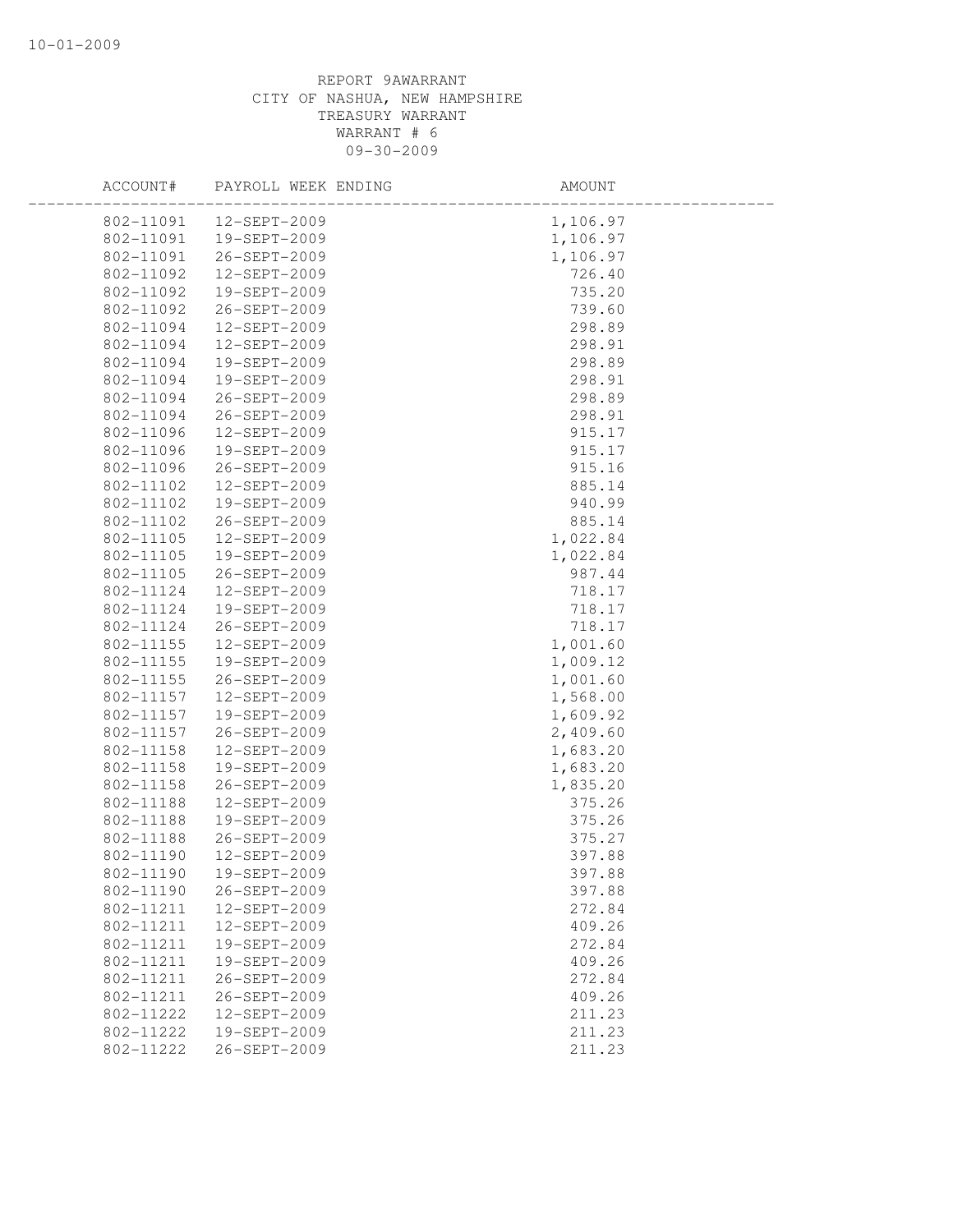| ACCOUNT#               | PAYROLL WEEK ENDING          | AMOUNT             |  |
|------------------------|------------------------------|--------------------|--|
| 802-11249              | 12-SEPT-2009                 | 183.12             |  |
| 802-11249              | 12-SEPT-2009                 | 183.12             |  |
| 802-11249              | 19-SEPT-2009                 | 109.87             |  |
| 802-11249              | 19-SEPT-2009                 | 109.87             |  |
| 802-11249              | 26-SEPT-2009                 | 183.12             |  |
| 802-11249              | 26-SEPT-2009                 | 183.12             |  |
| 802-11260              | 12-SEPT-2009                 | 1,760.00           |  |
| 802-11260              | 19-SEPT-2009                 | 1,760.00           |  |
| 802-11260              | 26-SEPT-2009                 | 1,760.00           |  |
| 802-11270              | 12-SEPT-2009                 | 1,060.46           |  |
| 802-11270              | 19-SEPT-2009                 | 1,060.46           |  |
| 802-11270              | 26-SEPT-2009                 | 1,060.46           |  |
| 802-11333              | 12-SEPT-2009                 | 1,042.05           |  |
| 802-11333              | 19-SEPT-2009                 | 1,042.05           |  |
| 802-11333              | 26-SEPT-2009                 | 1,042.06           |  |
| 802-11435              | 12-SEPT-2009                 | 454.84             |  |
| 802-11435              | 12-SEPT-2009                 | 181.93             |  |
| 802-11435              | 19-SEPT-2009                 | 454.83             |  |
| 802-11435              | 19-SEPT-2009                 | 181.93             |  |
| 802-11435              | 26-SEPT-2009                 | 454.83             |  |
| 802-11435              | 26-SEPT-2009                 | 181.93             |  |
| 802-11480              | 12-SEPT-2009                 | 2,524.80           |  |
| 802-11480              | 19-SEPT-2009                 | 2,524.80           |  |
| 802-11480              | 26-SEPT-2009                 | 2,524.80           |  |
| 802-11507              | 12-SEPT-2009                 | 709.46             |  |
| 802-11507              | 19-SEPT-2009                 | 746.80             |  |
| 802-11507              | 26-SEPT-2009                 | 721.97             |  |
| 802-11513              | 12-SEPT-2009                 | 5,934.40           |  |
| 802-11513              | 19-SEPT-2009                 | 5,970.49           |  |
| 802-11513              | 26-SEPT-2009                 | 5,953.60           |  |
| 802-11514              | 12-SEPT-2009                 | 1,762.40           |  |
| 802-11514              | 19-SEPT-2009                 | 1,785.21           |  |
| 802-11514              | 26-SEPT-2009                 | 1,766.40           |  |
| 802-11681<br>802-11681 | 12-SEPT-2009                 | 305.96             |  |
| 802-11681              | 12-SEPT-2009<br>19-SEPT-2009 | 1,223.86<br>305.96 |  |
| 802-11681              | 19-SEPT-2009                 | 1,223.86           |  |
| 802-11681              | 26-SEPT-2009                 | 305.96             |  |
| 802-11681              | 26-SEPT-2009                 | 1,223.86           |  |
| 802-11693              | 12-SEPT-2009                 | 1,172.39           |  |
| 802-11693              | 19-SEPT-2009                 | 1,172.38           |  |
| 802-11693              | 26-SEPT-2009                 | 1,172.38           |  |
| 802-11763              | 12-SEPT-2009                 | 173.55             |  |
| 802-11763              | 12-SEPT-2009                 | 694.21             |  |
| 802-11763              | 19-SEPT-2009                 | 173.55             |  |
| 802-11763              | 19-SEPT-2009                 | 694.22             |  |
| 802-11763              | 26-SEPT-2009                 | 173.55             |  |
| 802-11763              | 26-SEPT-2009                 | 694.22             |  |
|                        |                              |                    |  |